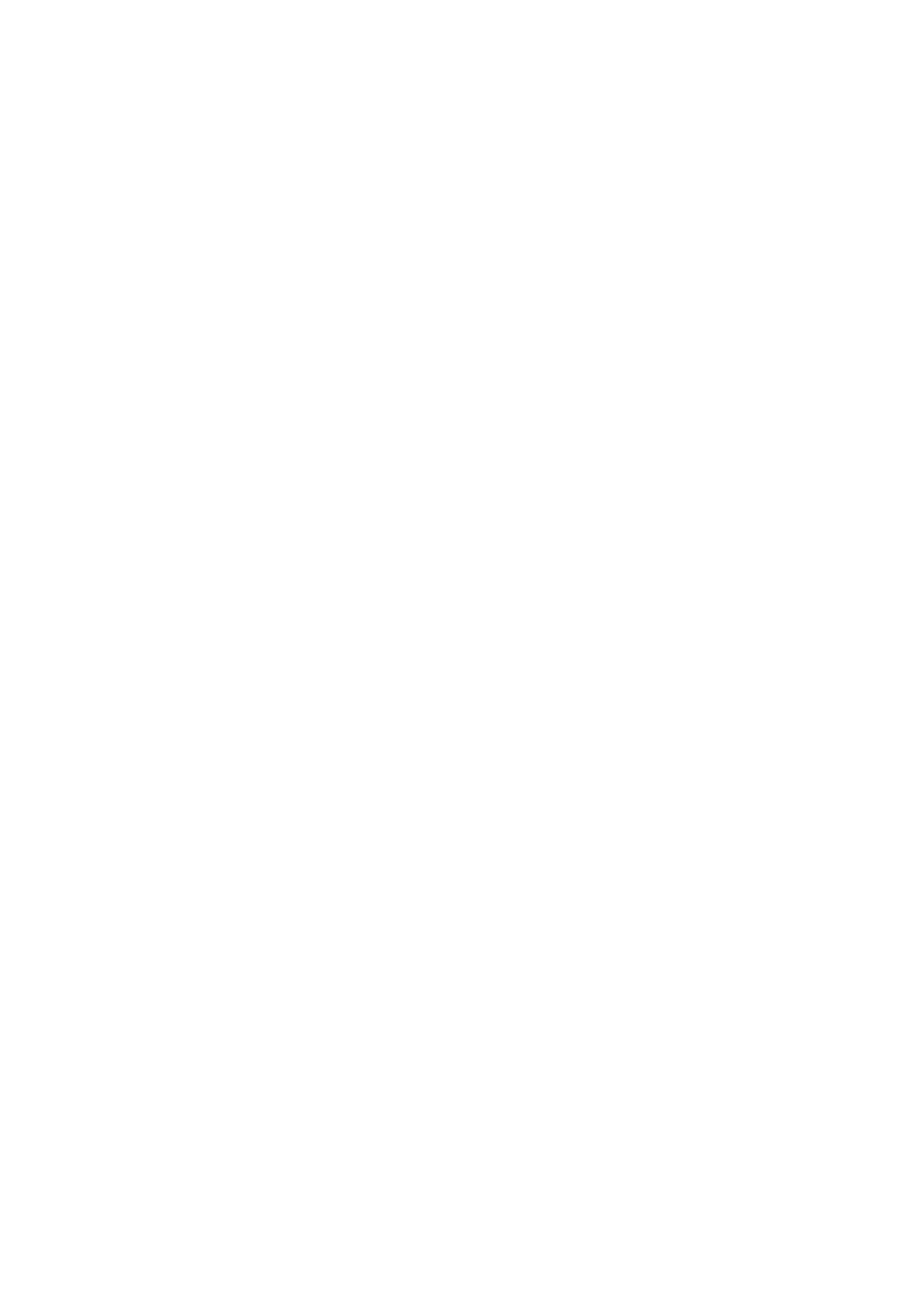### **CONTENTS**

# **REPORT OF THE INTERNATIONAL TECHNICAL CONFERENCE**

# **ON ANIMAL GENETIC RESOURCES FOR FOOD AND AGRICULTURE**

 *Paras.*

| $\mathbf{I}$ . | Introduction                                                                                                                     | $1 - 2$   |
|----------------|----------------------------------------------------------------------------------------------------------------------------------|-----------|
| II.            | Election of the Chair and Vice-chairs and of the Rapporteur                                                                      | $3 - 4$   |
| III.           | Scientific Forum on Animal Genetic Resources for Food and Agriculture                                                            | $5 - 6$   |
| IV.            | Opening of the Conference                                                                                                        | $7 - 18$  |
| V.             | Presentation of The State of the World's Animal Genetic Resources for<br>Food and Agriculture                                    | $19 - 21$ |
| VI.            | Adoption of the Global Plan of Action for Animal Genetic Resources<br>and the Interlaken Declaration on Animal Genetic Resources | $22 - 27$ |
| VII.           | Closure of the Conference                                                                                                        | $28 - 38$ |

# **ANNEX 1:** INTERLAKEN DECLARATION ON ANIMAL GENETIC RESOURCES **ANNEX 2:** GLOBAL PLAN OF ACTION FOR ANIMAL GENETIC RESOURCES

- **APPENDIX A***:*Agenda
- **APPENDIX B:** Statements
- **APPENDIX C:** List of documents
- **APPENDIX D:** List of participants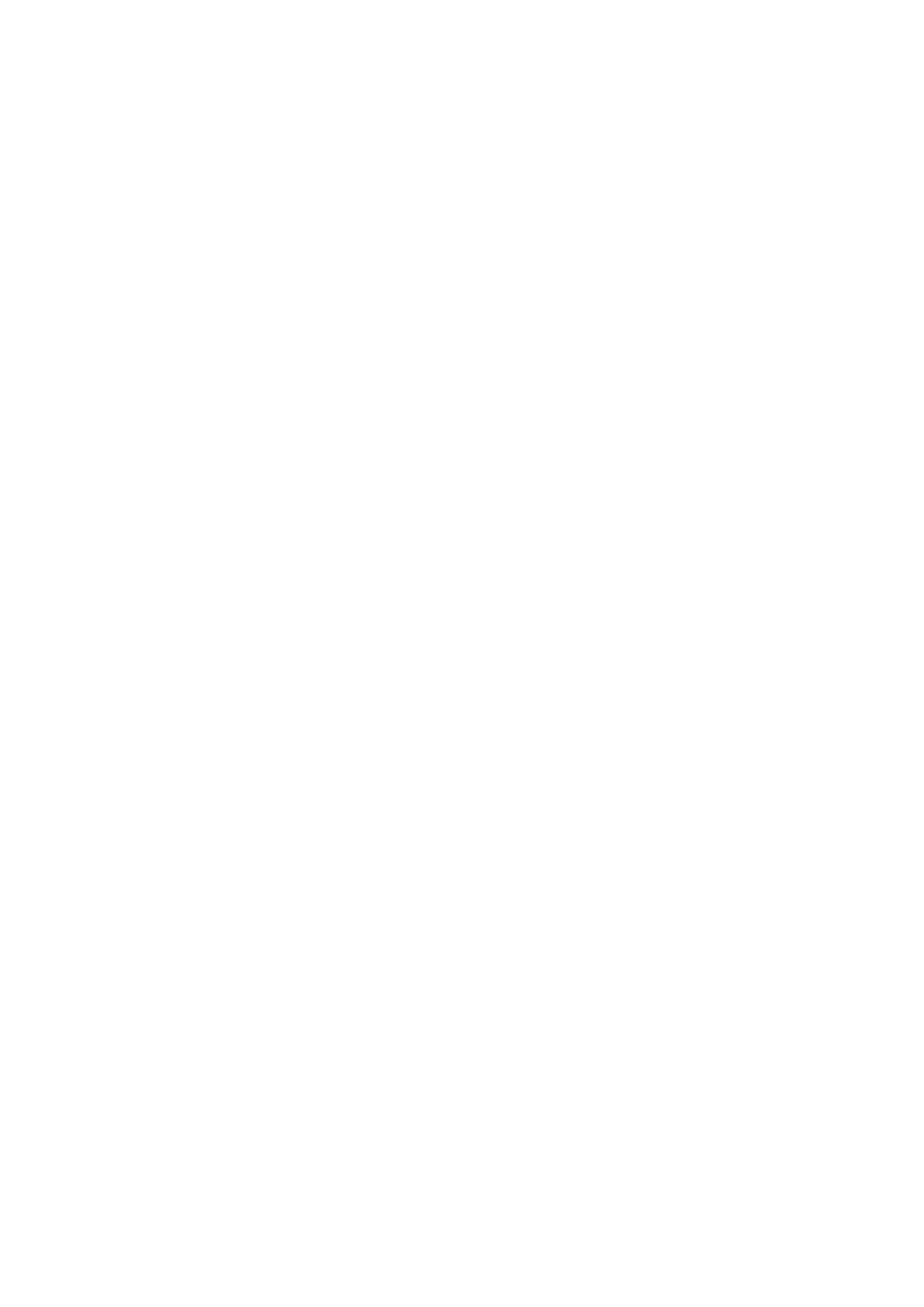# **I. INTRODUCTION**

1. The International Technical Conference on Animal Genetic Resources for Food and Agriculture (the Conference) convened in Interlaken, Switzerland, from 3–7 September 2007. The agenda of the Conference is given in *Appendix A*. The list of delegates and observers is attached as *Appendix D.* 

2. Mr Samuel Jutzi, Director, Animal Production and Health Division, of the Food and Agriculture Organization of the United Nations (FAO), welcomed delegates and observers to the Conference. He thanked the Government of Switzerland for its generosity in hosting the Conference. Mr Jutzi noted that the Conference had three main elements, the Scientific Forum on Animal Genetic Resources, the presentation of *The State of the World's Animal Genetic Resources for Food and Agriculture*, and the adoption of the *Global Plan of Action for Animal Genetic Resources*.

# **II. ELECTION OF THE CHAIR AND VICE-CHAIRS AND OF THE** *RAPPORTEUR*

3. The Conference elected Mr Manfred Bötsch (Switzerland) as Chair and, as Vice Chairs, Ms Vanida Khumnirdpetch (Thailand), Mr David Hegwood (United States of America), Mr Paul Trushell (Australia), Mr Hussein Ibrahim Abu Eissa (Sudan), Mr Daniel K.N. Semambo (Uganda) and Mr Arthur da Silva Mariante (Brazil). Ms Jasmin Holness (Jamaica) was elected as *Rapporteur*.

4. Mr Bötsch welcomed delegates and observers to the Conference. He noted the decision to host the Conference underlined the importance that Switzerland attached to the sustainable use, development and conservation of animal genetic resources for food and agriculture, and the need to further support FAO's work in this area.

# **III. SCIENTIFIC FORUM ON ANIMAL GENETIC RESOURCES FOR FOOD AND AGRICULTURE**

5. Mr Bötsch introduced Mr Fritz Schneider (Switzerland) as Chair of the Scientific Forum. Mr Schneider opened the Scientific Forum stressing that the occasion offered an excellent opportunity to address several key scientific challenges related to the management of animal genetic resources<sup>[1](#page-4-0)</sup>. He introduced the four papers that would be presented during the Forum, by the lead authors: Dynamics of livestock production systems, the drivers of change and prospects for animal genetic resources (Carlos Seré); Inventory, characterization and monitoring (Michèle Tixier-Boichard); Sustainable use and genetic improvement (Chanda Nimbkar); and Conservation of animal genetic resources: approaches and technologies for *in situ* and *ex situ* conservation (John Woolliams). Each presentation was followed by interventions from selected panel members, and interventions from the plenary**.** 

6. Participants to the Scientific Forum exchanged a wide range of views on subjects and issues raised by the presenters and by members of the panels. The importance of global action was stressed to achieve characterization, inventory and monitoring, and the sustainable use, development and conservation of animal genetic resources, and that these objectives were complementary. The need for multidisciplinary research was emphasized to underpin policy development, and the need to engage farmers and other livestock keepers in research was underscored.

# **IV. OPENING OF THE CONFERENCE**

7. Ms Doris Leuthard, Federal Councillor, Minister of Economic Affairs (Switzerland), on behalf of the Government of Switzerland, cordially welcomed delegates and observers. She stated

<span id="page-4-0"></span> $\overline{a}$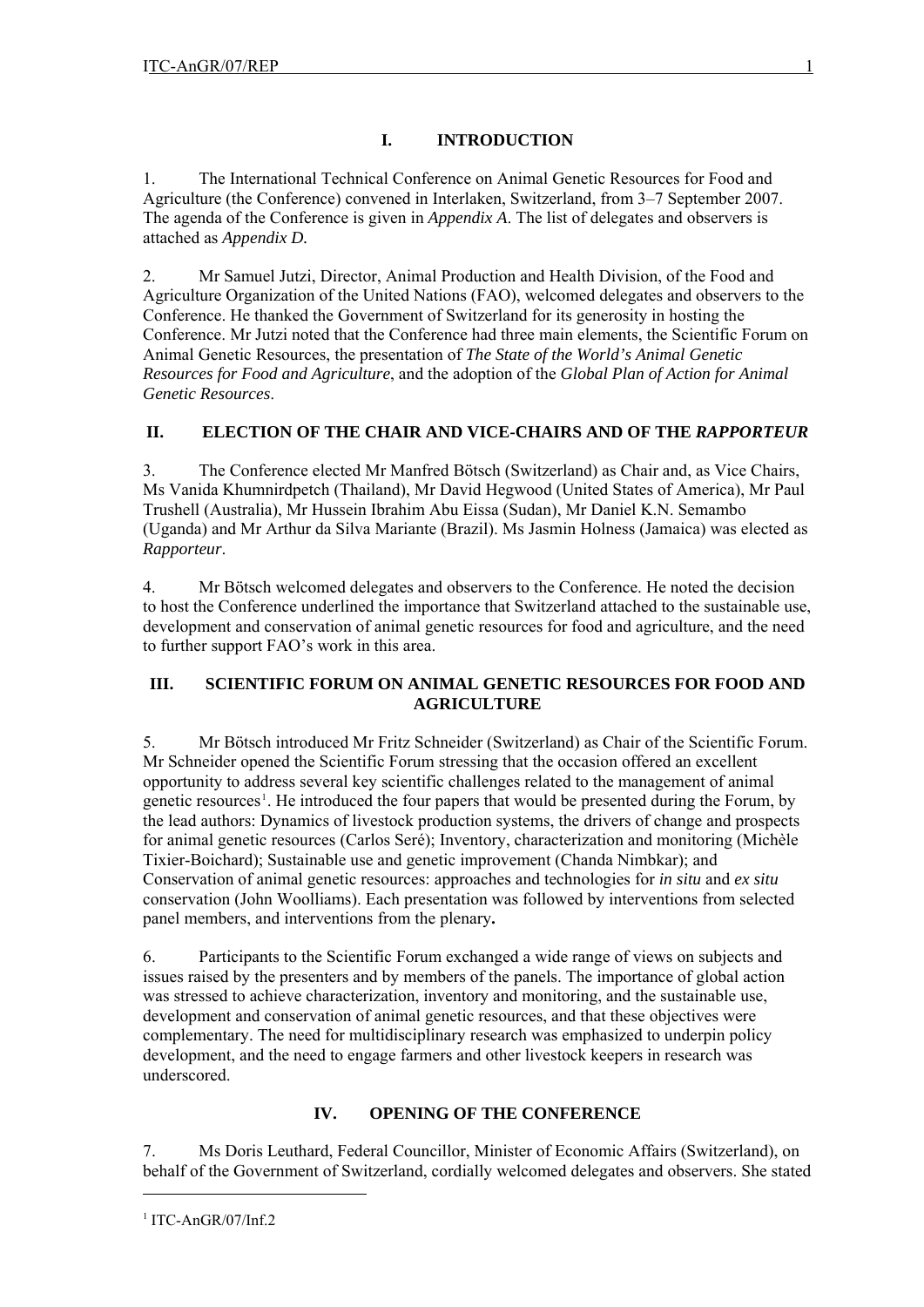that it was an honour for Switzerland to host this first ever International Technical Conference on Animal Genetic Resources in collaboration with FAO.

8. Ms Leuthard underlined the importance of agriculture in combating hunger and chronic malnutrition, and in achieving the Millennium Development Goals. She also noted that maintaining genetic resources was vital to meet new challenges posed by climate change and cross-border diseases. Ms Leuthard indicated that Switzerland had been implementing measures to address the loss of animal genetic resources, and their experience had shown the need for both conservation and improved utilization, using market forces as much as possible, and by providing coherent policies.

9. Ms Leuthard stressed that the Conference provided a historic opportunity and responsibility to adopt the *Global Plan of Action for Animal Genetic Resources*, to convey to the international community the critical roles and values of animal genetic resources. She noted that the *Global Plan of Action* would provide a global consensus on how best to move forward, and that implementation of the *Global Plan of Action* would require international collaboration and financial investments. Ms Leuthard emphasized that FAO must continue to play a leadership role in supporting the improved management of animal genetic resources, working with governments and international organizations, especially the Convention on Biological Diversity. Ms Leuthard's speech is given in *Appendix B.1*.

10. Mr Alexander Müller, FAO Assistant Director-General, Natural Resources Management and Environment Department, welcomed delegates and observers to the International Technical Conference on Animal Genetic Resources on behalf of the Director-General of the Food and Agriculture Organization of the United Nations, Mr Jacques Diouf. *The State of the World's Animal Genetic Resources for Food and Agriculture*, he said, is a major international achievement, which draws upon 169 Country Reports. It provides the first ever global assessment of the status and trends of animal genetic resources for food and agriculture.

11. The rate of breed extinctions reported in *The State of the World's Animal Genetic Resources for Food and Agriculture* is alarming, said Mr Müller, with approximately 20 percent of the world's breeds of cattle, goats, pigs, horses and poultry at risk of extinction. He stressed the need for urgent action, as the wise management of the world's animal genetic resources will be of even greater importance in the future, with the world's population expected to increase in the next forty years from 6.2 billion to 9 billion people. More people will require more meat, milk, eggs and other livestock products, and a wide portfolio of animal genetic resources will be crucial in adapting and developing the world's agricultural production systems, and in increasing the resilience of our food supply. Climate change and the emergence of new and virulent livestock diseases underline the importance of retaining the capacity to adapt agricultural production systems. Climate change means that the world is entering into a period of unprecedented uncertainty and crisis, which will affect every country. This, Mr Müller said, is a major factor to be added to those that are already driving animal breeds to extinction.

12. Mr Müller stressed the importance of the Conference adopting the *Global Plan of Action for Animal Genetic Resources*, and agreeing on how best to implement it. FAO's Commission on Genetic Resources for Food and Agriculture would oversee the implementation of outcomes of the Conference, and would monitor its success within the Commission's Multi-year Programme of Work.

13. The international community, Mr Müller stressed, must find an international consensus on ecologically sound approaches to managing biodiversity for food and agriculture, if the ambitious Millennium Development Goals are to be achieved. The deliberations of the Conference would be a major contribution to achieving this.

14. Mr Müller conveyed his gratitude and deepest appreciation to the Government of Switzerland for hosting the Conference and for working closely with FAO to make it possible.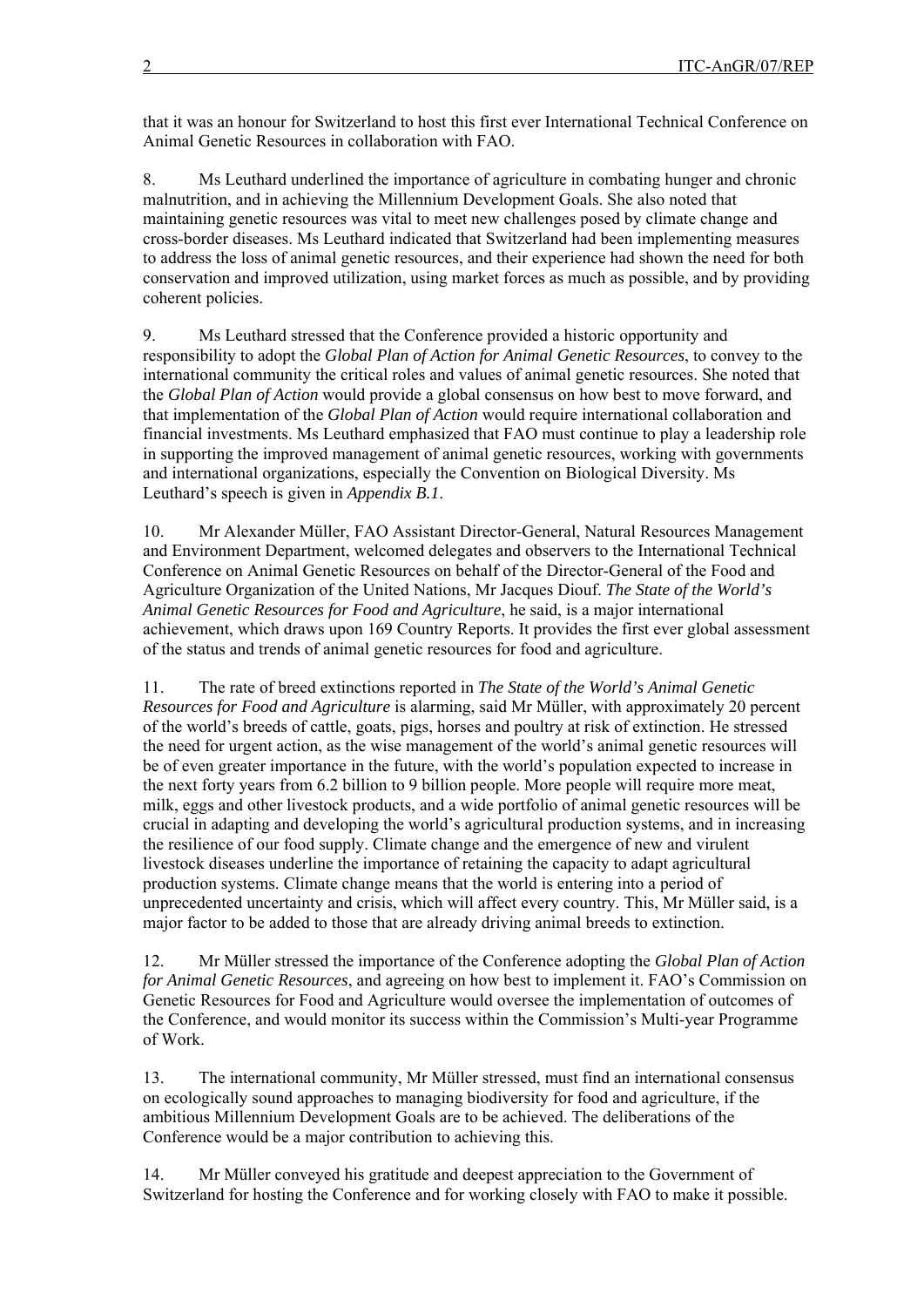He thanked the Governments of Australia, Germany, Ireland, Norway and Spain for their financial support. Mr Müller's speech is given in *Appendix B.2*.

15. In his address, Mr Ahmed Djoghlaf, Executive Secretary of the Convention on Biological Diversity, noted that agricultural biological diversity is essential to food security and human nutrition. He stressed that the current loss of animal genetic resources is alarming and must be addressed, and therefore warmly welcomed the release of *The State of the World's Animal Genetic Resources*, the first comprehensive survey of this essential component of agricultural biological diversity.

16. Mr Djoghlaf stated that Parties to the Convention had recognized the vital role of animal genetic resources, particularly through the Programme of Work on Agricultural Biological Diversity, and that a number of initiatives were supporting local and indigenous communities, farmers, pastoralists and animal breeders, whose livelihoods depend on the sustainable use, development and conservation of animal genetic resources. He noted that the Convention on Biological Diversity had benefited significantly from its partnership with FAO, and attached great importance to future collaboration. Mr Djoghlaf's statement is given in *Appendix B.3*.

17. The Secretary General of the Canton of Bern's Department of Economic Affairs, Mr André Nietlisbach, welcomed delegates and observers to the region. He noted that the economy of this canton was highly dependent on agriculture, including several important breeds of livestock such as the Saanen goat and Simmental cattle breeds. Mr Nietlisbach stressed that there must be a strong commitment to conserving animal genetic resources, as future human generations would depend on these resources. He noted that conserving animal genetic resources would be challenging and he hoped that the Conference would provide concrete suggestions on how to achieve the sustainable use, development and conservation of animal genetic resources*.*  Mr. Nietlisbach's statement is given in *Appendix B.4.* 

18. Mr Urs Graf, Mayor of Interlaken, welcomed delegates and observers to the city. He noted with pride, that Interlaken had the privilege of hosting such an important event, and expressed the hope that the Conference had a successful outcome, given the importance of animal genetic resources to agriculture.

# **V. PRESENTATION OF** *THE STATE OF THE WORLD'S ANIMAL GENETIC RESOURCES FOR FOOD AND AGRICULTURE*

19. The Secretary of the Conference, Ms Irene Hoffmann, presented *The State of the World's Animal Genetic Resources for Food and Agriculture*, and in doing so, acknowledged the many contributions that had been made by countries, donors, organizations and individuals through the country-driven preparatory process. Ms Barbara Rischkowsky (formerly, *The State of the World's Animal Genetic Resources for Food and Agriculture* Coordinator) highlighted some of the results from *The State of the World's Animal Genetic Resources for Food and Agriculture* indicating improved understanding of the distribution of animal genetic resources, their risk status, and of threats to animal genetic diversity. She briefly described the major findings from the analysis of the state of country capacities to manage animal genetic resources, as had been outlined in the 169 Country Reports on Animal Genetic Resources that had been submitted to FAO. Significant gaps in current knowledge had been identified in the report, and there is urgent need for further research and improved management guidelines.

20. The Conference congratulated FAO for coordinating the preparation of *The State of the World's Animal Genetic Resources for Food and Agriculture*, noting that it would enhance understanding of the roles and values of animal genetic resources. It stressed that preparation of this authoritative survey was an important step in achieving the improved management of animal genetic resources, including enhancing the basis for further policy development. The Conference urged FAO to continue to lead global updating of the status and trends of animal genetic resources, and support developing countries in this process.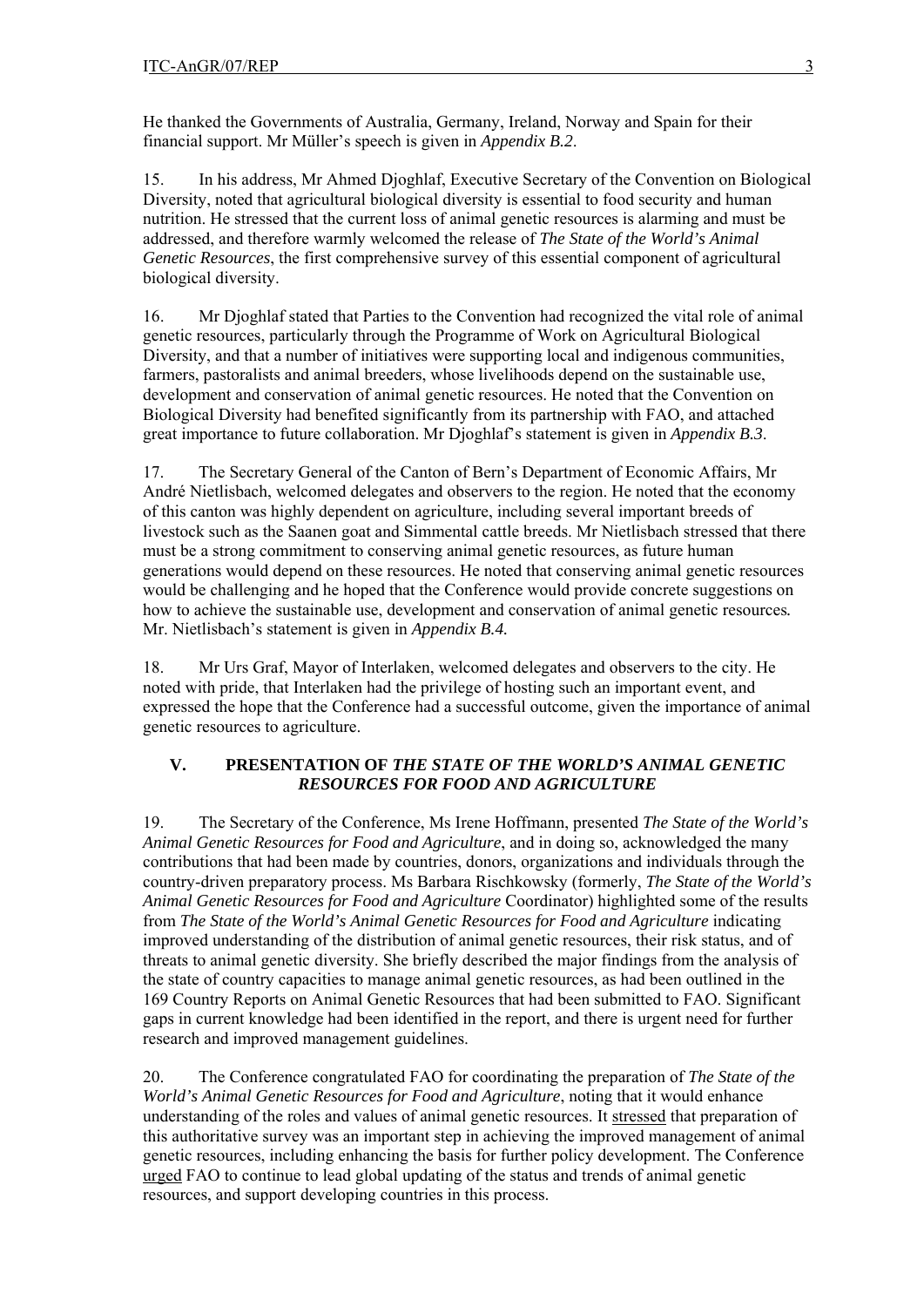21. The Conference requested FAO to widely distribute the full report of *The State of the World's Animal Genetic Resources for Food and Agriculture* using electronic and print media formats, as well as to continue to widely distribute the "in brief" version that is currently available in six languages. It took note that the Government of China had already undertaken translation of *The State of the World's Animal Genetic Resources for Food and Agriculture* into Chinese. It highlighted the importance of translation of *The State of the World's Animal Genetic Resources for Food and Agriculture* into all other official FAO languages, and urged donors to make available resources for this.

#### **VI. ADOPTION OF THE** *GLOBAL PLAN OF ACTION FOR ANIMAL GENETIC RESOURCES* **AND** *THE INTERLAKEN DECLARATION ON ANIMAL GENETIC RESOURCES*

22. The Conference reviewed and finalized the draft texts that the Commission on Genetic Resources for Food and Agriculture had forwarded to it.

23. The Conference then adopted *The Global Plan of Action for Animal Genetic Resources*, as an internationally agreed framework that contains: the rationale for *The Global Plan of Action*; strategic priorities for the sustainable use, development and conservation of animal genetic resources for food and agriculture, and provisions for implementation and financing. *The Global Plan of Action for Animal Genetic Resources* is contained in *Annex 1.* 

24. The Conference also adopted the *Interlaken Declaration on Animal Genetic Resources*, which recognizes that animal genetic resources are critical to food security, sustainable livelihoods and human well-being, and that prompt actions need to be taken to address the erosion of these vital resources. The *Interlaken Declaration on Animal Genetic Resources* is contained in *Annex 2*.

25. The Conference decided to forward *The Global Plan of Action for Animal Genetic Resources* to the Commission on Genetic Resources for Food and Agriculture, and requested the Commission to oversee its implementation within the context of the Commission's Multi-year Programme of Work.

26. The Conference recommended that its Chair present *The Global Plan of Action for Animal Genetic Resources* to the One Hundred and Thirty-third Session of FAO Council; the Thirty-fourth Session of the FAO Conference; and the second meeting of the Governing Body of the International Treaty on Plant Genetic Resources for Food and Agriculture; as well as to the United Nations Commission on Sustainable Development; and the Ninth Conference of the Parties to the Convention on Biological Diversity and the thirteenth meeting of the Convention's Subsidiary Body on Scientific, Technical and Technological Advice.

27. The Conference requested the Director-General of FAO to transmit *The Global Plan of Action for Animal Genetic Resources* to all FAO Members, and recommended that FAO distribute it widely, including to all relevant international organizations.

# **VII. CLOSURE OF THE CONFERENCE**

28. Mr José María Sumpsi Viñas, FAO Assistant Director-General, Agriculture and Consumer Protection Department, congratulated delegates on behalf of Mr Diouf, for achieving consensus on the *Global Plan of Action for Animal Genetic Resources*. He noted that it was an important milestone in international efforts to promote the wise management of the world's animal genetic resources for food and agriculture, stressing that the adoption of the *Global Plan of Action* was a sign of the importance and urgency that countries and regions gave to the better management of these resources as part of efforts to achieve global food security and sustainable development.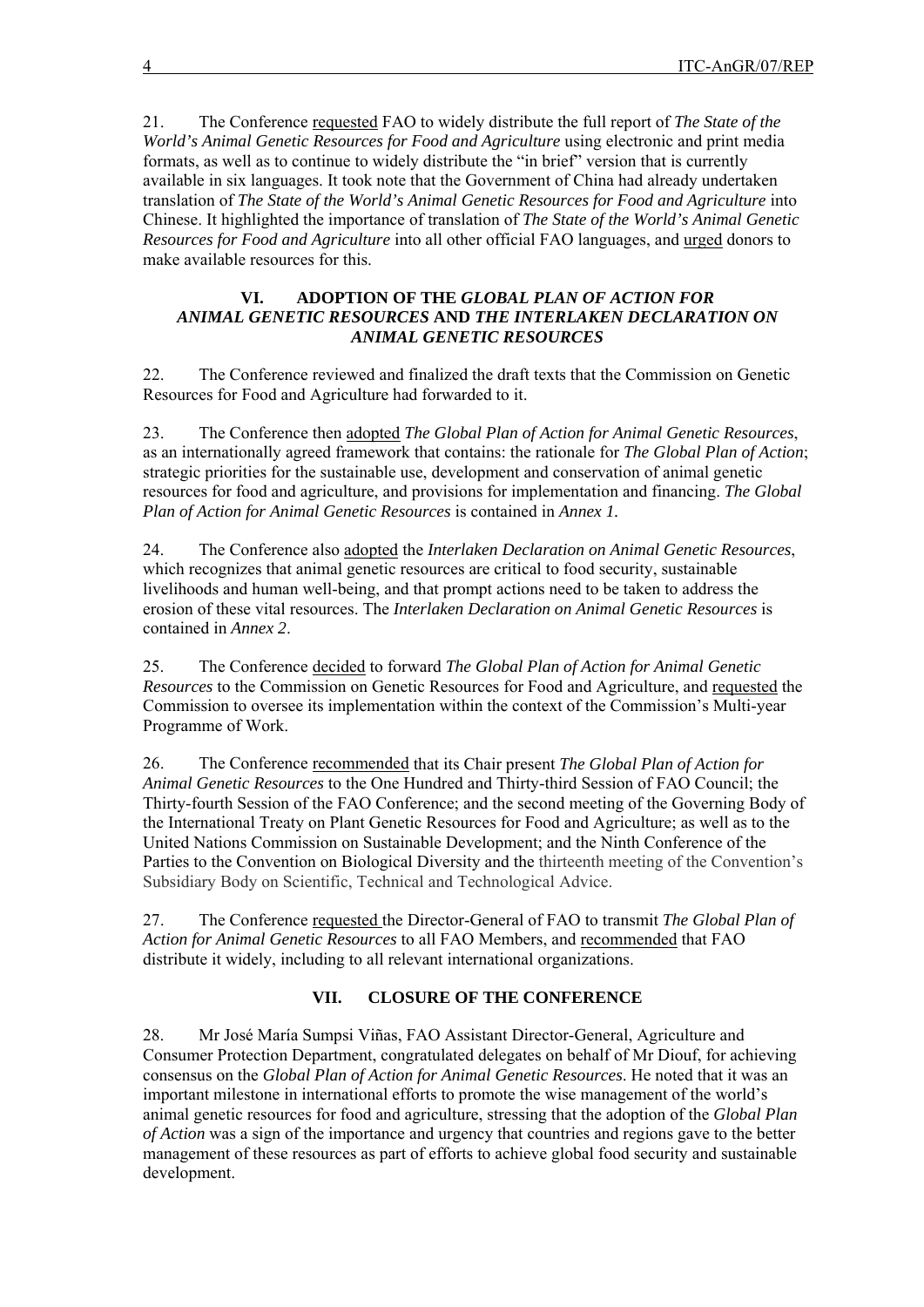29. Mr Sumpsi called for continued collaboration and efforts by all stakeholders to ensure the effective implementation of the *Global Plan of Action for Animal Genetic Resources*, noting the need for sustained political will and the mobilization of resources to enhance technical capacities in developing countries and reinforce national programmes. He expressed FAO's commitment to assist in the implementation of the Plan. Mr Sumpsi's speech is given in *Appendix B.5*.

30. Mr Sumpsi extended his gratitude and deepest appreciation to the Government of Switzerland for hosting the Conference in collaboration with FAO, and thanked the other donors for their essential contributions.

31. The Conference recognized that the finalization of the *Global Plan of Action for Animal Genetic Resources* had resulted from the contributions of numerous individuals and organizations over many years. In this regard, it acknowledged the importance of past accomplishments, including the establishment of a strong technical programme of work on animal genetics resources within FAO and other international and national organizations, and the guiding framework that the Global Strategy for the Management of Farm Animal Genetic Resources had provided.

32. The Conference recognized *The State of the World's Animal Genetic Resources for Food and Agriculture* as the first ever authoritative global assessment of the status and trends of animal genetic resources, stressing that it would provide for many years a sound reference for improved management of these essential resources.

33. The Conference expressed its appreciation to the Government of Switzerland, the Canton of Bern, and the City of Interlaken for extending their wonderful hospitality.

34. The Conference warmly thanked the Chair, Mr Bötsch, for the enthusiastic and respectful manner in which he had conducted the meeting, and for the guidance he provided throughout the Conference, which had been instrumental in achieving consensus on a number of sensitive issues. The Conference also acknowledged the efforts of Mr David Hegwood for chairing the contact group on finance and implementation.

35. The Conference expressed its deep appreciation for the excellent Conference arrangements that had been made, and acknowledged the outstanding efforts of the main Conference organizers, Mr François Pythoud and Ms Barbara Rychen (Switzerland), and Ms Irene Hoffmann and Mr David Boerma (FAO), and thanked all other staff members that had worked so hard during the Conference.

36. Representatives of the Consultative Group on International Agricultural Research (CGIAR) and the International Atomic Energy Agency (IAEA) congratulated the Conference for having adopted the *Global Plan of Action for Animal Genetic Resources*, and indicated their willingness to assist in the implementation of the *Global Plan of Action*.

37. The Conference Chair thanked all delegates and observers for their excellent contributions and the spirit of collaboration shown, which he termed the "Spirit of Interlaken." He noted that the *Global Plan of Action for Animal Genetic Resources* was an important step forward, but much more effort was required to achieve the sustainable use, development and conservation of animal genetic resources for food and agriculture.

38. The Conference, in paying tribute to Ms Karin Wohlfender (the Swiss National Coordinator for Animal Genetic Resources who passed away during the Conference preparation), remembered her dedication to the better management of animal genetic resources and her infectious smile and warm personality.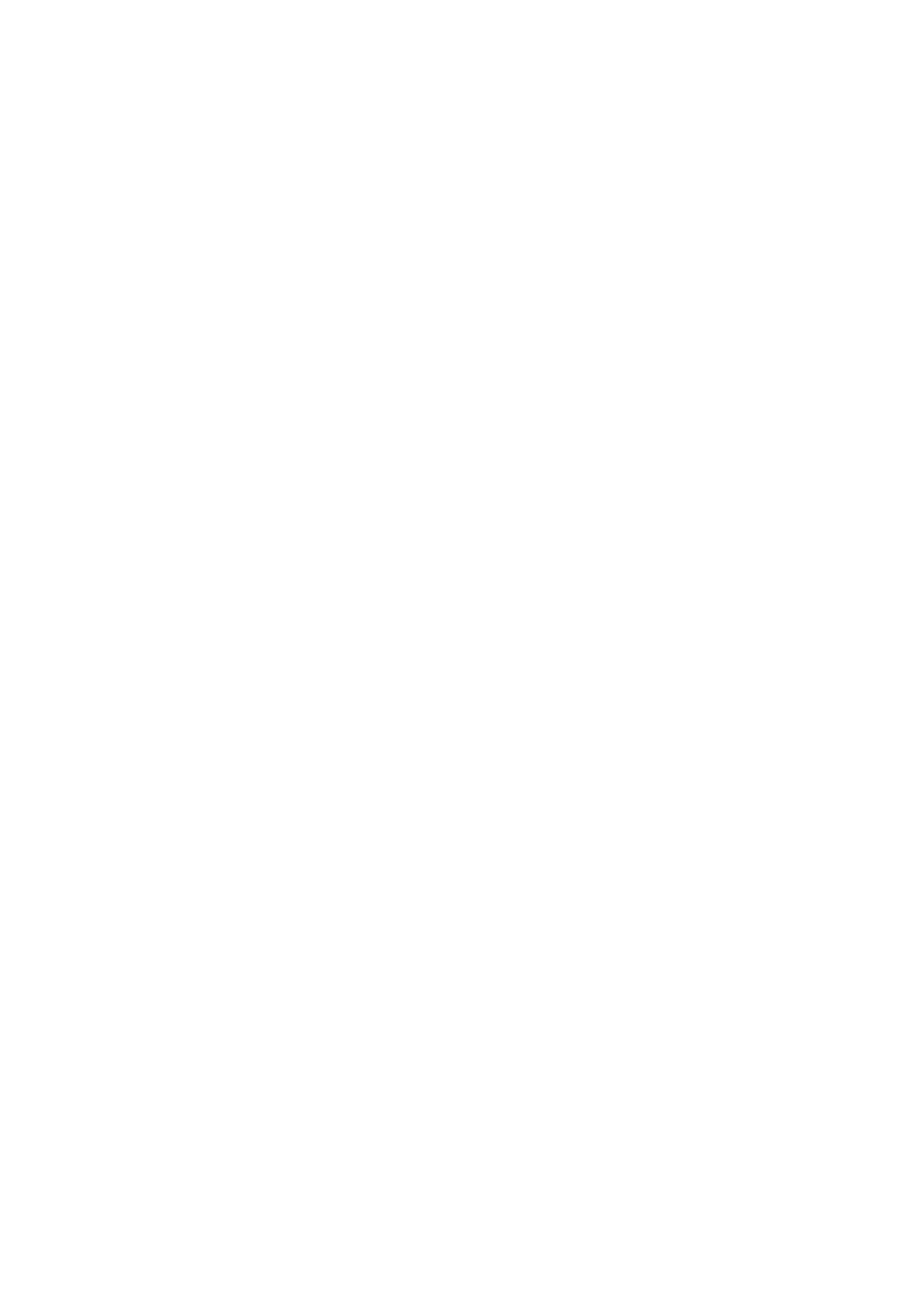# **ANNEX 1**

#### **INTERLAKEN DECLARATION ON ANIMAL GENETIC RESOURCES**

1. In recognition of the essential roles and values of animal genetic resources for food and agriculture, in particular, their contribution to food security for present and future generations; aware of the threats to food security and to the sustainable livelihoods of rural communities posed by the loss and erosion of these resources; we, the representatives of one hundred and nine States, and the European Community and forty-two Organizations have gathered together in Interlaken, Switzerland, at the invitation of the Food and Agriculture Organization of the United Nations and hosted by the Government of Switzerland, at this first International Technical Conference for Animal Genetic Resources, aware of our responsibilities and the many challenges that must be addressed, but convinced and confident that progress can and should be made. This International Technical Conference on Animal Genetic Resources is a major contribution to establishing an effective international framework for the sustainable use, development and conservation of animal genetic resources for food and agriculture, and world food security.

2. We recognize that states have sovereign rights over their animal genetic resources for food and agriculture.

3. Confirming our common and individual responsibilities in respect of conservation, sustainable use and development of animal genetic resources for food and agriculture, we recognize the interdependence of countries, regions and peoples regarding these resources.

4. We commit ourselves to achieving the sustainable use, development and conservation of animal genetic resources for food and agriculture. We also commit ourselves to facilitating access to these resources and the fair and equitable sharing of the benefits arising from their use, consistent with relevant international obligations and national laws. Our objective is to enhance world food security, improve human nutritional status, and contribute to rural development.

5. We welcome *The State of the World's Animal Genetic Resources for Food and Agriculture*, which was developed in a country-driven process under the guidance of the Commission on Genetic Resources for Food and Agriculture of the FAO. It is the first comprehensive worldwide assessment of the state of animal genetic resources and provides the basis for the *Global Plan of Action for Animal Genetic Resources.* 

6. We recognize that existing diversity in animal species is not used to the extent possible for increased food production, improved human nutrition, and to further sustain rural communities, or for more efficient production systems. We note with alarm the significant ongoing loss of livestock breeds. The continuing erosion and loss of animal genetic resources for food and agriculture would compromise efforts to achieve food security, improve human nutritional status and enhance rural development. We acknowledge that efforts to further conserve, develop, improve and sustainably use animal genetic resources should be enhanced.

7. We recognize that prompt action should be taken to conserve animal breeds at risk, due to the alarming rate of erosion in animal genetic resources.

8. We recognize the need to promote the development of knowledge, in particular through research, leading to improved sustainable use, development and conservation of animal genetic resources.

9. We recognize that the genetic resources of animal species most critical to food security, sustainable livelihoods and human well-being are the result of both natural selection, and directed selection by smallholders, farmers, pastoralists and breeders, throughout the world, over generations. The result is a wide variety of livestock breeds that provide a diverse stream of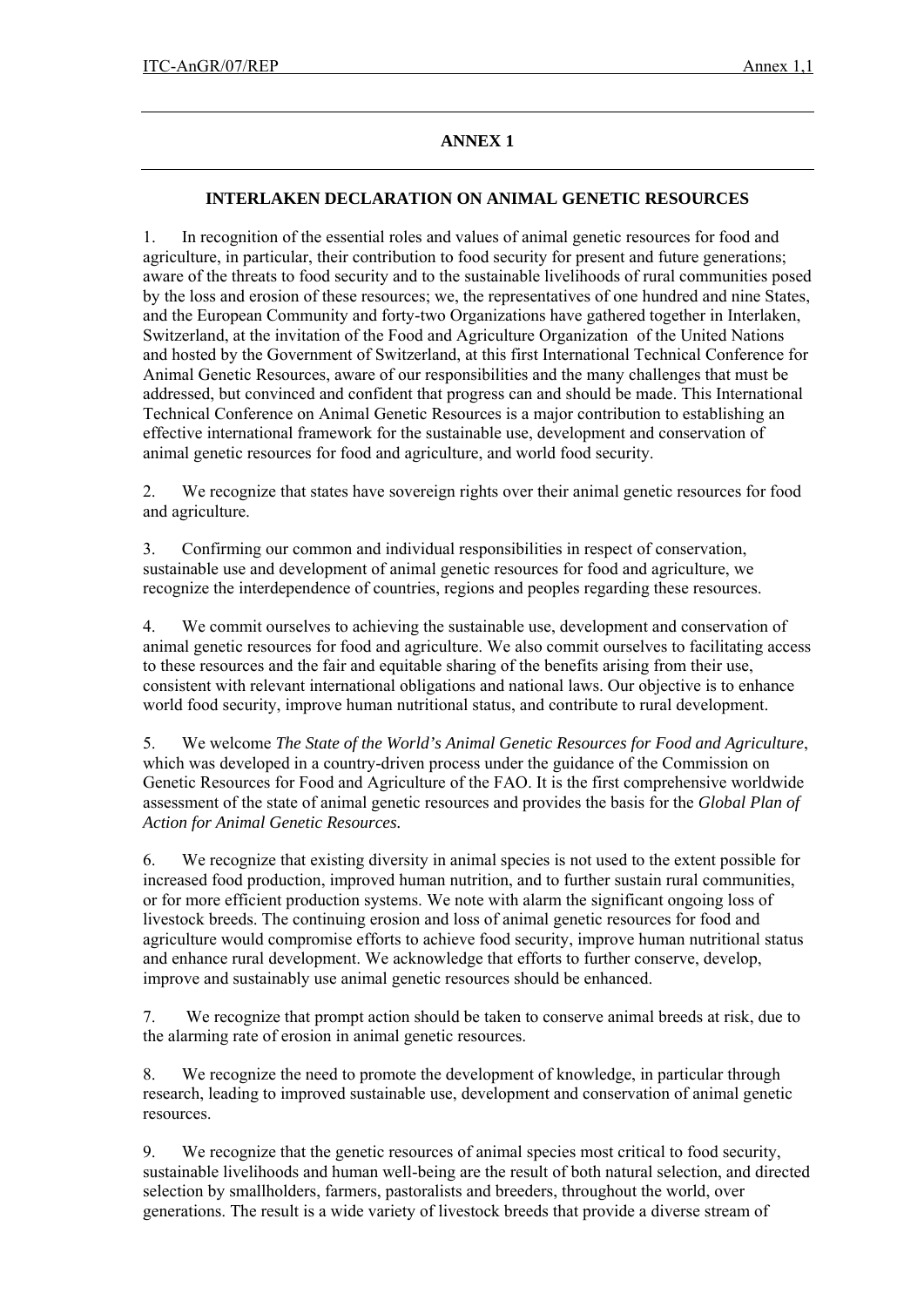benefits to the environment, humanity and its cultural heritage. We are conscious that all countries will need to play their part in conserving these resources as a basis for livestock development, food security and the better nutrition of their rural and urban populations, as well as to sustain their rural communities.

10. We acknowledge that maintaining the diversity of animal genetic resources for food and agriculture is essential to enable farmers, pastoralists and animal breeders to meet current and future production challenges resulting from changes in the environment, including climate change; to enhance resistance to disease and parasites; and to respond to changes in consumer demand for animal products. We also recognize the intrinsic value of biological diversity and the environmental, genetic, social, economic, medicinal, scientific, educational, cultural and spiritual importance of breeds of livestock, and our ethical responsibility to ensure genetic resources are available to future human generations.

11. We are aware that the demand for meat, milk and other animal products is dramatically increasing. The sustainable use, development, and conservation of animal genetic resources for food and agriculture will make a vital contribution to achieving the goals of the Rome Declaration on World Food Security, the World Food Summit Plan of Action, as well as the Millennium Development Goals*,* in particular Goal 1*: eradication of extreme poverty and hunger*, and Goal 7: *ensure environmental sustainability*. The sustainable use, development and conservation of animal genetic resources for food and agriculture make an essential contribution to facilitating the implementation of Agenda 21 and the Convention on Biological Diversity.

12. We recognize the enormous contribution that the local and indigenous communities and farmers, pastoralists and animal breeders of all regions of the world have made, and will continue to make for the sustainable use, development and conservation of animal genetic resources for food and agriculture. We further recognize the historic and relevant contribution of all persons engaged in animal husbandry, who have moulded animal genetic resources to meet societal needs. It is their ownership and management of the genetic resources of their livestock that has enabled them to make important contributions in the past. It is this ownership and management that should be ensured for future societal benefits. We affirm that they should participate in the fair and equitable sharing of benefits arising from the utilization of animal genetic resources for food and agriculture. We affirm the desirability, as appropriate, subject to national legislation, of respecting, preserving and maintaining traditional knowledge relevant to animal breeding and production as a contribution to sustainable livelihoods, and the need for the participation of all stakeholders in making decisions, at the national level, on matters related to the sustainable use, development and conservation of animal genetic resources.

13. We are aware that future demand for animal products must be met within the context of sustainable agriculture and development, and that this will require integrated approaches to economic development and the pursuit of social, cultural and environmental objectives. We understand the need for adopting management approaches that combine the best of traditional and modern knowledge and technologies, and the need to apply the agro-ecosystem approach and integrated natural resource management practices.

14. We acknowledge that major gaps and weaknesses exist in national and international capacities to inventory, monitor, characterize, sustainably use, develop and conserve animal genetic resources. We recognize the need for substantial financial resources, long-term support for national and international animal genetic resources programmes, to increase world food security and contribute to sustainable rural development. We affirm the need to review institutional capacity, management structures, programmes and policies, to identify deficiencies and address them through strengthening national capabilities, particularly in developing countries. We call for enhanced partnerships among governments, scientists, farmers, pastoralists, breeders and consumers, to build upon ongoing efforts to manage animal genetic resources and overcome major gaps and weaknesses.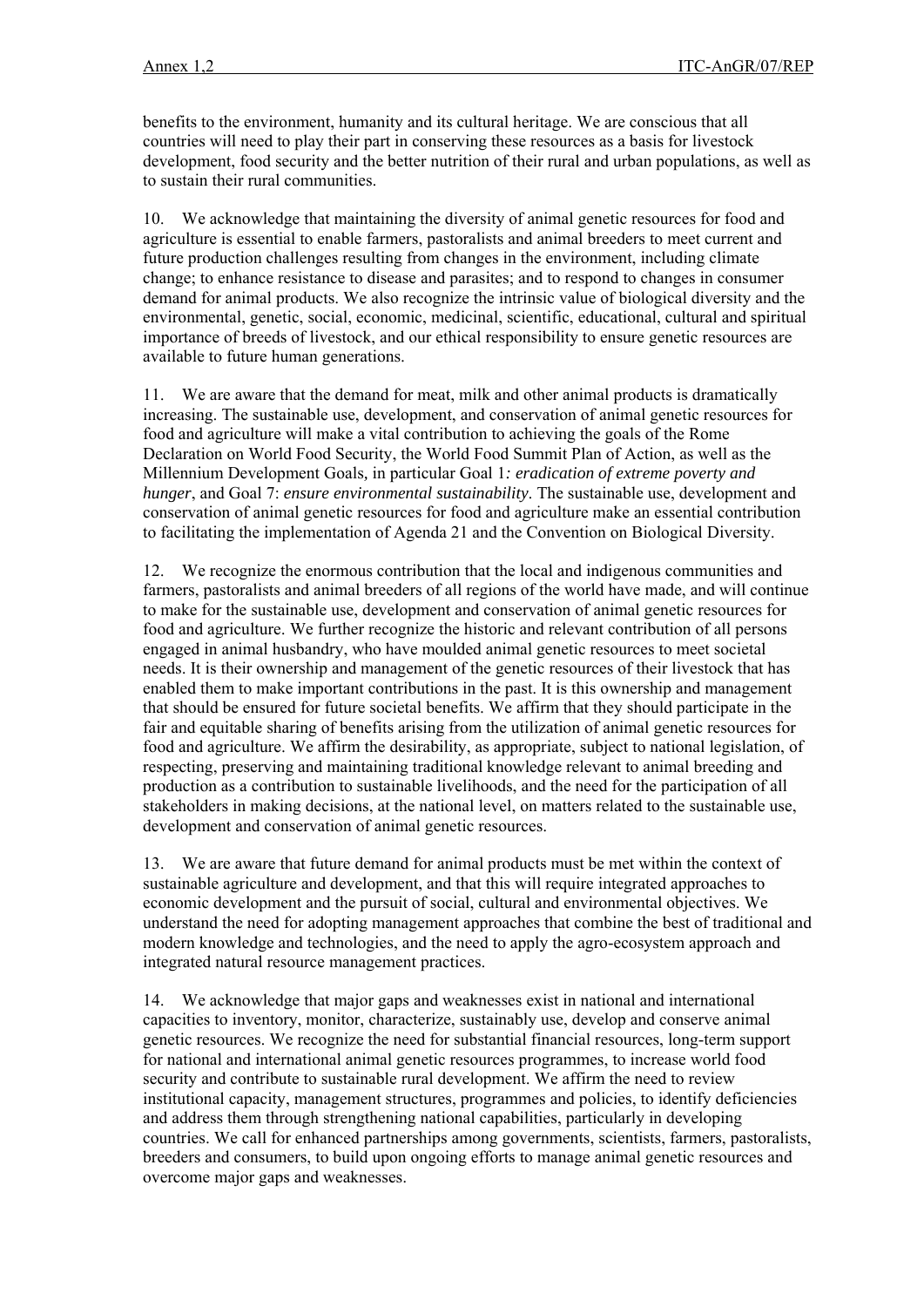15. We recognize that the transfer of technologies relating to sustainable use, development and conservation of animal genetic resources is essential for world food security and the needs of the growing world population, and should be facilitated, consistent with relevant international obligations and relevant national laws. We recognize that the sustainable use, development and conservation of animal genetic resources for food and agriculture will require the support and participation of farmers, pastoralists and breeders; local and indigenous communities; organizations and institutions; the private sector; and civil society. We recognize the need to promote technical and financial cooperation at the regional and international levels among countries, intergovernmental organizations, non-governmental organizations, and the private sector.

16. At this first International Technical Conference on Animal Genetic Resources, we have adopted the *Global Plan of Action for Animal Genetic Resources*. We are convinced of the utmost importance of integrating it into national biological diversity and agriculture policies, plans and programmes, and indispensable national, regional and international cooperation. This *Global Plan of Action for Animal Genetic Resources* provides a comprehensive and coherent framework for enhancing management activities in relation to animal genetic resources for food and agriculture, including through strengthening policies, institutions and building capacity. Implementation of the *Global Plan of Action for Animal Genetic Resources* will contribute to creating synergies among ongoing activities, as well as facilitate the most efficient use of available financial and human resources, and more effort is required to maintain adequate financial resources for supporting developing countries.

17. We acknowledge that the provision of new and additional resources can make a substantial difference in the world's ability to address the sustainable use, development and conservation of animal genetic resources for food and agriculture. We therefore recommend that concrete steps be taken to ensure an adequate increase in financial resources to support the implementation of the *Global Plan of Action for Animal Genetic Resources* by developing countries and countries with economies in transition.

18. We recognize that the main responsibility for implementing the *Global Plan of Action for Animal Genetic Resources* rests with national governments. We undertake to honour our commitments to taking the necessary steps to implement the *Global Plan of Action for Animal Genetic Resources*, in accordance with our national capacities and resources. We invite all people and their communities and organizations to join us in the common cause.

19. We acknowledge the essential role of the Food and Agriculture Organization of the United Nations in supporting country-driven efforts in implementing the *Global Plan of Action for Animal Genetic Resources.* We invite the Commission on Genetic Resources for Food and Agriculture of the Food and Agriculture Organization of the United Nations to oversee, assess and report on progress in the implementation of the *Global Plan of Action for Animal Genetic Resources*.

20. We warmly express our gratitude to the Government of Switzerland for hosting the International Technical Conference on Animal Genetic Resources for Food and Agriculture; for the excellent arrangements that were provided, and the very generous hospitality that contributed to make the Conference a resounding success.

**Adopted this 7th day of September, 2007**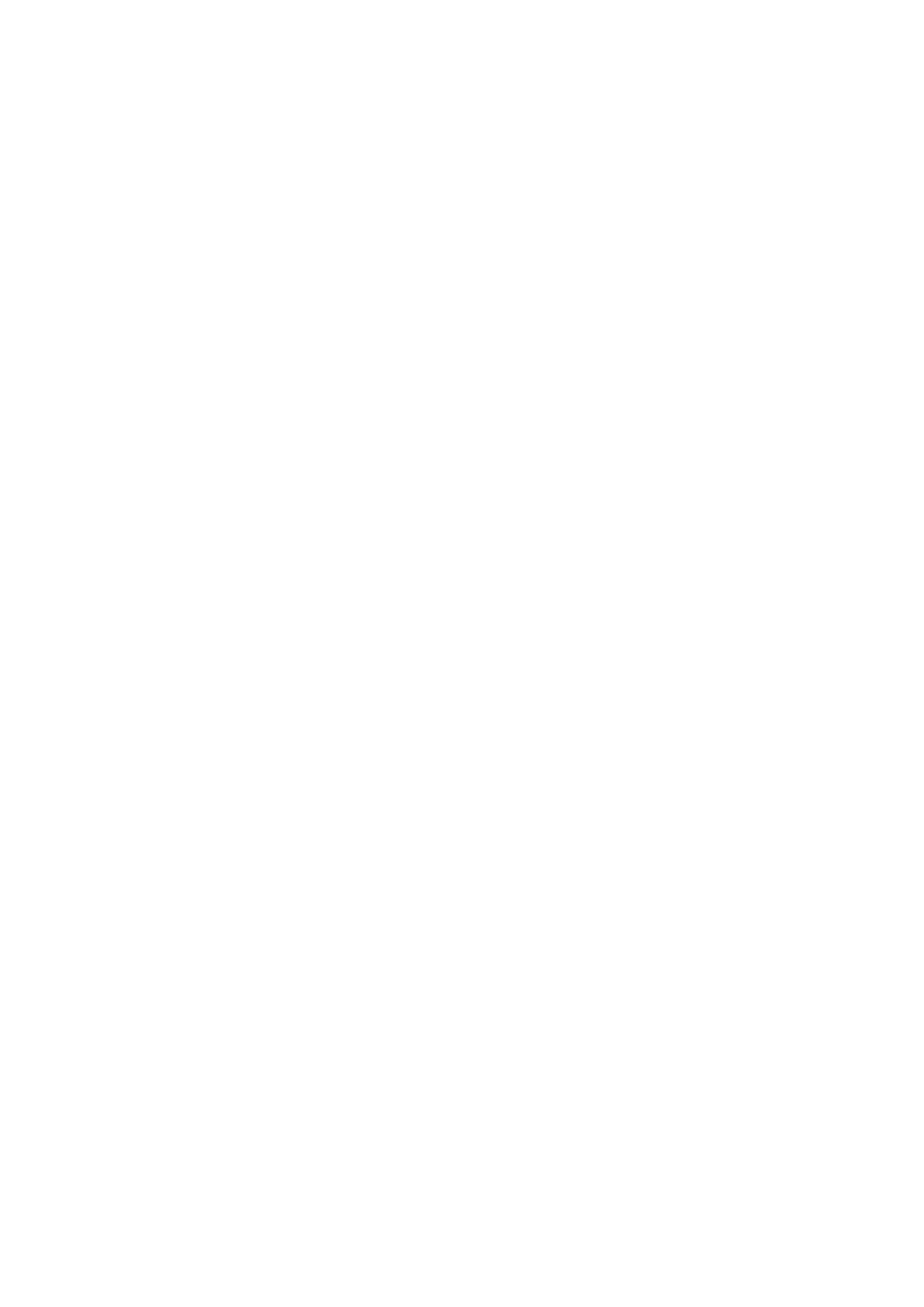$\overline{a}$ 

# **ANNEX 2**

# **GLOBAL PLAN OF ACTION FOR ANIMAL GENETIC RESOURCES**

[1](#page-14-0). Animal genetic resources for food and agriculture<sup>1</sup> are an essential part of the biological basis for world food security, and contribute to the livelihoods of over a thousand million people. A diverse resource base is critical for human survival and well-being, and a contribution to the eradication of hunger: animal genetic resources are crucial in adapting to changing socioeconomic and environmental conditions, including climate change. They are the animal breeder's raw material and amongst the farmer's most essential inputs. They are essential for sustainable agricultural production. Properly managed, they need never be depleted, for there is no inherent incompatibility between utilization and conservation. The conservation and sustainable use of animal genetic resources, and the fair and equitable sharing of the benefits from their use, are an international concern and the *Global Plan of Action for Animal Genetic Resources* provides, for the first time, an agreed international framework for the sector. Promoting the broader use of livestock biodiversity can contribute to improved human health and nutrition, and expand opportunities for livelihood diversification and income generation.

#### **Development of the** *Global Plan of Action for Animal Genetic Resources*

2. In 1990, FAO initiated the preparation of a comprehensive programme for the sustainable management of animal genetic resources at the global level. In 1993, FAO launched the Global Strategy for the Management of Farm Animal Genetic Resources to guide national, regional and global efforts to strengthen the contribution of domesticated animals and their products to food security and rural development, and to prevent the erosion of animal genetic resources.

3. From 1997, FAO's intergovernmental Commission on Genetic Resources for Food and Agriculture has guided a country-driven process for the preparation of *The State of the World's Animal Genetic Resources for Food and Agriculture*. In 2001, FAO invited all countries to submit a Country Report on the status and trends of their animal genetic resources; the current and potential contributions of farm animals to food, agriculture and rural development; and the state of national capacity to manage these resources; and provide priority action lists.

4. The Country Reports demonstrate the significant and irreplaceable contribution that the diversity of farm animals makes to the food security and development of nations. They show that the full potential of animal genetic resources is far from being realized and confirm the serious erosion of genetic diversity in both developed and developing countries.

<span id="page-14-0"></span><sup>&</sup>lt;sup>1</sup> The International Technical Conference used for the purpose of its discussions the following terminology. Throughout the *Global Plan of Action for Animal Genetic Resources* the term *Animal Genetic Resources* refers specifically to animal genetic resources used in or potentially useful for food and agriculture. The term *Livestock* as used in the document encompasses all domesticated animals used for food and agriculture. The term thus includes both avian and mammalian species that contribute to food and agriculture**.** The Conference requested FAO to further develop these working definitions.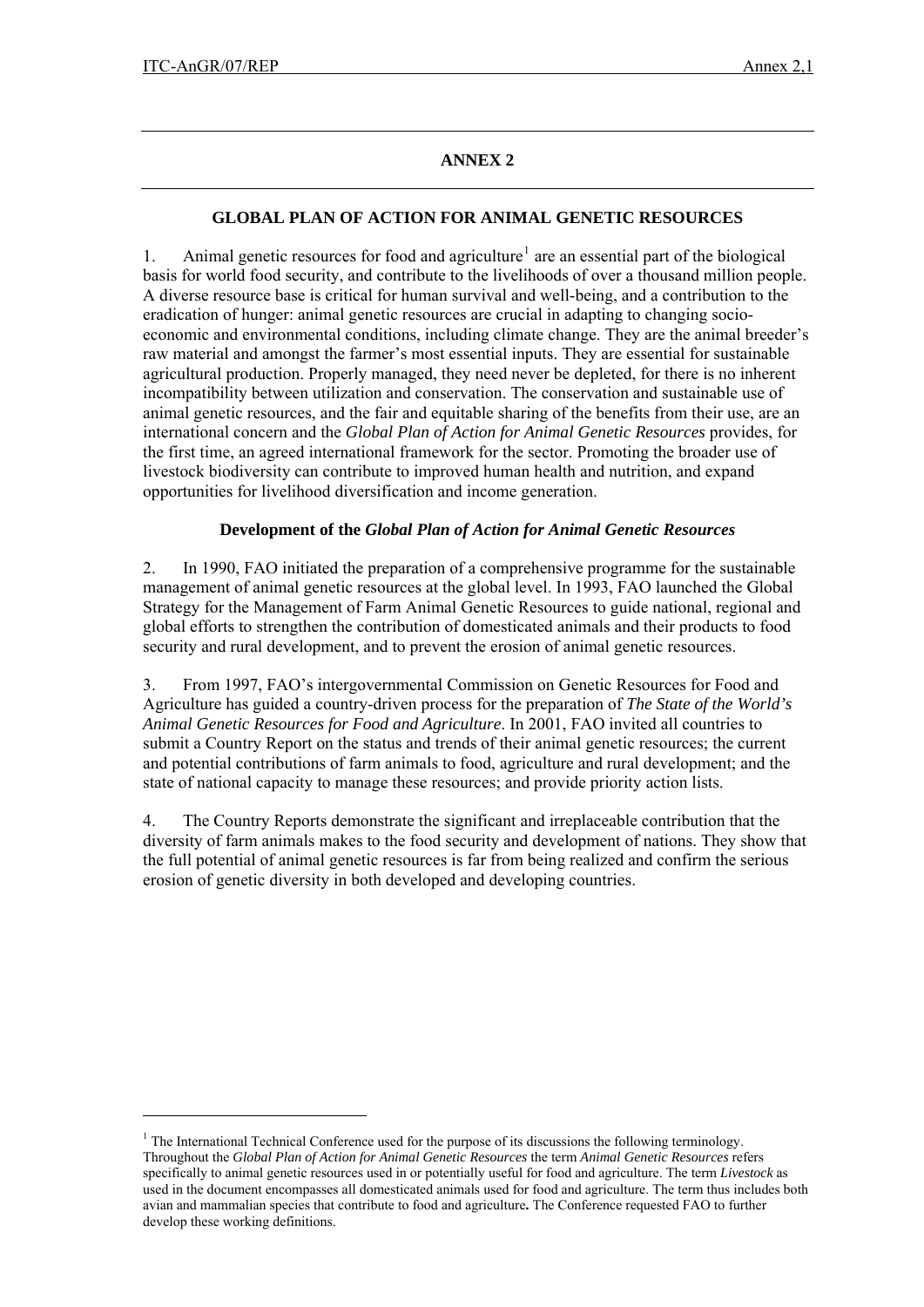5. This erosion has many causes, including changes in production systems, mechanization, the loss of rangeland grazing resources, natural calamities, disease outbreaks, inappropriate breeding policies and practices, inappropriate introduction of exotic breeds, loss of animal keepers' security of tenure on land and access to other natural resources, changing cultural practices, the erosion of customary institutions and social relations, the influence of population growth and urbanization, and the failure to assess the impact of practices in terms of sustainability, and develop adequate policies and economic measures. Erosion of animal genetic resources threatens the ability of farmers and livestock keepers to respond to environmental and socio-economic changes, including changing diets and consumer preferences.

#### **Structure and organization of the** *Global Plan of Action for Animal Genetic Resources*

6. The *Global Plan of Action for Animal Genetic Resources* consists of three parts: the Rationale for the *Global Plan of Action for Animal Genetic Resources*; Strategic Priorities for Action; and Implementation and Financing.

#### **PART I THE RATIONALE FOR THE** *GLOBAL PLAN OF ACTION FOR ANIMAL GENETIC RESOURCES*

7. The Strategic Priorities for Action*,* contained within this *Global Plan of Action for Animal Genetic Resources,* propose specific measures to reverse the ongoing trends of erosion and underutilization of animal genetic resources. The implementation of the Strategic Priorities for Action will make a significant contribution to international efforts to promote food security and sustainable development, and alleviate poverty, in line with the Millennium Development Goals and other international commitments.

8. For the first time ever, *The State of the World's Animal Genetic Resources* provides a comprehensive global assessment of the roles, values and status of animal genetic resources, which highlights the importance of the livestock sector within agriculture. Specific Strategic Priorities for Action for the sustainable use, development and conservation of animal genetic resources for food and agriculture, contained within this *Global Plan of Action for Animal Genetic Resources,* are warranted because of their great importance for global food security, and because of the specific features of domestic animal biodiversity as an integral part of agricultural ecosystems.

9. Livestock genetic diversity and options for its utilization are usually discussed in terms of breeds. "Breeds" are cultural concepts rather than physical entities, and the concept differs from country to country. This is a fact that makes characterization at the genetic level very difficult. For sustainable management, diversity needs to be considered and understood at the species level, between breeds, and within breeds themselves.

10. Key features of animal genetic resources include:

• The diversity of animal genetic resources is essential to satisfy basic human needs for food and livelihood security. They contribute to human needs by providing meat, milk and dairy produce, eggs, fibre, clothes, resources for temporary and permanent shelter, manure for fertilizer and fuel, draught power, hunting assistance and marketable assets. Genetic diversity defines not only animal breeds' production and functional traits, but also the ability to adapt to different environments, including food and water availability, climate, pests and diseases. Diverse animal genetic resources – particularly in the developing world – are a key to economic development. Approximately 70 percent of the world's rural poor depend on livestock as an important component of their livelihoods. The diversity of these resources, and the consequent adaptability of species and breeds to extreme conditions of drought, humidity, cold and heat, makes possible human livelihoods in some of the most inhospitable areas on Earth, from Arctic and mountain regions to extreme hot and dry areas, where crop production cannot be exclusively depended upon.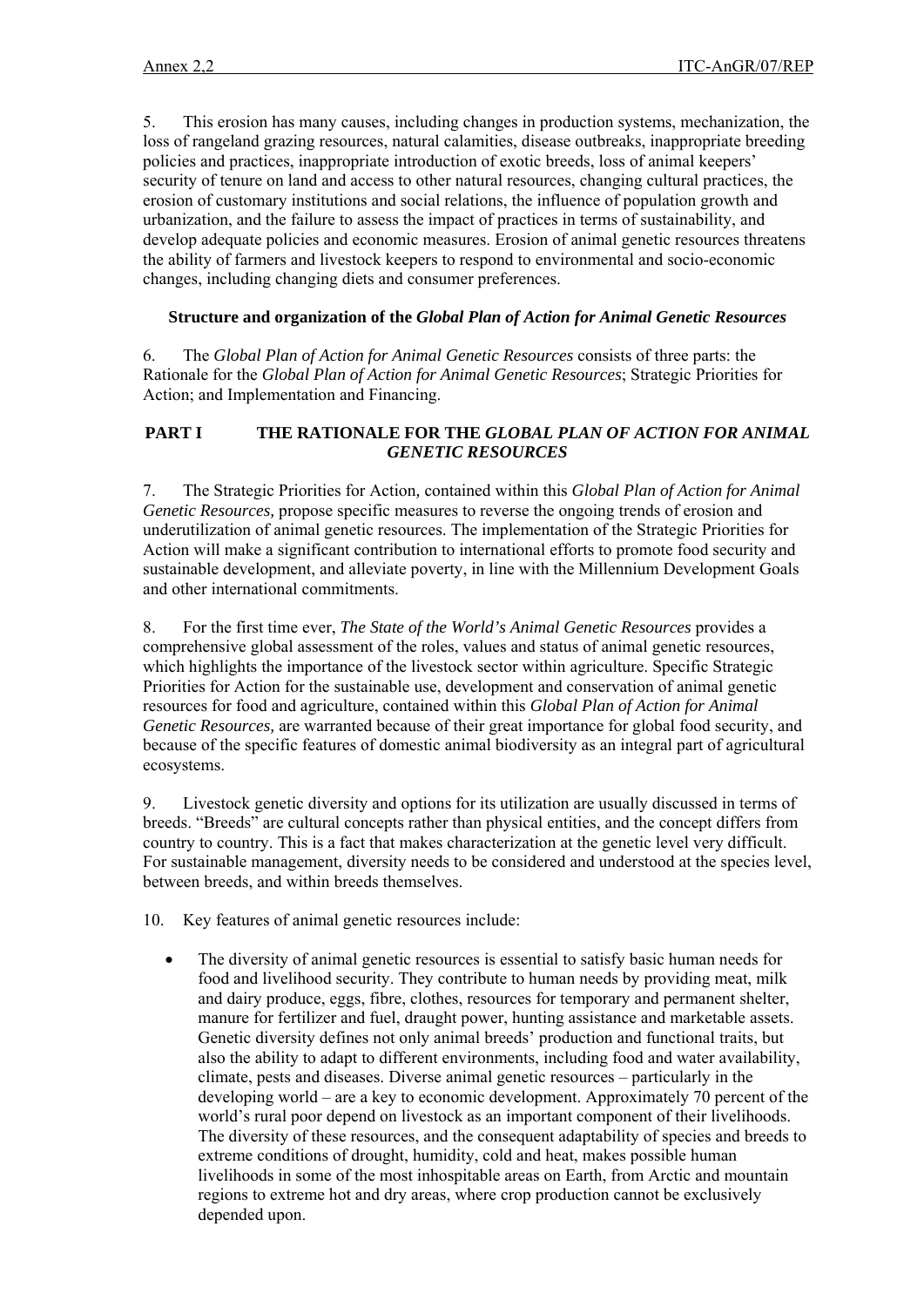- More than 7 000 domestic animal breed populations have been developed by farmers and pastoralists in diverse environments in the 12 000 years since the first livestock species were domesticated. These breeds now represent unique combinations of genes. Thus all animal genetic resources for food and agriculture are the result of human intervention: they have been consciously selected and improved by pastoralists and farmers since the origins of agriculture, and have co-evolved with economies, cultures, knowledge systems and societies. Unlike most wild biodiversity, domestic animal resources require continuous active human management, sensitive to their unique nature.
- In terms of their enormous potential contribution to reducing hunger and poverty, and to sustainable development, animal genetic resources for food and agriculture are underconserved and underutilized.
- Most countries are highly interdependent, with respect to animal genetic resources. Animal genes, genotypes and populations have spread all over the planet since ancient times, through the diffusion of agriculture and the prominent role of livestock in human migrations. Animals were means of transport and trade in many regions. Animal genetic resources have continued without interruption to be developed and improved by pastoralists and farmers, both inside and outside the historic centres of domestication. Moreover, animal genetic resources have been systematically exchanged intercontinentally and over the oceans for the last 500 years, deepening this interdependence. In global terms, most food and agricultural production systems worldwide depend on livestock originally domesticated elsewhere, and breeds developed in other countries and regions. These unique features of domestic animals need to be taken into account in ensuring the fair and equitable sharing of benefits deriving from them, and in tailoring the development of future policy and regulatory measures.
- Most animal genetic resources are currently maintained *in situ*, by farmers, pastoralists and their communities, as integral components of their agricultural ecosystems, economies and cultures. Domestic animals often play key roles in myths, cultures, religions, traditions and social practices. In addition to the animals themselves, foods of animal origin have strong socio-economic and cultural functions in many societies, in addition to playing important roles in nutrition and diets.
- Livestock resources continue to have this important social, cultural and structural role in indigenous and local communities today: the cultural importance of animals is frequently a key factor in *in situ* conservation. The important role of livestock keepers, pastoralists, and local communities in the use and development of livestock resources is recognized. In some countries, livestock keepers have specific rights, in accordance with their national legislation, or traditional rights, to these resources.
- Domestic animal breeds provide key agro-ecosystem functions, such as nutrient cycling, seed dispersal and habitat maintenance. Animal genetic resources and animal management systems are an integral part of ecosystems and productive landscapes throughout the world. By moving their herd seasonally, pastoralists connect different ecosystems. Land-based production systems that have both plant and animal components need co-management of the various components of biological diversity, including soils, crops, rangelands and pastures, fodder crops and wildlife.
- The extent and rate of animal genetic resource loss is still difficult to estimate, despite the clearer picture of animal genetic resources that has emerged in the country-driven preparation of *The State of the World's Animal Genetic Resources*. The lack of information hinders decision-making with regard to what to conserve and develop, and how to best use limited funds available for conservation. The baselines from which to measure change are still unclear, and methodologies for characterization, inventory and monitoring have not been harmonized for establishing standardized guidelines. Nonetheless, there are indications that numerous breeds have become extinct, and many more will be lost if countries do not rapidly implement conservation measures. While some nations recognize the need to conserve their national animal genetic resources, the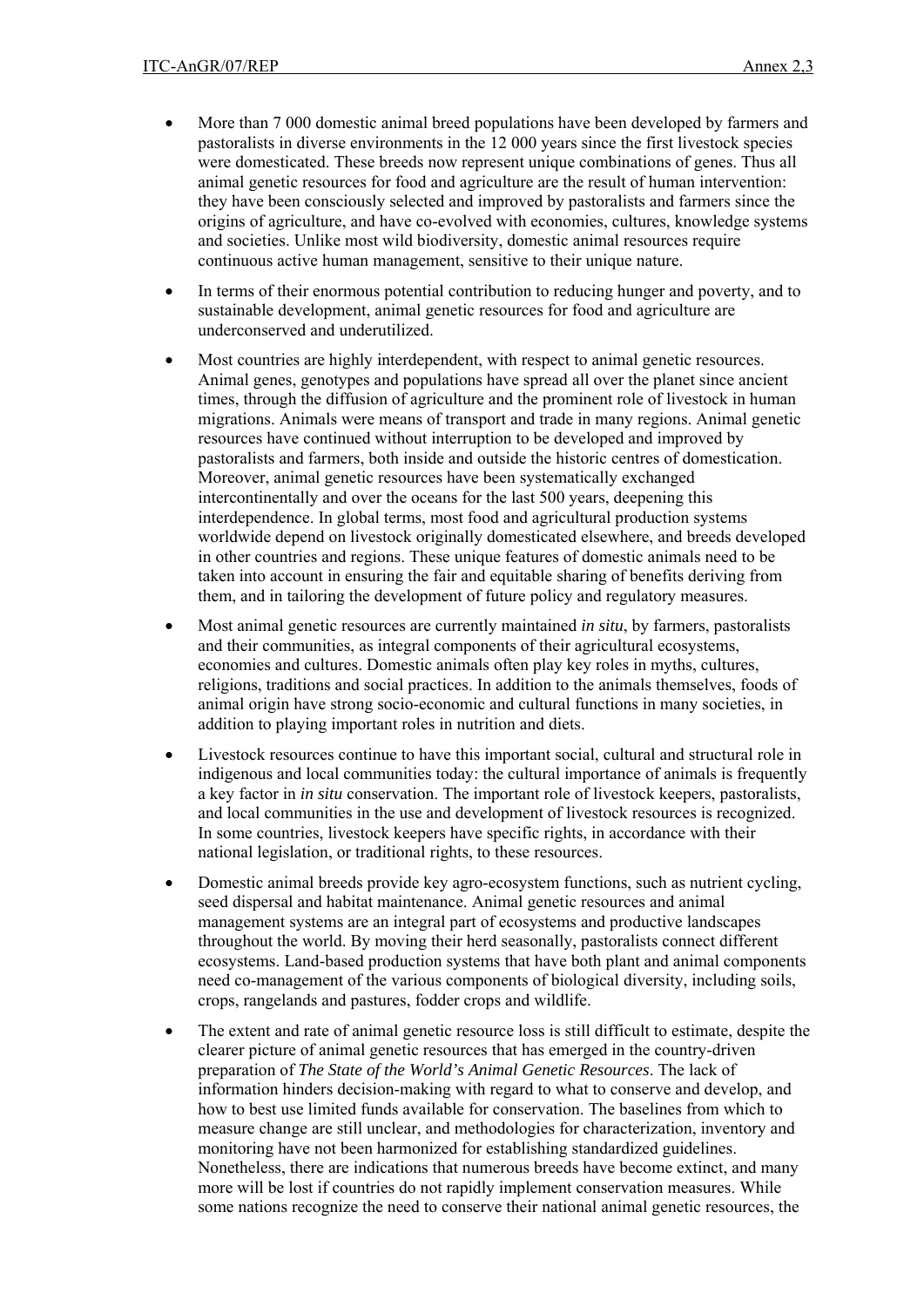l

global response has so far been sporadic and inadequate. In particular, many local breeds, particularly those held by poor farmers in harsh environments in developing countries, have not yet been sufficiently characterized. These animal populations probably contain many valuable adaptive traits, and with their extinction before they are well understood, considerable value may be lost for ever.

- Traditional production systems required multipurpose animals, which, although less productive than high-output breeds, may contain valuable functional traits. Modern agriculture has developed specialized breeds, optimizing specific production traits. Modern animal breeders have achieved striking productivity increases in high external input production systems. Livestock currently contribute about 30 percent of agricultural gross domestic production in developing countries, with a projected increase to 39 percent by 2030. Only 14 of the more than 30 domesticated mammalian and bird species provide 90 percent of human food supply from animals. The five main livestock species: cattle, sheep, goats, pigs and chickens, provide the majority of food production, and among these, a small number of international transboundary breeds<sup>[2](#page-17-0)</sup> account for an ever-increasing share of total production. This process leads to a narrowing genetic base, as breeds, and indeed species, are discarded in response to market forces. In commercial breeds, high selection pressure leads to a narrowing genetic base, with the potential risk for present and future food security. Breeding programmes and policies should include consideration of broad genetic variability within populations and breeds, which is essential for the development of livestock production to meet the future challenges. Long-term sustainability of selection programmes requires regular assessment of genetic changes and adjustments in selection goals.
- Policy-makers in many countries, and internationally, are seldom aware of the diverse and significant contributions of animal genetic resources to food and agriculture and of traditional rights of livestock keepers, where they may exist at the national level. The sustainable use and conservation of animal genetic resources has been, and generally continues to be, a low priority in developing agricultural, environmental, trade, and human and animal health policies. The effect has been a failure to invest adequately in essential institutional development and capacity-building.
- Managing animal genetic resources is a complex task because it is necessary to deal both with questions specific to the resources (such as selection, or the conservation of breeds) and with cross-sectorial matters affecting animal genetic resources, such as animal health measures, development and trade standards, and environmental management. Moreover, responsibilities are shared across sectors and institutions, nationally and internationally.

11. Strategically planned interventions for the conservation, use and development of animal genetic resources are essential, but countries face complex challenges in considering how best to formulate relevant national and international policies. Enhancing capacity at all levels is a key element of the *Global Plan of Action for Animal Genetic Resources*. The *Global Plan of Action for Animal Genetic Resources* aims to promote a pragmatic, systematic and efficient overall approach, which harmoniously addresses the development of institutions, human resources, cooperative frameworks, and resource mobilization.

12. Activities related to *in situ* conservation, to *ex situ* conservation, and to the utilization of animal genetic resources for food and agriculture, have to date been largely pursued without adequate linkages and coordination: the *Global Plan of Action for Animal Genetic Resources* aims at improving this situation. A certain loss of local breeds is inevitable, given ongoing changes in livestock production systems in developed and developing countries, and the limited

<span id="page-17-0"></span> $2$  FAO has linked breed populations that may belong to a common genepool and may therefore be considered the same breed. These breeds have been termed "transboundary breeds". Regional transboundary breeds are reported in several countries of one region, and international transboundary breeds are reported in more than one region. It is intended that the use of the term "transboundary breeds" does not affect the sovereign rights of countries within their national jurisdictions.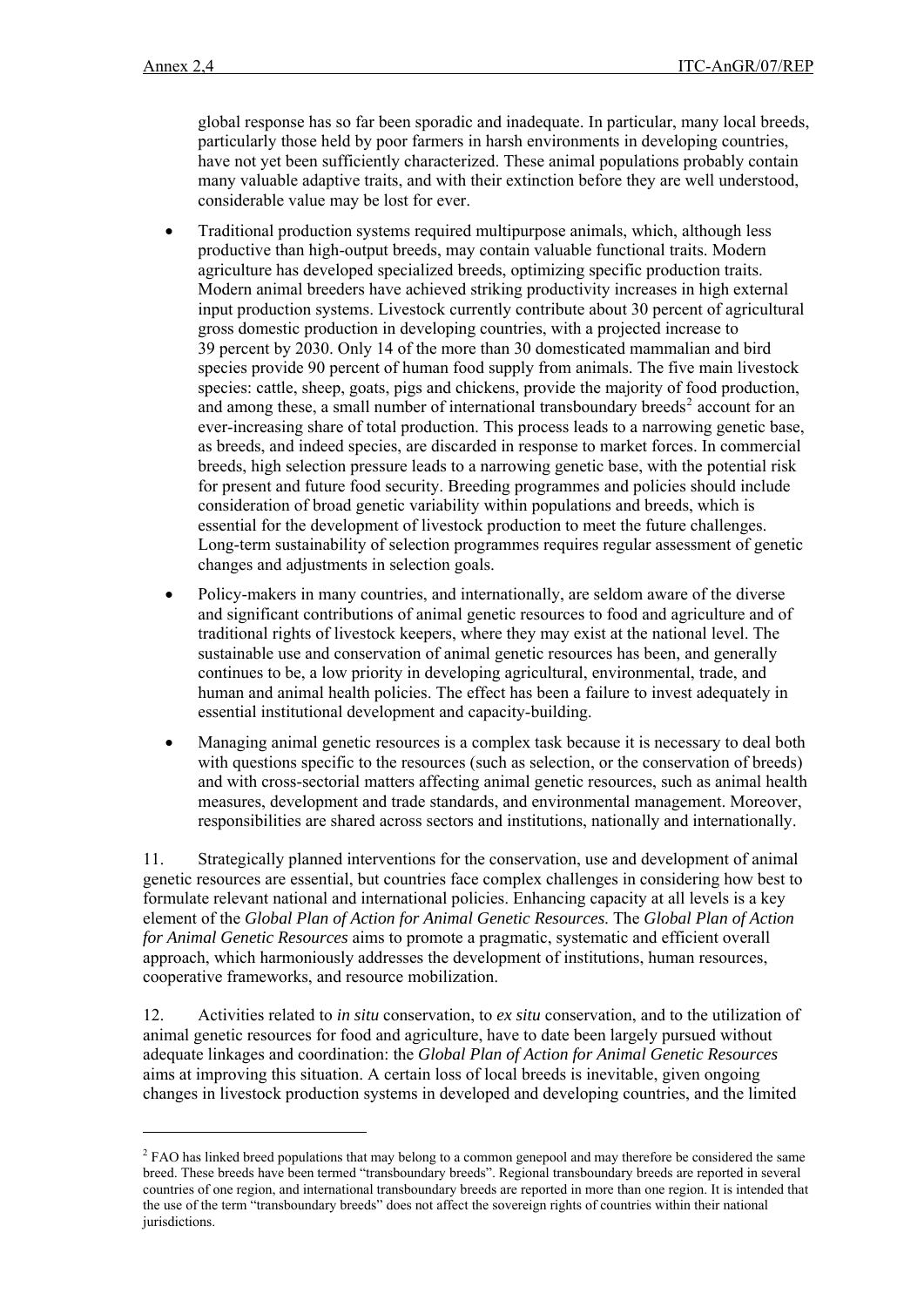availability of resources for conservation. However, to allow this to be a totally random and unsupervised process means accepting an unevaluated, but potentially important, risk of losing resources of major long-term value. Countries, and the international community, should be conscious of the losses that are likely to happen, and should debate and agree on which losses they are prepared to accept, and what investment is needed to maintain and conserve crucial animal genetic diversity. The international research community should provide scientific guidance for strategic decisions under conditions of imperfect information.

13. In most countries, the financial and human resource base for *in situ* conservation, *ex situ* conservation, and the better utilization of animal genetic resources for food and agriculture is insufficient, and there are many gaps and inefficiencies. In addition, the capacities and activities of countries and regions to address animal genetic resources are at very different stages of development. The *Global Plan of Action for Animal Genetic Resources* will provide a framework agreed by the international community, to support and increase the overall effectiveness of national, regional and global efforts for the sustainable use, development and conservation of animal genetic resources, and to facilitate mobilization of resources, including adequate financial resources.

### **AIMS AND STRATEGIES OF THE** *GLOBAL PLAN OF ACTION FOR ANIMAL GENETIC RESOURCES*

14*.* The *Global Plan of Action for Animal Genetic Resources* is intended as a rolling plan, with an initial time horizon of ten years, with provisions for the sustainable use, development and conservation of animal genetic resources, at national, regional and global levels.

15. The main aims of the *Global Plan of Action for Animal Genetic Resources* are:

- to promote the sustainable use and development of animal genetic resources, for food security, sustainable agriculture, and human well-being in all countries;
- to ensure the conservation of the important animal genetic resource diversity, for present and future generations, and to halt the random loss of these crucial resources;
- to promote a fair and equitable sharing of the benefits arising from the use of animal genetic resources for food and agriculture, and recognize the role of traditional knowledge, innovations and practices relevant to the conservation of animal genetic resources and their sustainable use, and, where appropriate, put in place effective policies and legislative measures;
- to meet the needs of pastoralists and farmers, individually and collectively, within the framework of national law, to have non-discriminatory access to genetic material, information, technologies, financial resources, research results, marketing systems, and natural resources, so that they may continue to manage and improve animal genetic resources, and benefit from economic development;
- to promote agro-ecosystems approaches for the sustainable use, development and conservation of animal genetic resources;
- to assist countries and institutions responsible for the management of animal genetic resources to establish, implement and regularly review national priorities for the sustainable use, development and conservation of animal genetic resources;
- to strengthen national programmes and enhance institutional capacity in particular, in developing countries and countries with economies in transition – and develop relevant regional and international programmes; such programmes should include education, research and training to address the characterization, inventory, monitoring, conservation, development and sustainable use of animal genetic resources;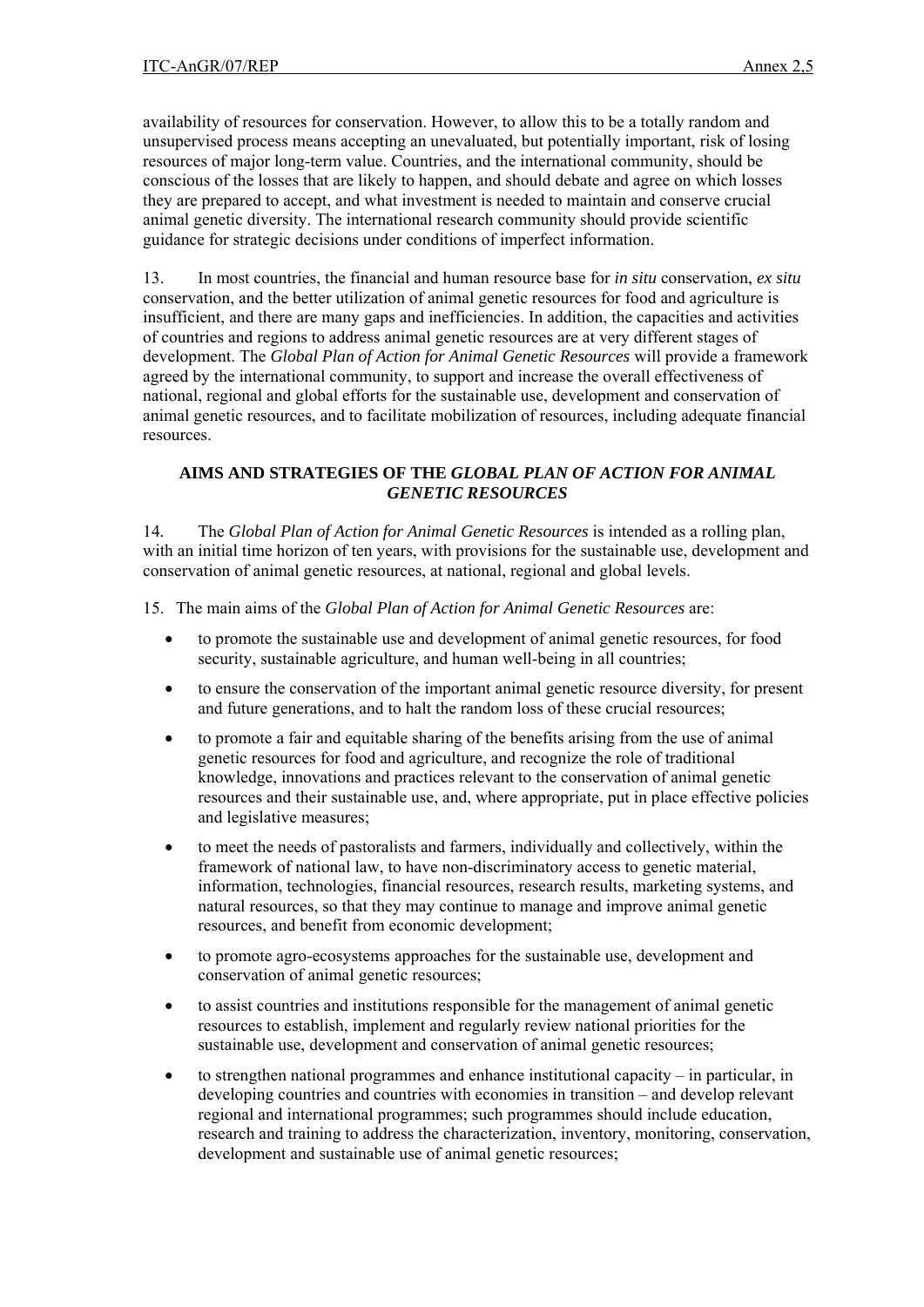• to promote activities aimed at raising public awareness and bringing the needs of sustainable use and conservation of animal genetic resources to the attention of concerned governments and international organizations.

16. The *Global Plan of Action for Animal Genetic Resources* is based on the assumption that countries are fundamentally interdependent with respect to animal genetic resources for food and agriculture, and that substantial international cooperation is necessary. In this context, the *Global Plan of Action for Animal Genetic Resources* has been developed on the basis of the following parameters and conditions:

- A diversity of animal genetic resources will ensure the ability of the livestock sector to meet changing market demands and environmental circumstances, including climate change and emerging diseases. Farmers and pastoralists require animal breeds that meet local needs and provide employment within rural communities, and that are resilient to a variety of biotic and abiotic factors, including extreme climatic conditions, feed availability, parasites and other disease factors. Furthermore, livestock provide a direct food source in times of crop failure.
- Because of interdependence, the conservation of a diverse range of animal genetic resources in countries throughout the world reduces risks on a global basis and strengthens global food security.
- The baseline characterization and inventory of animal genetic resources, and routine monitoring of populations for variability, are fundamental to breed improvement strategies and programmes, for conservation programmes, and for contingency planning to protect valuable resources at risk.
- Animal identification and performance recording are essential for the continued improvement of animal genetic resources. Public and private breeders and breeding organizations, and market demand, play a crucial role in this endeavour. In many countries, very little has yet been done in this regard, except for certain breeds.
- The conservation and sustainable use of animal genetic resources requires a mixed approach, and both *in situ* and *ex situ* efforts. There is an increasing recognition that, because of the rapid current erosion of animal genetic resources, efficient and costeffective *ex situ* conservation strategies need to be put in place in the near future, to complement *in situ* conservation. A holistic planning approach to conservation and utilization strategies must seek strategic priorities at the farm, community, breeding organization, national, regional and international levels, to achieve maximum effect, and be sustainable.
- Pastoralists, farmers and breeders, individually and collectively, and indigenous and local communities, play a crucial role in *in situ* conservation and development of animal genetic resources. It is important to better understand and support their roles in a context of rapid economic and social change, so that they can play an effective function in *in situ* management, and share fairly and equitably in the benefits arising from the utilization of these resources. A number of actors and stakeholders can assist livestock keepers and their communities in playing this role: researchers, extension agencies, the private sector, nongovernmental organizations and local cooperatives.
- A wide variety of animal breeds supply important ecosystem services in specific landscapes, in particular grazed ecosystems, which is often a strong motivation for their maintenance *in situ*. Such productive links between breeds and landscapes need to be maintained and better managed, through appropriate land-use policies and strategies. Wild relatives of domestic animal species, and feral breeds, also require protection.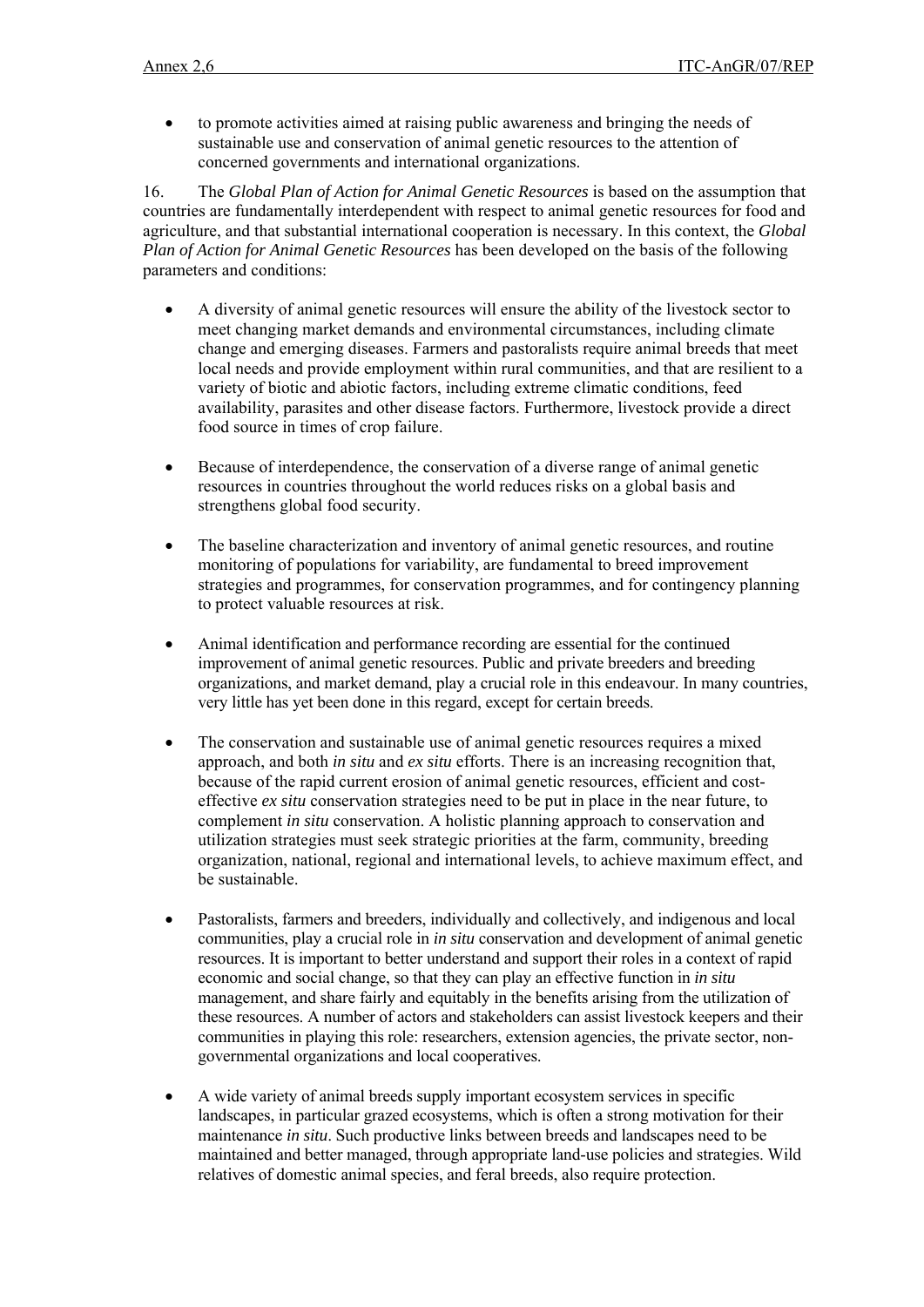• The effective management of animal genetic resources, at all levels, depends on the inclusion and willing participation of all relevant stakeholders. Appropriate participatory processes that ensure that the interests of various stakeholders are respected and balanced, are required.

# **PART II THE STRATEGIC PRIORITIES FOR ACTION**

17. The Strategic Priorities for Action contain the following four Strategic Priority Areas:

# **STRATEGIC PRIORITY AREA 1: CHARACTERIZATION, INVENTORY AND MONITORING OF TRENDS AND ASSOCIATED RISKS**

The actions provide a consistent, efficient and effective approach to the classification of animal genetic resources, and to assess trends in and risks to animal genetic resources.

# **STRATEGIC PRIORITY AREA 2: SUSTAINABLE USE AND DEVELOPMENT**

The actions are to ensure sustainability in animal production systems, with a focus on food security and rural development.

# **STRATEGIC PRIORITY AREA 3: CONSERVATION**

The actions focus on steps needed to preserve genetic diversity and integrity, for the benefit of current and future generations.

### **STRATEGIC PRIORITY AREA 4: POLICIES, INSTITUTIONS AND CAPACITY-BUILDING**

The actions directly address the key questions of practical implementation, through coherent and synergistic development of the necessary institutions and capacities.

18. The relative priority or importance of each Strategic Priority Area and associated actions may differ significantly for countries and regions. The relative weight applied will depend on the resources themselves (species and breeds), the production systems and environments involved, current management capacities, and programmes underway for the management of animal genetic resources.

- 19. There is a uniform presentation within each Strategic Priority Area:
	- The *Introduction* outlines the needs, on the basis of Country Reports and other information generated in the preparatory process.
	- The *Long-term goal* states the final outcome to be reached by implementing the proposed actions. In implementing the *Global Plan of Action for Animal Genetic Resources*, measurable and time-bound goals may be developed, to help the international community to judge progress and successes.

20. Each Strategic Priority Area contains a set of Strategic Priorities. For each Strategic Priority:

- The *Rationale* draws upon the findings of the preparatory process, and summarizes the reasons why this is a priority.
- The individual *Actions* propose logical steps to achieve the desired outcomes or improvements in current conditions.

21. Some of the *Actions* will clearly need to involve specific institutions or constituencies. These are not always mentioned by name in the text. The lack of reference to such key partners does not imply their exclusion.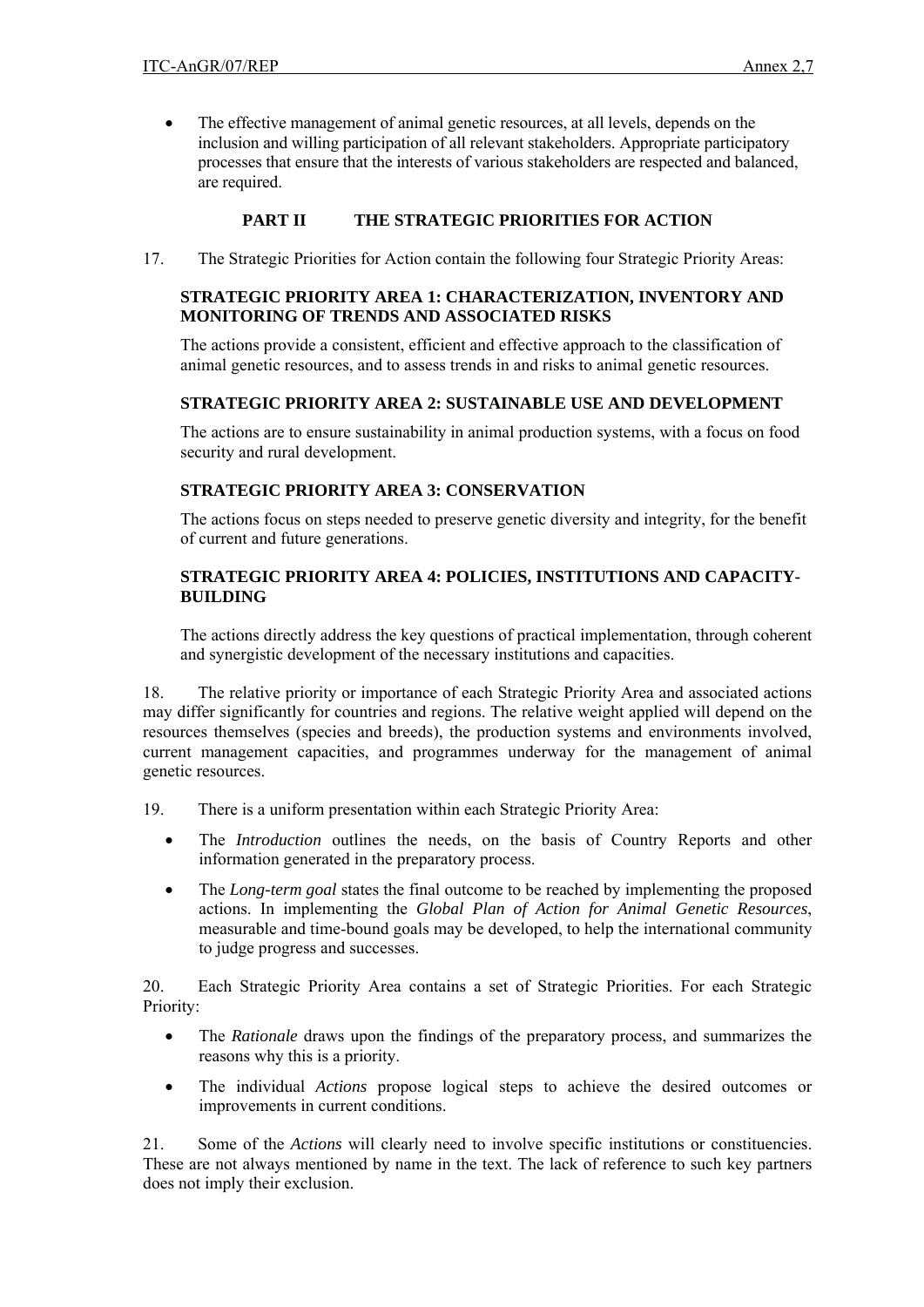# **STRATEGIC PRIORITY AREA 1: CHARACTERIZATION, INVENTORY AND MONITORING OF TRENDS AND ASSOCIATED RISKS**

# *Introduction*

22. The state of animal genetic resources characterization, inventory and monitoring of trends and associated risks activities varies significantly among countries. Some countries do not have data and information systems for animal genetic resources, and others have systems that require significant improvements. This complicates and hinders global monitoring of the trends and associated risks of these resources.

23. Understanding the diversity, distribution, basic characteristics, comparative performance and the current status of each country's animal genetic resources is essential for their efficient and sustainable use, development and conservation. Complete national inventories, supported by periodic monitoring of trends and associated risks, are a basic requirement for the effective management of animal genetic resources. Without such information, some breed populations and unique characteristics they contain may decline significantly, or be lost, before their value is recognized and measures taken to conserve them.

24. A good understanding of breed characteristics is necessary to guide decision-making in livestock development and breeding programmes. Information from inventories and monitoring of trends and associated risks is necessary for policy-makers to determine conservation activities, whereas the results of characterization enable farmers to determine which breed to use under prevailing production conditions. Comparative analysis of the performance of indigenous and exotic breeds – for both production and functional traits – is needed to inform strategic planning. In the absence of such analysis, local breed development may be ignored in favour of the introduction of exotic germplasm, or indiscriminate cross-breeding that will result in the erosion of local breeds.

25. A major difficulty in completing the world inventory of farm animal breeds results from the fact that most populations do not correspond to the notion of herd book breeds and are not pure breeds with identifiable and stable characteristics, but are the result of multiple crosses of diverse origins. Further research is needed to assess the optimum approaches to dealing with these mixed non-descript populations in inventories.

26. There is a clear need for inter-operative data and information systems, standards and protocols, to facilitate the sharing of data and information on the status of breeds among countries and regions. This is required to globally rationalize the status of breeds, and assist in setting conservation priorities beyond the national level. In many regions, gaps in data and information on the status of breeds, or obstacles to the effective sharing of data and information within and between countries, frustrate joint development of transboundary breeds.

# *Long-term goal*

Improved understanding of the status, trends and associated risks, and characteristics of all aspects and components of animal genetic resources, to facilitate and enable decision-making for their sustainable use, development and conservation.

#### **Strategic Priority 1 Inventory and characterize animal genetic resources, monitor trends and risks associated with them, and establish countrybased early-warning and response systems**

*Rationale:* Genetic erosion is a problem of national and international concern, and a number of animal breeds are at risk of extinction. *The State of the World's Animal Genetic Resources* provides the first global overview of the diversity, status and trends of animal genetic resources, and capacity to manage these resources at national,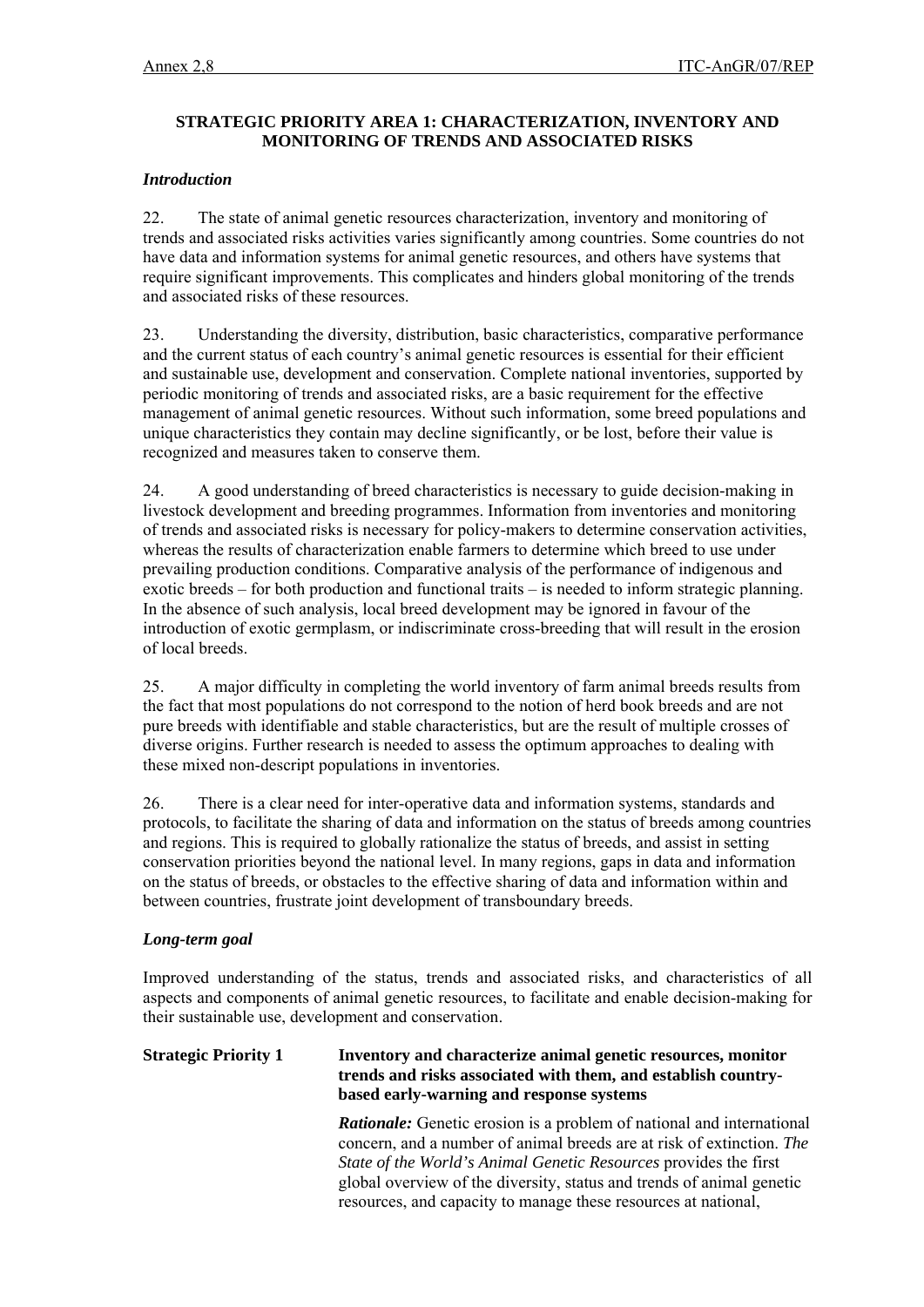regional and global levels. National data and information systems for animal genetic resources are often underdeveloped.

Inventory, monitoring of trends and associated risks, and characterization should be strengthened and maintained to assist in determining conservation priorities and strategic breeding programmes. In certain cases – such as in armed conflicts, epidemics, droughts and other environmental emergencies – threats to animal genetic resources may be sudden and require a short response time. Country-based risk monitoring will greatly assist in setting up early-warning systems and response mechanisms, at national, regional and global levels.

#### *Actions:*

- 1. Conduct or complete inventories of the location, population status, trends and characteristics of animal genetic resources.
- 2. Expand characterization and monitoring of trends in and risks to animal genetic resources.
- 3. Encourage the establishment of institutional responsibilities and infrastructure for monitoring of trends in animal genetic resources (for example population size and genetic diversity), including identification, registration and pedigree systems.
- 4. Promote participatory approaches to characterization, inventory and monitoring of trends and associated risks that foster collaboration among all stakeholders, including livestock keepers and researchers.
- 5. Undertake international cooperative monitoring of trends and associated risks, inventory and characterization activities among countries sharing transboundary breeds and similar production systems.
- 6. Strengthen global and regional information systems and networks for inventory, monitoring and characterization. *Inter alia*, the Domestic Animal Diversity Information System (DAD-IS) and the Global Databank for Animal Genetic Resources for Food and Agriculture should be strengthened to obtain, evaluate and condense information from national databases and monitoring systems, and distribute this information, highlighting threats and needs.
- 7. Establish or strengthen existing breed endangerment earlywarning and response systems, through the further development of national, regional and global risk-monitoring mechanisms, and the inclusion of early-warning criteria in existing databases.

#### **Strategic Priority 2 Develop international technical standards and protocols for characterization, inventory, and monitoring of trends and associated risks**

*Rationale:* Cross-national intercomparability of data is essential to be able to monitor trends in and risks to animal genetic resources at regional and global levels, in particular transboundary populations, and to set and revise conservation priorities, as well as identify key genetic resources for strategic breeding of such populations. This requires the development and use of standardized methods and protocols for characterization, inventory, and monitoring of trends and associated risks. This will facilitate coordinated national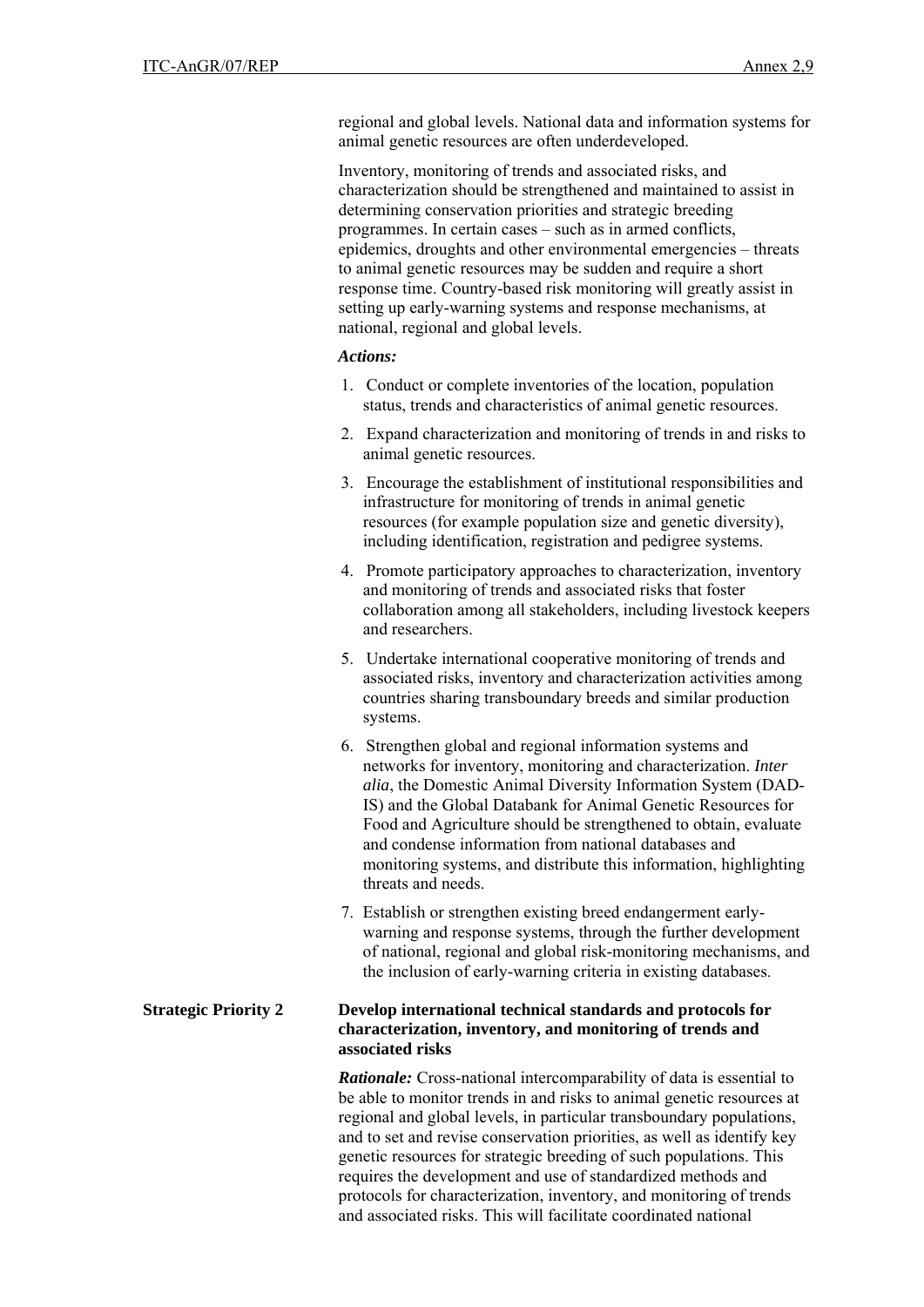reporting in relevant international forums. There is also a need to collaborate in characterization research, to enhance coordination of existing research, and to improve the distribution of the results of characterization studies. The development of international standards for characterization, inventory and monitoring of animal genetic resources should take into account existing relevant processes.

#### *Actions:*

- 1. Develop agreement on a common set of minimum criteria and indicators for animal genetic diversity, including means for assessing endangerment status, and methods to assess environmental, socio-economic and cultural factors related to animal genetic resources management.
- 2. Develop technical standards and protocols for phenotypic and molecular characterization, including methods for the assessment of quantitative and qualitative production traits, nutrient utilization, functional traits and economic valuation. This makes possible the assessment of comparative breed performance in different production environments.
- 3. Develop protocols for participatory monitoring of trends and associated risks, and characterization of local breeds managed by indigenous and local communities and livestock keepers.
- 4. Strengthen research and development of methods for characterization, and breed evaluation, valuation and comparison. Develop inter-operability protocols for information systems.

# **STRATEGIC PRIORITY AREA 2: SUSTAINABLE USE AND DEVELOPMENT**

#### *Introduction*

27. The challenge to achieve food security and sustainable development for all is greater now than it has ever been. More efficient use of available resources, along with appropriate technologies and improved management offer great scope for raising production and improving producers' income, while avoiding the depletion of natural resources (including genetic resources) and reducing wastes and environmental pollution.

28. In most developed countries, and some developing countries, there has been extremely rapid progress in the development of breeding and production techniques for major foodsupplying livestock species and breeds, over the past 50 years. Intense selection, and husbandry improvement, have resulted in increased meat, milk or egg output in production systems where ample quantities of high-quality feeds and other inputs are provided to specialized breeds, and where production stressors (such as unfavourable climate and disease) are mitigated by capital investment. The rapid progress made – with an average of 2 percent production increase annually – is a strong indicator of the potential of animal genetic resources to further contribute to food security and rural development. However, current development efforts focus primarily on shortterm production, without a strategic assessment of the long-term and collateral consequences. The wider environmental impact of intensive production systems, and the within- and betweenbreed reduction of genetic diversity, are often ignored.

29. In many cases, developing countries, facing highest priority needs to feed their populations, have focused investments and policies on high external input production systems using exotic breeds, rather than on establishing long-term genetic improvement schemes for local breeds. The use of exotic breeds is justified under proper management conditions in high external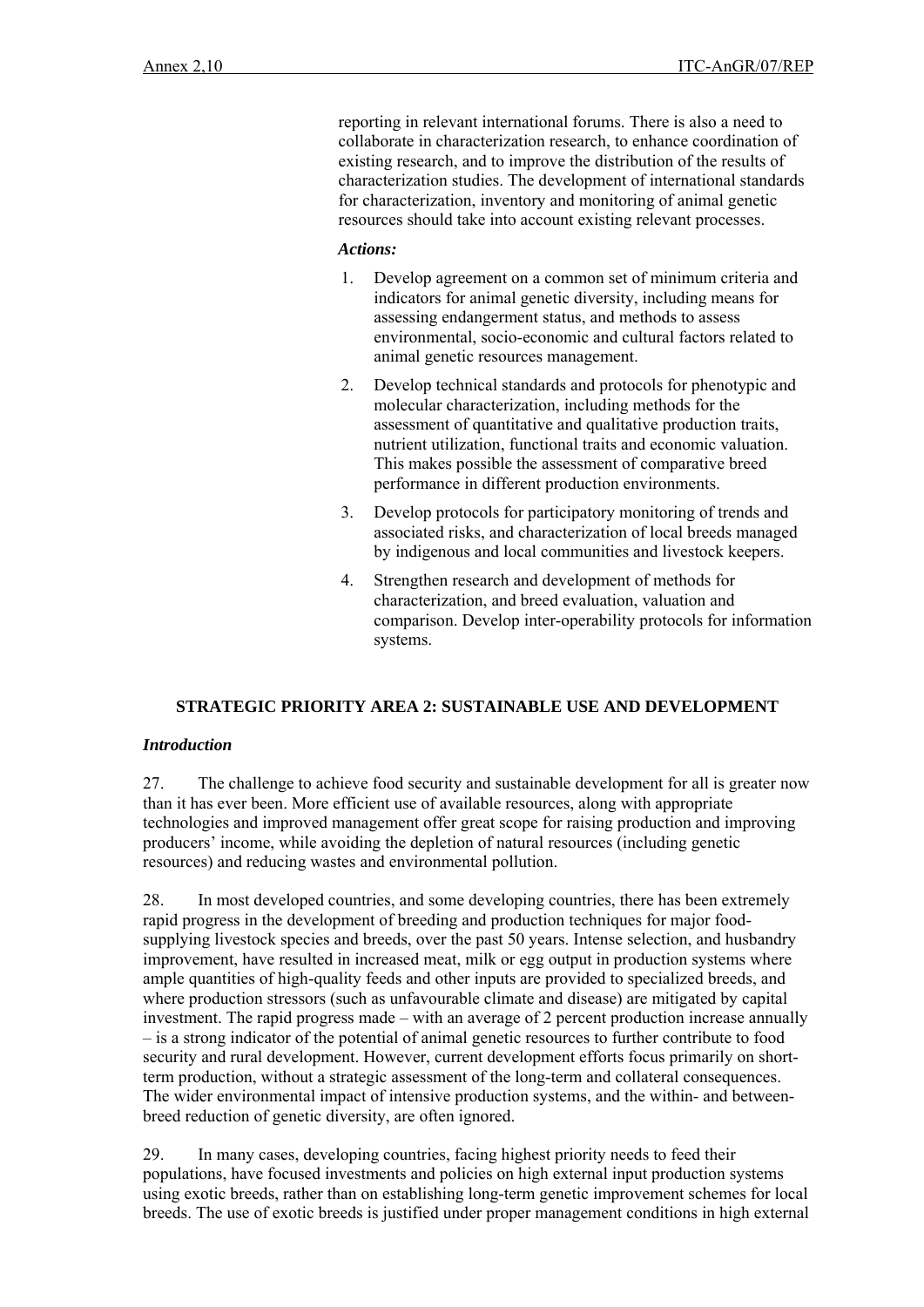input production systems, especially near urban areas, where there is growing demand for animal products, and where input supply and services can be sustained. However, in rural contexts, farmers and livestock keepers often face difficulties in securing the additional feed and other inputs that exotic breeds require. Moreover, imported breeds have often not reproduced in or been as adapted to the local environment as local breeds. Increased attention must therefore be given to the sustainable use and development of local breeds in low and medium external input production systems. The option of maintaining or developing production systems in marginal environments, based on multiple-use animal genetic resources, needs to be addressed in depth.

30. Investment in developing local breeds of livestock will benefit small-scale, resource-poor pastoralists and farmers, and will often contribute to the sustainable development of the poorest regions of a country. However, a major obstacle to the further development of indigenous breeds is the lack of national strategies, programmes and institutional infrastructure to facilitate genetic and husbandry improvement programmes in low external input systems. Farmers' associations and breed societies do not exist in many developing countries, and pastoralists' and farmers' knowledge of modern breeding methods is often poor. National institutions and research facilities are needed to make animal husbandry and animal health care services, facilities and techniques available to all livestock keepers and also encourage private sector participation.

#### *Long-term goal*

Enhanced sustainable use and development of animal genetic resources in all relevant production systems, as a key contribution to achieving sustainable development, poverty eradication and adaptation to the effects of climate change.

#### **Strategic Priority 3 Establish and strengthen national sustainable use policies**

*Rationale:* Most countries lack comprehensive policies to support the maintenance and development of animal genetic resources held within their territories. Sustainable use policies should balance foodsecurity goals and economic development with long-term sustainability and adaptation objectives. In addition, environmental and socio-economic changes, including demographic changes, climate change and desertification, require adaptive medium- and long-term policies and strategies for the management of animal genetic resources. These policies should also consider the contributions of livestock keepers, professional breeders and other actors to animal genetic diversity, respect the interests, rights and obligations of stakeholders, and take into account exchange, access, and the fair and equitable sharing of the benefits from animal genetic resources.

Sustainable use policies should also include consideration of broad genetic variability between and within breeds which is essential for present and future livestock production. One perspective is to maintain a broad diversity of breeds within economic production systems. Sustainable animal production should be responsive to differing domestic and export market demands, as appropriate, while matching genotypes to production systems. Most countries are aiming to satisfy domestic consumption, while others are also seeking to derive export income from animal production. These objectives should be considered when sustainable genetic improvement programmes are developed and evaluated. Flexible breeding strategies, including selection and also cross-breeding, where appropriate, should be utilized to promote the sustainable development and profitability of livestock sectors. The breeding strategies need to be adaptable to respond to production opportunities and technology.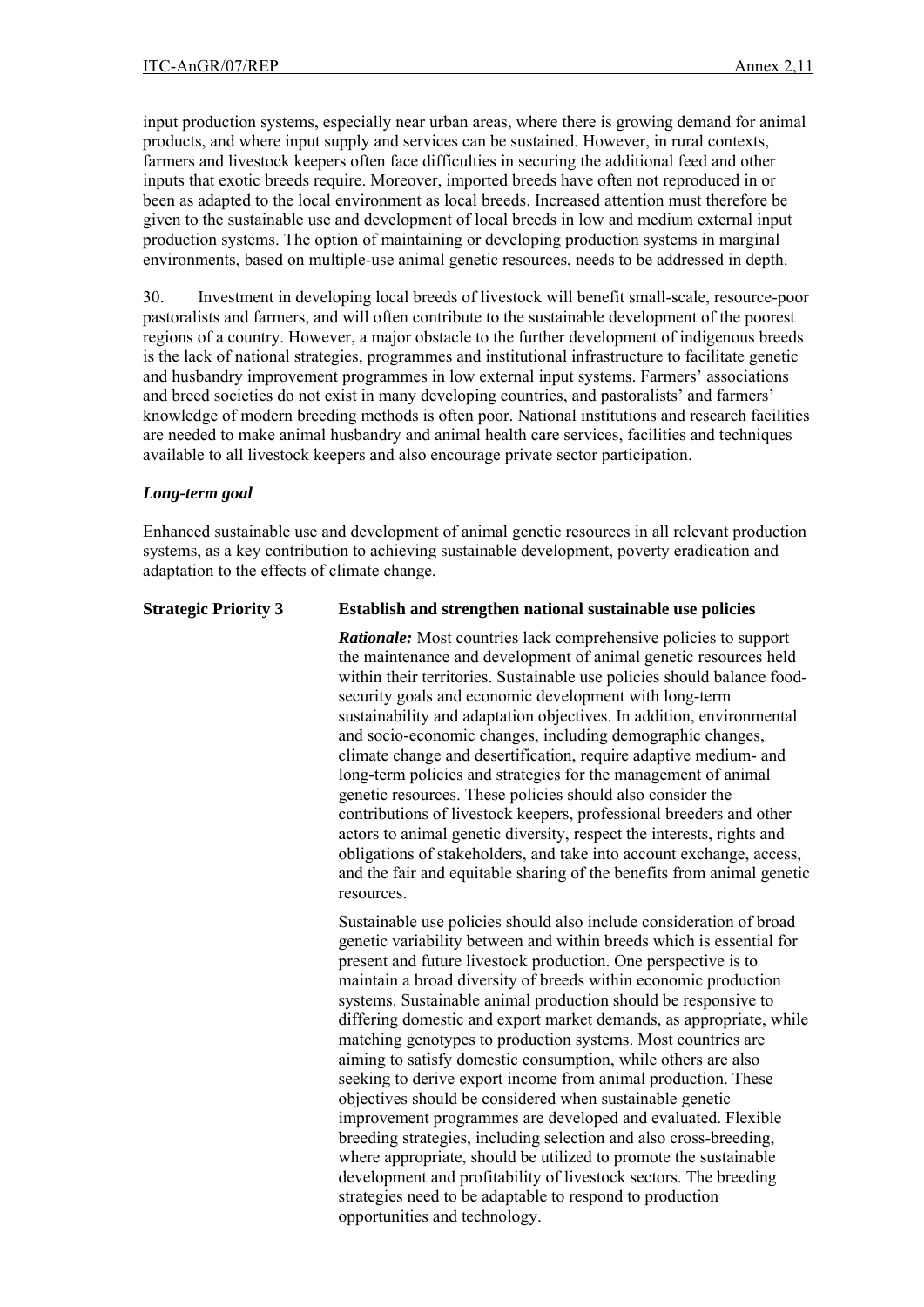#### *Actions:*

- 1. Review existing national policies on sustainable use to assess their impacts on animal genetic resources management.
- 2. Develop, as necessary, national policies that incorporate the contribution of animal genetic resources to sustainable use, which may include setting strategic objectives for breeding and sustainable use; conducting economic and cultural valuation of animal genetic resources; and developing approaches, including mechanisms, to support wide access to, and the fair and equitable sharing of benefits arising from the use of animal genetic resources and associated traditional knowledge.

#### **Strategic Priority 4 Establish national species and breed development strategies and programmes**

*Rationale:* The development and implementation of breeding strategies and programmes to meet foreseeable economic needs of farming and herding communities and markets are required for all species and breeds. Breeding organizations and recording schemes are highly beneficial in achieving breeding objectives and are crucial for breed development strategies, but are often lacking. Breeding goals should be regularly assessed and take into account the impacts of selection on genetic diversity.

#### *Actions:*

- 1. Develop long-term planning and strategic breeding programmes and consider a number of elements, including: efforts to improve underutilized breeds, especially within low to medium external input production systems; assessments of the impact of exotic animal breeds and the development of measures for producers to realize positive impacts and prevent negative impacts; training and technical support for the breeding activities of pastoralist and farming communities; and the integration of improved husbandry practices in animal genetic resources development programmes. Whereas plans and programmes developed will be national, in some cases cooperation with other countries may be required.
- 2. Assess breed development programmes and revise, as appropriate, with the aim of meeting foreseeable economic and social needs and market demands, bearing in mind scientific and technological parameters. The information about breeds and production systems could be made available to consumers.
- 3. Establish and develop organizational structures of breeding programmes, especially breeders' organizations and breeding schemes, including recording systems.
- 4. Incorporate consideration of the impacts of selection on genetic diversity into breeding programmes and develop approaches to maintain the desired variability.
- 5. Establish or strengthen recording schemes to monitor changes in non-production traits (e.g. health, welfare) and adjust breeding goals accordingly.
- 6. Encourage the development of backup collections of frozen semen and embryos from current breeding schemes to ensure genetic variability.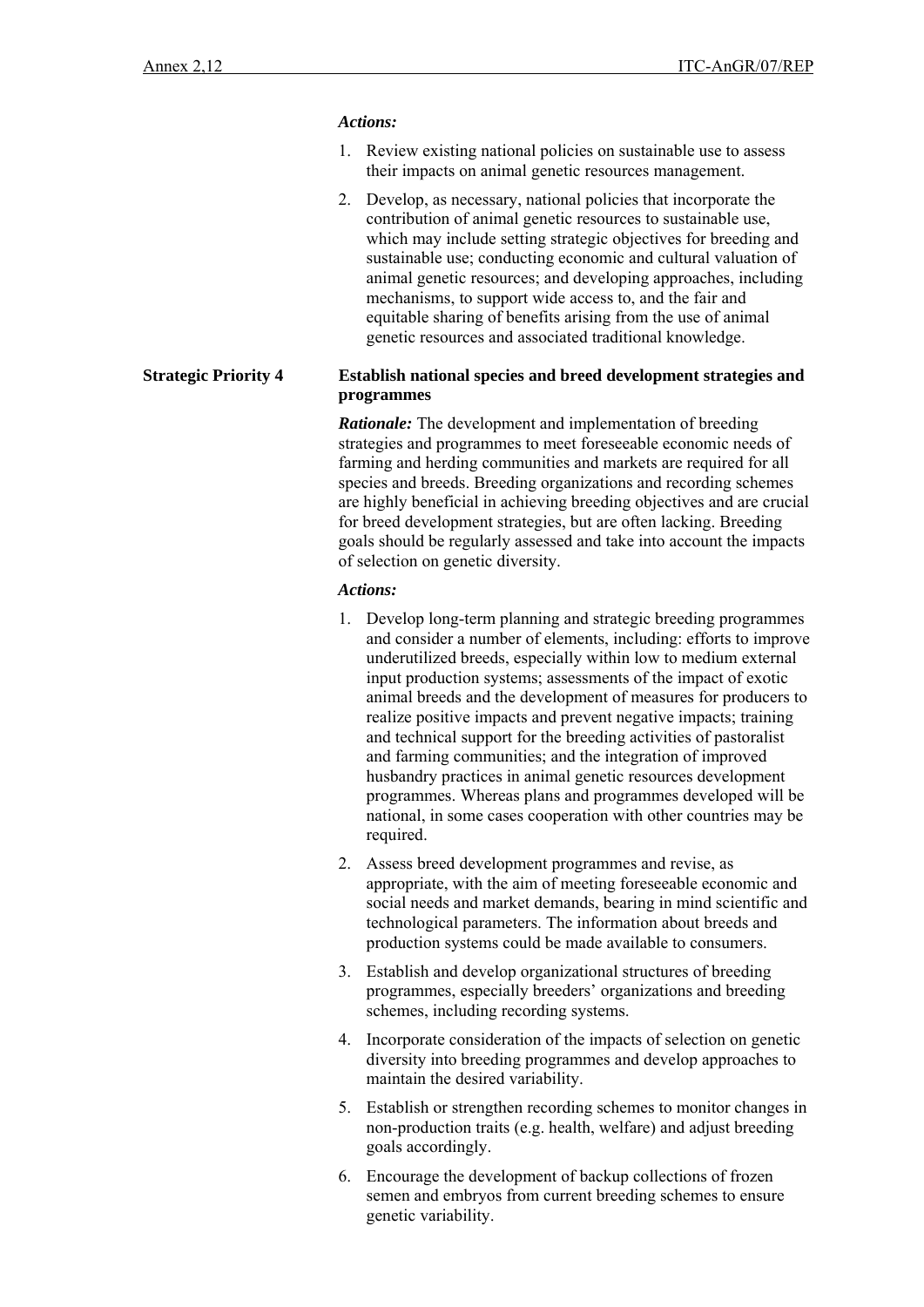7. Provide information to farmers and livestock keepers to assist in facilitating access to animal genetic resources from various sources.

#### **Strategic Priority 5 Promote agro-ecosystems approaches to the management of animal genetic resources**

 *Rationale:* Agro-ecosystems depend on human management practices, knowledge systems, cultural norms, values and beliefs, as well as social relationships and livelihood strategies. In some production systems the management of animal genetic resources, particularly by indigenous and local communities, takes place in close relationship with the management of crops, pastures, forests and other biological resources, and land and water management in productive landscapes. Rapid intensification of production is driven by a number of factors. Inadequate planning of intensive animal production can lead to negative ecological impacts, such as soil and vegetation degradation, water and marine pollution, and the unsustainable use and conversion of rangelands. Management decisions and policies on the sustainable use of animal genetic resources therefore should be based on an understanding of human environments and livelihoods, and efforts to achieve food security and environmental objectives.

#### *Actions:*

- 1. Assess environmental and socio-economic trends that may require a medium- and long-term policy revision in animal genetic resources management.
- 2. Integrate agro-ecosystem approaches in national agricultural and environmental policies and programmes of relevance to animal genetic resources, where appropriate, particularly those directed towards pastoralist and rural smallholder communities, and fragile environments.
- 3. Establish networks to enhance interaction among the main stakeholders, scientific disciplines and sectors involved.

#### **Strategic Priority 6 Support indigenous and local production systems and associated knowledge systems of importance to the maintenance and sustainable use of animal genetic resources**

 *Rationale:* Over millennia, animal species and breeds have been domesticated, developed and maintained for human use. These resources have co-evolved with the social, economic and cultural knowledge and management practices. The historic contribution of indigenous and local communities to animal genetic diversity, and the knowledge systems that manage these resources, needs to be recognized, and their continuity supported. Today, the adaptive animal genetic resources management strategies of these communities continue to have economic, social and cultural significance, and to be highly relevant to food security in many rural subsistence societies, particularly, though not exclusively, in dry lands and mountainous regions. Measures to support such systems should take their specific ecological and socio-economic and cultural features into consideration.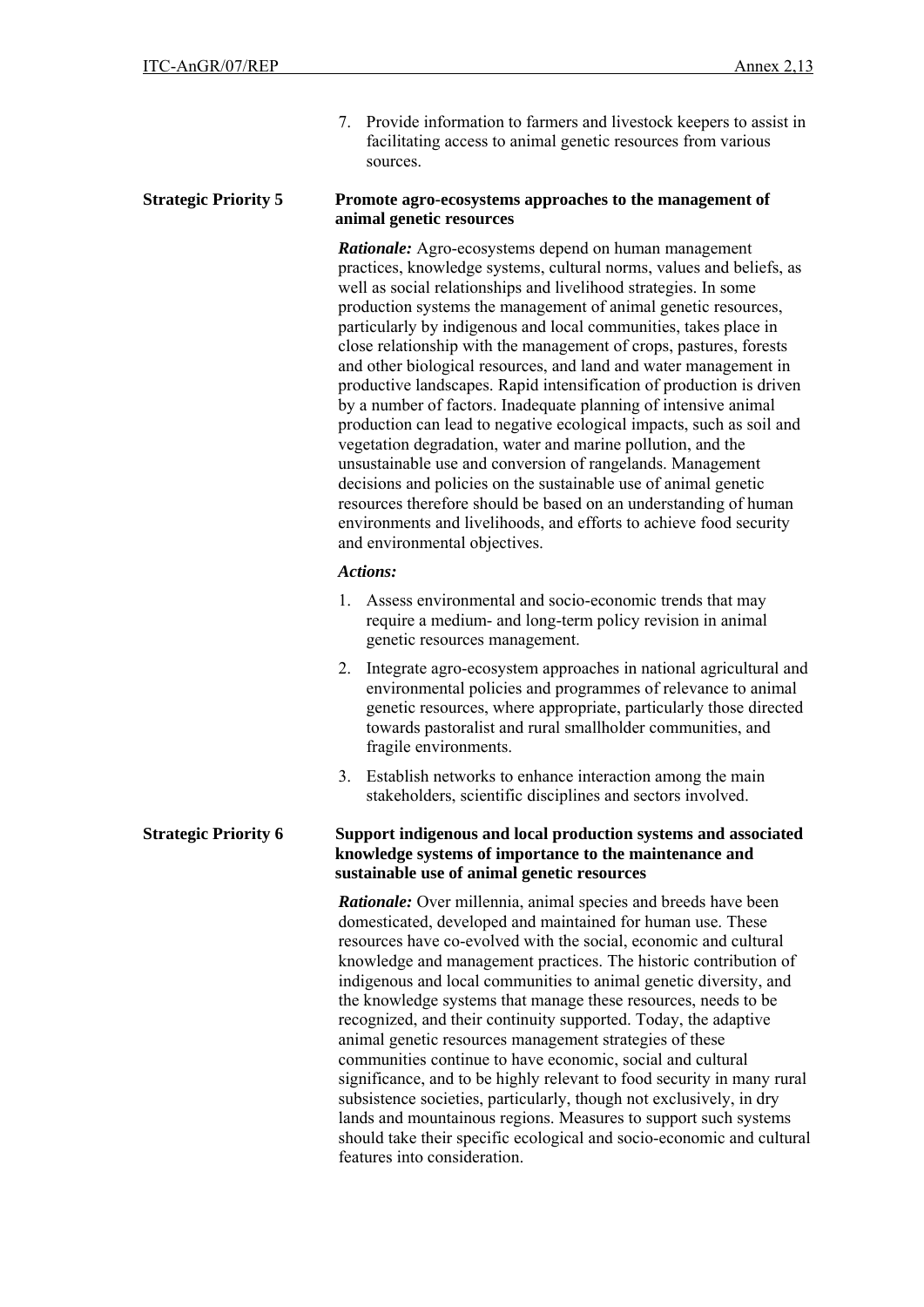#### *Actions:*

- 1. Assess the value and importance of indigenous and local production systems, and identify trends and drivers of change that may affect the genetic base, and the resilience and sustainability of the production systems.
- 2. Support indigenous and local livestock systems of importance to animal genetic resources, including through the removal of factors contributing to genetic erosion. Support may include the provision of veterinary and extension services, delivery of microcredit for women in rural areas, appropriate access to natural resources and to the market, resolving land tenure issues, the recognition of cultural practices and values, and adding value to their specialist products.
- 3. Promote and enable relevant exchange, interaction and dialogue among indigenous and rural communities and scientists and government officials and other stakeholders, in order to integrate traditional knowledge with scientific approaches.
- 4. Promote the development of niche markets for products derived from indigenous and local species and breeds, and strengthen processes to add value to their primary products.

# **STRATEGIC PRIORITY AREA 3: CONSERVATION**

#### *Introduction*

31. The erosion of animal genetic resources is a long-term threat to ensuring food security and rural development. According to *The State of the World's Animal Genetic Resources*, 20 percent of all reported breeds are at risk of extinction; however, the population status of many breeds is still unknown, and the problem may thus be underestimated. Most developing countries and some developed countries do not currently have animal genetic resources conservation strategies or policies in place. Without strategically planned interventions, using both *in situ* and *ex situ* conservation, erosion will continue and may accelerate.

32. The main underlying factors that result in some cases in the loss of animal genetic resources are:

- The focus on a few high-output breeds;
- The lack of adequate policies, leading to the marginalization of relevant stakeholders, such as pastoralists, socio-economic changes leading to transformation of production systems and livelihoods, and disasters (natural and human induced); and
- The transformation of traditional systems into external input-oriented systems, often by using exotic animal genetic resources that displace local breeds. The indiscriminate cross-breeding with exotic breeds is also rapidly compromising the genetic integrity of local populations.

33. Loss of local breeds will cause cultural erosion and diminish the ability of communities to maintain their cultures and livelihoods. Structural changes in the livestock sector may result in a situation where the previous keepers of a breed are no longer in a position to maintain it: in such circumstances, other ways need to be identified to preserve the breed, as part of the global heritage of animal genetic resources.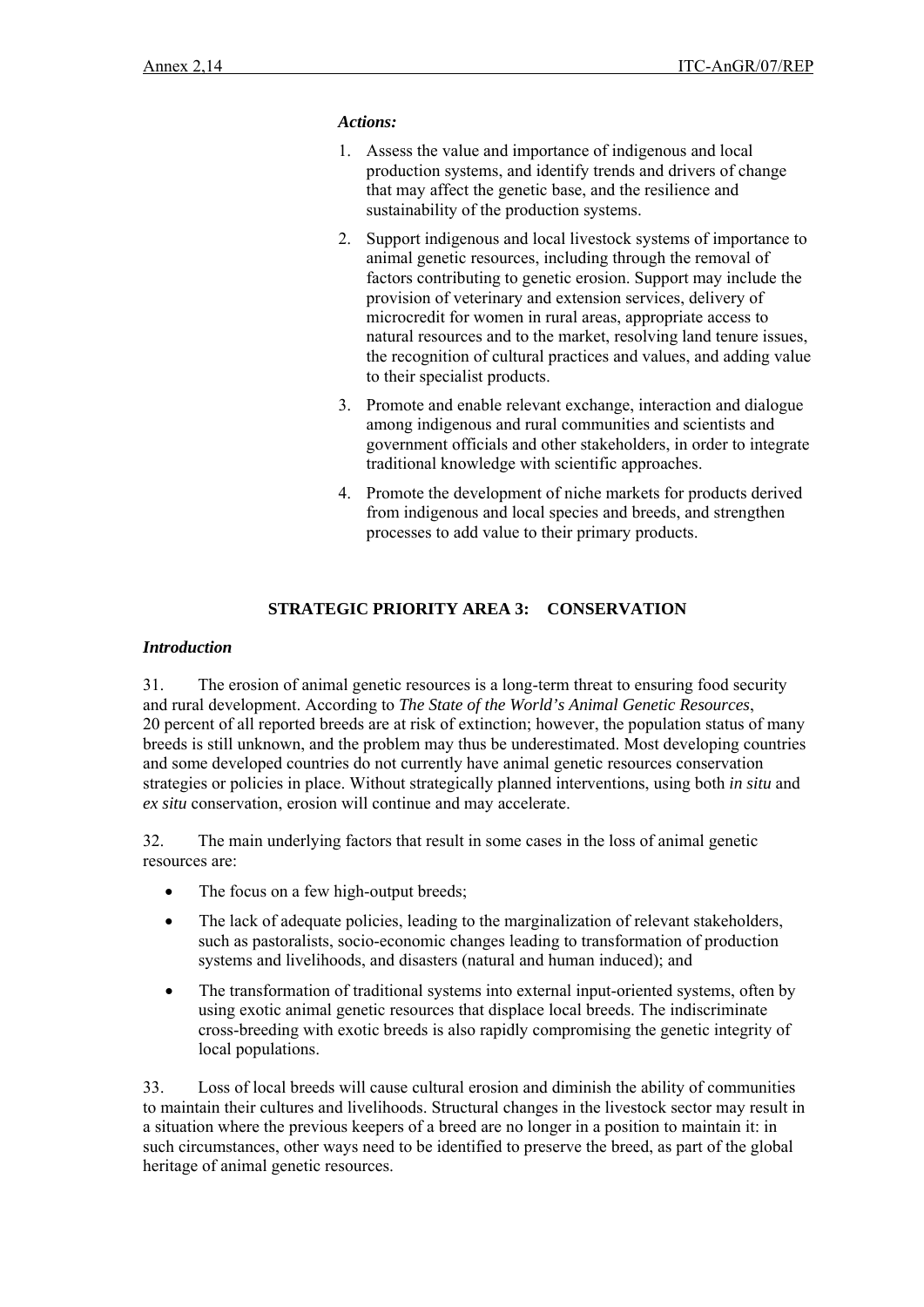34. Loss of animal genetic resources reduces opportunities to develop rural economies in some countries. It may also have negative social and cultural impacts, given the long history of domestication and the resulting incorporation of domestic animals into community culture. Replacement of indigenous breeds could result in the loss of products and services preferred by local people, and the conservation of local breeds must therefore be considered within the broader context of sustaining rural communities and their existing economic foundations. Moreover, such losses now may limit future development options, based on animal products and services from specific breeds, that otherwise could have added considerable economic value as consumer demands become more varied.

35. The loss of local breeds may have negative environmental impacts in some production environments, especially in dry lands and mountainous areas. Many Country Reports indicated the importance of local breeds in contributing to landscape management, vegetation control, and rangeland ecosystem sustainability, preventing the erosion of associated biodiversity.

36. Many breeds at risk are in developing countries, which have limited capacity and resources for designing and implementing conservation programmes. These breeds often possess unique genetic traits that enable their survival in a diverse range of production environments with intense stresses, such as disease and drought.

37. Appropriate conservation measures should ensure that farmers and researchers have access to a diverse gene pool for further breeding and research. This genetic diversity provides an essential resource to cope with the impacts of climate change, pest and disease outbreaks, and new and growing consumer demands. Strategic and considered investment in the conservation of animal genetic resources is of critical importance and international collaboration is essential to halt the serious decline of these resources.

38. In most developing countries, *in situ* conservation is the preferred conservation approach. *In situ* conservation has the benefit of allowing continued co-evolution of the genetic resources within the prevailing environment. *Ex situ* conservation measures are complementary to *in situ* approaches and should be linked where appropriate. However, the capacity for *ex situ* conservation varies significantly among countries, but *ex situ* conservation efforts for animal genetic resources generally lag far behind similar efforts for plant genetic resources. The storage of genetic material for breeding purposes is common for some commercial breeds, but not in all species. However, for local breeds, the collection and storage of animal genetic material has not been adequate. In such cases, it is important to support planned and targeted collecting of animal genetic resources, and to expand *ex situ* conservation activities.

39. Emergency situations for farm animals are caused by a variety of factors such as disease, natural disaster, armed conflict and economic crises. There is significant variation in the preparedness of countries to respond to emergency situations. A lack of early-warning systems and financial resources are the main constraints to establishing effective and consistent monitoring and emergency-response mechanisms, and in assisting farmers and livestock keepers to restore agricultural systems after disaster situations.

# *Long-term goal*

Secure the diversity and integrity of the genetic base of animal genetic resources by better implementing and harmonizing measures to conserve these resources, both *in situ* and *ex situ*, including in the context of emergencies and disasters.

# **Strategic Priority 7 Establish national conservation policies**

*Rationale:* Countries have a responsibility to conserve their animal genetic resources; however, most countries lack comprehensive policies. Such policies should serve to ensure the maintenance of animal genetic resources with direct values for human use, including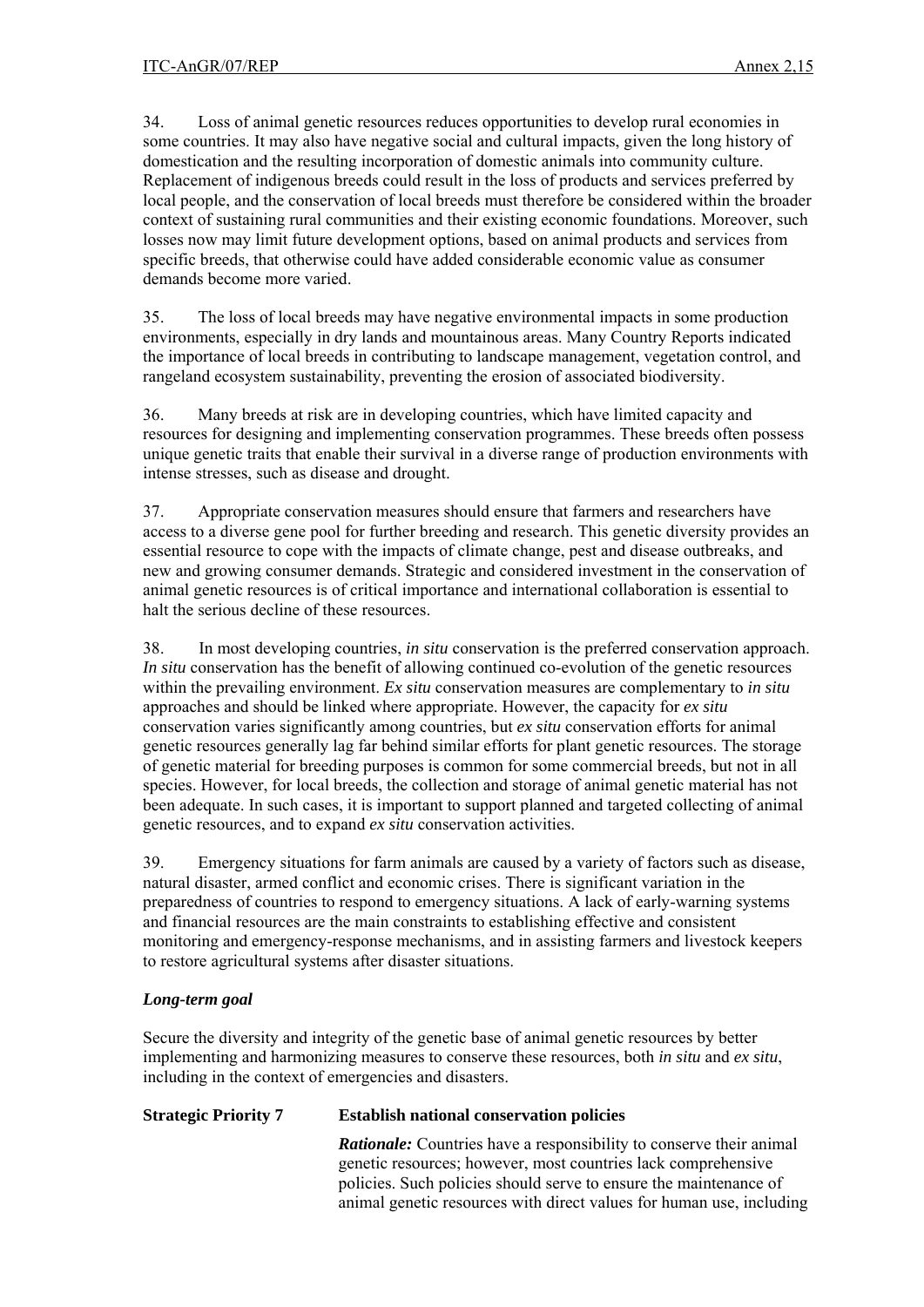production, ecological, social and cultural values, as well as option values for future use and adaptation. Production and functional traits, and national capacity, should be taken into consideration in setting conservation priorities. The erosion of animal genetic resources has complex drivers and cannot be halted by one simple solution. A combination of *in situ* and *ex situ* conservation measures is necessary.

#### *Actions:*

- 1. Set and regularly review conservation priorities and goals.
- 2. Assess factors leading to the erosion of animal genetic resources and formulate appropriate policy responses. Establish or strengthen information systems on animal breeding approaches as well as on different gene banks, as they affect animal genetic diversity, in order to enable breeders and countries to make appropriate choices in their improvement programmes.
- 3. Establish institutional structures and policies, as appropriate, including specific measures to conserve breeds at risk of extinction, and to prevent breeds from becoming at risk. A combination of *in situ* and *ex situ* measures is necessary.
- 4. Provide and catalyse incentives for producers and consumers to support conservation of animal genetic resources at risk, as evaluated by individual countries, provided that such incentives are consistent with existing international agreements.

#### **Strategic Priority 8 Establish or strengthen** *in situ* **conservation programmes**

 *Rationale: In situ* conservation measures allow for the maintenance and adaptive management of animal genetic resources in productive landscapes. *In situ* measures facilitate continued co-evolution in diverse environments, and avoid stagnation of the genetic stock. *In situ* conservation measures are best based on agro-ecosystem approaches and, ideally, should be established through economically profitable and socially beneficial sustainable use. However, in some instances this can only be achieved after initial investments in creating markets and in product development. In cases where this is not possible, support for the *in situ* conservation of animal genetic resources may be necessary.

#### *Actions:*

- 1. Set and regularly review *in situ* conservation priorities and goals.
- 2. Encourage the development and implementation of national and regional *in situ* conservation programmes for breeds and populations that are at risk. This may include support, either directly for breeders of threatened breeds, or measures to support agricultural production systems that manage areas of importance to breeds at risk, the encouragement of breed organizations, community-based conservation organizations, non-governmental organizations and other actors to participate in conservation efforts provided that such support or such measures are consistent with existing international agreements.
- 3. Promote policies and means to achieve the sustainable use of a diversity of local breeds, without the need for support from public funds or extra funding, through *in situ* conservation.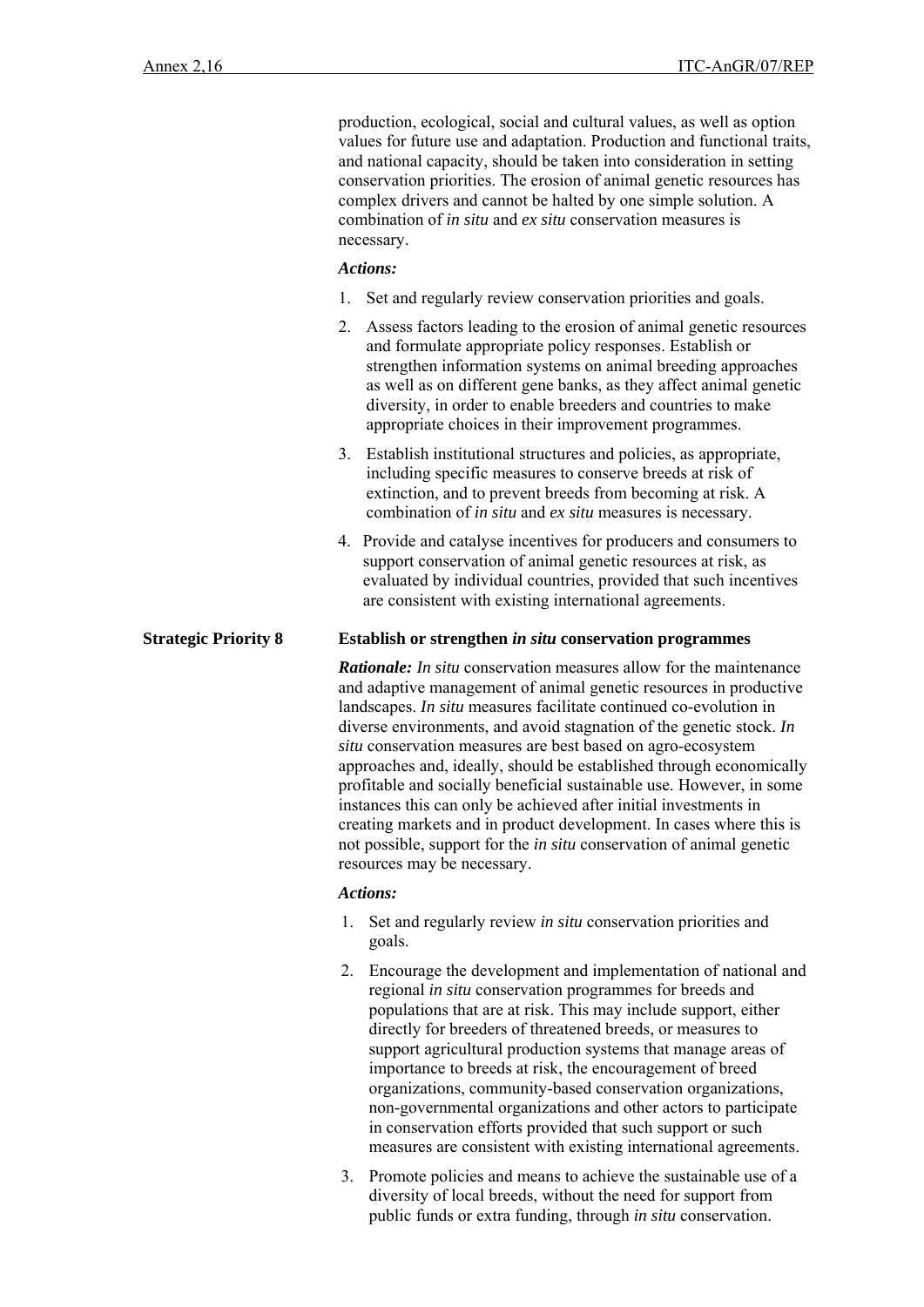| <b>Strategic Priority 9</b>  | Establish or strengthen ex situ conservation programmes                                                                                                                                                                                                                                                                                                                                                                                                                                                                                                                                                                                                                                                                                                                                                                                                                                                                                                                                                                                                                                                             |  |  |
|------------------------------|---------------------------------------------------------------------------------------------------------------------------------------------------------------------------------------------------------------------------------------------------------------------------------------------------------------------------------------------------------------------------------------------------------------------------------------------------------------------------------------------------------------------------------------------------------------------------------------------------------------------------------------------------------------------------------------------------------------------------------------------------------------------------------------------------------------------------------------------------------------------------------------------------------------------------------------------------------------------------------------------------------------------------------------------------------------------------------------------------------------------|--|--|
|                              | <b>Rationale:</b> Ex situ conservation measures provide backup insurance<br>against losses of animal genetic resources in the field, either through<br>erosion or as a result of emergencies. Ex situ measures are<br>complementary to in situ measures, and should be linked, where<br>appropriate. Ex situ collections can also play an active role in<br>strategic breeding programmes.                                                                                                                                                                                                                                                                                                                                                                                                                                                                                                                                                                                                                                                                                                                          |  |  |
|                              | <b>Actions:</b>                                                                                                                                                                                                                                                                                                                                                                                                                                                                                                                                                                                                                                                                                                                                                                                                                                                                                                                                                                                                                                                                                                     |  |  |
|                              | Set and regularly review ex situ conservation priorities and<br>1.<br>goals.                                                                                                                                                                                                                                                                                                                                                                                                                                                                                                                                                                                                                                                                                                                                                                                                                                                                                                                                                                                                                                        |  |  |
|                              | 2. Establish or strengthen national and regional facilities for ex situ<br>conservation, in particular cryogenic storage. Support the efforts<br>of countries within a region that have opted to establish a<br>regional facility.                                                                                                                                                                                                                                                                                                                                                                                                                                                                                                                                                                                                                                                                                                                                                                                                                                                                                  |  |  |
|                              | 3. Establish modalities to facilitate use of genetic material stored in<br>ex situ gene banks under fair and equitable arrangements for<br>storage, access and use of animal genetic resources.                                                                                                                                                                                                                                                                                                                                                                                                                                                                                                                                                                                                                                                                                                                                                                                                                                                                                                                     |  |  |
|                              | 4. Develop and implement measures to secure <i>ex situ</i> collections<br>from loss of genetic diversity resulting from disease outbreaks<br>and other threats, in particular by establishing backup samples.                                                                                                                                                                                                                                                                                                                                                                                                                                                                                                                                                                                                                                                                                                                                                                                                                                                                                                       |  |  |
|                              | 5. Identify and fill gaps in ex situ collections.                                                                                                                                                                                                                                                                                                                                                                                                                                                                                                                                                                                                                                                                                                                                                                                                                                                                                                                                                                                                                                                                   |  |  |
|                              | 6. Develop procedures for replenishment of genetic material taken<br>from gene banks, by systematically developing links with live<br>populations, or establishing <i>in vivo</i> populations of breeds at risk<br>at off-farm locations, such as zoos and parks.                                                                                                                                                                                                                                                                                                                                                                                                                                                                                                                                                                                                                                                                                                                                                                                                                                                   |  |  |
| <b>Strategic Priority 10</b> | Develop and implement regional and global long-term<br>conservation strategies                                                                                                                                                                                                                                                                                                                                                                                                                                                                                                                                                                                                                                                                                                                                                                                                                                                                                                                                                                                                                                      |  |  |
|                              | Rationale: There are considerable numbers of regional and<br>international transboundary breeds. Collaboration for in situ<br>conservation is desirable for regional transboundary breeds and for<br>transhumant livestock populations held by pastoralist communities<br>that cross national boundaries. To ensure the highest efficiency and<br>cost-saving in implementing ex situ conservation measures, regional<br>and global strategies and facilities may be preferred over the<br>duplication of national efforts, providing that modalities are<br>developed for sharing facilities among countries and that<br>conservation policies remain part of national sovereignty, and that<br>such measures are consistent with existing international agreements.<br>In the medium and long term, and taking into account likely<br>environmental and socio-economic change, as well as disasters and<br>emergencies, it is likely that international interdependence with<br>regard to animal genetic resources will increase. This provides<br>further cause to the international community to collaborate on |  |  |

further cause to the international community to collaborate on conservation measures, for local, regional and international transboundary breeds, under fair and equitable arrangements for storage, access and use of animal genetic resources. Regional and global cooperation should be based on national efforts, but should not replace them.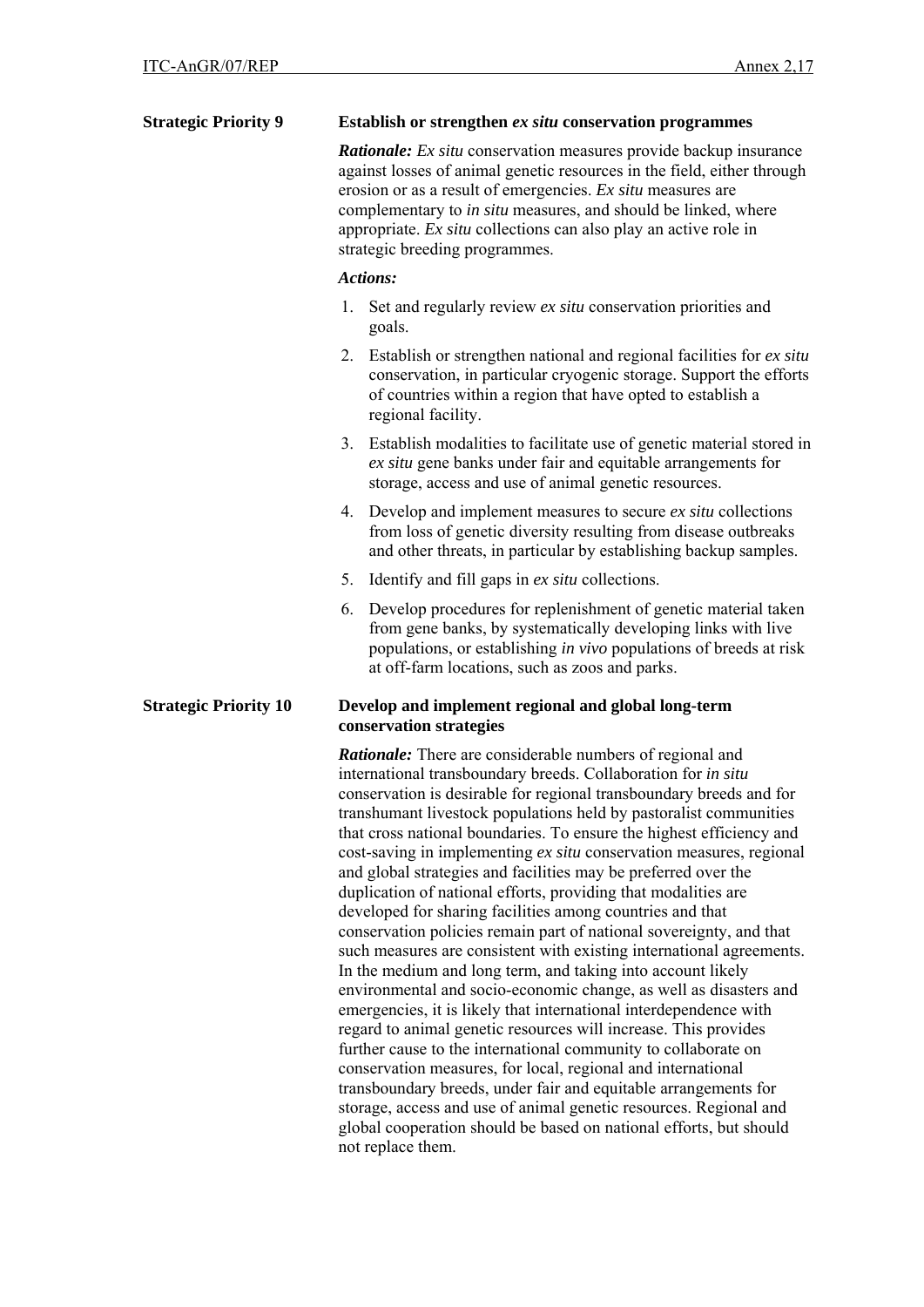#### *Actions:*

- 1. Assist countries to develop and implement conservation plans for breeds and populations, particularly transboundary breeds and populations, combining *in situ* and *ex situ* measures.
- 2. Establish integrated support arrangements to protect breeds and populations at risk from emergency or other disaster scenarios, and to enable restocking after emergencies, in line with the national policy.
- 3. Establish regional and global networks of gene banks for animal genetic resources and harmonize approaches to conservation in gene banks and to facilitating exchange.
- 4. Facilitate the establishment of core collections of animal genetic diversity, at the appropriate regional or species level.

#### **Strategic Priority 11 Develop approaches and technical standards for conservation**

*Rationale: In situ* and *ex situ* conservation methods for animal genetic resources are still under development. Particularly in the area of *ex situ* conservation, there is a considerable need for standardized methods and technologies.

#### *Actions:*

- 1. Undertake research, including participatory research, to develop *in situ* and *ex situ* methods and technologies, including for conservation breeding. Elaborate standardized methods and guidelines for their use, where necessary.
- 2. Document and disseminate knowledge, technologies and best practices.
- 3. Promote the use of appropriate genetic indicators to complement phenotypic characterization as a basis to make decisions on conserving animal genetic resources.
- 4. Review the impact of zoosanitary standards on the conservation of animal genetic resources, and in particular, their accessibility.

# **STRATEGIC PRIORITY AREA 4: POLICIES, INSTITUTIONS AND CAPACITY-BUILDING**

#### *Introduction*

40. In many cases, national policies and regulatory frameworks for animal genetic resources are still partial and ineffective. Policy and legislative development is required to address the dynamics that are shaping the sector, and deal with increasingly complex emerging issues, such as an increasing focus on consumer affairs, food safety and food standards, response to diseases (animal diseases proper and animal diseases that can pass to humans), the humane treatment of animals, increasingly sophisticated biotechnology, as well as the assessment and mitigation of the environmental impacts of livestock operations. A further area that requires development is the framework for the exchange of animal genetic resources among countries. Policy development should take into account the increasing role of intellectual property rights in the sector, and the need to secure fair and equitable benefit-sharing, the rights of indigenous and local communities, particularly pastoralists, and the role of their knowledge systems.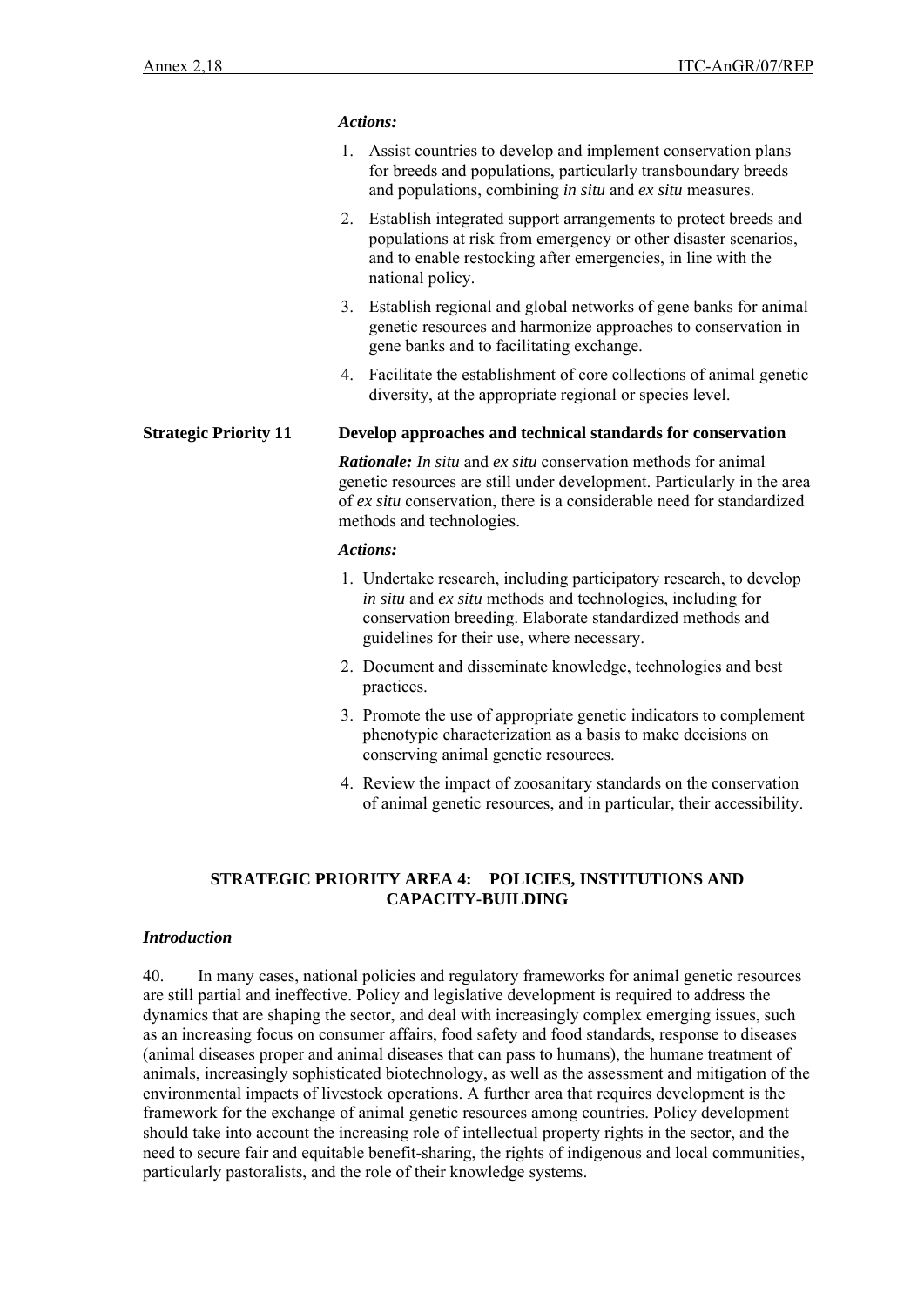41. In developing countries an increasing demand for animal production is driving rapid structural change in the livestock sector. Without proper management, including spatial and physical planning aspects as cities expand into previously agricultural lands, there will be major risks for human health and the sustainability of production. Social and economic policies need to aim at ensuring equity for rural populations in the process of change, so that they are enabled to build up, in a sustainable way, their productive capacity to supply goods and services of increasing quantity and quality to expanding national economies, and meet growing consumer demands. In a time of rapid change and growing privatization, national planning will also need to ensure the long-term supply of public goods, such as public health, biodiversity maintenance, and clean air and secure water supplies. There will inevitably be trade-offs between different national policy goals. The management of animal genetic resources will need to be balanced with the other goals, and short- and long-term policies are required for the sector, within the larger crosssectorial planning framework.

42. In developing countries in particular, a lack of trained personnel – both in terms of numbers and in skills to address animal genetic resources management, in a time of rapid social and economic change – is a major impediment to developing and implementing animal genetic resources policies, strategies, programmes and projects. Education and training in order to build sustainable capacity in all priority areas is required.

43. Research at national and international levels in all aspects of animal genetic resources management needs to be strengthened. The role of the National Agricultural Research Systems (NARS) and their support by the Consultative Group on International Agricultural Research (CGIAR) system is crucial in this context.

44. Facing these major challenges will require the development of a strong and diverse skills base. In many developing countries in particular, a lack of human capacity and financial resources is a major obstacle to developing the necessary institutions, and planning and implementing a strategic approach to using, developing and conserving animal genetic resources. For this reason, and in order to achieve sustainable use, development and conservation of their animal genetic resources, many countries will need to devote particular attention to establishing and building up the relevant institutions, to adopting and implementing appropriate policies and effective regulatory frameworks, and to building the human capacity they need.

45. National Focal Points for animal genetic resources – established in the context of the Global Strategy for the Management of Farm Animal Genetic Resources – are a key institutional element through which to build and maintain networks for the management of animal genetic resources. Most countries have established a National Focal Point for animal genetic resources. Serious human and financial resources constraints have made their establishment difficult, and still threaten their continuity. Cooperation between countries is needed to set up Regional Focal Points and develop regional networks.

46. Networks are important in linking stakeholders, and in supporting institutional development and capacity-building. In some countries, where networks are well developed, they draw upon the support of active non-governmental organizations, such as breeders' associations, which design, plan and implement animal genetic resources programmes and action plans.

47. In addition to developing national planning capacity, popular awareness of the importance of animal genetic resources needs to be developed, in order to promote investments in developing national animal genetic resources. In many instances to date, livestock development has focused on the deployment of exotic breeds, rather than the development and conservation of local breeds. Consumers will need to understand and support efforts to conserve and use local breeds, rather than over-reliance on transboundary breeds. In many developed countries, the share of high-value products, linking back to specific breeds, is contributing to the maintenance of animal diversity. Cultural identity in developing countries, often expressed in food preferences, can be the basis for a growing awareness of the value of diverse breeds, and underwrite long-term economic development, including for small farmers and currently marginal communities.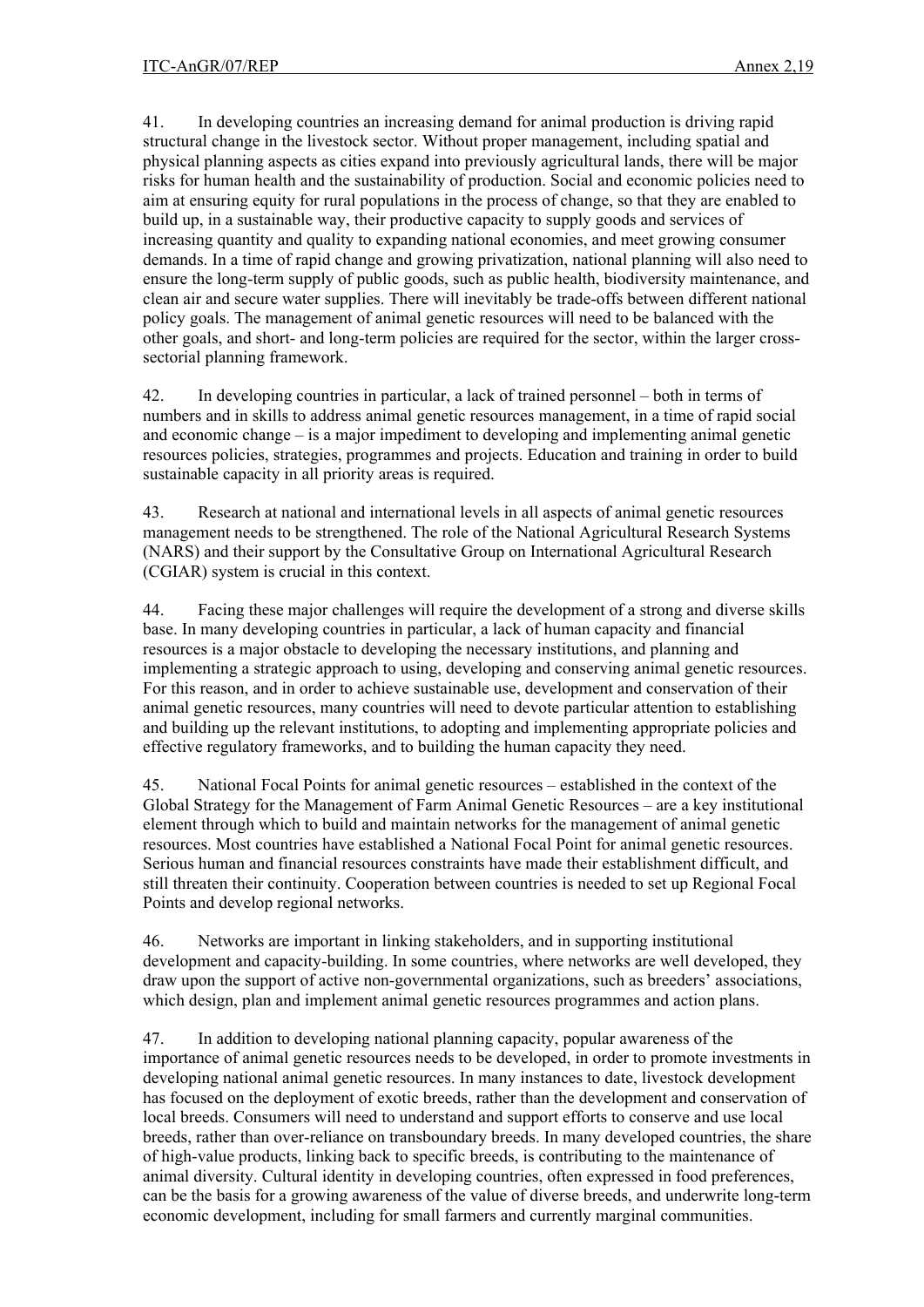48. Awareness-building at the international level will also be a key factor in mobilizing popular support and international collaboration for the implementation of the *Global Plan of Action for Animal Genetic Resources*.

# *Long-term goal*

Established cross-cutting policies and legal frameworks, and strong institutional and human capacities to achieve successful medium- and long-term planning for livestock sector development, and the implementation of national programmes for the long-term sustainable use, development and conservation of animal genetic resources.

### **Strategic Priority 12 Establish or strengthen national institutions, including National Focal Points, for planning and implementing animal genetic resources measures, for livestock sector development**

*Rationale:* Increasingly complex issues are emerging within the livestock sector that require balancing the interests of a variety of stakeholders, and the active promotion of the generation of public goods that may otherwise cease to be produced in a time of rapid and unregulated change. Consumer affairs, human health matters and the management of new biotechnologies, as well as physical and spatial planning of animal production in the context of urban expansion and protected areas, need to be integrated into national planning in a holistic manner.

#### *Actions:*

- 1. Analyse national institutional capacity in support of holistic planning of the livestock sector.
- 2. Establish or strengthen fully functional National Focal Points for animal genetic resources.
- 3. Develop strong national coordination between the National Focal Point and stakeholders involved in animal genetic resources, such as the breeding industry, government agencies, civil society organizations, and networks and advisory committees.
- 4. Develop and implement intervention tools, as appropriate, for national planners to shape the future development of the livestock sector in accordance with national priorities, including in relation to the deployment of animal genetic resources, and the effects of animal production systems on the environment.
- 5. Promote coordination and synergy between the different authorities dealing with various aspects of planning, within and across ministries, as well as with other stakeholders, and ensure their participation in the process.

#### **Strategic Priority 13 Establish or strengthen national educational and research facilities**

*Rationale:* Research and education needs strengthening in all areas of management of animal genetic resources. Establishing, strengthening and maintaining research and education institutions is key to building national capacities to plan and implement priority activities for the characterization, inventory and monitoring of risks and trends; sustainable use and development; and conservation of animal genetic resources.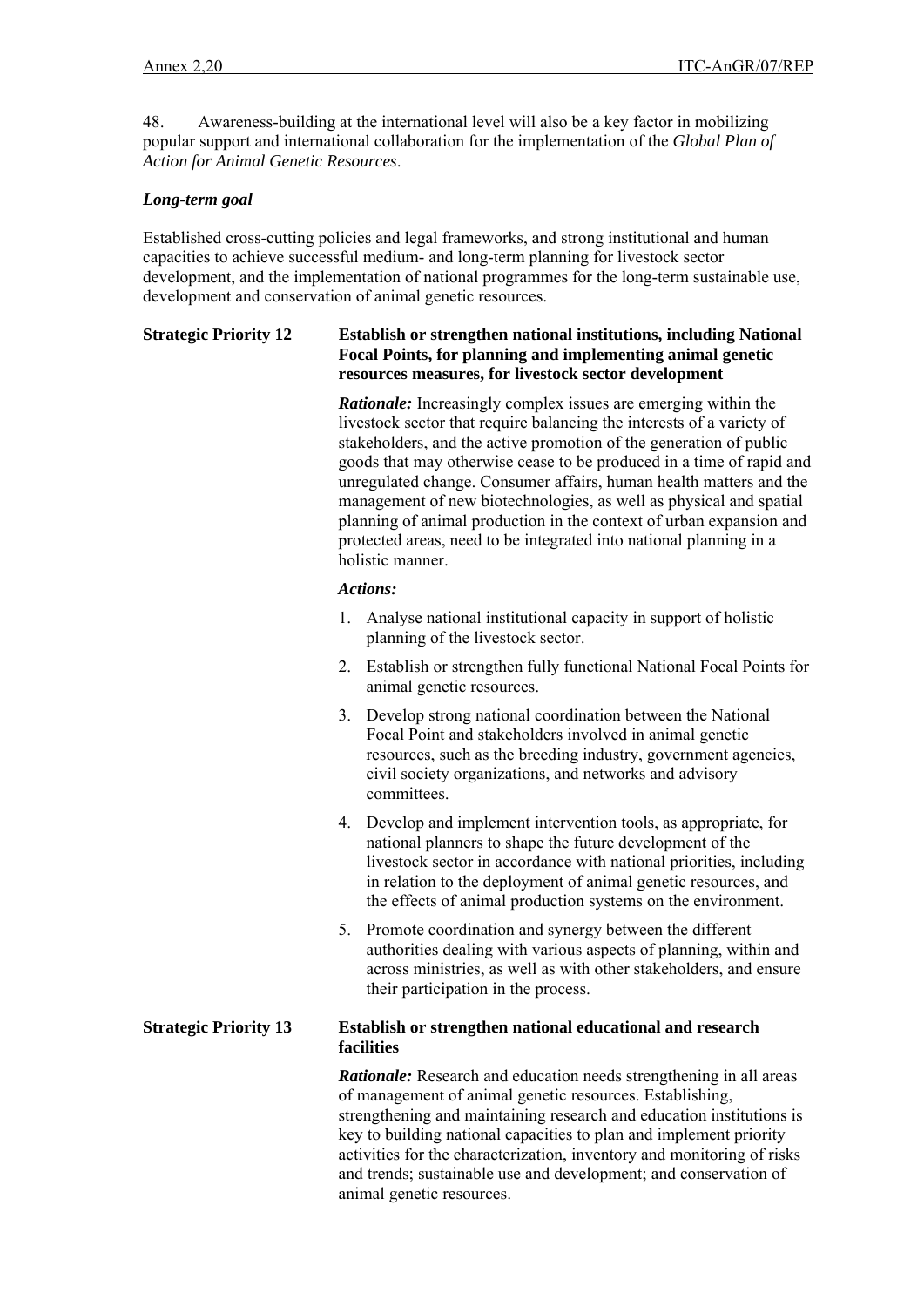### *Actions:*

| 1. Identify the short-term, medium-term and long-term needs for |
|-----------------------------------------------------------------|
| research and education, and promote the formation of the        |
| relevant cadres of experts, nationally or through international |
| training.                                                       |

- 2. Review national research and education capacities in relevant fields, and establish targets for training to build the national skill base.
- 3. Establish or strengthen, in partnership with other countries, as appropriate, relevant research, training and extension institutions, including national and regional agricultural research systems, to support efforts to characterize, inventory and monitor trends and associated risks, sustainably use and develop, and conserve animal genetic resources.
- 4. Review the national educational needs of livestock keepers, while respecting traditional knowledge and indigenous practices.

**Strategic Priority 14 Strengthen national human capacity for characterization, inventory, and monitoring of trends and associated risks, for sustainable use and development, and for conservation** 

*Rationale:* Many countries have inadequate human capacity to:

- undertake systematic characterization, inventory, and monitoring of trends and associated risks to underpin policy decisions;
- strategically plan, develop and implement policies and programmes for sustainable use and development; and
- strategically plan, develop and implement policies and programmes for the *in situ* and *ex situ* conservation of animal genetic resources.

Training, as well as exchange of information and experiences within and between countries and regions would be beneficial.

#### *Actions:*

- 1. Establish or strengthen training and technology transfer programmes, and information systems for the inventory, characterization and monitoring of trends and associated risks; sustainable use and development; and conservation, particularly in developing countries and countries with economies in transition.
- 2. Establish or strengthen collaborative networks of researchers, breeders and conservation organizations, and other public, civil and private actors, within and between countries, for information and knowledge exchange for sustainable use, breeding and conservation.
- 3. Establish or strengthen community-based organizations, networks and initiatives for sustainable use, breeding and conservation.

#### **Strategic Priority 15 Establish or strengthen international information sharing, research and education**

*Rationale:* Established international research and education institutions, including in the CGIAR system, provide major public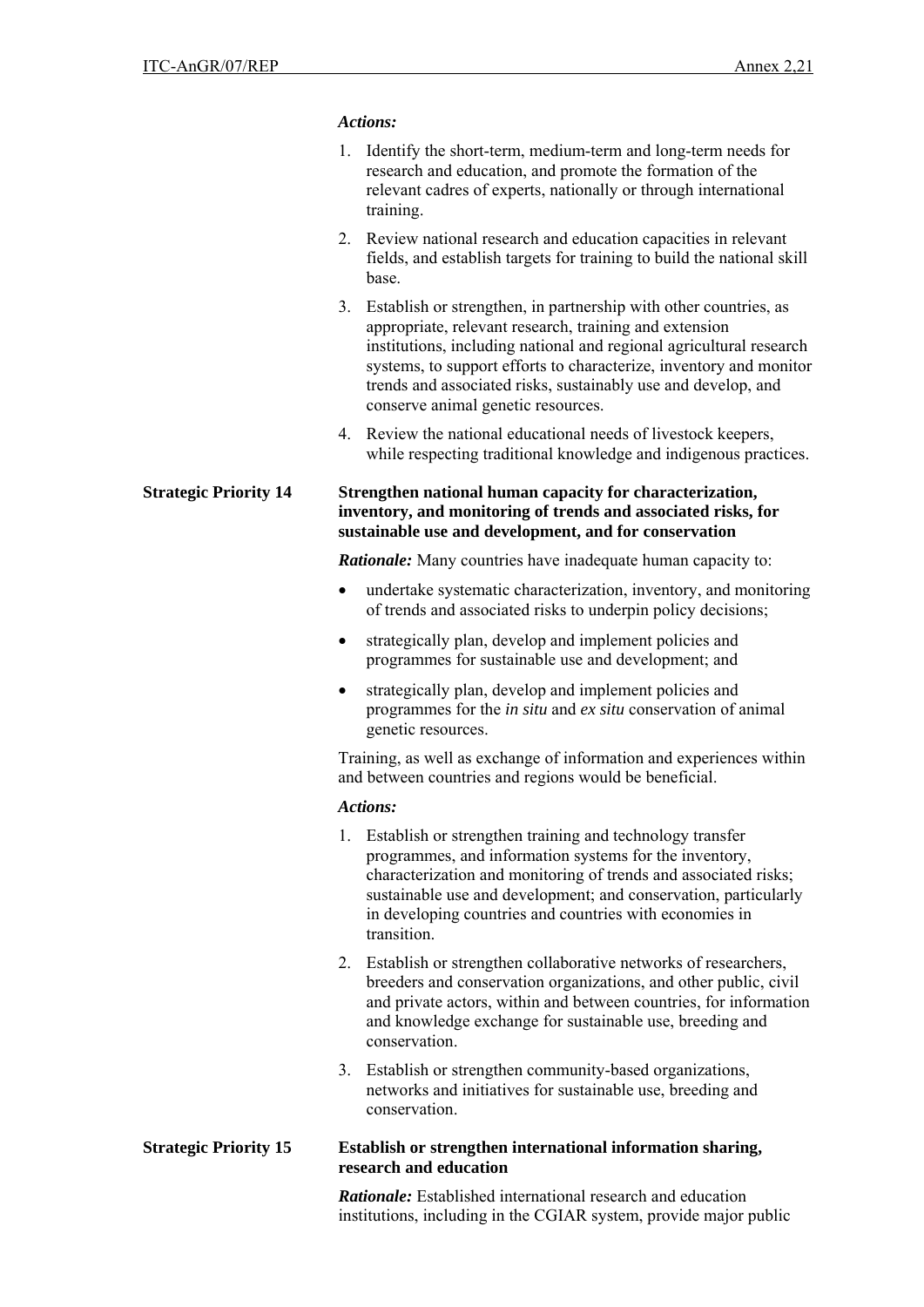goods through research and capacity-building, as well as through information systems, of relevance to animal genetic resources. FAO, through its technical programmes, also contributes actively to this work.

#### *Actions:*

- 1. Establish or strengthen international research and education, in particular, to assist developing countries and countries with economies in transition to better use and develop animal genetic resources.
- 2. Continue to develop the FAO Domestic Animal Diversity Information System (DAD-IS), as a global communication tool and clearing-house mechanism for animal genetic resources.
- 3. Develop means for reporting on the status and trends of national animal genetic resources that may also assist governments in relevant reporting in other international forums, to reduce the overall reporting burden.
- 4. Establish and strengthen the development of national databases to enable information sharing among countries.

### **Strategic Priority 16 Strengthen international cooperation to build capacities in developing countries and countries with economies in transition, for:**

- **characterization, inventory, and monitoring of trends and associated risks;**
- **sustainable use and development; and**
- **conservation of animal genetic resources**

*Rationale:* There are significant differences within and between regions in national human, institutional, technological and research capacities for inventory, characterization and monitoring of trends and associated risks; sustainable use and development; and conservation – both *in situ* and *ex situ* – of animal genetic resources. Developing countries and countries with economies in transition will greatly benefit from information exchange and collaboration with countries with comparative advantages in these areas. International action is particularly required for endangered breeds and for transboundary breeds which may have a narrow genetic base.

#### *Actions:*

- 1. Build or strengthen technical cooperation and establish facilities for technology transfer and exchange of experience, and enhance educational and other training opportunities, between countries, considering the particular interests of developing countries and countries with economies in transition.
- 2. Establish or strengthen international collaboration in the characterization, use and development, and conservation of transboundary breeds.

#### **Strategic Priority 17 Establish Regional Focal Points and strengthen international networks**

*Rationale:* The management of transboundary breeds and populations, as well as specific regional socio-economic, cultural and environmental characteristics, provide a rationale for coordination and collaboration at the regional level. Investment in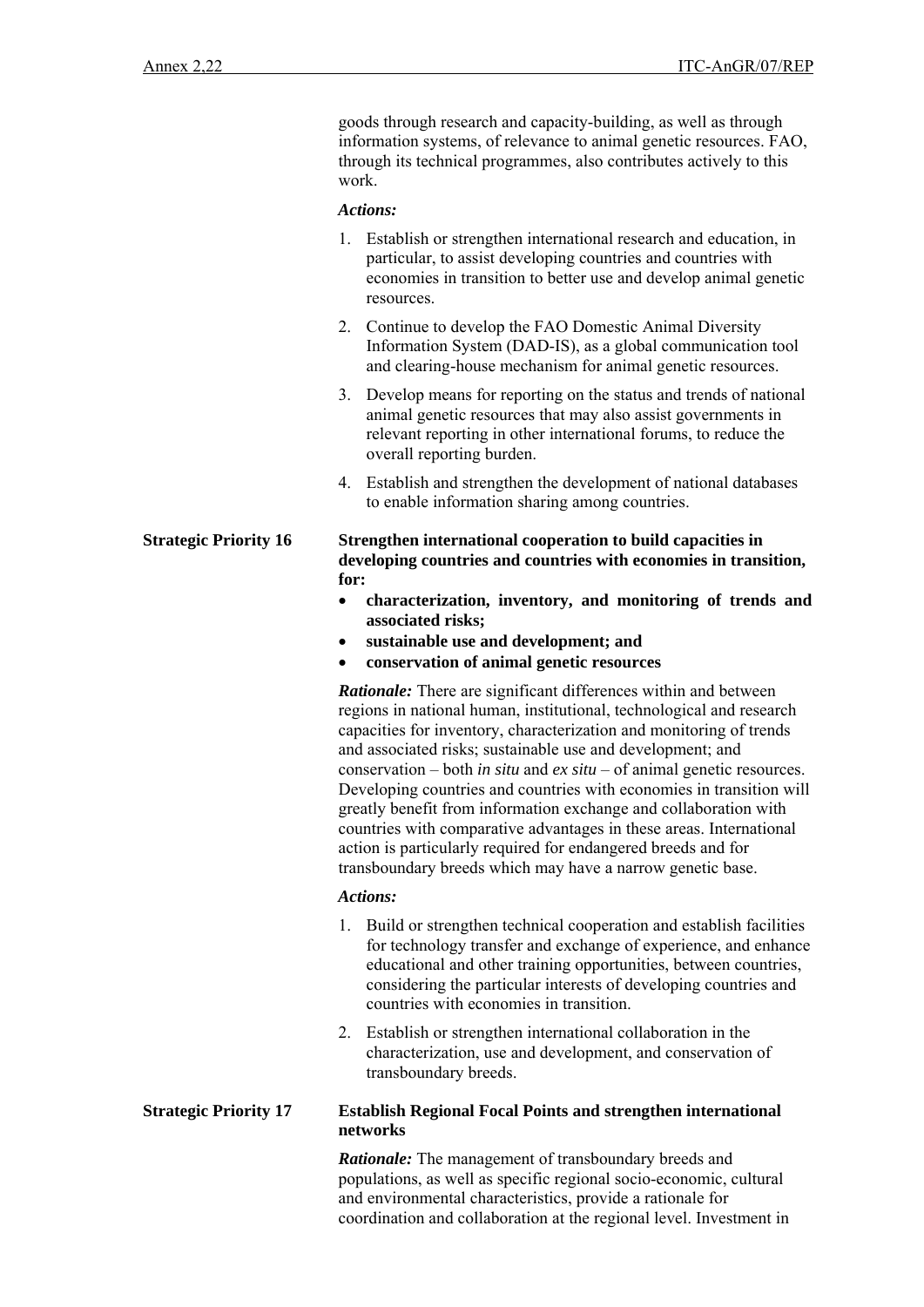joint activities (such as gene banking) may often be more efficient and cost effective than the multiplication of overlapping national activities.

#### *Actions:*

- 1. Support the establishment of country-driven Regional Focal Points for animal genetic resources, where appropriate.
- 2. Establish or strengthen and maintain regional networks, including regional databases, if required, for the use, development and conservation of animal genetic resources.
- 3. Link regional activities on animal genetic resources to regional organizations.
- 4. Maintain and strengthen the FAO Global Focal Point for animal genetic resources to promote international networking and collaboration.

#### **Strategic Priority 18 Raise national awareness of the roles and values of animal genetic resources**

*Rationale:* Within the livestock sector and in other sectors impacting on the livestock sector, including environmental and broader agricultural and development policies and practices, there is a considerable need to raise awareness of the important roles and values of animal genetic resources. This includes their specific characteristics, the products and services derived from local breeds, and the factors impacting their maintenance and use. Such national awareness-building should draw attention to the specific features of the livestock sector, and should seek to mobilize support for public and private initiatives for the sustainable use, development and conservation of animal genetic resources.

## *Action:*

1. Provide targeted, effective information through media, public events and other means to raise awareness about the important roles and values of animal genetic resources. This should address their specific characteristics and the consequent special policy needs for their sustainable use, development and conservation, including livestock keepers' contributions, needs, and all relevant rights that may exist at national level. Target audiences include policy-makers, all major stakeholders within the livestock sector and related sectors, and the general public.

## **Strategic Priority 19 Raise regional and international awareness of the roles and values of animal genetic resources**

*Rationale:* There is a need to raise awareness – including within environmental and broader agricultural and development institutions and forums, and among other stakeholders, such as donors and civil society – of the important roles and values of animal genetic resources, their specific characteristics and the consequent needs for sustainable use, development and conservation.

## *Action:*

1. Support regional and international campaigns to raise awareness of the status of animal genetic resources for food and agriculture,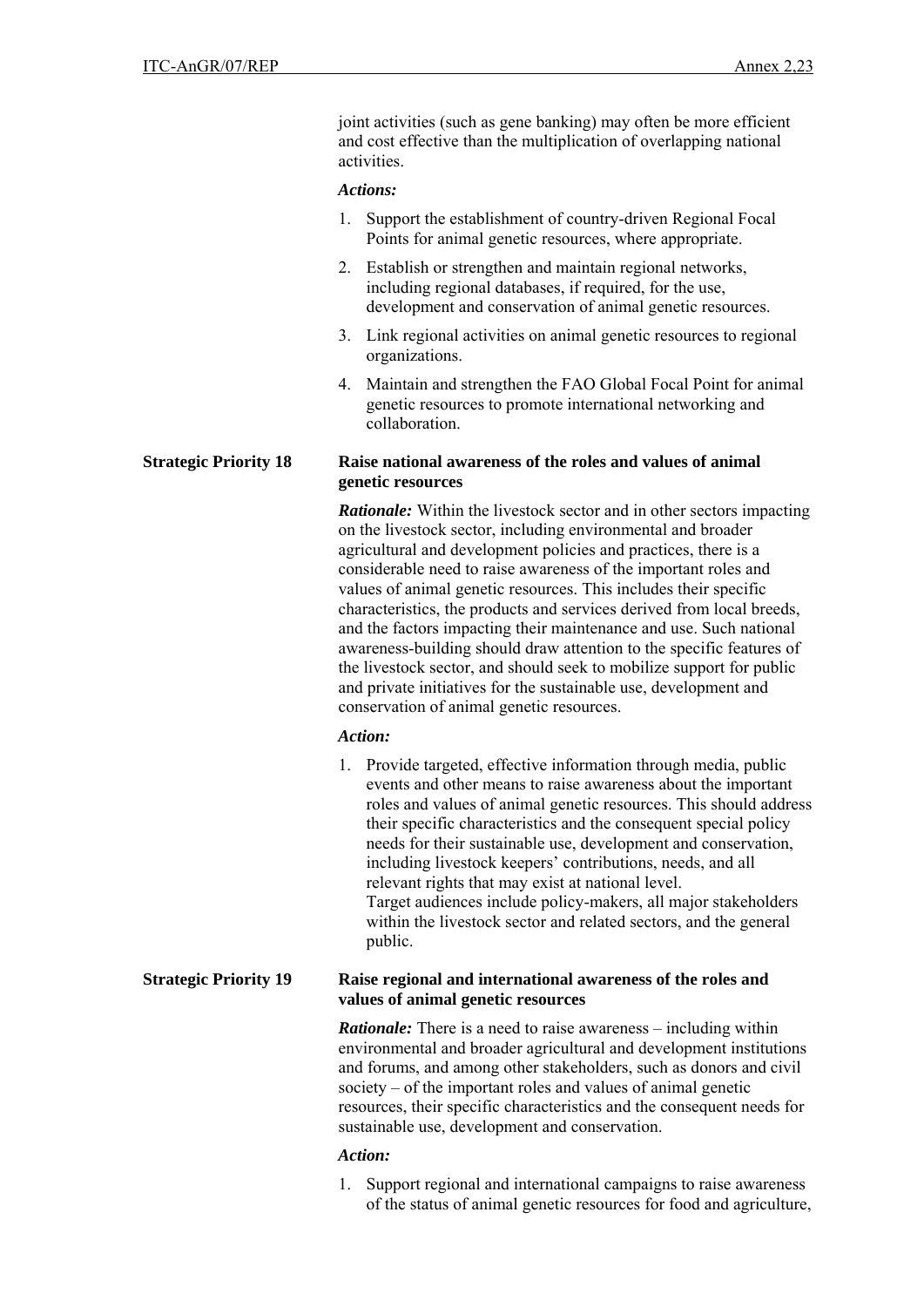and seek to develop wide support at the government and institutional levels, as well as among the general public.

#### **Strategic Priority 20 Review and develop national policies and legal frameworks for animal genetic resources**

*Rationale:* A range of policies and legal instruments have direct or indirect effects on the use, development and conservation of animal genetic resources. These instruments often pursue different objectives, such as economic development, environmental protection, animal health, food safety, consumer protection, intellectual property rights, genetic resources conservation, and access to and equitable sharing of benefits arising from the use of animal genetic resources. Enhanced coherence between these instruments and policies is needed, without compromising their objectives, or the key objective of food security, and taking into account the distinctive features of animal genetic resources that need distinctive solutions. Means for access and benefit-sharing need to be taken into account.

### *Actions:*

- 1. Periodically review existing national policies and regulatory frameworks, with a view to identifying any possible effects they may have on the use, development and conservation of animal genetic resources, especially with regard to the contribution and needs of local communities keeping livestock.
- 2. Consider measures to address any effects identified in reviews of policy and legal frameworks. Measures may include policy or legislative changes, or adjustments at the level of implementation, taking into account the need to balance the goals and objectives of the relevant legal instruments and policies, and the interests of different stakeholders.
- 3. Encourage consistency of national law and policies concerning animal genetic resources with relevant international agreements, as appropriate.
- 4. Ensure that relevant research results are taken into consideration in the development of national policies and regulations on animal genetic resources.

#### **Strategic Priority 21 Review and develop international policies and regulatory frameworks relevant to animal genetic resources**

*Rationale:* International policies and regulatory agreements may directly or indirectly affect the use of animal genetic resources for food and agriculture. The dominant policies and frameworks that affect the development of the animal genetic resources sector are often general, and deal with such matters as economic development, trade standards, environmental protection, food safety, access and benefit-sharing and intellectual property. Sector-specific international agreements include animal health standards and food standards for animal products. It is important to ensure that international instruments to which countries are parties, which impact upon their ability to exchange, use and conserve animal genetic resources, and trade in animal products, are mutually supportive.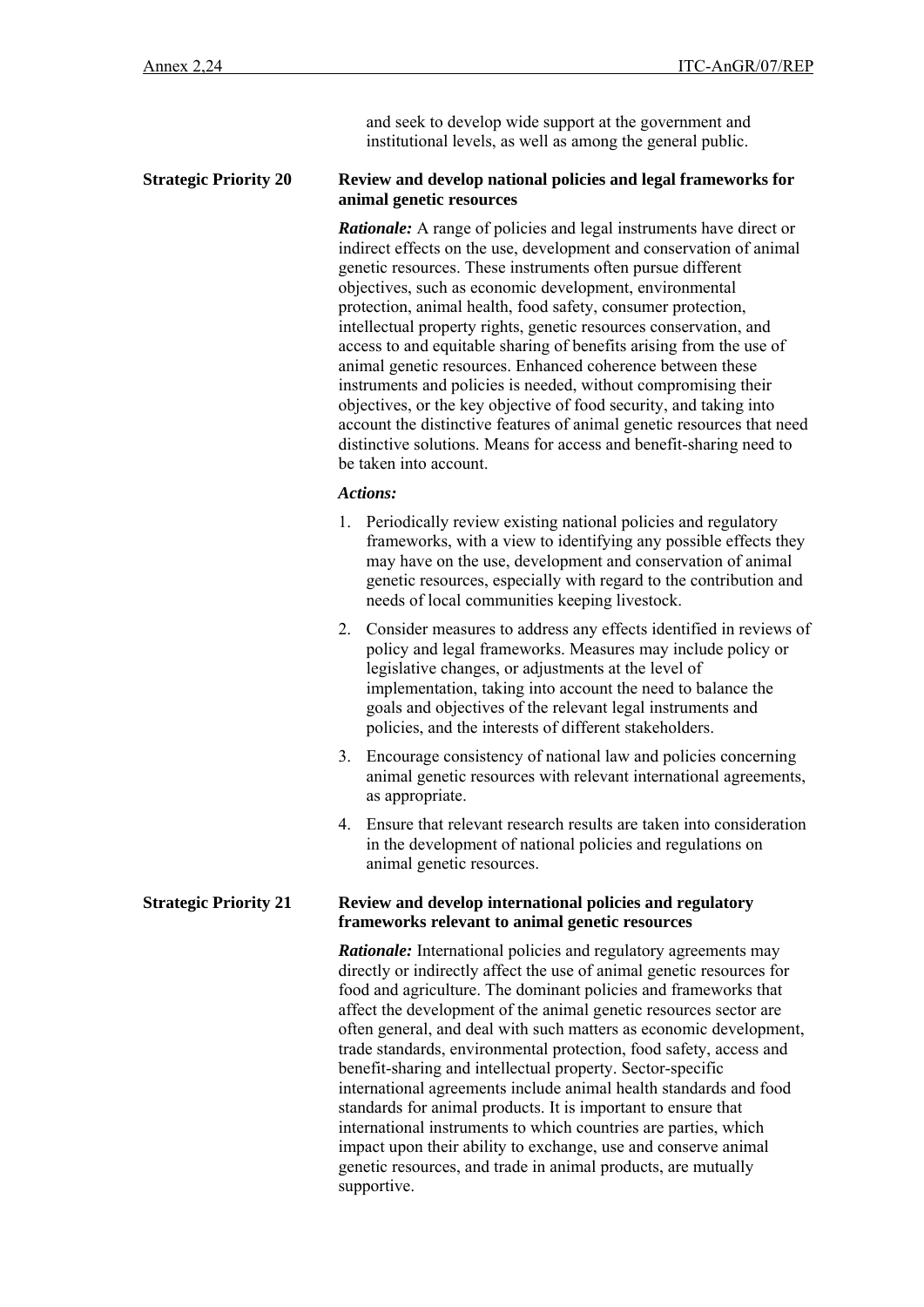### *Actions:*

|                              | 1. Review existing international agreements that impact upon the<br>use, development and conservation of animal genetic resources,<br>with a view to ensuring that international policies and regulatory<br>frameworks take into account the special importance of animal<br>genetic resources for food and agriculture for food security, the<br>distinctive features of these resources needing distinctive<br>solutions, the importance of science and innovation, and the<br>need to balance the goals and objectives of the various<br>agreements, as well as the interests of regions, countries and<br>stakeholders, including livestock keepers.                                                                                                                                                                                                                                                        |  |  |
|------------------------------|-----------------------------------------------------------------------------------------------------------------------------------------------------------------------------------------------------------------------------------------------------------------------------------------------------------------------------------------------------------------------------------------------------------------------------------------------------------------------------------------------------------------------------------------------------------------------------------------------------------------------------------------------------------------------------------------------------------------------------------------------------------------------------------------------------------------------------------------------------------------------------------------------------------------|--|--|
|                              | Review the implications and impacts of international agreements<br>2.<br>and developments relevant to access to animal genetic resources<br>and sharing the benefits of their use upon animal genetic<br>resources stakeholders, especially livestock keepers.                                                                                                                                                                                                                                                                                                                                                                                                                                                                                                                                                                                                                                                  |  |  |
| <b>Strategic Priority 22</b> | <b>Coordinate the Commission's efforts on animal genetic</b><br>resources policy with other international forums                                                                                                                                                                                                                                                                                                                                                                                                                                                                                                                                                                                                                                                                                                                                                                                                |  |  |
|                              | <b>Rationale:</b> The Commission on Genetic Resources for Food and<br>Agriculture is FAO's standing intergovernmental forum where<br>countries discuss policies and sectorial and cross-sectorial matters<br>related to the conservation and sustainable use of genetic resources<br>for food and agriculture. Other international organizations and<br>forums regularly discuss issues and develop policy and regulatory<br>measures that directly or indirectly affect the management of animal<br>genetic resources and the roles and interests of the various<br>stakeholders in the livestock sector. Such forums include the<br>Convention on Biological Diversity, the World Intellectual Property<br>Organization, the World Trade Organization, the World Organisation<br>for Animal Health, and <i>Codex Alimentarius</i> . There is a need to<br>enhance synergy and harmony between such processes. |  |  |
|                              | Action:                                                                                                                                                                                                                                                                                                                                                                                                                                                                                                                                                                                                                                                                                                                                                                                                                                                                                                         |  |  |
|                              | 1. Develop cooperation with and strengthen the involvement and<br>contributions of international organizations and forums in<br>supporting the work of the Commission on Genetic Resources<br>for Food and Agriculture on animal genetic resources.                                                                                                                                                                                                                                                                                                                                                                                                                                                                                                                                                                                                                                                             |  |  |
| <b>Strategic Priority 23</b> | Strengthen efforts to mobilize resources, including financial<br>resources, for the conservation, sustainable use and development<br>of animal genetic resources                                                                                                                                                                                                                                                                                                                                                                                                                                                                                                                                                                                                                                                                                                                                                |  |  |
|                              | <b>Rationale:</b> Global efforts to mobilize resources for the conservation,<br>sustainable use and development of animal genetic resources, both<br>nationally and internationally, fall far short of the needs. The success<br>of the Global Plan of Action for Animal Genetic Resources will<br>depend on mobilizing financial resources, and on providing a<br>coherent framework for exchange of information, access to and<br>transfer of technology and capacity-building.                                                                                                                                                                                                                                                                                                                                                                                                                               |  |  |
|                              |                                                                                                                                                                                                                                                                                                                                                                                                                                                                                                                                                                                                                                                                                                                                                                                                                                                                                                                 |  |  |

# *Action:*

1. Assist all stakeholders to strengthen capacity-building, including by exchange of experience, by enhancing research and educational activities, and by providing training opportunities, technology transfer and financial resources, at national, regional and international levels, as detailed in PART III below.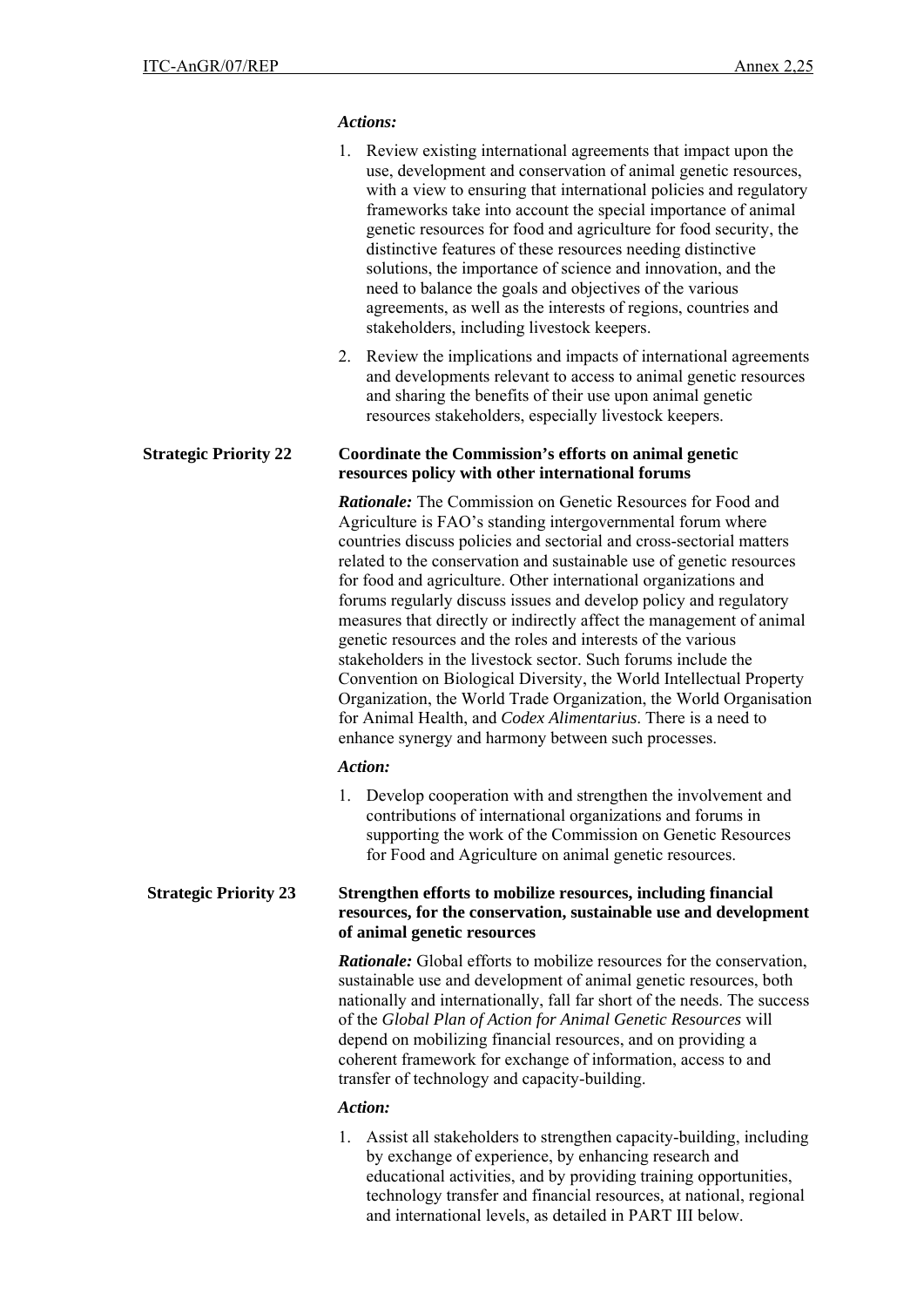- 2. Develop a follow-up process to implement the *Global Plan of Action for Animal Genetic Resources*.
- 3. Strengthen cooperation and coordination of conservation, sustainable use and development of animal genetic resources at national, regional and international levels, including through *ex situ* backup systems for the protection against the risk of emergency or disaster scenarios.

# **PART III IMPLEMENTATION AND FINANCING OF THE** *GLOBAL PLAN OF ACTION FOR ANIMAL GENETIC RESOURCES*

49. The *Global Plan of Action for Animal Genetic Resources* provides an important and effective international framework for advancing efforts to ensure the sustainable use, development and conservation of animal genetic resources for food and agriculture, and will contribute to efforts for achieving world food security and eradicating poverty.

50. Funding for animal genetic resources for food and agriculture is currently provided by some national governments and other domestic sources of funds, as well as from multilateral and bilateral organizations and regional sources. However, implementation of the *Global Plan of Action for Animal Genetic Resources* will require substantial and additional financial resources and long-term support for national, regional and international animal genetic resources programmes and priority activities, provided such incentives are consistent with relevant international agreements. The process should encourage and support the participation of governments and all relevant stakeholders. Regional and international collaboration will be crucial.

51. Overall progress in the implementation of the *Global Plan of Action for Animal Genetic Resources* would be assessed by national governments and Members of FAO, through the Commission on Genetic Resources for Food and Agriculture. In order to discharge this function, the Commission would need to address the priority areas of the *Global Plan of Action for Animal Genetic Resources* in an organized and focused manner, within the context of the Commission's Multi-year Programme of Work, without prejudice to national priorities.

52. The Commission on Genetic Resources for Food and Agriculture should agree on the modalities for the presentation of the progress reports, as well as the criteria and parameters for the evaluation of the progress in the implementation of the *Global Plan of Action for Animal Genetic Resources*.

53. It will be necessary to periodically assess the status and trends of animal genetic resources, especially in light of the large number of breeds that are at risk of being lost globally. The Commission on Genetic Resources for Food and Agriculture should regularly receive, from countries, status and trends reports on national animal genetic resources and factors influencing change, in order to review progress and further develop country-based early-warning and response systems for animal genetic resources.

54. The Conference requests the Commission on Genetic Resources for Food and Agriculture to develop a Funding Strategy for the implementation of the *Global Plan of Action for Animal Genetic Resources*.

55. In light of the findings of national reports on progress in implementation and on status and trends, the conclusions of the Commission should be brought to the attention of concerned governments and international institutions to fill gaps, rectify imbalances or lack of coordination, and to consider new initiatives or activities.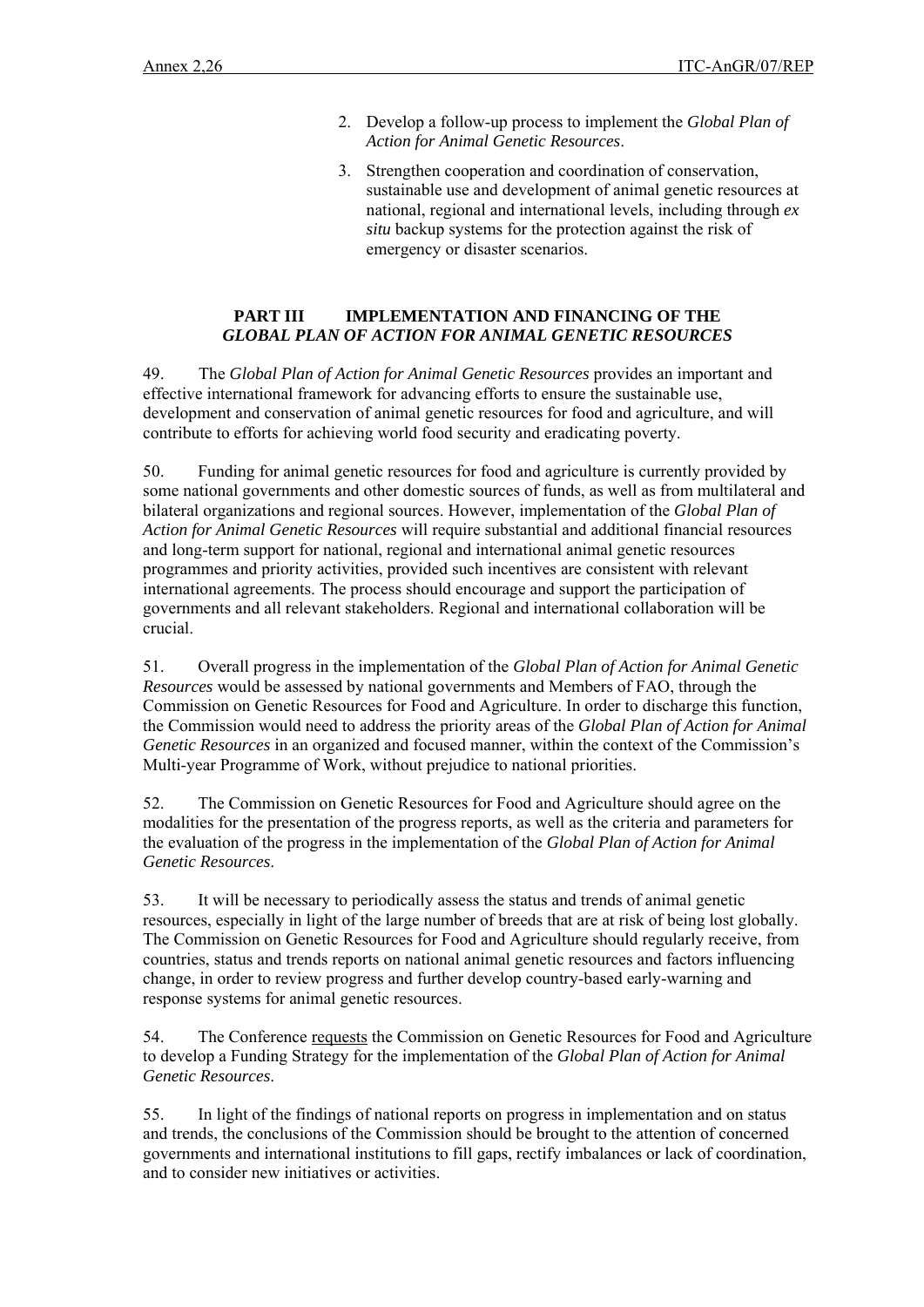56. The main responsibility for implementing the *Global Plan of Action for Animal Genetic Resources* rests with national governments. The need for effective National Focal Points for animal genetic resources, and the importance of national networks to mobilize and engage stakeholders in the implementation of the *Global Plan of Action for Animal Genetic Resources* is recognized*.* Each country will determine its own priorities in light of those agreed in the *Global Plan of Action for Animal Genetic Resources.* As appropriate, countries will determine their priorities within the framework of their food and their agricultural development needs, and cooperate with other nations and international organizations.

57. The international networks for animal genetic resources should be encouraged and strengthened through implementation of the *Global Plan of Action for Animal Genetic Resources,* noting the important role of Regional Focal Points and regional networking to build collaborative partnerships, to coordinate regional management efforts in animal genetic resources, to further develop information sharing, and for technical cooperation, training and research.

58. The essential role of the FAO in supporting country-driven efforts to implement the *Global Plan of Action for Animal Genetic Resources*, especially to support developing countries and countries with economies in transition is recognized, in particular, in continuing to facilitate global and regional collaboration and networks, supporting the convening of intergovernmental meetings, maintaining and further developing DAD-IS, mobilizing donor resources for animal genetic resources, developing communications products, and coordinating future preparation of global status and trends reports on animal genetic resources.

59. The importance of developing and transferring environmentally sound technologies related to the inventory, characterization, sustainable use, development and conservation of animal genetic resources, and other aspects related to the management of these resources is recognized. The Strategic Priorities for Action underline the need for technical development and collaboration. Implementation of the four Priority Areas requires information exchange, collaborative involvement, and coordination among governments, international agencies, nongovernmental organizations and others, to organize and conduct training and research initiatives throughout the world.

60. There is a need to promote the provision of technical assistance, especially to developing countries and countries with economies in transition, either bilaterally or through appropriate national and international organizations, with the objective of facilitating implementation of the *Global Plan of Action for Animal Genetic Resources*. There is also a need to promote the transfer of technologies relating to sustainable use, development and conservation of animal genetic resources, which should be facilitated, consistent with relevant international obligations and relevant national laws.

61. The technical guidelines and assistance, and coordinated training programmes prepared by FAO have been instrumental in advancing work on animal genetic resources. This essential role should continue in future to assist all countries to implement the *Global Plan of Action for Animal Genetic Resources*.

62. Despite efforts to increase public awareness through national governments, international organizations and agencies, the necessary financial resources for the implementation of the *Global Plan of Action for Animal Genetic Resources* by developing countries and countries with economies in transition are insufficient. Furthermore, fluctuations in the financial resources provided to developing countries and countries with economies in transition cause an intermittent level of activity on the sustainable use, development and conservation of animal genetic resources for food and agriculture.

63. Countries should make every effort to provide, in accordance with their capacities, support with respect to national strategic priorities that are intended to achieve the objectives of the *Global Plan of Action for Animal Genetic Resources.* Countries should promote the implementation of the *Global Plan of Action for Animal Genetic Resources,* in particular through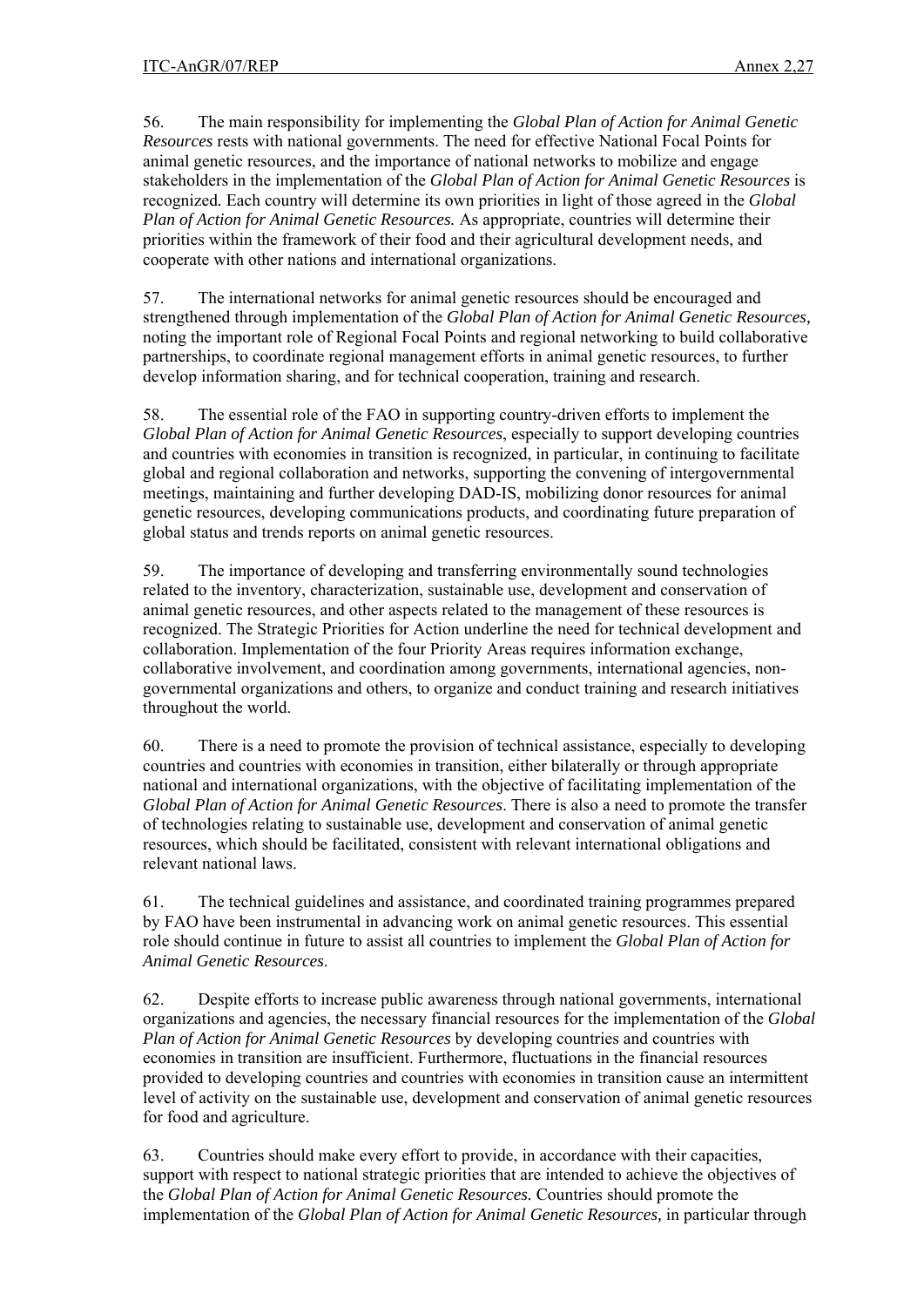national actions and by international cooperation, in order to provide a coherent framework for exchange of information, access to and transfer of technology and capacity-building.

64. International cooperation should be strengthened to facilitate the implementation of the *Global Plan of Action for Animal Genetic Resources*, in particular, to support and complement the efforts of developing countries and countries with economies in transition. The major multilateral and bilateral funding and development institutions should be invited to examine ways and means of supporting the implementation of the *Global Plan of Action for Animal Genetic Resources*. Every effort should be made by all countries, in particular, developed countries, to, *inter alia*, leverage existing and available financial resources, including from sources that have not previously funded activities included in the *Global Plan of Action for Animal Genetic Resources*.

65. To this end, the FAO should ensure adequate regular programme support for the implementation of the *Global Plan of Action for Animal Genetic Resources*.

66. In addition, FAO should pursue within relevant international mechanisms, funds and bodies, means by which they might contribute to the implementation of the *Global Plan of Action for Animal Genetic Resources*. Presentation of the *Global Plan of Action for Animal Genetic Resources* within these institutions as well as regular mutual reporting on activities within the strategic priorities of the *Global Plan of Action for Animal Genetic Resources* will be appropriate instruments in this context.

67. Governments should, in support of the above-mentioned activities, take the necessary and appropriate measures within relevant international mechanisms, funds and bodies to ensure due priority and attention to the effective allocation of predictable and agreed resources for the implementation of activities within the Strategic Priority Areas of the *Global Plan of Action for Animal Genetic Resources*.

68. Furthermore, governments of developed countries should attach due attention, including funding, to the implementation of activities within the Strategic Priority Areas of the *Global Plan of Action for Animal Genetic Resources* through bilateral, regional and multilateral cooperation. The extent to which developing countries will effectively implement their commitments under this *Global Plan of Action for Animal Genetic Resources* will depend on the effective provision of funding. Governments of developing countries and countries with economies in transition should accord due priority in their own plans and programmes to building capacity in animal genetic resources.

Voluntary contributions should also be encouraged, in particular from private sector and nongovernmental organizations, for the implementation of the *Global Plan of Action for Animal Genetic Resources*. This might entail the establishment of an FAO Trust Account. Nongovernmental organizations and the private sector should be encouraged to participate and support implementation of the *Global Plan of Action for Animal Genetic Resources*.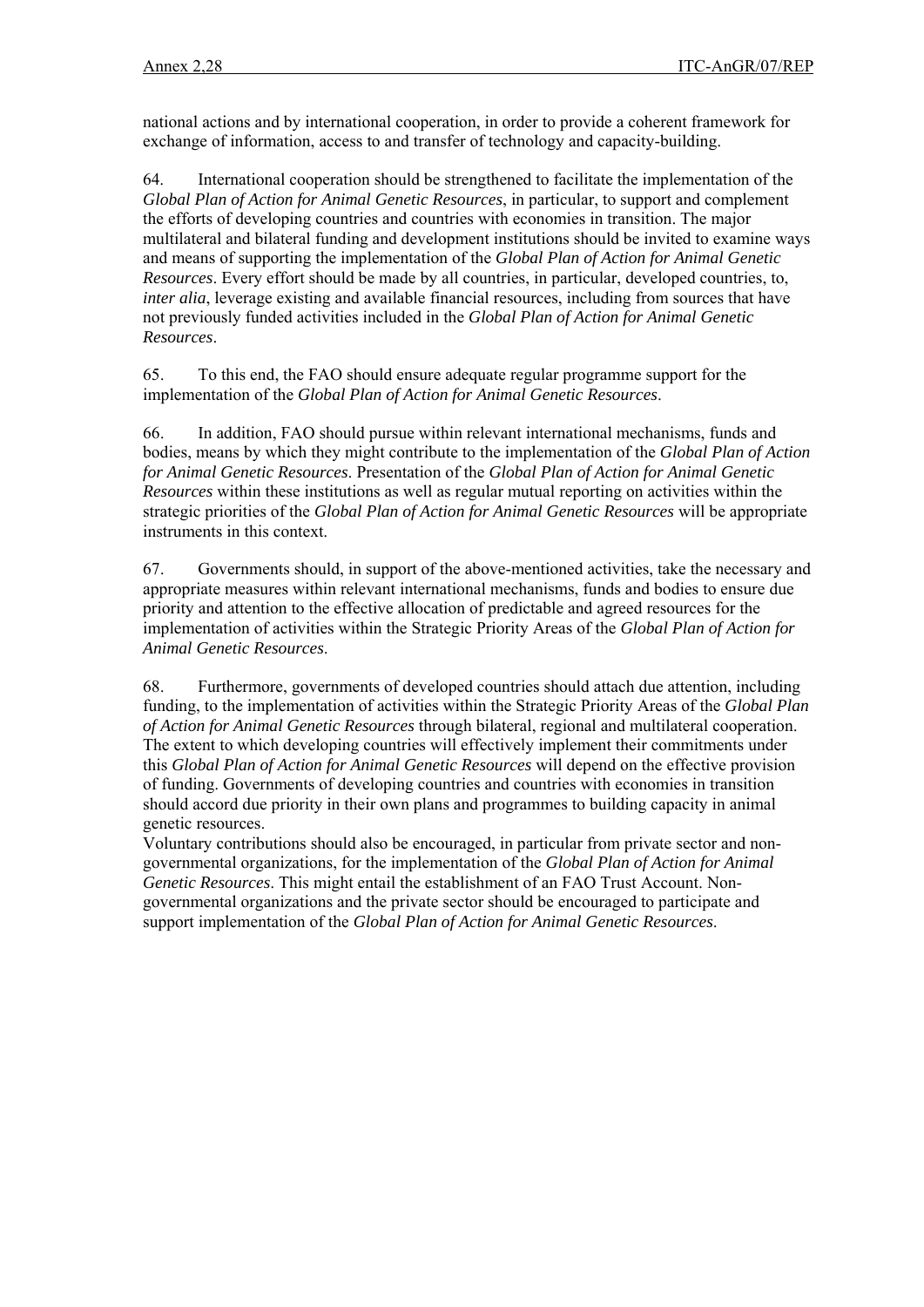# **APPENDIX A**

# **Agenda**

- 1. Election of the Chair, Vice-Chair(s) and Rapporteur
- 2. Adoption of the agenda and timetable
- 3. Scientific Forum on Animal Genetic Resources
- 4. Opening Ceremony
- 5. Presentation of *The State of the World's Animal Genetic Resources for Food and Agriculture*
- 6. The *Global Plan of Action for Animal Genetic Resources*
- 7. Adoption of the *Global Plan of Action for Animal Genetic Resources* through the *Interlaken Declaration*
- 8. Adoption of the Final Report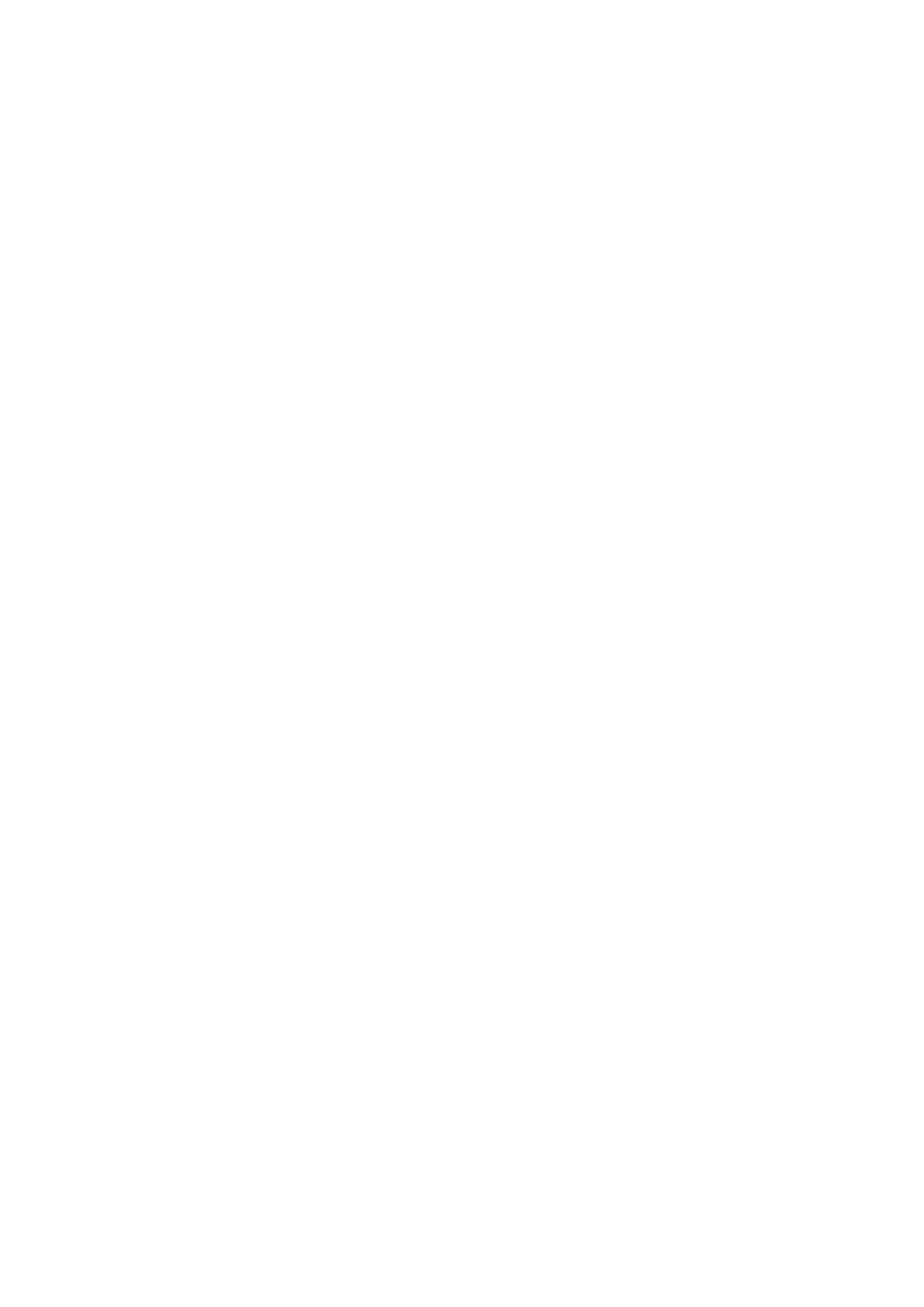# **APPENDIX B**

### **STATEMENTS**

# **B.1. Ms Doris Leuthard, Federal Councillor, Minister of Economic Affairs, Switzerland**

### **Switzerland and Animal Genetic Resources for Food and Agriculture**

*Ministers, Assistant Director-General of the FAO, Executive Secretary of the United Nations Convention on Biological Diversity, Representatives of the canton of Bern and town of Interlaken, Delegates, Friends,* 

Welcome to Interlaken, Bienvenue à Interlaken

On behalf of the Swiss government, I am delighted to welcome you to the beautiful town of Interlaken for the first International Conference on Animal Genetic Resources for Food and Agriculture organized by the FAO. It is an honour for Switzerland to host this conference.

#### *Ladies and Gentlemen,*

As you know, there are some 800 million people throughout the world who continue to suffer from chronic malnutrition. Agriculture has a key role to play in combating hunger and helping to achieve the Millennium Development Goals. Genetic resources are vital given the new challenges facing us. I am thinking particularly of climate change, cross-border diseases and food security.

The international community has become aware of this issue, and the result is the adoption of the International Treaty on Plant Genetic Resources for Food and Agriculture under the aegis of the FAO. We now need to focus on animal genetic resources, which are being eroded at an alarming rate, as shown by The State of the World's Animal Genetic Resources.

It is up to us to take action at international level in order to conserve genetic resources. Conservation alone, however, is not enough. We must also ensure the sustainable use of these resources, as far as possible through the market.

Switzerland considers it crucial that the FAO takes the lead in this. It will work in close collaboration with the international organizations concerned with particular emphasis on the Convention on Biological Diversity. The Interlaken conference is an important step in this respect. A Global Plan of Action needs to be adopted. This plan will combine the Strategic Priorities for Action which became clear during the preparation of the report on the State of the World's Animal Genetic Resources for Food and Agriculture.

It is also vital that your deliberations lead to the adoption of the Interlaken Declaration. This declaration will reflect the commitment of all of us to the structured management of animal genetic resources. Our aim is to achieve food security and sustainable development.

*Ladies and Gentlemen*, the Interlaken Conference is a historic opportunity for the international community. What we must do is: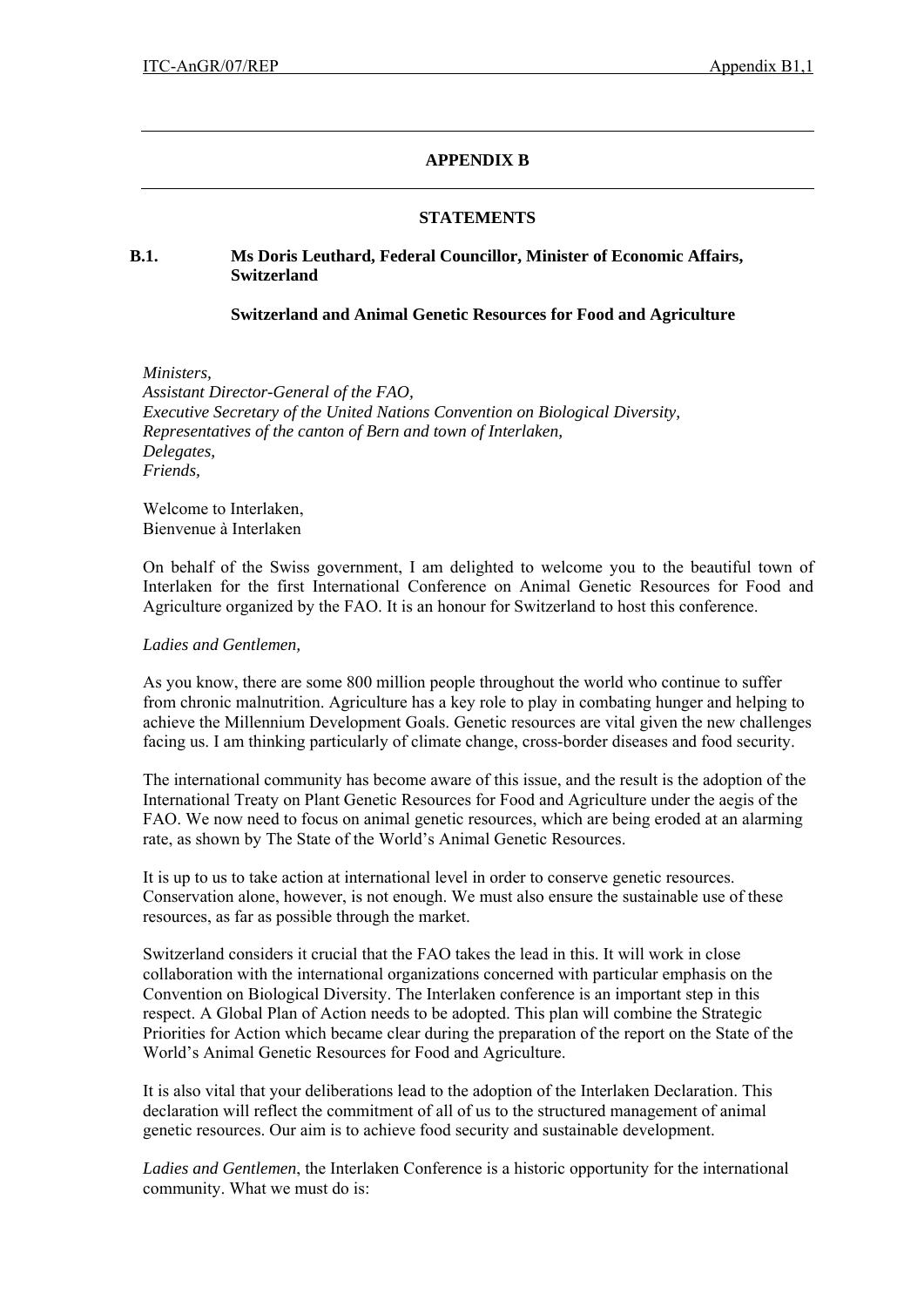- make strategic choices with regard to the future management of animal genetic resources; and
- aim for a consensus on priority measures for the sustainable use, development and conservation of animal genetic resources.

Switzerland is aware of the importance of this meeting and of the issues you will be examining this week. By ratifying the Convention on Biodiversity, my country has undertaken to make a contribution to the conservation and sustainable use of genetic resources. Switzerland has a stock of some 90 breeds of cattle, horses, pigs, sheep and goats.

The exhibition "Biodiversity, Food and Culture: Discover farm animal diversity", organized as a fringe event to this conference and which I recommend you visit, shows you specific examples.

My country has for several years been taking steps to preserve this diversity. Support programmes have been set up for all Swiss breeds threatened with extinction, and have been given the necessary financial resources. These programmes are run by breeders' organizations and by the Pro Specie Rara Foundation, which came into being 25 years ago.

Efforts to support the diversity of animal genetic resources are not isolated cases for Switzerland. On the contrary, they are part and parcel of a coherent agricultural policy focusing on sustainability.

By means of our agricultural policy, we wish to preserve diversified production systems, maintain a natural balance, ensure the vitality of rural space including disadvantaged regions and, last but not least, bring a plus to consumers with quality products that have a lasting identity.

It is part of a broader picture in which the conservation of genetic resources has its place and the future mapped out. I hope that your visits to various regions of our country have convinced you of this reality.

An analysis of the situation was undertaken in Switzerland in 2002. The measures taken have had positive results. We have succeeded either in increasing or at least stabilising the number of livestock for all the breeds concerned. I am aware that not all countries are in a position to provide such financial support. Our aim would be to guarantee the sustainable use of genetic resources through the sale of produce.

The measures taken in Switzerland are only a small contribution towards solving a worldwide problem, which needs the whole international community to rally round and take action.

For my country, Interlaken is an important step in the right direction. However, it is only a step. There is still a long way to go and much remains to be done. The implementation of the Plan of Action will require financial investment, which is an issue you will also be discussing.

In this regard, I can assure you that Switzerland will continue to support FAO efforts and work alongside the appropriate international authorities. We all need to redouble our efforts towards guaranteeing the conservation and sustainable use of animal genetic resources and ensuring the sustainability of these steps.

Finally, I would like to extend my thanks to all those who have contributed in some way to the organization of this conference. Many of them are here with us today. I am thinking in particular of the group of FAO employees. I thank the Assistant Director-General, Mr Müller, for his presence at this opening. My thanks go to each and every one of you.

I sincerely hope that your work achieves what it has set out to do and that this conference will provide the impetus for specific measures and decisions.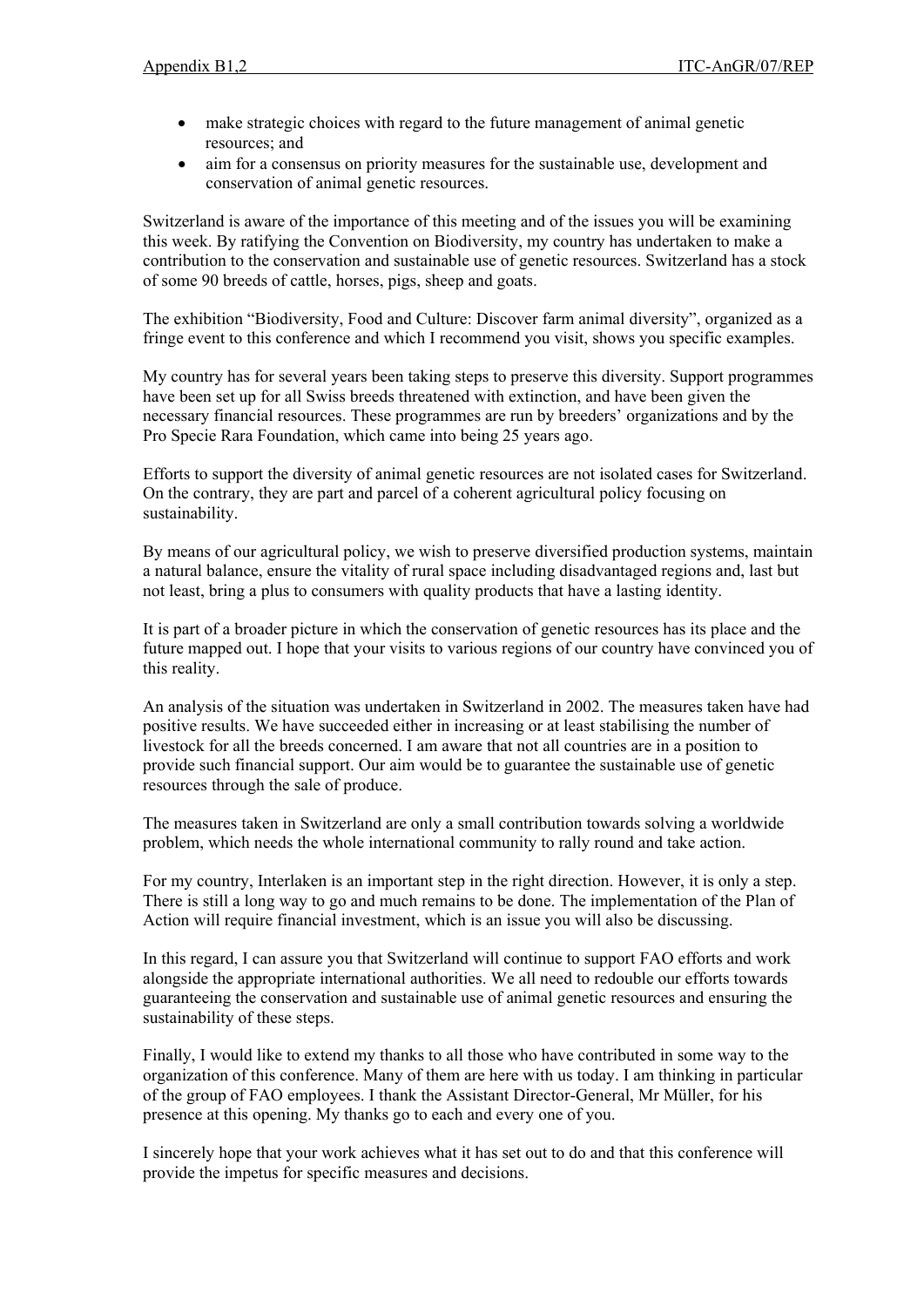*Ladies and Gentlemen*, it is our responsibility towards future generations that is at stake! Enhancing genetic resources in a sustainable manner is a challenge that we must take up as a united front!

I trust your discussions will be rewarding and wish you an excellent stay in Interlaken.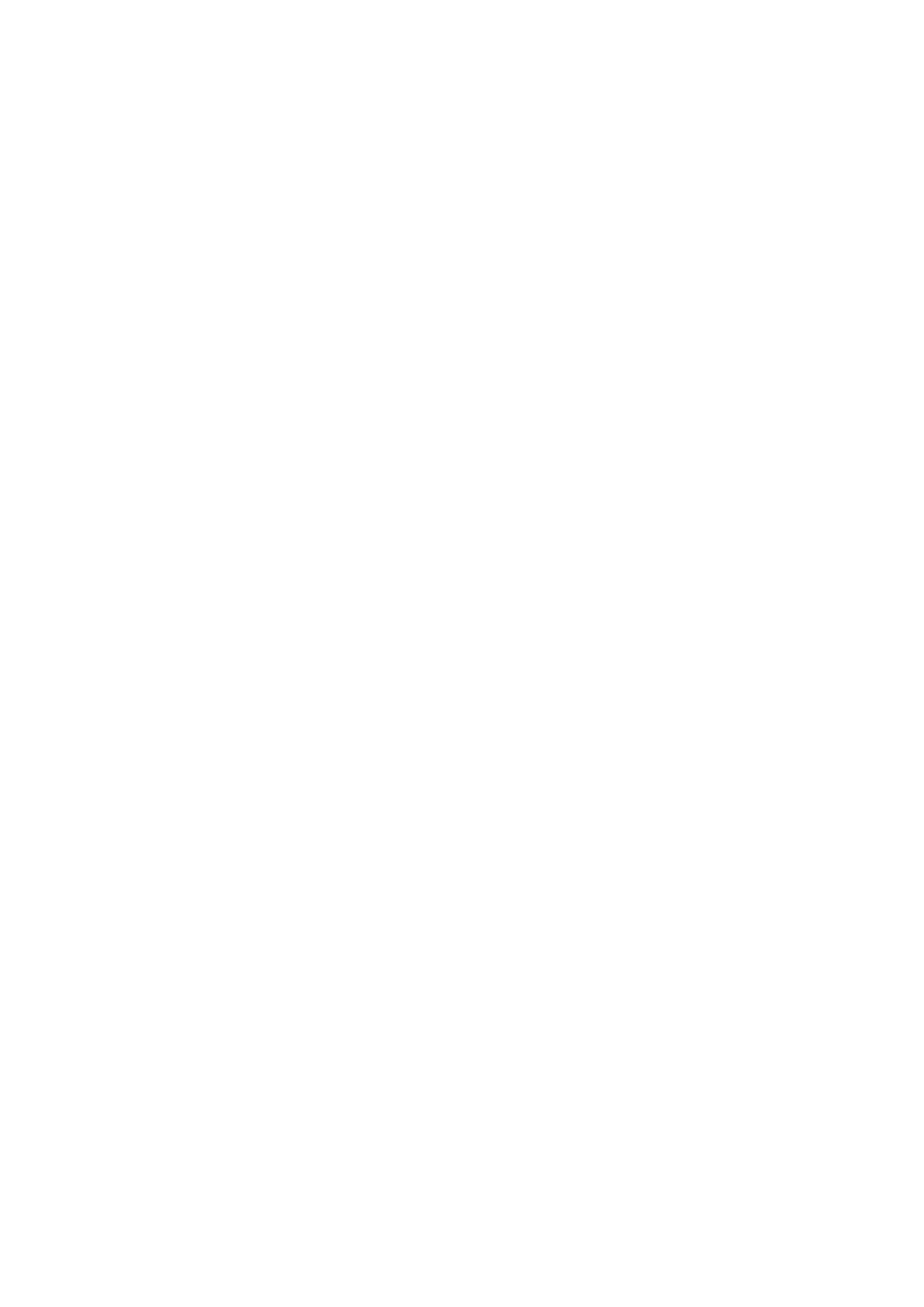# **B.2. Mr Alexander Müller, Assistant Director-General, Natural Resources Management and Environment Department, FAO**

# *Excellencies, Distinguished Delegates, Ladies and Gentlemen,*

On behalf of the Director-General of the Food and Agriculture Organization of the United Nations, Mr Jacques Diouf, it is my pleasure to welcome you all to the International Technical Conference on Animal Genetic Resources. This is first ever inter-governmental conference to deal with animal genetic resources, and a milestone in the management of agricultural biodiversity.

The Conference is the fruit of a process launched in 1995 by the FAO Commission on Genetic Resources for Food and Agriculture, to provide an internationally agreed framework for the wise management of animal genetic resources. One of the major outputs of that process, which you have before you, is *The State of the World's Animal Genetic Resources*. This in itself is a major achievement. It is the first ever global assessment of the status and trends of animal genetic resources, and the state of institutional and technological capacity to manage these resources. The need felt by countries on all continents to establish a sound basis for the management of animal genetic resources is shown by the fact that fully 169 countries Country Reports were prepared, and are reflected in *The State of the World's Animal Genetic Resources*.

A crucial task of this Conference is to finalize and adopt the *Global Plan of Action for Animal Genetic Resources*, and to agree how it will be implemented. The draft of the *Global Plan of Action* builds on the findings on the *State of the World's Animal Genetic Resources*. Once adopted, it will provide a framework for action and international cooperation for many years to come, in order to safeguard the valuable animal genetic resources that we have under our care, which we have inherited from the generations before us. We must pay homage to their skills, as Charles Darwin himself did, when he wrote in 1868 of "*that wonderful skill and perseverance shown by the men who have left an enduring monument of their success in the present state of our domesticated animals*"*.*

The need for the wise management of the world's animal genetic resources is of ever greater importance and concern. The options that these resources offer for maintaining and improving animal production will be of enormous significance in the coming decades. Climate change and the emergence of new and virulent livestock diseases highlight the importance of retaining the capacity to adapt our agricultural production systems. In the next forty years, the world's population will rise from 6.2 billion to 9 billion, with all this growth taking place in developing countries. More people will require more meat, milk, eggs and other livestock products. A wide portfolio of animal genetic resources will be crucial in adapting and developing the world's agricultural production systems and increasing the resilience of our food supply.

And yet, animal genetic diversity is under threat. The rate of breed extinctions, as reported in *The State of the World's Animal Genetic Resources*, is alarming. At least one livestock breed a month has become extinct over the past seven years, which means its genetic characteristics have been lost forever. Around 20 percent of the world's breeds of cattle, goats, pigs, horses and poultry are currently at risk of extinction.

In this situation, the world cannot simply take a business-as-usual, wait-and-see attitude. Climate change means that we are entering in a period of unprecedented uncertainty and crisis, which will affect every country. Climate change is a major factor to be added to those that are already driving animal breeds to extinction. To name only a few of these: rapid and poorly regulated economic and social changes; a globalizing economy; increasing specialization around a small number of high-input, high-output production systems; animal diseases and zoonoses and the drastic disease control measures often needed; as well as poverty, socio-economic instability and armed conflict in some of the areas richest in animal genetic resources.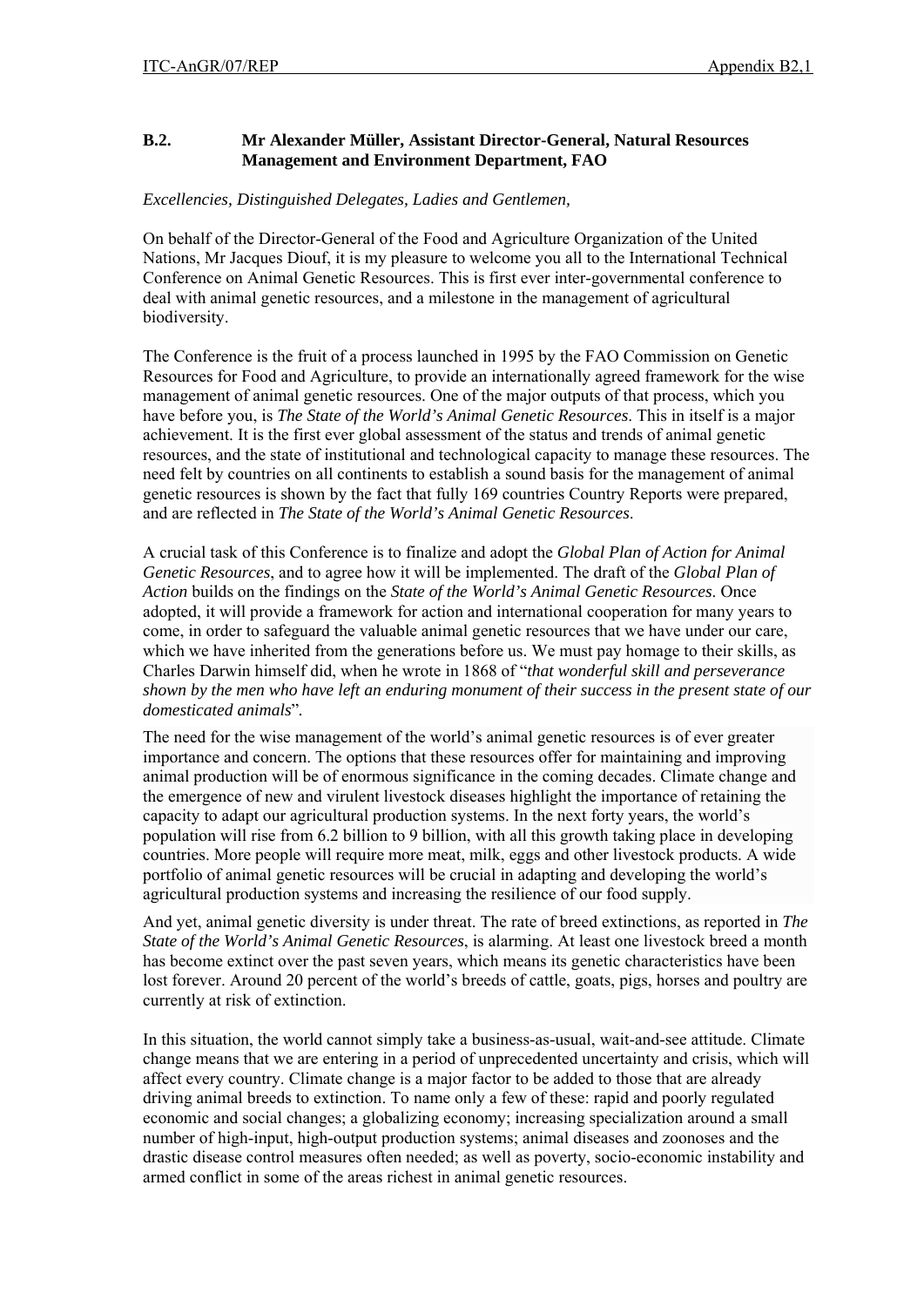These forces all combine to increase the level of risk and the rate of breed extinction. Urgent action is required to manage this risk and to stem excessive losses. This is best done by improving opportunities, through appropriate policies and technologies, for the better utilization of animal genetic diversity. Sustainable use is a key component of the *Global Plan of Action* that is before you for negotiation. Just as important, however, are the components dealing with characterization and conservation, in the light of the strong dynamics of the genetic erosion process. The world must safeguard the widest possible range of animal genetic resources, to be able to adapt to rapidly changing economic and biophysical environments throughout the world. Such changes affect every country, and make international cooperation imperative.

You and your Governments have a unique opportunity and responsibility at this Conference to make effective arrangements for the long-term management of these crucial resources. Your decisions here will set the scene for international efforts to save and sustainably use these resources for the future. The *Global Plan of Action* that you are going to negotiate this week is intended to express the international community's resolve to provide effective stewardship to this important element of humanity's vital heritage.

Although animal genetic resources are important for everyone, they are particularly important for many livelihoods in developing countries, often of the very poorest. Poor livestock keepers have been the stewards of much of our animal genetic diversity. We cannot and should not ignore this, or neglect the needs of livestock keepers. Your decisions here will set the basis for international efforts to help them use these resources sustainably, both to improve their livelihoods, and to save the genetic resources themselves for the future.

FAO and its Commission on Genetic Resources for Food and Agriculture – under whose aegis this conference is being held – will follow up on your decisions, and monitor the success of the actions you decide on, as a major part of its Multi-year Programme of Work, which covers all components of biological diversity of interest to food and agriculture. These include – in addition to animal genetic resources – aquatic, forestry, microbial and invertebrate, and plant genetic resources. Farming systems are complex mixtures of these resources. Animal production, for example, depends on pastures, feeds and fodders, which themselves depend on soil microbes. Recent outbreaks of avian flu and foot-and-mouth disease show the crucial importance of understanding and controlling animal disease genomes.

The Commission's Multi-year Programme of Work therefore promotes cross-sectorial integration to assist countries to face new and emerging challenges for food and agriculture, perhaps most urgently the dislocation of farming systems by accelerating global warming. The international community must find an international consensus on ecologically sound approaches to managing biodiversity for food and agriculture under these difficult conditions, if we are to achieve the ambitious Millennium Development Goals. Your deliberations here will be a major contribution to solving this problem.

In closing, I wish to convey my gratitude and deepest appreciation to the Government of Switzerland and particularly the Federal Office for Agriculture for hosting this Conference and collaborating closely with FAO to make it possible. I would also like to thank the Swiss Agency for Development and Cooperation, and the Governments of Australia, Germany, Ireland, Norway and Spain for their financial support.

I wish you a successful meeting.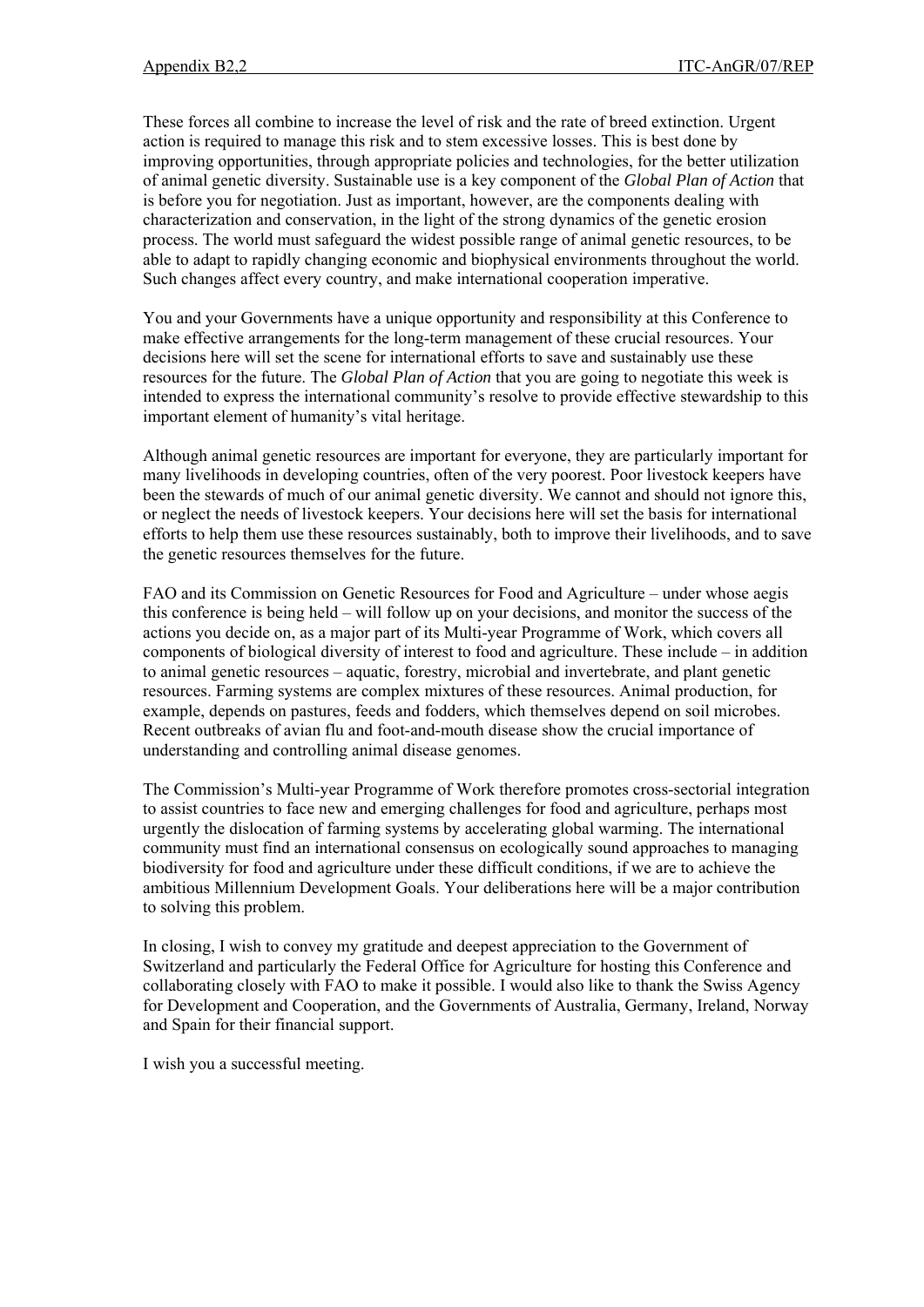# **B.3. Mr Ahmed Djoghlaf, Executive Secretary, Convention on Biological Diversity**

## *Mr. Chairman, Distinguished delegates, Ladies and gentlemen,*

It is a great pleasure and honour to address this historic First International Technical Conference for Animal Genetic Resources. As Executive Secretary of the Convention on Biological Diversity (CBD) I, above all, wish to extend my most sincere gratitude to the Swiss authorities, namely Ms Doris Leuthard, the Swiss Federal Councillor, Head of the Federal Department of Economic Affairs, for the continued support of Switzerland to promoting the environmental agenda, in general, and during the preparation, negotiation, and now implementation of the three objectives of the CBD. I would like to tell you that it is an honour to be hosted by Switzerland as a participant of this historical meeting, and an honour to be in the city of Interlaken. I would like to also extend my deep gratitude to FAO, represented today by the Assistant Director-General, Mr Alexander Müller, for its continued support to the Convention and its objectives. Furthermore, my sincere appreciation goes to the members and delegates of the FAO Commission on Genetic Resources for Food and Agriculture (CGRFA) for their continuous cooperation with the CBD in the area of biodiversity for food and agriculture. On the occasion of the eleventh regular session of CGRFA, held recently in Rome, the Commission highlighted the need for coordinated action to establish an effective international framework for the conservation of agricultural biological diversity, the sustainable use of its components, including animal genetic resources, and the fair and equitable sharing of the benefits arising from their use.

The Parties to the Convention on Biological Diversity recognize that Animal Genetic Resources are vital to the well-being and food security of both rural and urban populations around the world. Through its programmes of work on agricultural biodiversity, on traditional knowledge, innovations and practices, and on access and benefit-sharing, the Convention has developed a number of initiatives to support local and indigenous communities, farmers, pastoralists and animal breeders whose livelihoods depend on the conservation, development and sustainable use of animal genetic resources. We, at the CBD Secretariat, will therefore look forward to the adoption and implementation of the Interlaken Global Plan of Action, as well as the Interlaken Declaration in advancing the furthering of the implementation of the Convention in the key areas of animal genetic resources.

As you know, a negotiating process is under way within the framework of the Convention with a view to developing an international regime on access to genetic resources and the fair and equitable sharing of the benefits arising from their utilization by 2010. The International Treaty on Plant Genetic Resources for Food and Agriculture is being considered as one of the possible components of this international regime. Developments on animal genetic resources within the framework of FAO will also be of great interest to the negotiating process. I would therefore like to extend to Dr. Shakeel Bhatti, the Secretary of the International Treaty on Plant Genetic Resources for Food and Agriculture, my warmest congratulations upon his well deserved appointment, as well as my deep gratitude for the spirit of cooperation he has demonstrated as evidence of the result of our today's meeting on issues of collaboration between our two institutions on access and benefit-sharing.

Similarly, these developments will be of great interest to indigenous and local communities and to the work within the Convention on traditional knowledge. Indigenous and local communities have accumulated an enormous amount of biological diversity-related knowledge in their long history of managing the environment. These refined systems of knowledge that indigenous peoples have nurtured and transmitted orally from generation to generation, are of direct value to these societies but also of considerable value to humankind as a whole. For example, in the Andes, indigenous peoples are using animal genetic diversity to adapt to climate change, through the breeding of highland alpacas with lowland alpacas to produce stronger hybrid animals that better resist climate variability.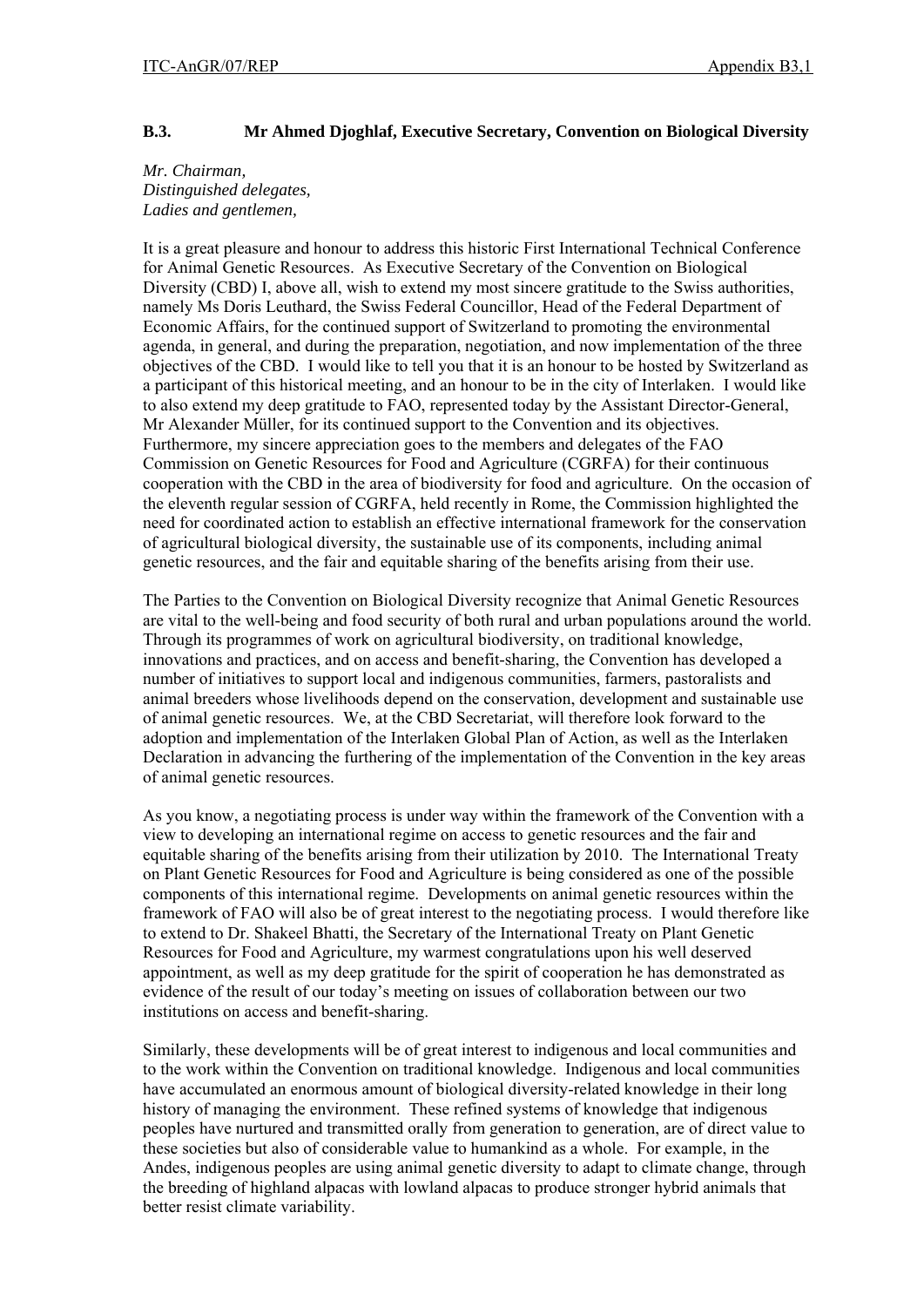We know that agricultural biodiversity at the genetic, species and ecosystems levels plays important roles, among others, in food security, human nutrition, and pest and disease management. It also contributes to the maintenance of productive habitats and culturally important landscapes. Domestic animal breeds provide such critical ecosystem services as support for primary production and soil formation through seed dispersal and nutrient cycling. It is therefore disturbing to note that genetic material is being lost at an alarming rate, with some 30 per cent of domesticated breeds found internationally being currently at risk of extinction. Susceptibility to diseases is increasing and fertility rates and product quality are falling. In Africa alone, where over 80 distinct breeds of cattle can still be found, their replacement or crossbreeding with exotic varieties is weakening breeding programmes that could otherwise improve the hardiness of the stock. This unprecedented loss of biodiversity is taking place while the international community at the highest level has committed itself as early as 2002 to spare no efforts to substantially reduce the loss of biodiversity, including animal genetic resources, by 2010. Biodiversity commitment has been recently endorsed for the first time by the G-8 Summit, as evidenced by Heligendamm statement.

It is for these reasons that I warmly welcome the release of the Commission's report on The State of the World's Animal Genetic Resources, the first comprehensive global assessment of the status and trends of, and threats to Animal Genetic Resources. The report's baseline information about animal genetic diversity and its detailed assessments of the various drivers of biodiversity loss provide the necessary basis from which to design and implement a comprehensive and effective Global Plan of Action for Animal Genetic Resources. The organizers and the delegates to this international conference here in Interlaken, Switzerland, recognize that in order to be successful, this plan for the sustainable use, development and conservation of animal genetic resources will have to mobilize additional human and financial resources, promote capacitybuilding and develop new cooperative institutional frameworks. Perhaps it was in part this very same recognition that helped to convince the conference organizers to hold this remarkable event in such an inspiring location.

Here in Interlaken – well known for the extraordinary beauty of the imposing Jungfrau-Aletsch-Bietschhorn UNESCO World Natural Heritage site – local myths and legends have considered the surrounding mountains, lakes, springs, and caves to be centres of powerful energy for thousands of years. Ringgenberg, Grindelwald, Lauterbrunnen… what makes these places so special? It is precisely the harmonious development of the economy, community and ecology that have combined to produce this extraordinarily cultural agro-ecosystem. The unique wealth of Switzerland's animal genetic resources can be admired at the exit of our conference centre. I would therefore like to convey to the Mayor of Interlaken, who is present here with us, our congratulations for demonstrating and protecting nature and its biodiversity, which is not only good for the environment, but also for business and local communities. Just as preserving the unique landscapes and cultural heritage of the Jungfrau-Aletsch-Bietschhorn region requires a sound management strategy established with the active participation of local communities and stakeholders, a similar approach will be required to safeguard the Dorper sheep in South Africa, the Hungarian Grey Cattle, the Neuquén-Criollo goats in Argentina, and the Ban pigs in northwest Viet Nam. These are only a few of the remarkable species and rare breeds that constitute a source of hope to farmers and pastoral peoples in their struggle to adapt to changing market and ecological conditions.

FAO is a key partner in implementing the Convention on Biological Diversity and achieving the 2010 Biodiversity Target set by the World Summit on Sustainable Development, and we continue to attach great importance to the close cooperation with FAO in pursuing our common goal for the benefit of the life on Earth. I look forward to the forthcoming thirteenth meeting of the Subsidiary Body on Scientific, Technical and Technological Advice (SBSTTA-13), which will be hosted for the first time by FAO, as well as the suggested high-level dialogue between the Director-General of FAO and CBD Parties. I also look forward to working with FAO for the celebration of next year's International Day for Biological Diversity under the theme "Biological Diversity and Agriculture", and I wish you every success in your deliberations in the coming days.

Thank you for your kind attention.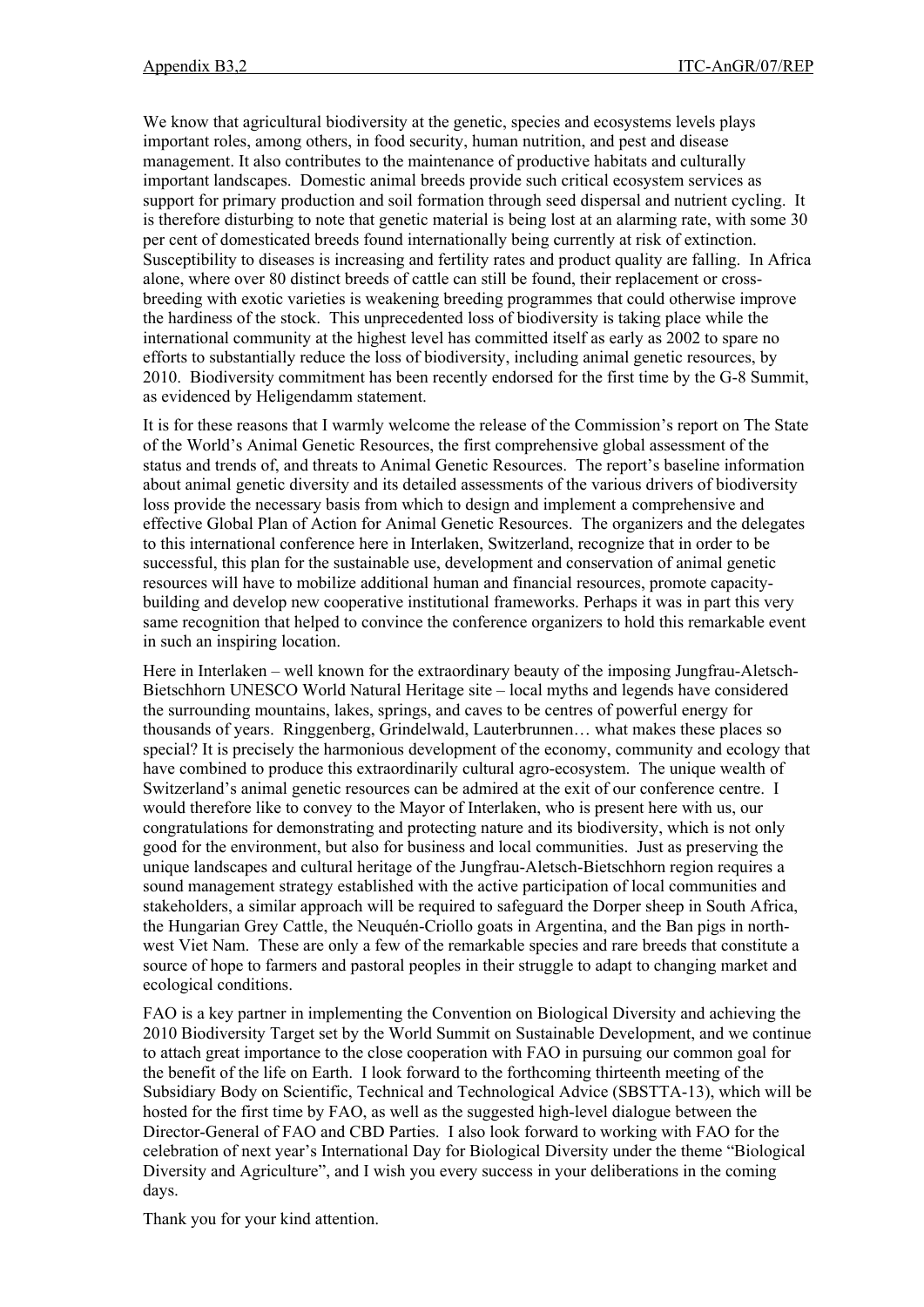# **B.4 Mr André Nietlisbach, Secretary General, Department of Economic Affairs, Canton of Bern, Switzerland**

# **Diversity not Uniformity: The genetic material of rare breeds is an important resource of the future**

*Excellencies, Madame Federal Councillor, Mister Assistant Director-General, Mister Executive Secretary, Mister Chairman, Dear Delegates, Ladies and Gentlemen:* 

I am delighted, and it is a great honour for me, to welcome you on behalf of the Government (= Executive Council) of the Canton of Berne to the first FAO International Technical Conference on Animal Genetic Resources.

The organizers of the event have put together a fascinating programme, for which I would like to extend my warmest thanks to everyone concerned at the FAO and the Swiss Federal office for Agriculture. The authorities of the Canton of Berne are delighted that so many prominent people and experts from more than 160 countries all over the world have gathered here in Interlaken.

The Canton of Berne is the second biggest canton in Switzerland, not only in terms of its area but also in terms of its population and economic strength. Our annual net aggregate income is approximately CHF 44 billion, or 11 percent of that of Switzerland as a whole.

The Canton of Berne is also the country's biggest agricultural canton. Between a fifth and a quarter of all agricultural activity in Switzerland takes place here. So it is no surprise that our canton also has much to offer in the area of animal genetic resources.

Because of its climatic and topographic conditions, animal husbandry has always played a major role in the Canton of Berne. The Bernese Oberland also has a lot to offer in terms of the theme of the conference, being as it is the home of

- the original Simmental;
- the Black-Brown mountain sheep; and
- the Saanen and Brienz goats.

The Canton of Berne is – and traditionally always has been – committed to a sustainable, lowresource agricultural policy. That is one of the reasons why these breeds have gained an international reputation.

In the light of the rapid pace of change in general agricultural conditions, we are well aware of the urgent need to place breeds such as these on the Red List.

So we are extremely interested in concepts that can help prevent such developments. Diversity in animal genetic resources is essential if we are to master the agricultural issues and challenges that lie ahead. I am thinking, for example, of the question of how to feed the world's population in the face of climate change.

We have a saying in German: "*Erhalten ist schwerer als erwerben"*, (To preserve is more difficult than to acquire). It is very difficult to preserve the genetic material of rare breeds of domesticated animals. And once genetic material is lost, it is lost forever. This is a great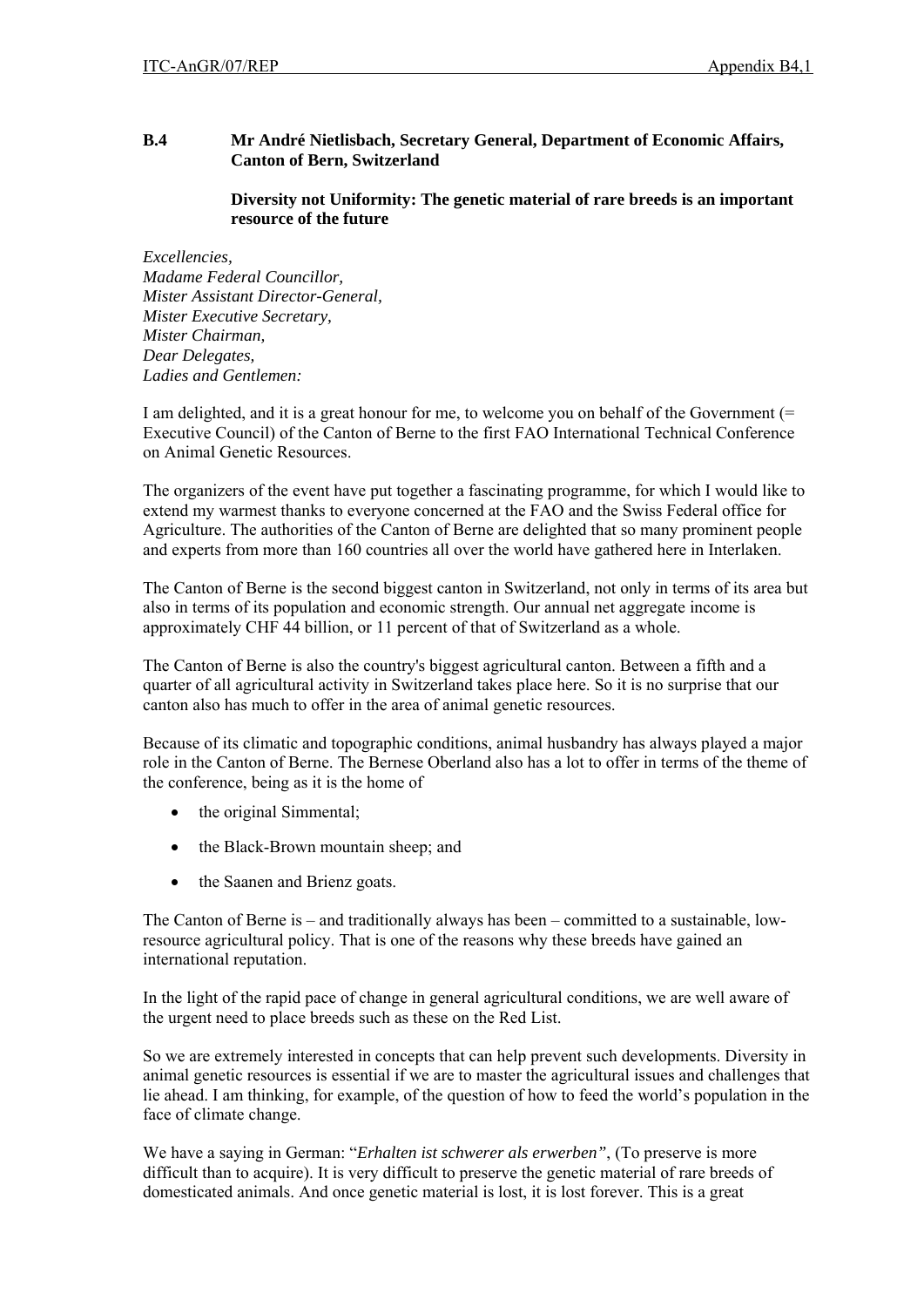challenge to you, the experts – but also to society and politicians as well. I would therefore like to thank the organizers of this event for giving us the opportunity to discuss these issues.

Strategic decisions on managing animal genetic resources in the future are crucial for the quality of life of future generations. That is why it is so important to debate them.

I wish you much success at the conference and a pleasant stay in the Bernese Oberland.

Thank you.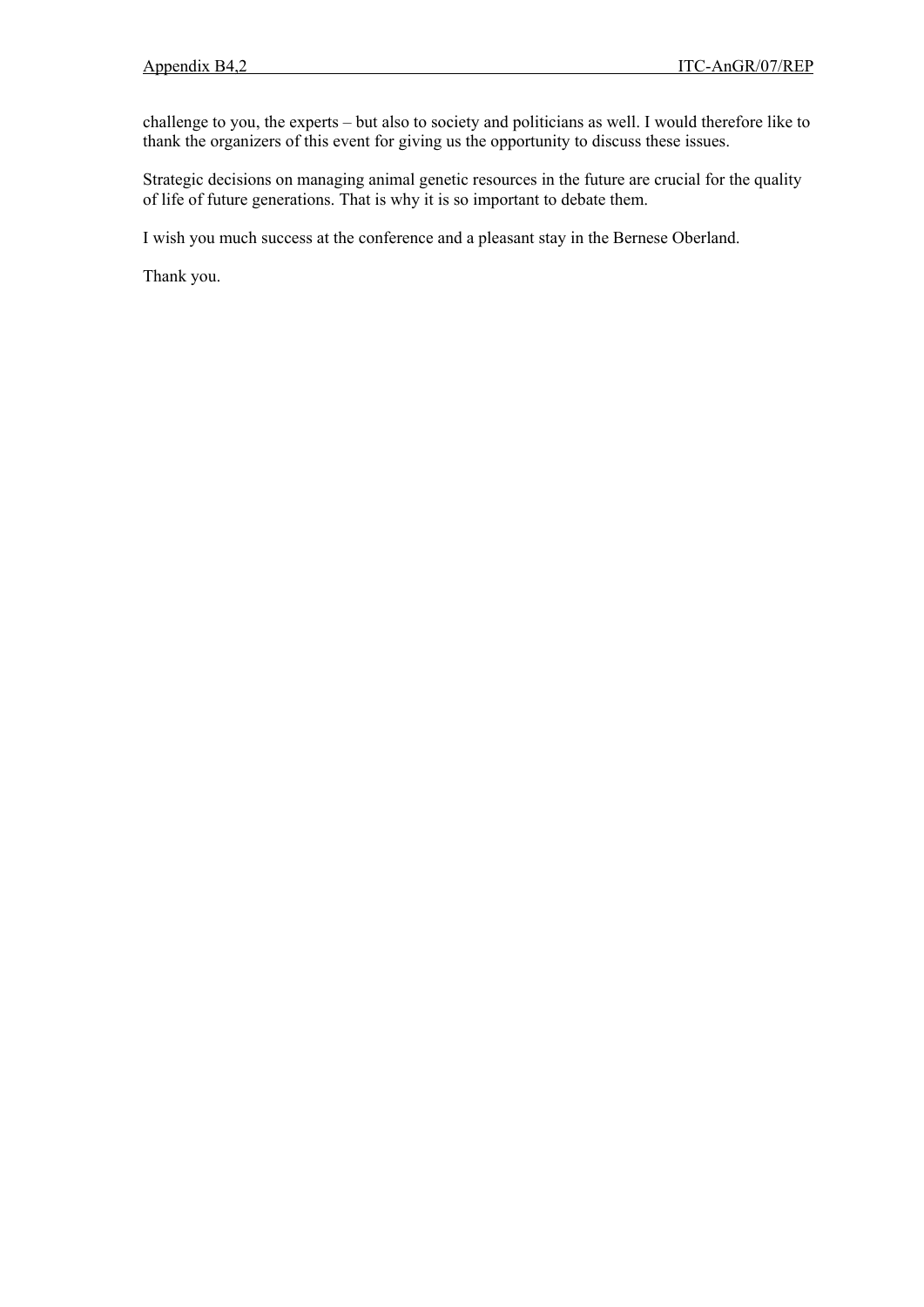# **B.5 Mr José María Sumpsi Viñas, Assistant Director-General, Agriculture and Consumer Protection Department, FAO**

# *Excellencies, Distinguished Delegates, Ladies and Gentlemen,*

To me falls the pleasure and the honour of congratulating you on behalf of the Director-General of the Food and Agriculture Organization of the United Nations, Mr Jacques Diouf, for the historic results you have achieved this week.

You have just adopted the *Global Plan of Action for Animal Genetic Resources*. This is a milestone in international efforts to promote the wise management of the world's animal genetic resources for food and agriculture. It will provide the framework for action and international cooperation for many years to come. It is a visible sign of the urgency that all countries and regions give to ensuring the survival of these crucial resources, and to improving their use to achieve global food security and sustainable development.

Today's animal genetic resources were developed by 10 000 or more years of animal husbandry, through the skills and patience of generation after generation of livestock keepers and farmers, throughout the world. Domestic animals accompanied our ancestors into a wide range of climates, from the kindest to the harshest, from hot to cool, from rainy to desert. They have proved themselves immensely adaptable. Human survival in some of the harshest environments is only possible because of our animals. We will now need to once again call on the adaptability and production potential that animal genetic resources represent to supply the growing needs of our burgeoning populations, in the face of the enormous challenge of climatic dislocation and global warning. We cannot afford to let them be lost through inaction, difficult as this task may be. That would be disrespect towards our forbears, and irresponsibility towards our children. The *Global Plan of Action for Animal Genetic Resources* is the first concrete international instrument to address this challenge in a systematic way. It recognizes the interdependence of all peoples upon these valuable resources in a world that changes faster than ever before, and the joint responsibilities of rich and poor, north and south, and developed and developing countries.

But we cannot stop here. Adopting a *Global Plan of Action* is not an end in itself. It now needs to be implemented. Governments must now demonstrate the sustained political will to do so, and resources will have to be found, nationally and internationally. Success will depend on farsighted cooperation among many stakeholders. Governments, international organizations, the scientific community, donors, civil society organizations and the private sector all have important roles to play.

There are both moral and practical imperatives to reinforce support to livestock keepers and breeders, particularly in developing countries, who are the custodians of much of the world's animal genetic resources, and who depend directly on them for their livelihoods. Their roles and needs cannot be ignored, if the *Global Plan of Action* is to succeed.

In the *Interlaken Declaration*, which you adopted today, you have affirmed your commitment to stewardship of the world's heritage of animal genetic resources, and to implementing to the best of your capabilities the *Global Plan of Action*. On behalf of FAO, I should like to express our full commitment to assisting you in this task. We must move simultaneously on many fronts. Technical capacities, particularly in developing countries, will have to be reinforced; national programmes and policies for sustainable use and development, conservation and characterization will have to be established or strengthened; and an effective international policy framework for animal genetic resources – a crucial part of the world's biodiversity for food and agriculture – must be incrementally built up in a way that reflects the specific characteristics of animal genetic resources and livestock production, and the real needs of animal breeders and livestock keepers everywhere.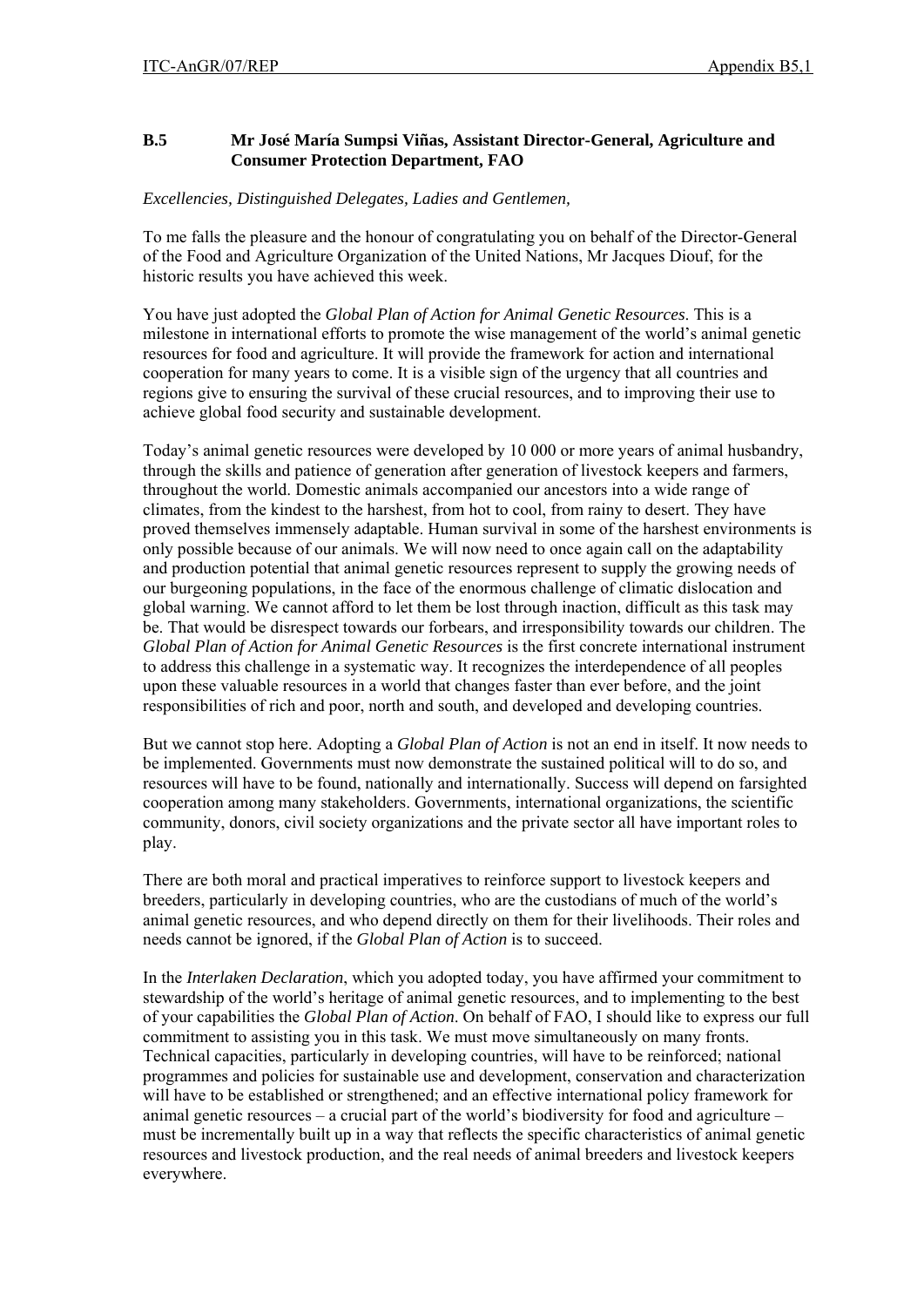FAO's Agriculture Department will work closely with your governments in this. Our Commission on Genetic Resources for Food and Agriculture will direct this work and monitor its success, as a major component of its Multi-year Programme of Work, which covers all components of biological diversity of interest to food and agriculture. Your success here joins recent international successes in establishing a framework for plant genetic resources, and the implementation of the *Global Plan of Action* can profit from and contribute to work in the other sectors of biodiversity for food and agriculture, and to cross-sectorial integration.

In closing, I wish to convey my gratitude and deepest appreciation to the Government of Switzerland and particularly the Federal Office for Agriculture for hosting this Conference and collaborating closely with FAO to make it possible. I would also like to thank the Swiss Agency for Development and Cooperation, and the Governments of Australia, Germany, Ireland, Norway and Spain for their financial support.

Your work here this week has been an important contribution to developing an international consensus on ecologically sound approaches to managing biodiversity for food and agriculture, at a time of accelerating socio-economic and climatic stresses. I congratulate you on the success of the Conference and I wish you all a safe trip home.

Thank you.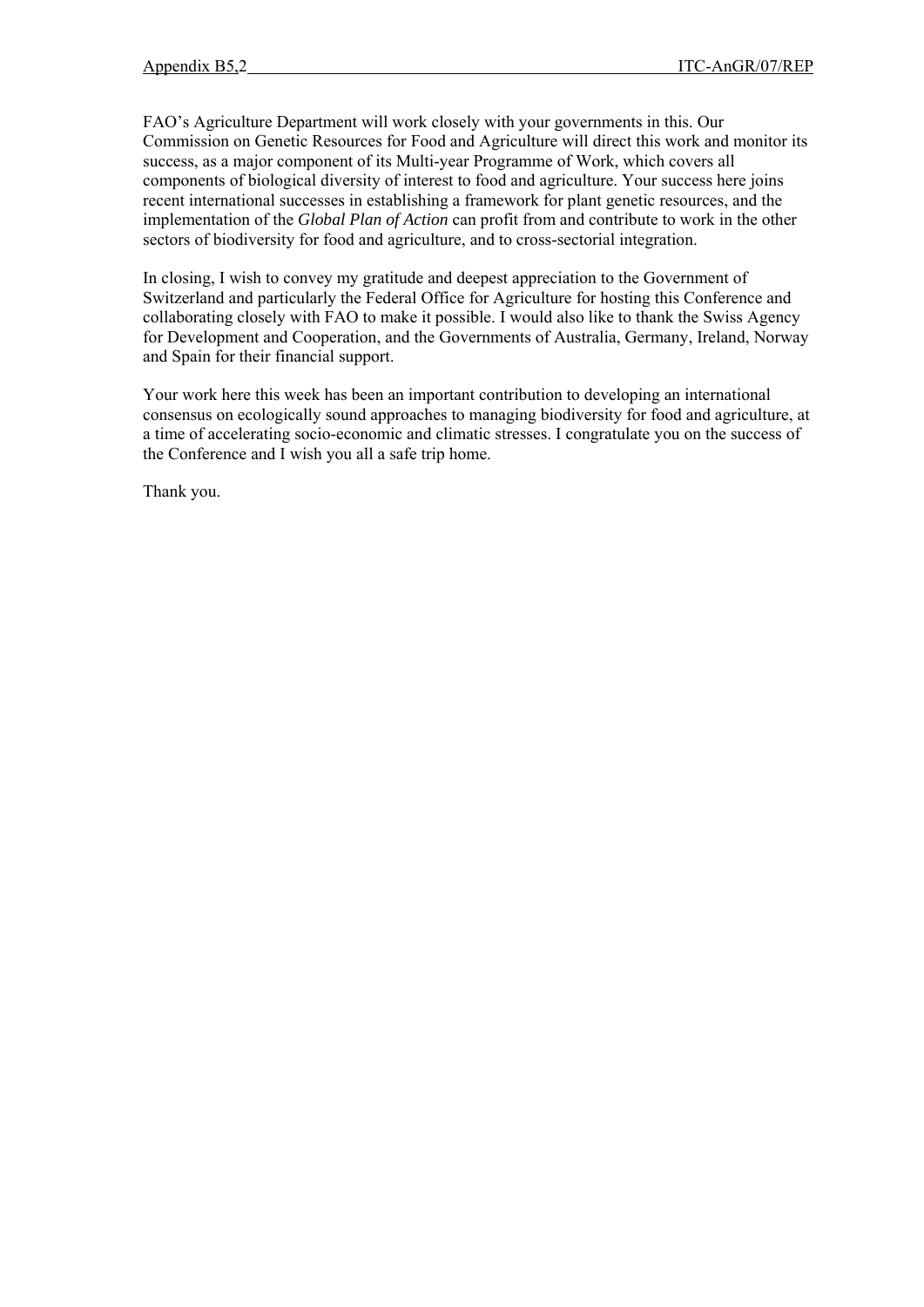# **APPENDIX C\***

# **LIST OF DOCUMENTS**

### **Working Documents**

| ITC-AnGR/07/1 | Draft provisional agenda                                                                                             |
|---------------|----------------------------------------------------------------------------------------------------------------------|
| ITC-AnGR/07/2 | Provisional annotated agenda and timetable                                                                           |
| ITC-AnGR/07/3 | The Global Plan of Action for Animal Genetic Resources and the<br>Interlaken Declaration on Animal Genetic Resources |

### **Information Documents**

| ITC-AnGR/07/Inf.1 | Information note for participants                                                                           |
|-------------------|-------------------------------------------------------------------------------------------------------------|
| ITC-AnGR/07/Inf.2 | Scientific Forum on Animal Genetic Resources                                                                |
| ITC-AnGR/07/Inf.3 | Statement of competence and voting rights submitted by the European<br>Community (EC) and its Member States |
| ITC-AnGR/07/Inf.4 | List of documents                                                                                           |
| ITC-AnGR/07/Inf.5 | List of delegates and observers                                                                             |

### **Other Documents**

The State of the World's Animal Genetic Resources for Food and Agriculture

The State of the World's Animal Genetic Resources for Food and Agriculture – In brief

Report of the Eleventh Regular Session of the Commission on Genetic Resources for Food and Agriculture (CGRFA-11/07/Report)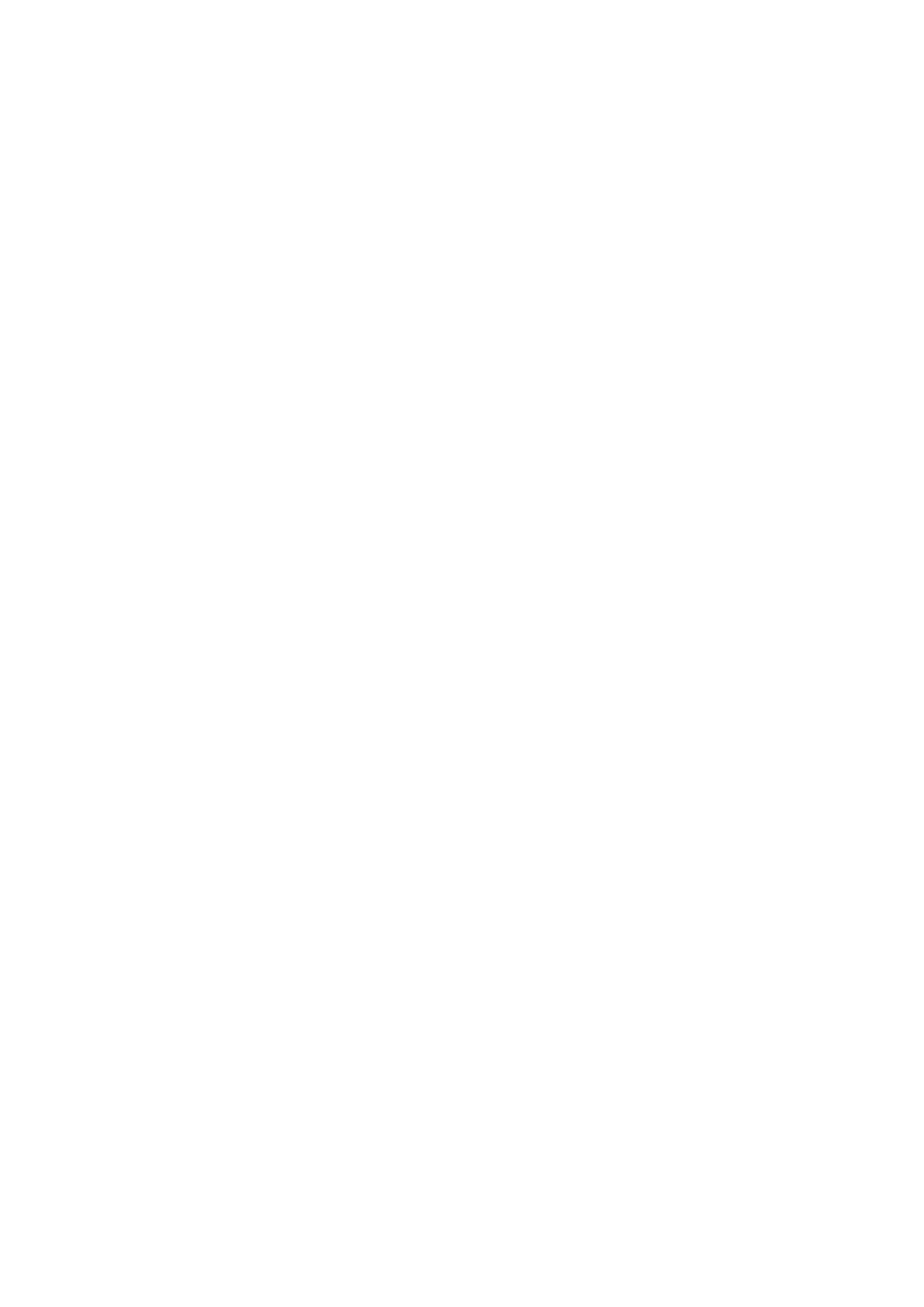# **APPENDIX D**

# **LIST OF DELEGATES AND OBSERVERS LISTE DES DÉLEGUÉS ET OBSERVATEURS LISTA DE DELEGADOS Y OBSERVADORES**

|            | ٠ |                    |
|------------|---|--------------------|
|            |   |                    |
| Chairman   |   | Mr. Manfred Bötsch |
| Président  |   | (Switzerland)      |
| Presidente |   |                    |
|            |   |                    |

| Vice-Chairmen   |   | Ms Vanida Khumnirdpetch |
|-----------------|---|-------------------------|
| Vice-présidents |   | (Thailand)              |
| Vicepresidentes | ٠ |                         |

 Mr David Hegwood (United States of America)

 Mr Paul Trushell (Australia)

 Mr Hussein Ibrahim Abu Eissa (Sudan)

 Mr Daniel K.N. Semambo (Uganda)

 Mr. Arthur da Silva Mariante (Brazil)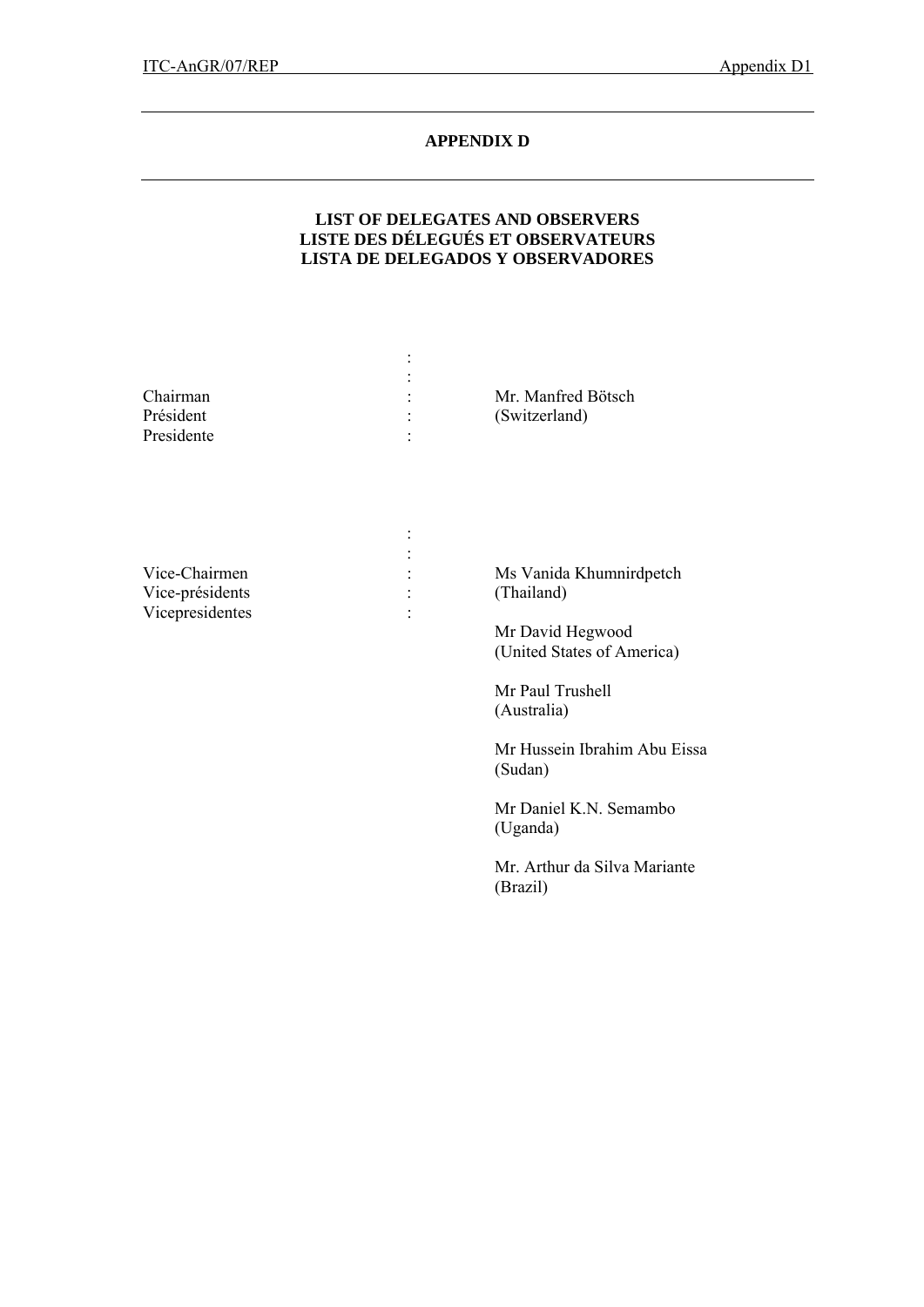#### **FAO MEMBER COUNTRIES ÉTATS MEMBRES DE LA FAO PAÍSES MIEMBROS DE LA FAO**

#### **ALGERIA - ALGÉRIE - ARGELIA**

M Mourad ABDELFETTAH Coordinateur National AnGR Chargé de Recherche Institut National de la Recherche Agronomique (INRA) El Harrach, BP 115 Alger Algeria Tel: + 213 21521281 Fax: + 213 21521283 E-Mail: af mourad@yahoo.fr [afmourad@hotmail.com](mailto:afmourad@hotmail.com)

# **ANGOLA - ANGOLA - ANGOLA**

Mme Stella MONTEIRO CIPRIANO Conseiller Ministère de l'agriculture et du développement rural Rue Comandante Gika C.P. 257 Luanda Angola Tel: +244 222 320552 Fax: +244 222 320553

Mme Bernardete SANTANA Directeur général adjoint des services vétérinaires Institut des services vétérinaires Largo Antonio Jacinto, Edificio B 4º Andar, Ala Direita Luanda Angola E-mail: [dnap@ebonet.net](mailto:dnap@ebonet.net) 

### **ARGENTINA - ARGENTINE – ARGENTINA**

Sra María Rosa LANARI Investigadora en Recursos Zoogenéticos Instituto Nacional de Tecnología Agropecuaria (INTA) Casilla de Correo 277 8400 San Carlos de Bariloche Argentina E-mail: [mrlanari@bariloche.inta.gov.ar](mailto:rlanari@bariloche.inta.gov.ar) Sr Carlos MEZZADRA Coordinador Nacional ante FAO en Recursos Zoogenéticos Departamento Producción Animal Estacion Experimental Agropecuaria Balcarce Instituto Nacional de Tecnología Agropecuaria (INTA) Casilla de Correo 276 B7620 Balcarce, Buenos Aires Argentina Tel: +54 2266 439104 Fax: +54 2266 439101 E-mail:

[cmezzadra@balcarce.inta.gov.ar](mailto:cmezzadra@balcarce.inta.gov.ar)

Sra María del Carmen SQUEFF Consejero, Representante Permanente Alterna ante la FAO Embajada de la República Argentina Piazza dell'Esquilino 2 00185 Roma Italia Tel: +39 0648073345 – 0648073333 Fax: +39 0648906984 E-mail: [faoprarg1@interfree.it](mailto:faoprarg1@interfree.it) [mcsquelf@yahoo.com](mailto:mcsquelf@yahoo.com)

# **AUSTRALIA - AUSTRALIE - AUSTRALIA**

Mr Paul TRUSHELL Executive Officer Australian Department of Agriculture, Fisheries and Forestry GPO Box 858 Barton ACT 2601 Australia Tel: +61 2 62725628 Fax: +61 62724600 E-mail: [paul.trushell@daff.gov.au](mailto:paul.trushell@daff.gov.au) 

#### **AUSTRIA - AUTRICHE – AUSTRIA**

Ms Beate BERGER National Coordinator Ministry of Agriculture Institute for Organic Farming and Biodiversity of Farm Animals c/o Austrasse 10 A-4601 Thalheim bei Wels Vienna Austria Tel: +43 7242 47012/22 Fax: +43 7242 47012/15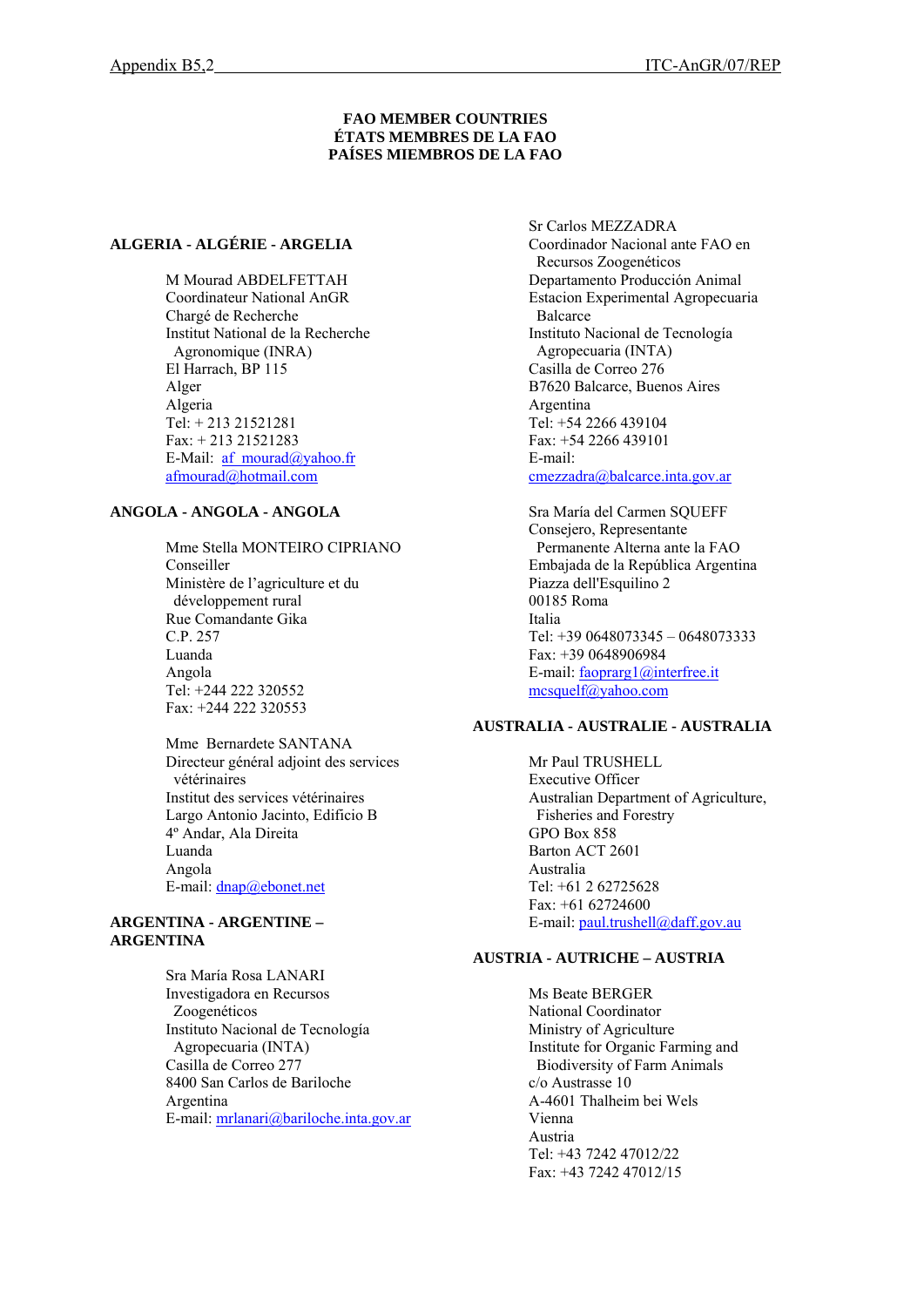E-mail: [beate.berger@raumberg-gumpenstein.at](mailto:beate.berger@raumberg-gumpenstein.at)

#### **BANGLADESH - BANGLADESH - BANGLADESH**

Mr Sunil Chandra GHOSH Director-General Department of Livestock Services Ministry of Fishery and Livestock MOFL Krishi Khamar Sarak, Farmgate Dhaka 1215 Bangladesh Tel: +880 2 8115532 Fax: +880 2 9110326 E-mail:  $\frac{dg}{ds}$   $\frac{dls}{\omega}$  vahoo.com

## **BELGIUM - BELGIQUE - BÉLGICA**

M Serge MASSART Attaché Direction de la Qualité des Produits Direction Générale de l' Agriculture – Ministère de la Région Wallonne Chaussée de Louvain 14 B-5000 Namur Belgique Tel: +32 81 649609 Cell: +32 475 780337 Fax: +32 81 649544 E-mail: [s.massart@mrw.wallonie.be](mailto:s.massart@mrw.wallonie.be)

# **BENIN - BÉNIN – BENIN**

Mr Jean Camille ATCHADE Coordonnateur National Direction de l'Elevage Ministère de l'Agriculture, de l'Elevage et de la Pêche 01 BP 2041 Cotonou Benin Tel: +229 335424 Fax: +229 335408 E-mail: c[amatchade@yahoo.fr](mailto:amatchade@yahoo.fr)

#### **BOTSWANA - BOTSWANA – BOTSWANA**

Mr Slumber BADUBI Senior Agricultural Research Officer Department of Agricultural Research Private Bag 0033 Gaborone, Botswana Tel: +267 366 8134 Fax: +267 392 8965 E-mail:  $sbadubi@gov.bw$ 

Mr Oitshupile B. KOLARE Principal Scientific Officer National Coordinator for Farm Animal Genetic Resources Department of Animal Production Private Bag 0032 Gaborone, Botswana E-mail: [Okolare@gov.bw](mailto:Okolare@gov.bw)

Mr Seja G. MAPHANYANE Director of Agricultural Research Department of Agricultural Research Private Bag 0033 Gaborone, Botswana Tel: +267 366 8135 Fax: +267 392 8965 E-mail:  $smaphan\{a\}$ gov.bw

Mr Utlwanang MOSUPIEMANG Assistant Agricultural Research Officer Department of Agricultural Research Private Bag 0033 Gaborone, Botswana Tel: +267 366 8164 Fax: +267 392 8965 e-mail: [umosupiemang@gov.bw](mailto:umosupiemang@gov.bw)

# **BRAZIL - BRÉSIL - BRASIL**

Mr Saulo A. CEOLIN First Secretary Permanent Representation of Brazil to FAO Via Santa Maria dell'Anima, 32 00186 Rome Italy Tel: +39.06.6789353 Fax: +39.06.6839882 E-mail: [ceolin@brafao.it](mailto:ceolin@brafao.it)

Mr Arthur DA SILVA MARIANTE Animal Genetic Resources Embrapa Genetic Resources and Biotechnology Ministry of Agriculture, Livestock and Supply PqEB Estação Biológica Brasilia DF Brazil Tel: +55 61 34484904 Fax: +55 61 33403602 E-mail: [mariante@cenargen.embrapa.br](mailto:mariante@cenargen.embrapa.br)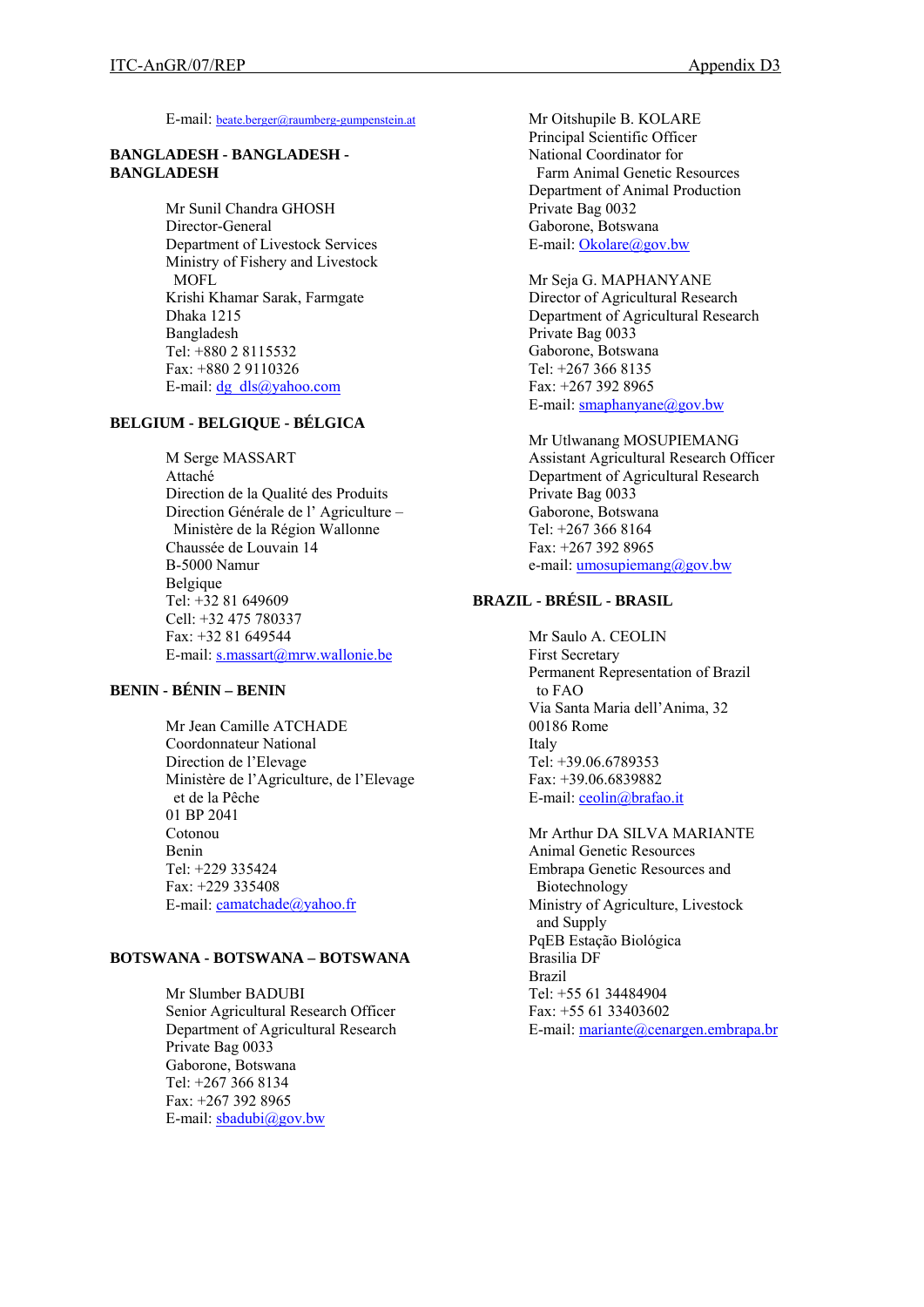### **BULGARIA - BULGARIE - BULGARIA**

Mr Valentin GEORGIEV Director, Selection and Reproduction Direction Secretary of FAO National Coordinator for Management and Conservation of Animal Genetic Resources 26 Bistrishko shoes Str. Sofia Bulgaria Tel: +359 29612172 E-mail: [dkrdj@mb.bia-bg.com](mailto:dkrdj@mb.bia-bg.com)

#### **BURKINA FASO - BURKINA FASO - BURKINA FASO**

M Oula COULIBALY Directeur Général des Productions Animales 03 BP 7026 Ouagadougou 03 Burkina Faso Tel: +226 50317476 E-mail: <u>oulacoul@yahoo.fr</u>

## **BURUNDI - BURUNDI – BURUNDI**

M Liboire NGENDAHAYO Médecin vétérinaire Conseiller au Cabinet du Ministre de l'agriculture et de l'élevage Ministère de l'agriculture et de l'élevage B.P. 1850 Bujumbura Burundi Tel: +257 22222087 – 22225141 E-mail: [ldngenda@yahoo.fr](mailto:ldngenda@yahoo.fr) 

## **CAMEROON - CAMEROUN - CAMERÚN**

M Sale ABOUAME Chef Cellule de la Coopération et Suivi des Projets Sectoriels Programme National de Vulgarisation et Recherche Agricole (PNVRA) Ministère Elevage, Pêche et Industries Animales (MINEPIA) Yaoundé Cameroun Tel: +237 7742448 E-mail: [abouame@yahoo.fr](mailto:abouame@yahoo.fr)

M Médi MOUNGUI Représentant Permanent Adjoint Représentation du Cameroun auprès de la FAO Via Siracusa, 4/6 00161 Rome Italie Tel: +39 064403644 Fax: +39 0644291323 E-mail: [medimoungui@yahoo.fr](mailto:medimoungui@yahoo.fr)

# **CANADA - CANADA – CANADÁ**

Mr Brad FRALEIGH **Director** Intergovernmental Relations Agriculture and Agri-Food Canada International Scientific Cooperation Bureau 930 Carling Avenue Sir John Carling Building, Room 759 Ottawa, Ontario K1A 0C5 Canada Tel: +1 613 759 7902 Fax: +1 613 759 7771 E-mail: [fraleighb@agr.gc.ca](mailto:fraleighb@agr.gc.ca) 

Mr Barry GRACE Science Director Pacific Agri-Food Research Centre 4200Highway 97 P.O. Box 5000 Summerland British Columbia V0H 1Z0 Canada Tel: +1 250 494 6412 Fax: +1 250 494 2122 E-mail: [graceb@agr.gc.ca](mailto:graceb@agr.gc.ca)

Mr Herb MCLANE Executive Vice President Canadian Beef Breeds Council 320, 6715 - 8th Street N.E. Calgary, AB T2E 7H7 Canada Tel: +1 403 730 0350 Fax: +1 403 275 8490 Email: [herb@canadianbeefbreeds.com](mailto:herb@canadianbeefbreeds.com)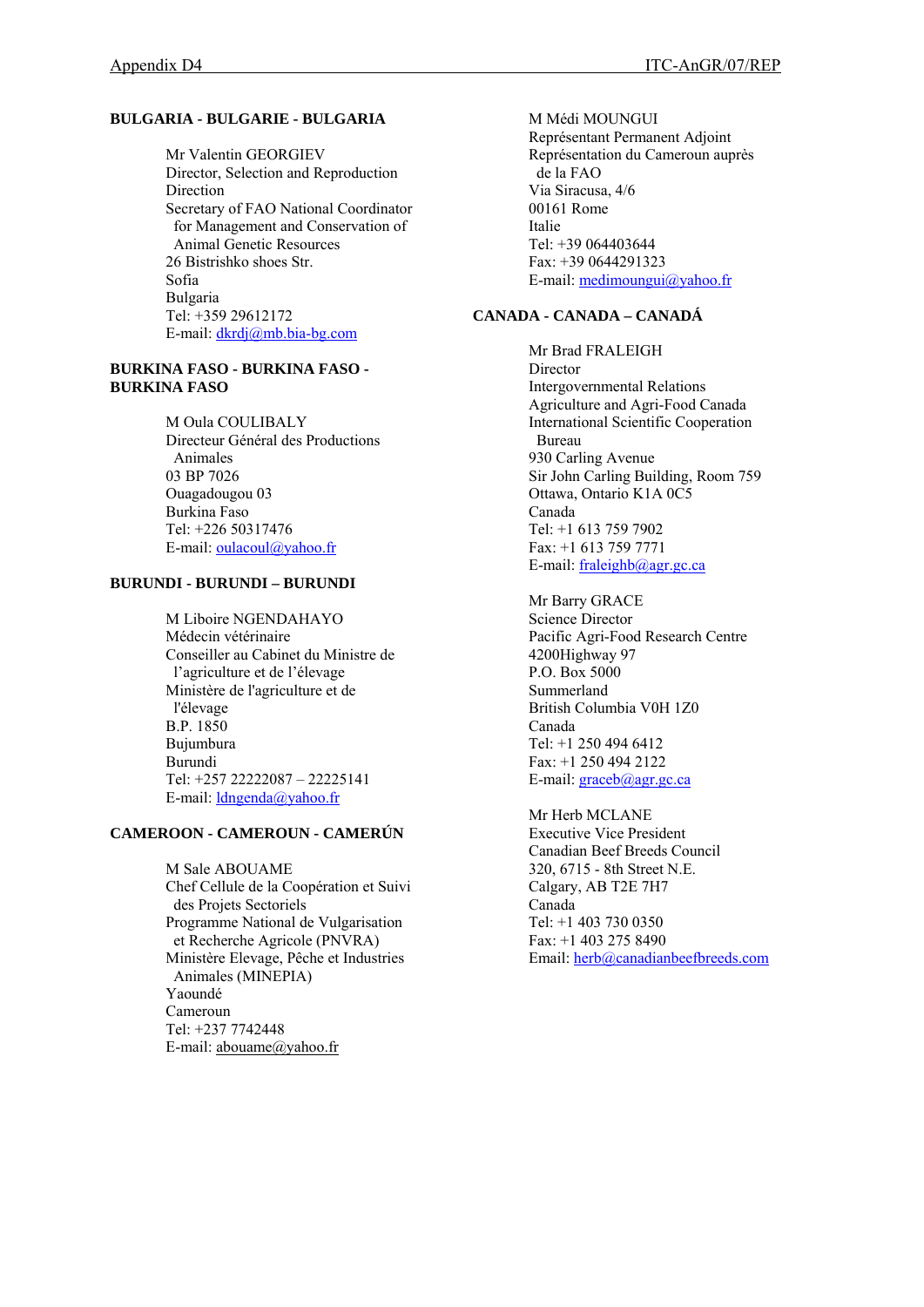Mr Yves PLANTE Research Scientist Animal Genetic Diversity Canadian Animal Genetic Resources Programme Agriculture and Agri-Food Canada Room 6D62, 51 Campus Drive Saskatoon, Saskatchewan S7N 5A8 Canada Tel: +1 306 956 7209 Fax: +1 306 966 4151 E-mail: [plantey@agr.gc.ca](mailto:plantey@agr.gc.ca)

# **CAPE VERDE - CAP - VERT – CABO VERDE**

M Ledo DE PINA Responsable du Secteur de l'Alimentation et de la Reproduction Point Focal Zootechnie Technicien Direction Générale de l'Agriculture, Sylviculture et Elevage Ministère de l'environnement et de l'agriculture Praia Cap-Vert

#### **CENTRAL AFRICAN REPUBLIC (THE) – RÉPUBLIQUE CENTRAFRICAINE - REPÚBLICA CENTROAFRICANA**

Mr David BANZOKOU Ministre Délégué Chargé de l'Agriculture Ministère du Développement Rural B.P. 876 Bangui République Centrafricaine Tel : +236 611776 E-mail: [davibanzokou@yahoo.fr](mailto:davibanzokou@yahoo.fr)

### **CHAD - TCHAD - CHAD**

M Adoumi YOUSSOUF Secrétaire Général Adjoint Ministère de l'élevage B.P. 750 N'Djamena République du Tchad

# **CHILE - CHILI - CHILE**

Sra Teresa AGÜERO TEARE Encargada materias ambientales, Bioseguridad y recursos genéticos Departamento de Políticas Agrarias Oficina de Estudios y Políticas Agrarias (ODEPA) Ministerio de Agricultura

Teatinos 40 – 8 Piso Santiago, Chile Tel: +56 2 3973039 Fax: +56 2 3973044 E-mail: [taguero@odepa.gob.cl](mailto:taguero@odepa.gob.cl) 

Sr Ángel SARTORI ARELLANO División de Asuntos Internacionales Servicio Agrícola y Ganadero Ministerio de Agricultura Teatinos 40, 9º piso Santiago Chile E-mail: [angel.sartori@sag.gob.cl](mailto:angel.sartori@sag.gob.cl)

# **CHINA - CHINE – CHINA**

Mr Weisheng CHEN Deputy Director-General Department of Animal Industry Ministry of Agriculture No. 11, Nongzhanguannanli Chaoyang District 100026 Beijing China Tel:  $+86$  10 64193246 Fax: +86 10 64192869 E-mail: [chenwsh@agri.gov.cn](mailto:chenwsh@agri.gov.cn)

Mr Jicheng GU Director, Secretary-General National Animal Husbandry Service China Feed Industry Association Building No. 20, Maizidian Street Chaoyang District 100026 Beijing China Tel: +86 10 64194656 Fax: +86 10 64194709

Mr Yan'an HU Counsellor Permanent Representation of China to UN Agencies for Food and Agriculture Via degli Urali, 12 00144 Rome Italy Tel: +39 0659193121 Fax: +39 0659193130 E-mail: [chinamission@chinamission.it](mailto:chinamission@chinamission.it)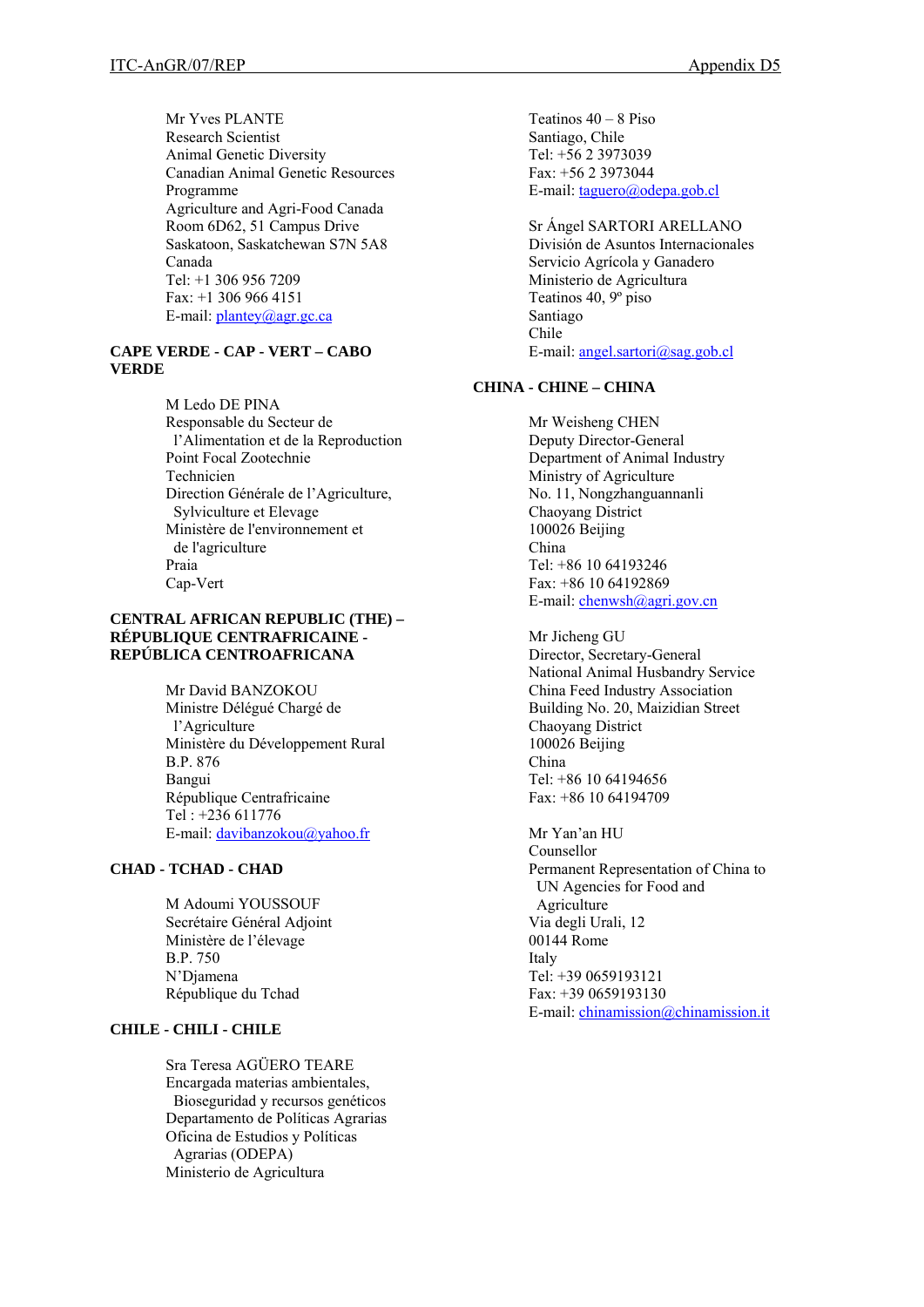Mr Hongjie YANG Chief, International Cooperation Division National Animal Husbandry Service China Feed Industry Association Maizidian Street 20 Chaoyang District 100026 Beijing China Tel: +86 10 64194754 Fax: +86 10 64194611 E-mail: [yanghj67@yahoo.com](mailto:yanghj67@yahoo.com) 

Mr Yuliang PANG Third Secretary Permanent Representation of the People's Republic of China to the UN Agencies for Food and Agriculture Via degli Urali, 12 00144 Rome Italy Tel: +39 0659193123 Fax: +39 0659193130 E-mail: [yuliangpang@hotmail.com](mailto:yuliangpang@hotmail.com)

Mr Lijun ZHAO **Officer** Department of International Cooperation Ministry of Agriculture N.11 Nong Zhan Guan Nan Li 100026 Beijing China Tel: +86 10 64192423 Fax: +86 10 65003621 E-mail: [zhaolijun@agri.gov.cn](mailto:zhaolijun@agri.gov.cn) 

# **COLOMBIA - COLOMBIE – COLOMBIA**

Sra Jimena NIETO Coordinadora de Asuntos Ambientales Ministerio de Relaciones Exteriores Cancillería de San Carlos Calle 10 No. 5-51, Bogotá D.C. República de Colombia Tel: +571 5667077 Fax: +571 5666081 E-mail: [jimena.nieto@cancilleria.gov.co](mailto:jimena.nieto@cancilleria.gov.co)

### **COSTA RICA - COSTA RICA - COSTA RICA**

Sra Argerie CRUZ MÉNDEZ Coordinadora Región Chorotega INTA-Costa Rica Apdo. Postal 245-4250 San Ramón-Alajuela Costa Rica Tel: +506 8825323 Fax: +506 2960858 E-mail: [famcruz@ice.co.cr](mailto:famcruz@ice.co.cr)

# **CÔTE D'IVOIRE - CÔTE D'IVOIRE - CÔTE D'IVOIRE**

M Souleymane FADIGA Directeur de Cabinet Adjoint Ministère de la Production Animale et des Ressources Halieutiques BP V 185 Abidjan Côte d'Ivoire Tel: +225 20213410 Fax: +225 20229919 - 20213410 E-mail: [yakhus2000@yahoo.fr](mailto:yakhus2000@yahoo.fr)

Mr K. DJADAN AMOS Premier Conseiller Ambassade de Côte d'Ivoire Thormannstrasse 51 CH-3005 Berne Switzerland Tel : +41 31 3508085 Fax : +41 31 3508081 E-mail : [acibe-1@bluewin.ch](mailto:acibe-1@bluewin.ch)

# **CROATIA - CROATIE – CROACIA**

Ms Mirna DADIC Senior Adviser for Livestock Production Agriculture Directorate Ministry of Agriculture, Forestry and Water Management Ulica grada Vukovara 78 HR – 10000 Zagreb Croatia Tel: +385 16106693 Fax: +385 16109202 E-mail : [mirna.dadic@mps.hr](mailto:mirna.dadic@mps.hr)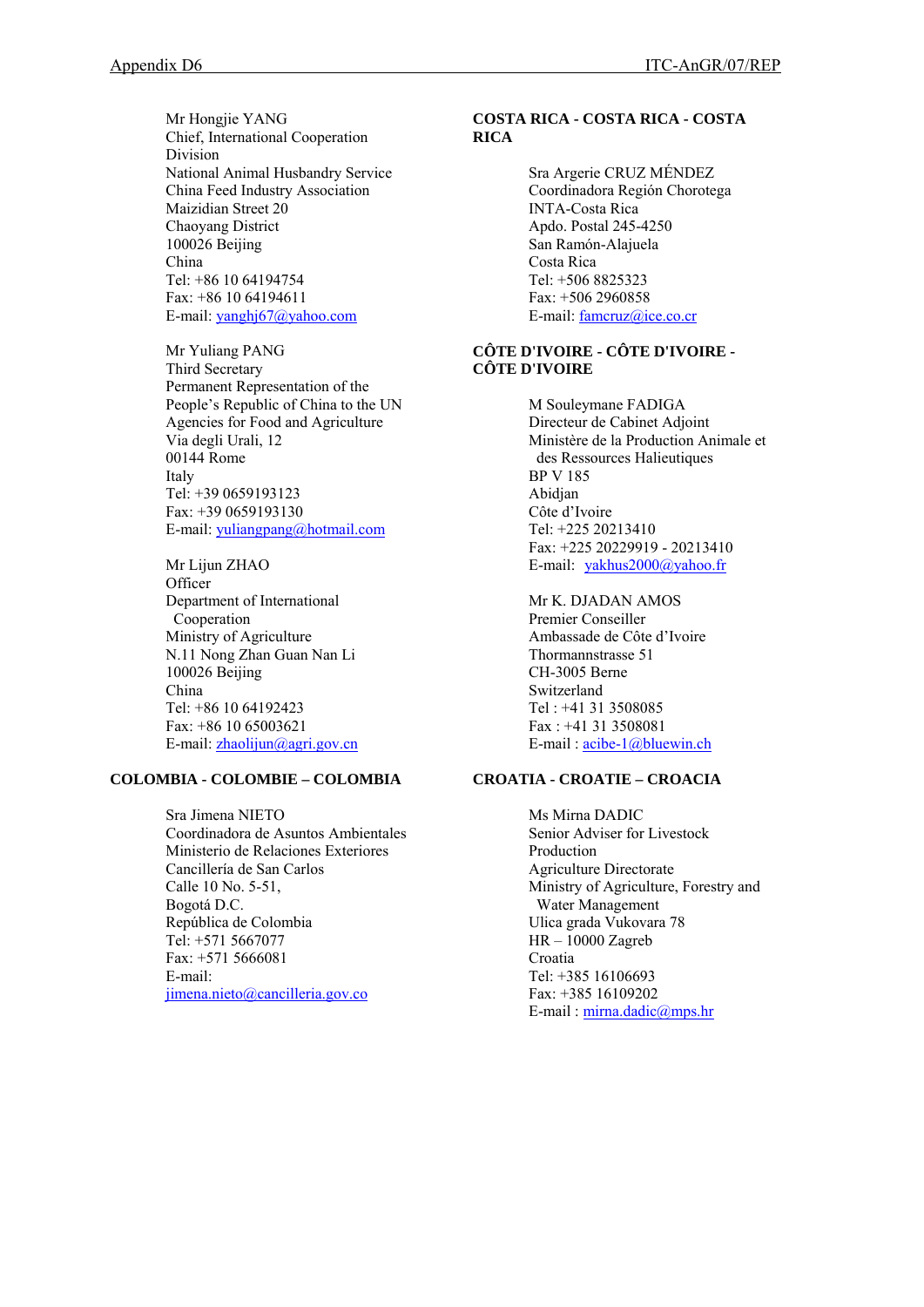Mr Ante IVANKOVIC Faculty of Agronomy University of Zagreb Department of Animal Production Svetosimunska c. 25 Zagreb Croatia Tel : +385 12393991 Fax : +385 12393901 E-mail : [aivankovic@agr.hr](mailto:aivankovic@agr.hr)

## **CUBA - CUBA – CUBA**

Sra Myriam PÉREZ PLA Asociación Cubana de Producción Animal (ACPA) Ministerio de Agricultura (MINAGRI) Ave. Independencia y Conill Nuevo Vedado La Habana Cuba Tel: +537 8322612 - 8322898 E-mail: [socpa@acpa1.co.cu](mailto:socpa@acpa1.co.cu) 

#### **CYPRUS - CHYPRE - CHIPRE**

Mr Cristos PAPACHRISTOFOROU Chief Research Officer Ministry of Agricultura, Natural Resources and Environment Agricultural Research Institute P.O. Box 22016 Lefkosia Cyprus E-mail: [christos@arinet.ari.gov.cy](mailto:christos@arinet.ari.gov.cy)

### **CZECH REPUBLIC (THE) - RÉPUBLIQUE TCHÈQUE - REPÚBLICA CHECA**

Mr Vít ŠKARÝD Animal Commodities Department Ministry of Agriculture Tesnov 17 117 05 Prague Czech Republic Tel: +420 221812041 Fax: +420 221812925 E-mail: [skaryd@mze.cz](mailto:skaryd@mze.cz)

Mr Karel Jan STOLC Research Education and Extension Department Ministry of Agriculture Tesnov 17 117 05 Prague Czech Republic Tel: +420 2 2312728 Fax: +420 2 24810097 E-mail: [stolc@mze.cz](mailto:stolc@mze.cz)

#### **DEMOCRATIC REPUBLIC OF THE CONGO (THE) – REPUBLIQUE DEMOCRATIQUE DU CONGO REPÚBLICA DEMOCRÁTICA DEL CONGO**

Mme Brigitte KAJINGA MUTOMBO Coordonnatrice Nationale des Ressources Génétiques des Animaux et d'Elevage Ministère de l'Agriculture Av. 24 Novembre No. 18-20 Kinshasa République Démocratique du Congo Tel: +243 999919553 - 815121070 E-mail: [brigkam@yahoo.fr](mailto:brigkam@yahoo.fr)

#### **DENMARK - DANEMARK - DINAMARCA**

Mr Henry Damsgaard LANNG Head of Section Ministry of Food, Agriculture and Fisheries Slotsholmsgade 12 DK-1216 Copenhagen K Denmark Tel: +45 33 922172 Fax: +45 33 124686 E-mail: [hlan@fvm.dk](mailto:hlan@fvm.dk)

Mr Morten KARGO SØRENSEN Scientist, Faculty of Agricultural Sciences Department of Genetic and Biotechnology Aarhus University Blichers Allé 20 Postboks 50 DK-8830 Tjele Denmark Tel: +45 89 991900 Fax: +45 89 991300 E-mail: [morten.kargo@agrsci.dk](mailto:morten.kargo@agrsci.dk)

Ms Helle Anette PALMØ National Coordinator/Special Advisor Center for Genetic Resources Plant Directorate Skovbrynet 20 DK-2800 Kongens Lyngby Denmark Tel: +45 45263888 E-mail: [hpa@pdir.dk](mailto:hpa@pdir.dk)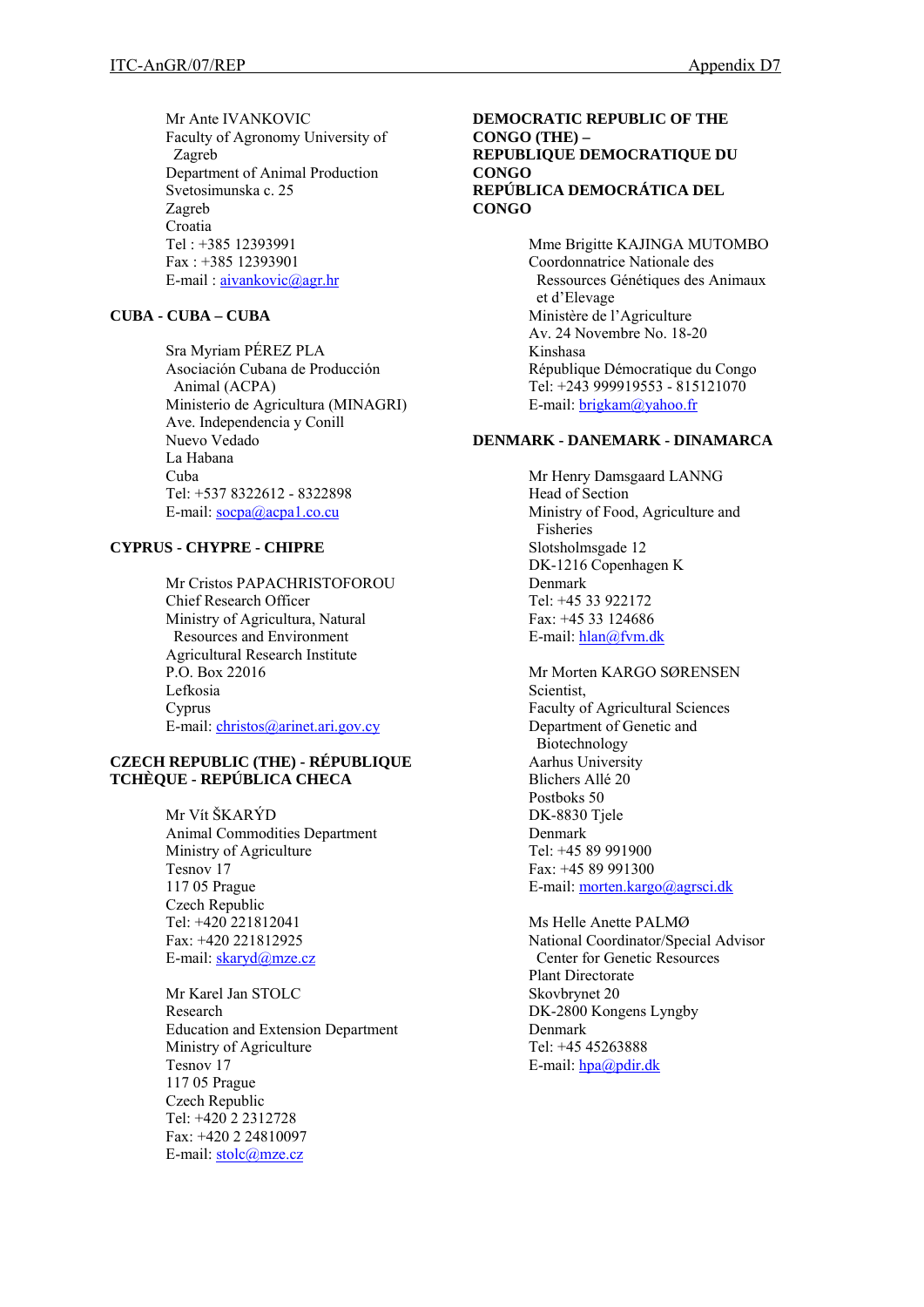### **DOMINICAN REPUBLIC (THE) - REPUBLIQUE DOMINICAINE – REPÚBLICA DOMINICANA**

Sr Rafael PÉREZ DUVERGÉ Director Ejecutivo Instituto Dominicano de Investigaciones Agropecuarias y Forestales (IDIAF) Calle Rafael Augusto Sánchez 89 Ensanche Evaristo Morales Santo Domingo República Dominicana Tel: +1 809 567 8999 Fax: +1 809 567 9199 E-mail: [pduverge@idiaf.org.do](mailto:idiaf@idiaf.org.do) 

## **ECUADOR - ÉQUATEUR - ECUADOR**

Sr Jaime DURANGO FLORES Viceministro Ministerio de Agricultura, Ganadería, Acuacultura y Pesca Avenidas Eloy Alfaro y Amazonas Piso 10 **Ouito** Ecuador

# **EGYPT - ÉGYPTE - EGIPTO**

Mr Tawfik SHALABY Director Animal Production Research Institute 7 Nadi El-Saed st. Dokki, Giza Egypt Tel: +20 2 33369552 Fax: +20 233372934 E-mail: [shalaby48@gmail.com](mailto:shalaby48@gmail.com)

#### **EL SALVADOR - EL SALVADOR – EL SALVADOR**

Sr Jorge Alfredo PLEITEZ VALLE Coordinador División de Análisis Estratégico Oficina de Políticas y Estrategias Ministerio de Agricultura y Ganadería Final 1a Av. Norte y Av. Manuel Gallardo Santa Tecla, La Libertad El Salvador Tel: +503 2241 1735 Fax: +503 2288 9988 E-mail: [jpleitez@mag.gob.sv](mailto:jpleitez@mag.gob.sv)

### **ESTONIA - ESTONIE – ESTONIA**

Ms Anneli HÄRMSON Chief Specialist Animal Welfare and Zootechnics Bureau Ministry of Agriculture Food and Veterinary Department 39/41 Lai Street 15056 Tallinn Estonia Tel: +372 6256289 Fax: +372 6256210 E-mail: [anneli.harmson@agri.ee](mailto:anneli.harmson@agri.ee) 

Ms Haldja VIINALASS Head of Bureau Veterinary and Food Board (VFB) Kreutzwaldi 46 51006 Tartu Estonia Tel: +372 7313467 Fax: +372 7422344 E-mail: [haldja.viinalass@emu.ee](mailto:haldja.viinalass@emu.ee)

# **ETHIOPIA - ÉTHIOPIE - ETIOPÍA**

Mr Misikire TESSEMA Institute of Biodiversity Conservation P.O. Box 30726 Addis Ababa Ethiopia Tel: +251 11 6512038 - 6511734 Fax: +251 11 6513722 E-mail: [misikiretessema@yahoo.com](mailto:misikiretessema@yahoo.com) [biod-et@telecom.net.et](mailto:biod-et@telecom.net.et)

#### **EUROPEAN COMMUNITY (MEMBER ORGANIZATION) - COMMUNAUTÉ EUROPÉENNE (ORGANISATION MEMBRE)- COMUNIDAD EUROPEA (ORGANIZACIÓN MIEMBRO)**

M Kai-Uwe SPRENGER Commission Européenne Direction Générale Santé et Protection des Consommateurs Rue Breydel 4 1040 Bruxelles Belgique Tel: +32 2 2960935 – 2953143 Fax: +32 2 2953144 E-mail: [kai-uwe.sprenger@ec.europa.eu](mailto:kai-uwe.sprenger@ec.europa.eu)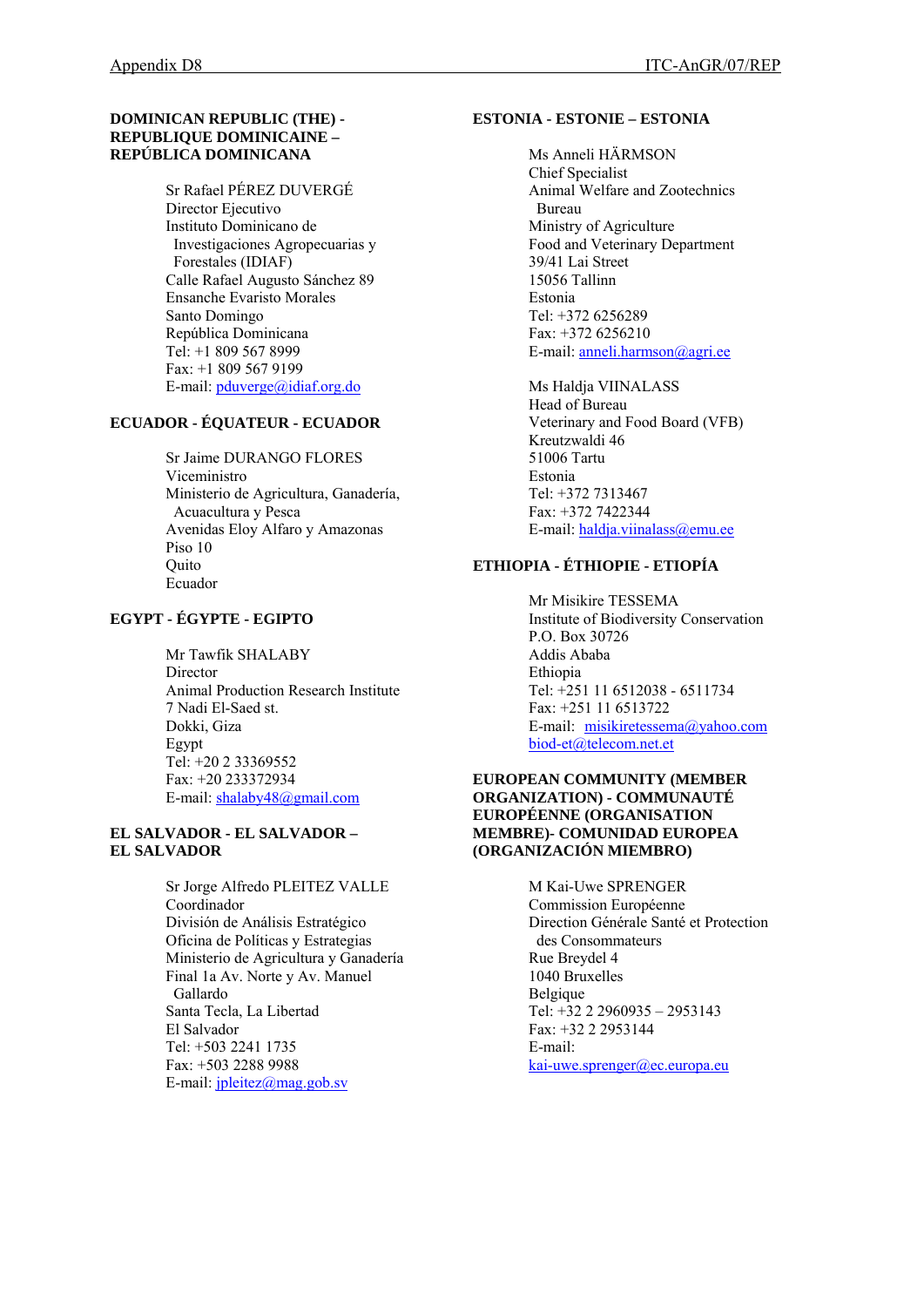#### **FIJI - FIDJI - FIJI**

Mr Navitalai ROKOTUITAI VAKACOKOVANUA Research Officer (Beef) Division of Animal Health and Production Ministry of Agriculture, Fisheries and Forests P.O. Box 24 Sigatoka Fiji E-mail: [navitalairokotuitai@yahoo.com](mailto:navitalairokotuitai@yahoo.com)

## **FINLAND - FINLANDE – FINLANDIA**

Mr Asko MÄKI-TANILA Professor MTT Agrifood Research Finland Biotechnology and Food Research Genetic Diversity FI-31600 Jokioinen Finland Tel: +358 341883601 Fax: +358 341883618 E-mail: [asko.maki-tanila@mtt.fi](mailto:asko.maki-tanila@mtt.fi) 

Ms Tuula PEHU Senior Officer Deparment of Agriculture Ministry of Agriculture and Forestry P.O. Box 30 FI – 00023 Government Helsinki Finland Tel: +358 916052839 Fax: +358 916052203 E-mail: [tuula.pehu@mmm.fi](mailto:tuula.pehu@mmm.fi)

## **FRANCE - FRANCE – FRANCIA**

Mme Mathilde GUERAND Chargée de mission au Bureau de la génétique animale Ministère de l'agriculture et de la pêche Direction générale des politiques économique, européenne et internationale 3, rue Barbet de Jouy 75349 Paris 07 SP France Tel: +33 1 49554228 Fax: +33 1 49558693 E-mail: [mathilde.guerand@agriculture.gouv.fr](mailto:mathilde.guerand@agriculture.gouv.fr) 

M Jean-Jacques SOULA Conseiller scientifique Représentant Suppléant Permanent auprès de l'OAA Représentation permanente de la France auprès de l'OAA Corso Rinascimento, 52 00186 Rome Italie Tel: +39 0668405222 Fax: +39 066892692 E-mail: [cad.rome-dfra@diplomatie.gouv.fr](mailto:cad.rome-dfra@diplomatie.gouv.fr)

Mme Michèle TIXIER-BOICHARD Directeur de recherches Centre de recherches INRA UMR GDA 78352 Jouy en Josas Cedex France E-mail: [michele.boichard@jouy.inra.fr](mailto:michele.boichard@jouy.inra.fr)

Mme Marie-Anne VAUTRIN Chargée de mission Direction générale des politiques économiques européenne et internationale Bureau des relations extérieures de l'Union européenne Ministère de l'agriculture et de la pêche 78, rue de Varenne 75349 Paris 07 SP France Tel: +33 1 49554981 Fax: +33 1 49554784 E-mail: [marie-anne.vautrin@agriculture.gouv.fr](mailto:marie-anne.vautrin@agriculture.gouv.fr) 

#### **GERMANY - ALLEMAGNE - ALEMANIA**

Mr Frank BEGEMANN Head Information and Coordination Centre for Biological Diversity (IBV) Federal Agency for Agriculture and Food Deichmanns Aue 29 53179 Bonn Germany Tel: +49 228 68453239 Fax: +49 228 68453787 E-mail: [frank.begemann@ble.de](mailto:frank.begemann@ble.de)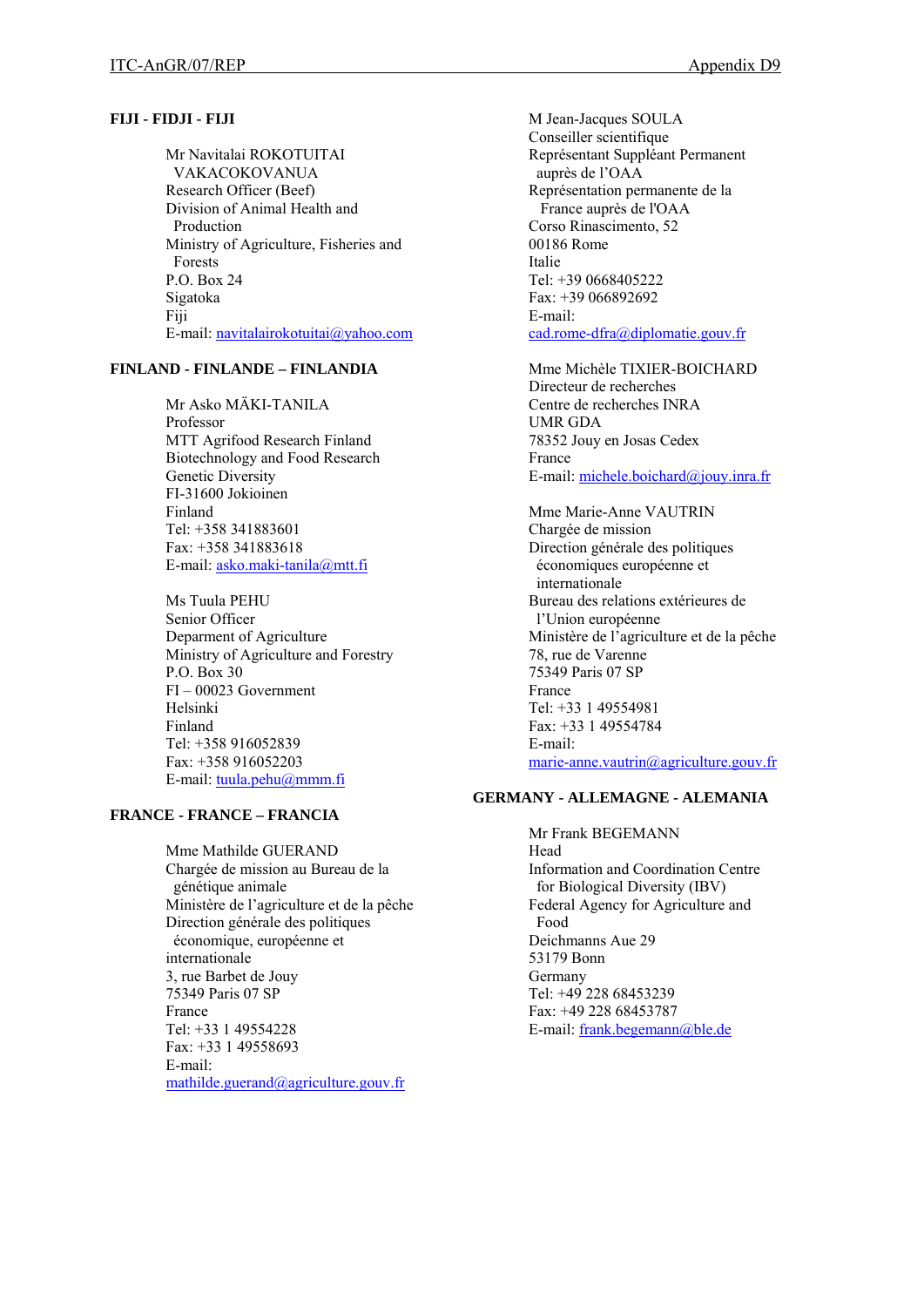Mr Jörg BREMOND Federal Agency for Agriculture and Food Deichmanns Aue 29 53179 Bonn Germany Tel: +49 228 68453242 Fax: +49 228 68453787 E-mail: [joerg.bremond@ble.de](mailto:joerg.bremond@ble.de)

Mr Eildert GROENEVELD Director and Professor Bundesforschungsanstalt für Landwirtschaft (FAL) Höltystraβe 10 31535 Neustadt Germany Tel: +49 5034 871155 Fax: +49 5034 871239 E-mail: [eildert.groeneveld@fal.de](mailto:eildert.groeneveld@fal.de)

Mr Jörg KALISCH Federal Ministry of Food, Agriculture and Consumer Protection Rochusstrasse 1 53123 Bonn Germany Tel: +49 228 5293490 E-mail: [joerg.kalisch@bmelv.bund.de](mailto:joerg.kalisch@bmelv.bund.de)

Ms Franziska WOLFF Environmental Law and Governance Division Öko-Institute e.V. Institute for Applied Ecology Novalisstrasse 10 D-10115 Berlin Germany Tel: +49 30 28048671 Fax: +49 30 28048688 E-mail: [f.wolff@oeko.de](mailto:f.wolff@oeko.de) 

# **GHANA - GHANA - GHANA**

Mr Richard OSEI-AMPONSAH National Coordinator of Animal Genetic Resources Department of Animal Science University of Ghana Legon Ghana Tel: +233 277407496 - 208637575 E-mail: [rich12668@yahoo.co.uk](mailto:rich12668@yahoo.co.uk)

### **GREECE - GRÈCE – GRECIA**

Mr Andreas GEORGOUDIS Professor of Animal Genetics and Breeding School of Agriculture Department of Animal Production Aristotle University of Thessaloniki 541 24 Thessaloniki **Greece** Tel: +30 2310 998683/87 Fax: +30 2310 998719 E-mail:  $andgeorg(a)agro.auth.gr$ 

Ms Christina LIGDA Researcher National Agricultural Research Foundation Centre for Agricultural Research of Northern Greece P.O.Box 60458 57001 Thessaloniki Greece Tel: +30 2310 471110 Fax: +30 2310 471209 E-mail: [chligda.arsc@nagref.gr](mailto:chligda.arsc@nagref.gr)

Ms Stamatina TRIVIZAKI **Officer** Department of Genetic Improvement of Sheep and Goat Ministry of Rural Development and Food Verameron 46 Athens Greece

### **GRENADA - GRENADE - GRANADA**

Mr Bowen LOUISON Chief Veterinary Officer Ministry of Agriculture Ministerial Complex Botanical Gardens Tanteen St. George's Grenada Tel: +473 440 307873083/2708 Fax: +473 440 4191 E-mail:  $a$ griculture@gov.gd [vetlive@spiceisle.com](mailto:vetlive@spiceisle.com)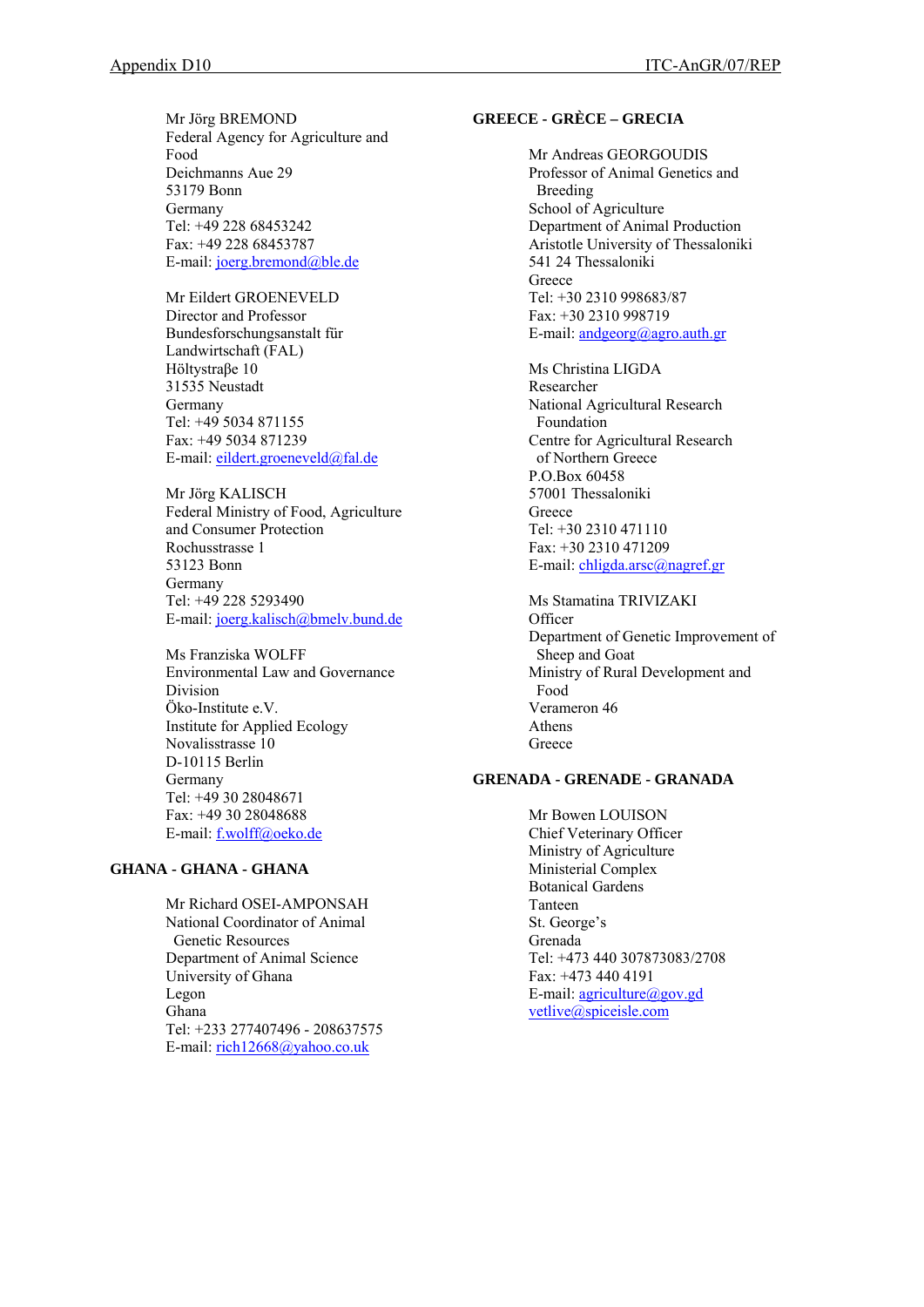### **GUINEA - BISSAU – GUINÉE - BISSAU – GUINEA - BISSAU**

M Manuel BATISTA Zootechnicien Direction Générale de l'élevage Ministère de l'agriculture et du développement rural B.P. 71 Santa Luzia, Bairro Q.G. Bissau Republic of Guinea-Bissau

# **HAITI - HAÏTI – HAITÍ**

M Roger Rosen JASMIN Chef Service de l'élevage menu bétail Direction production animale Ministère de l'agriculture 3, Impasse Cetini, Avenue Poupelard Port-au-Prince Haiti Tel: +509 4082164-7400810 E-mail: [jasminrogerrosen@yahoo.fr](mailto:jasminrogerrosen@yahoo.fr)

### **HUNGARY - HONGRIE - HUNGRÍA**

Mr Béla MODLI Chief, Central Agricultural Office Keletiky 24 2084 Budapest Hungary Tel: +36 13369220

## **INDIA - INDE – INDIA**

Mr Arvind KAUSHAL Joint Secretary Department of Animal Husbandry, Dairying and Fisheries Ministry of Agriculture Room No. 240 Krishi Bhawan New Delhi-110001 India Tel: +91 1123384509 Fax: +91 11 23383228 E-mail: [js.pf@nic.in](mailto:js.pf@nic.in)

Ms Chanda NIMBKAR Director Animal Husbandry Division Nimbkar Agricultural Research Institute P.O. Box 23 Phaltan – 415 523 Maharashtra Tel: +91 2166 262106 – 221095 Fax: +91 2166262106

Mr D.K. SADANA Principal Scientist National Bureau of Animal Genetic Resources P.B. No. 129 Karnal – 132 001 Haryana India Tel: +91 184 2267918 Fax: +91 1842267654

Ms Charusheela SOHONI Secretary Department of Animal Husbandry, Dairying and Fisheries Ministry of Agriculture Krishi Bhawan New Delhi 110001 India Tel: +91 1123382608 Fax: +91 11 23388006 E-mail: [secyahd@hub.nic.in](mailto:secyahd@hub.nic.in)

## **INDONESIA - INDONÉSIE - INDONESIA**

Mr Abdullah M. BAMUALIM Director Indonesia Centre for Animal Research and Development (ICARD) Jl. Raya Padjajaran Kav. E59 Bogor 16151 Indonesia Tel: +62 251 322 185 Fax: +62 251 328 382 E-mail: [crianci@indo.net.id](mailto:crianci@indo.net.id)

#### **IRAN (ISLAMIC REPUBLIC OF) – IRAN (REPUBLIQUE ISLAMIQUE D') – IRÁN (REPÚBLICA ISLÁMICA DEL)**

Mr Mohammad Ali KAMALI Ministry of Jahad-e- Agriculture Research and Education Organization Director of Animal Sciences Research Institute of Iran P.O. Box 31585-1483 Karaj Islamic Republic of Iran Tel: +98 261 44300104-4439110 Fax: +98 261 4413258 E-mail: [m\\_kamali@asri.ir](mailto:m_kamali@asri.ir) kamali $110\overline{a}$ yahoo.com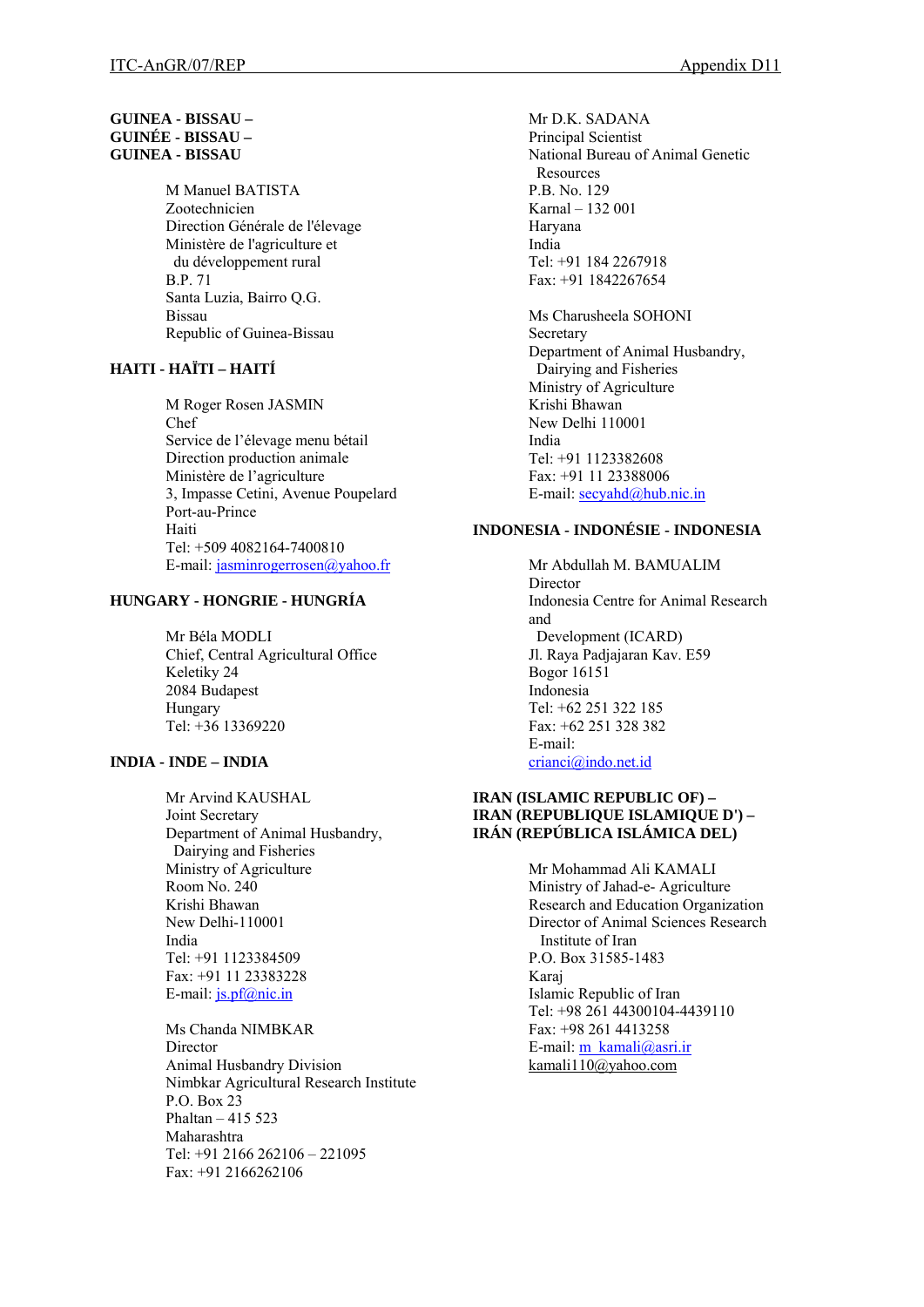### **IRAQ - IRAQ – IRAQ**

Mr Sajjad Mazyed IDREES Chief Agricultural Engineer State Board for Agricultural Researches Baghdad Republic of Iraq E-mail: [smoosawi@yahoo.com](mailto:smoosawi@yahoo.com)

# **IRELAND - IRLANDE – IRLANDA**

Mr John CARTY Agricultural Inspector Livestock, Beef and Sheepmeat Division Department of Agriculture and Food Portlaoise Co. Laoise Ireland Tel: +353 57 8694404 E-mail: [JohnD.Carty@agriculture.gov.ie](mailto:JohnD.Carty@agriculture.gov.ie)

# **ITALY - ITALIE – ITALIA**

M Agostino CASAPULLO Coordinateur Technique Département des politiques de développement Ministère des politiques agricoles alimentaires et des forêts Rome Italie Tel: +39 0646655095 Fax: +39 0646655132 E-mail: [a.casapullo@politicheagricole.gov.it](mailto:a.casapullo@politicheagricole.gov.it)

Mme Bianca MOIOLI CRA-Istituto Sperimentale per la Zootecnia Via Salaria 31 00015 Monterotondo Italie E-mail: bianca.moioli@isz.it

M Fabrizio OLEARI Directeur Général Secrétariat national d'évaluation du risque de la chaîne alimentaire Ministère de la Santé Piazza Marconi 25 00144 Rome Italie Tel: +39 0659946681 Fax: +39 0659946928 E-mail: [f.oleari@sanita.it](mailto:f.oleari@sanita.it) 

### **JAMAICA - JAMAÏQUE - JAMAICA**

Mrs Jasmin HOLNESS Deputy Research Director Research and Development Bodles - Old Harbour Ministry of Agriculture and Lands Hope Gardens Kingston 6 Jamaica Tel: +1 876 9832088 Fax: +1 876 9832822 E-mail: [jaholness@moa.gov.jm](mailto:jaholness@moa.gov.jm) jahmekyah@gmail.com

## **JAPAN - JAPON - JAPÓN**

Mr Takahiro ASANO Section Chief Administration Division Minister's Secretariat Ministry of Agriculture, Forestry and Fisheries 1-2-1 Kasumigaseki Chiyoda-ku Tokyo, 100-8950 Japan Tel: +81 3 35028111 (ext. 83734) Fax: +81 3 3593 2209 E-mail: [takahiro\\_asano@nm.maff.go.jp](mailto:takahiro_asano@nm.maff.go.jp)

### Mr Mitsuru MINEZAWA

Head of Animal Genetic Resources National Institute of Agrobiological Sciences 2-1-2 Kannondai Tsukuba Ibaraki 305-8602 Japan Tel: +81 29 8388367 Fax: +81 29 8387408 E-mail: [minezawa@affrc.go.jp](mailto:minezawa@affrc.go.jp)

### **JORDAN - JORDANIE - JORDANIA**

Mr Ayman H. AL-SALTI Animal Production Department Ministry of Agriculture P.O. Box 11118/183670 Amman Jordan Tel: +962 64625662 Fax: +962 65686310 E-mail: [aymansalti@hotmail.com](mailto:aymansalti@hotmail.com)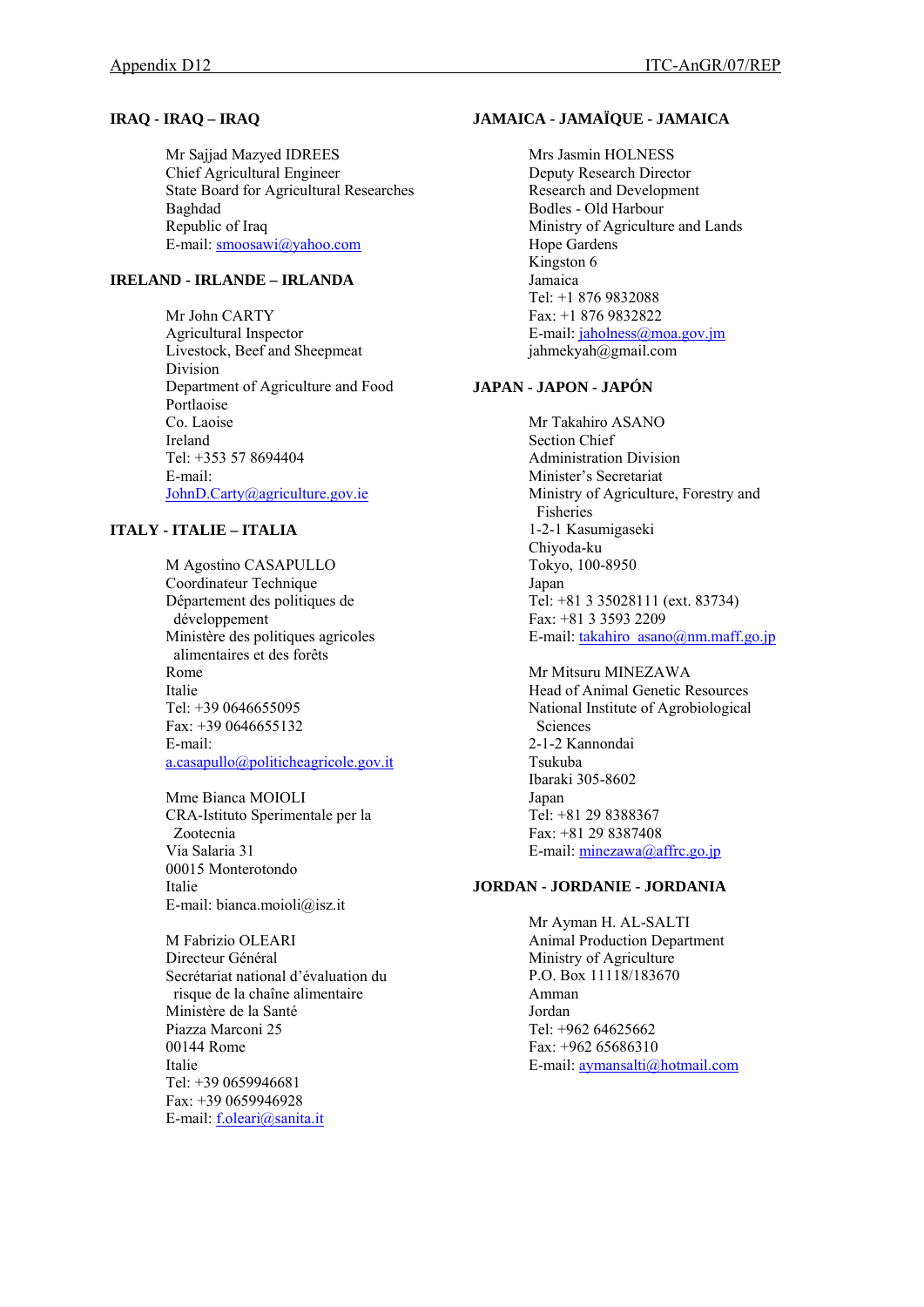#### **KENYA - KENYA - KENYA**

Mr Muchemi KARIUKI Assistant Director of Veterinary Services Department of Veterinary Services Ministry of Livestock and Fisheries Development Central AI Station Ngong Road P.O. Box 23070 Nairobi Kenya Tel: +254 0722874095 Fax: +254 0724181328 E-mail: [muchemi-k@yahoo.com](mailto:muchemi-k@yahoo.com)

Mr William B. MUHUYI Centre Director Kenya Agricultural Research Institute P.O. Box 3840 20100 Nakuru Kenya Tel: +254 051 851712 E-mail: [muhuyi2004@yahoo.com](mailto:muhuyi2004@yahoo.com)

Mr Cleopas OKORE Senior Assistant Director of Livestock Production Ministry of Livestock and Fisheries Development Hill Plaza Building, Ngong Road P.O. Box 34188 Nairobi Kenya Tel: +254 020 2722601-37 E-mail: [cleopasokore@yahoo.com](mailto:cleopasokore@yahoo.com) 

#### **KIRIBATI - KIRIBATI - KIRIBATI**

Ms Utinia ANRUTI Senior Assistant Secretary Ministry of Communication, Transport and Tourism Development Betio, Tarawa Republic of Kiribati Tel: +686 29207 Fax: +686 26193 E-mail: [sas@mict.gov.ki](mailto:sas@mict.gov.ki) 

#### **KUWAIT - KOWEÏT – KUWAIT**

Ms Fadila A. AL-SALAMEEN Associate Researh Scientist Biotechnology Department Kuwait Institute for Scientific Research P.O. Box 24885 Safat 13109 Kuwait Tel: +965 4989157 Fax: +965 4989069 E-mail: [fslamian@safat.kisr.edu.kw](mailto:fslamian@safat.kisr.edu.kw)

## **KYRGYZSTAN - KIRGHIZISTAN – KIRGUISTÁN**

Mr Rysbek APASOV Deputy Head, Agrarian Policy and Processing Industry Ministry of Agriculture, Water Resources and Processing Industry 96/A Kievskaya Street Bishkek 720040 Kyrgyzstan Tel: +996 312 623716 Fax: +996 312 623632 E-mail: [agroinvest@agroprod.kg](mailto:agroinvest@agroprod.kg)

Ms Janara APASOVA Department of animal health Str. Pierskaya 96.5 Kyrgyzstan

### **LESOTHO - LESOTHO – LESOTHO**

Mr Molapo HLASOA Chief Animal Production Officer Farm Animal Genetic Resources Department of Livestock Ministry of Agriculture and Food Security Private Bag A82 Maseru Lesotho Tel: +266 22312318 E-mail: [mdapophlasoa@yahoo.com](mailto:mdapophlasoa@yahoo.com)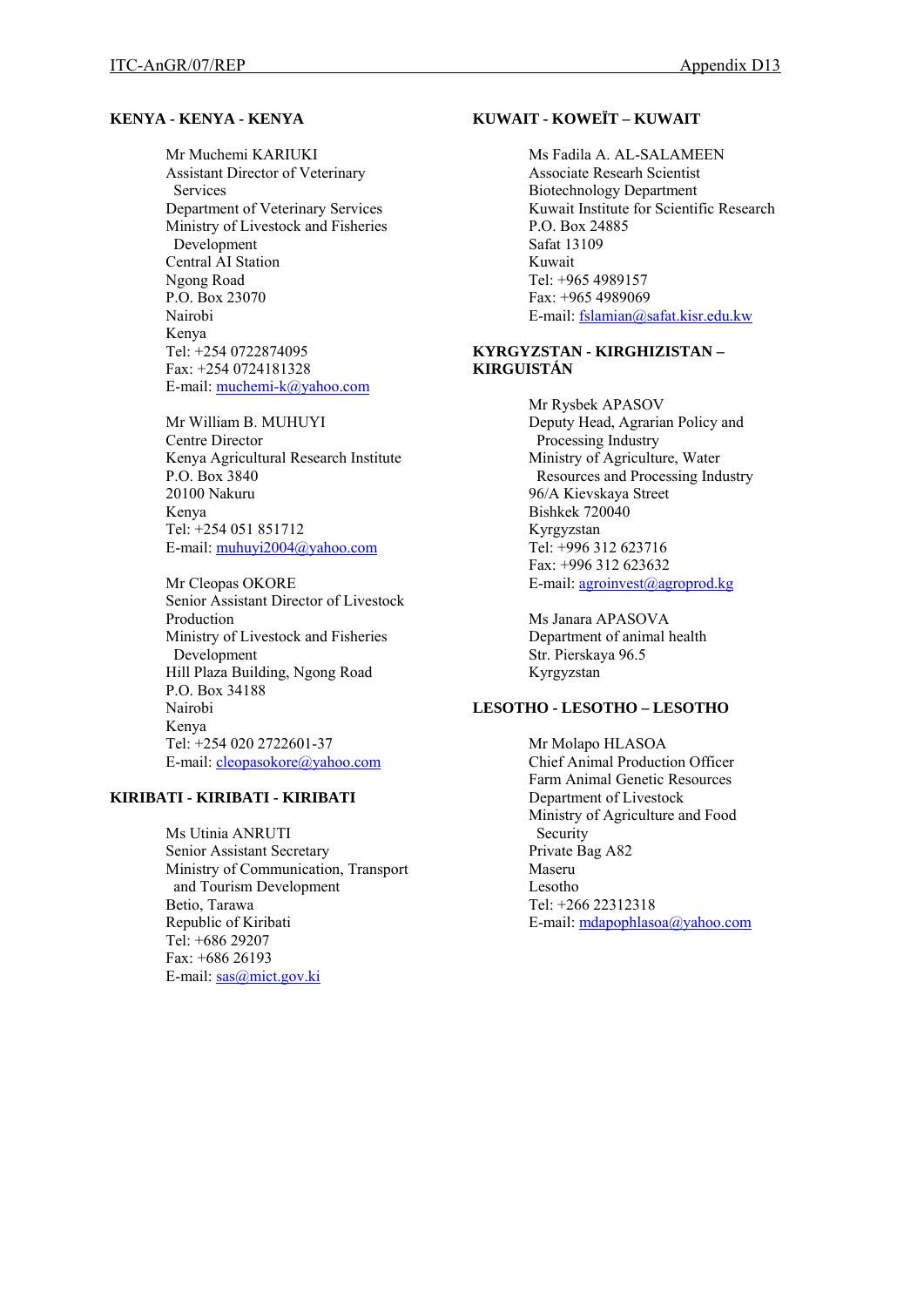## **LIBYAN ARAB JAMAHIRIYA (THE) - JAMAHIRIYA ARABE LIBYENNE – JAMAHIRIYA ÁRABE LIBIA**

Mr Aeyad Maremi AL-MDAWAKH Director of Research and Studies Agriculture Research Center P.O. Box 2480 Tripoli Libyan Arab Jamahiriya

Mr E. Abduljalil ALZADMA Animal Wealth Director Ministry of Agriculture Tripoli Libyan Arab Jamahiriya Tel: +218 912119697 Fax: +218 214801461

Mr Abdeul Majid KHAPOLI Chief Veterinary Inspection and Control Food and Drug Administration P.O. Box 15424 Zawiqa Libyan Arab Jamahiriya Tel: +218 926325916 - 912109040

## **LITHUANIA - LITUANIE - LITUANIA**

Ms Violeta ICISKIENE Institute of Animal Science Zebenkos 12 Baisogala LT 82317 Lithuania

Mr Aleksandras MUZIKEVICIUS Chief of Animal Husbandry Division Ministry of Agriculture Gedimino 19 Vilnius Lithuania

Ms Ruta SVEISTIENE Institute of Animal Science Zebenkos 12 Baisogala LT 82317 Lithuania Tel: +370 42265383 Fax: +370 42265886 E-mail: [rutasv@mail.it](mailto:rutasv@mail.it)

#### **MADAGASCAR - MADAGASCAR – MADAGASCAR**

M R. RAKOTONDRAVAO Chef, Département de Recherche Zootechnique et Vétérinaire (FOFIFA) Ministère de l'education nationale et de la recherche scientifique B.P. 4 101 Antananarivo Madagascar Tel: +261 331215085 Fax: +261 320203345 E-mail: [r.rakotondravao@blueline.mg](mailto:r.rakotondravao@blueline.mg) [r.rakotondravao@yahoo.fr](mailto:r.rakotondravao@yahoo.fr)

### **MALAYSIA - MALAISIE – MALASIA**

Mr Adrien Kumar RAYMOND Senior Research Officer Research Division Department of Veterinary Services Ministry of Agriculture and Agro-Based Industry Wisma Tani, Blok Podium 1B, Lot 4G1, Precint 4 62630 Putrajaya Malaysia Tel: +603 8870 2226 Fax: +603 8888 6949 E-mail: [adrien@jph.gov.my](mailto:adrien@jph.gov.my)

## **MOROCCO - MAROC - MARRUECOS**

M Abderrahman BENLEKHAL Chef de Service des ressources génétiques Coordonnateur national des resources zoogénétiques Ministère de l'agriculture Direction de l'Elevage Rue Haj Ahmed Cherkaoui (ex Siège SODEA) Rabat Maroc Tel: +212 75379515 Fax: +212 37682049 E-mail: [a.benlekhal@yahoo.fr](mailto:a.benlekhal@yahoo.fr) [bagde2005@yahoo.fr](mailto:bagde2005@yahoo.fr)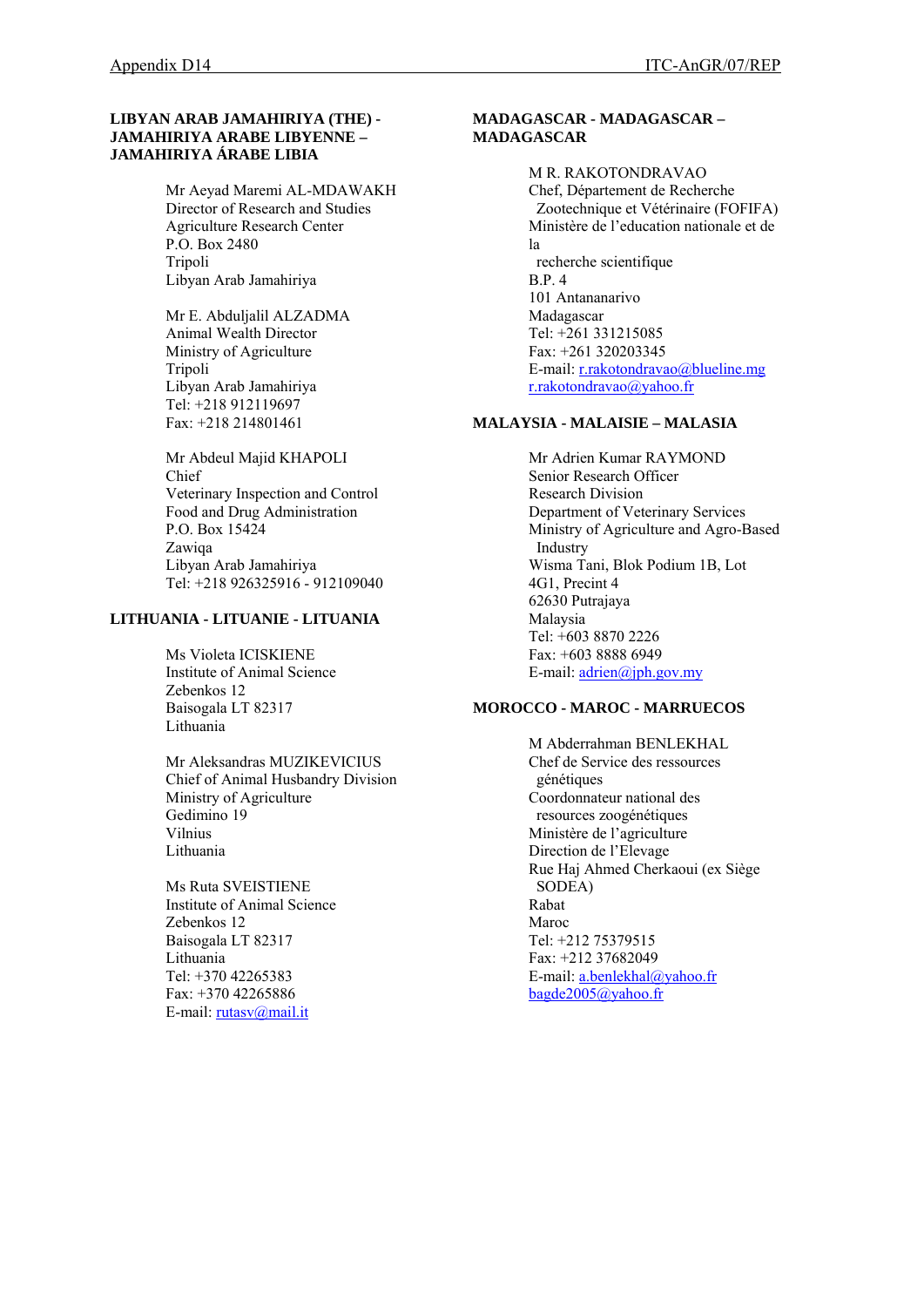# **MOZAMBIQUE - MOZAMBIQUE - MOZAMBIQUE**

Mrs Sónia Maria ATAIDE MACIEL Agrarian Research Institute of Mozambique (IIAM) Ministry of Agriculture Av. Salvador Allende 138 Maputo Mozambique Tel: +258 1720395 Fax: +258 1720396 E-mail: [sonia\\_maciel@hotmail.com](mailto:sonia_maciel@hotmail.com) 

Mr José A. Mateus LIBOMBO Jr. Deputy Director Agrarian Services National Directorate Ministry of Agriculture Rua da Resistencia 1747 P.O. Box 2272 Maputo Mozambique Tel: +258 21 415110/11 Fax: +258 21 415103 E-mail: [jilibombojr@map.gov.mz](mailto:jilibombojr@map.gov.mz)

### **MYANMAR - MYANMAR - MYANMAR**

Mr Ye AUNG Deputy Director (Bago Division) Ministry of Livestock and Fisheries Livestock Breeding and Veterinary Department Yangon Myanmar Tel: +951 642453 - 644271 Fax: +951 642927 E-mail: [lbvd@mptmail.net.mm](mailto:lbvd@mptmail.net.mm)

### **NAMIBIA - NAMIBIE – NAMIBIA**

Mr Issaskar Petoorua MATE Deputy Director Liverstock Research Ministry of Agriculture, Water and Forestry Private Bag 13184 Windhoek Republic of Namibia Tel: +264 61 2087086 Fax: +264 61 2087082 E-mail: [matei@mawrd.gov.na](mailto:matei@mawrd.gov.na)

#### **NEPAL - NEPAL - NEPAL**

Mr Arun Shankar RANJIT Deputy Director General Department of Livestock Services Ministry of Agriculture and Cooperatives Harihar Bhawan P.O. Box 8975, EPC-933 Kathmandu Nepal Tel: +977 1 5542644 Fax: +977 1 5542915 E-mail: [ranjitarun@yahoo.com](mailto:ranjitarun@yahoo.com) 

# **NETHERLANDS (THE) – PAYS - BAS – PAÍSES BAJOS**

Mr Dirk DE JONG Policy Co-ordinator Department of International Affairs Ministry of Agriculture, Nature and Food Quality P.O. Box 20401 2500 EK Den Haag The Netherlands Tel: +31 703784310 Fax: +31 703786105 E-mail: [d.j.de.jong@minlnv.nl](mailto:d.j.de.jong@minlnv.nl) 

Mr Sipke Joost HIEMSTRA Head Animal Genetic Resources Centre for Genetic Resources, the Netherlands (CGN) Wageningen University and Research Centre P.O. Box 16 6700 AA. Wageningen The Netherlands Tel: +31 320 238009 Fax: +31 320 293591 E-mail: [sipkejoost.hiemstra@wur.nl](mailto:sipkejoost.hiemstra@wur.nl)

Mr J. Kor OLDENBROEK Netherland Centre for Genetic Resources (CGN) Wageningen University Bornesteeg 65 P.O. Box 16 6700 AA Wageningen The Netherlands Tel: +31 317 475898 Fax: +31 317 423110 E-mail: [kor.oldenbroek@wur.nl](mailto:kor.oldenbroek@wur.nl)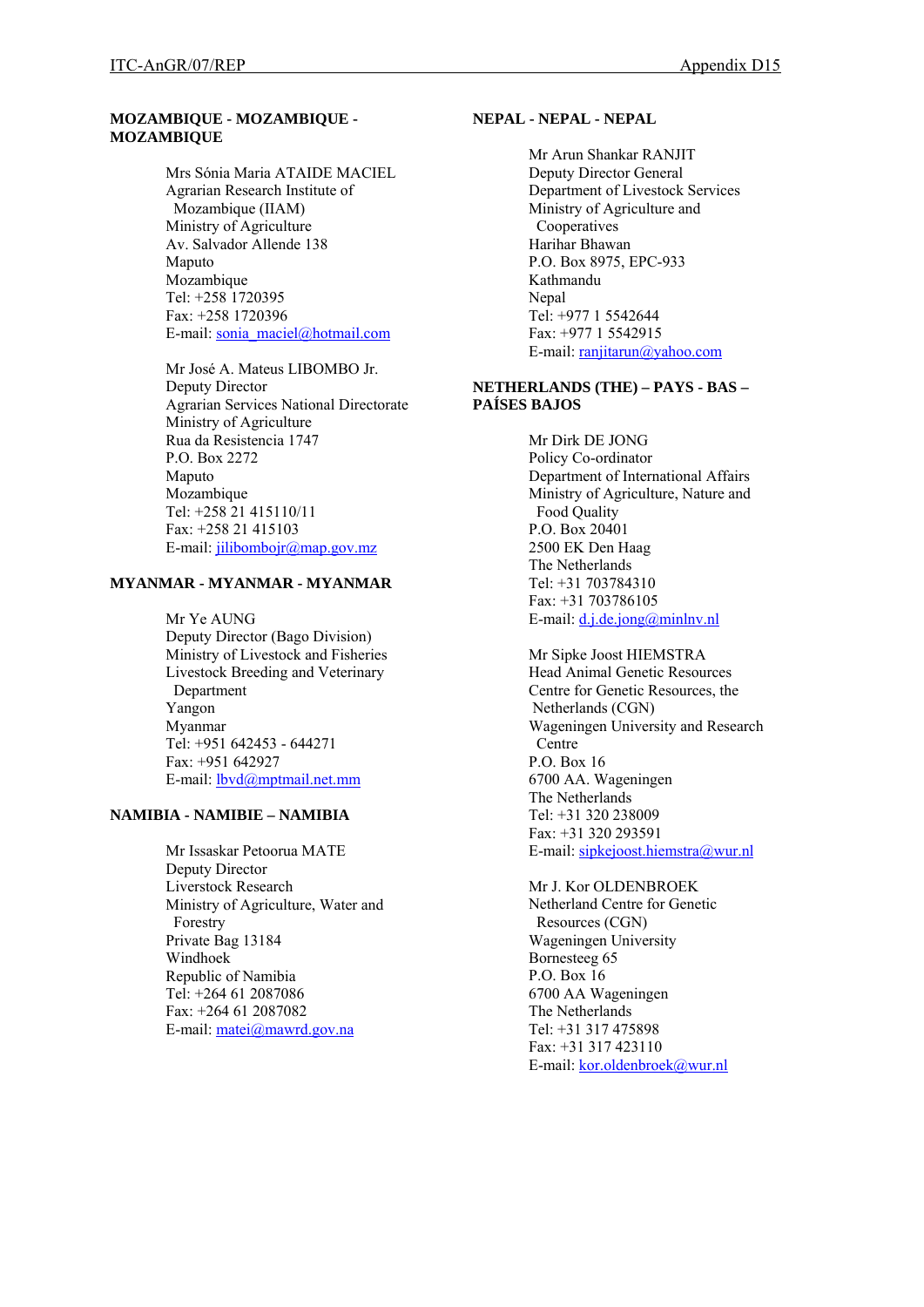# **NIGER (THE) - NIGER – NÍGER**

M Baare AMADOU Secrétaire Général Ministère des ressources animales B.P. 12 091 Niamey Niger Tel : +227 20732147 Fax : +227 20733186 E-mail : [baareamadou@yahoo.fr](mailto:baareamadou@yahoo.fr)

# **NIGERIA - NIGÉRIA - NIGERIA**

Mr Junaidu A. MAINA Director/Chief Veterinary Officer Department of Livestock and Pest Control Services Federal Ministry of Agriculture and Rural Development P.M.B 135 Garki, Abuja Nigeria Tel: +234 8037044433 E-mail: [junaidumaina@yahoo.com](mailto:junaidumaina@yahoo.com)

# **NORWAY - NORVÈGE - NORUEGA**

Mr Gunnvor BERGE Associate Professor NORAGRIC Department of International Environment and Development Studies Norwegian University of Life Sciences P.O. Box 5003 NO-1432 Ås Norway Tel:  $+4764965338$ E-mail: [gunnvor.berge@umb.no](mailto:gunnvor.berge@umb.no)

Ms Grethe Helene EVJEN Senior Adviser Department of Forest and Natural Resource Policy Ministry of Agriculture and Food P.O. Box 8007 Dep NO-0030 Oslo Norway Tel: +47 22 249311 Fax: +47 22 242753 E-mail: [Grethe-](mailto:Grethe-Helene.Evjen@lmd.dep.no)[Helene.Evjen@lmd.dep.no](mailto:Grethe-Helene.Evjen@lmd.dep.no)

Mr Erling FIMLAND **Director** Nordic Gene Bank Farm Animals P.O. Box 5003 N-1432 Aas Norway. Tel: +47 64965164/92698547 Fax: +47 64965101 E-mail: [erling.fimland@nordgen.org](mailto:erling.fimland@nordgen.org) 

Ms Elisabeth KOREN Adviser, Ministry of Agriculture and Food P.O. Box 8007 N-0030 Oslo Norway Tel: +47 22249090 Fax: +47 22242753 Email: [elisabeth.koren@imd.dep.no](mailto:elisabeth.koren@imd.dep.no) 

Ms Benedicte LUND Head of Information Nordic Gene Bank Farm Animals P.O Box 5025 N-1432 Aas Norway Tel: +47 64965202 Fax: +47 64965101 E-mail: [benedicte.lund@umb.no](mailto:benedicte.lund@umb.no)

Ms Nina Hovden SÆTHER Adviser Norwegian Genetic Resource Centre P.O. Box 115 N-1431 Ås Norway Tel: +47 64949067 Fax: 47 64 94 80 01 Email: [nhs@skogoglandskap.no](mailto:nhs@skogoglandskap.no)

Mr Torstein STEINE GENO/Global Ltd N-2326 Hamar Norway Tel: +47 64965109 Fax: +47 62520601 E-mail: [torstein.steine@geno.no](mailto:torstein.steine@geno.no)

Mr Odd VANGEN Professor Department of Animal and Aquacultural Sciences Norwegian University of Life Sciences P.O. Box 5003 NO-1432 Ås Norway Tel: +47 64965144 Fax: +47 64965101 E-mail: [odd.vangen@umb.no](mailto:odd.vangen@umb.no)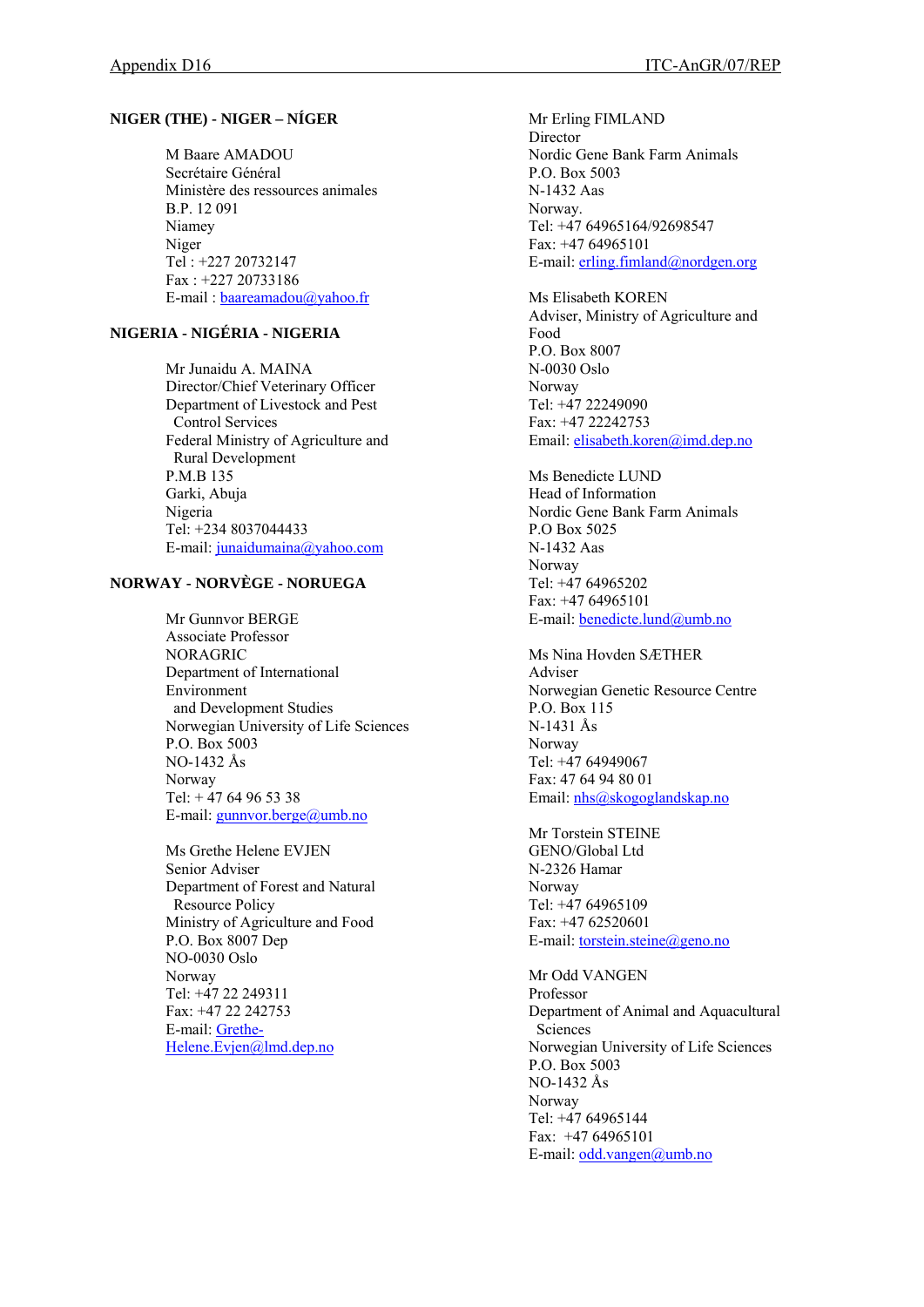# **PAKISTAN - PAKISTAN - PAKISTÁN**

Mr Muhammad SAJJAD KHAN Chairman, Department of Animal Breeding and Genetics University of Agriculture Faisalabad Pakistan Tel: +92 41 9200161 (Ext: 3202) Fax: +92 41 2625191 E-mail: [drsajjad2@yahoo.com](mailto:drsajjad2@yahoo.com)

### **PAPUA NEW GUINEA – PAPOUASIE - NOUVELLE - GUINÉE– PAPUA NUEVA GUINEA**

Mr Masayan MOAT Director Provincial and Industry Support Services Momase Region Department of Agriculture and Livestock PO Box 4535 LAE, Morobe Province Papua New Guinea Tel: +675 4720056 Fax: +675 4791006 E-mail: [moatm@global.net.pg](mailto:moatm@global.net.pg);

# **PARAGUAY - PARAGUAY - PARAGUAY**

Sra Nelly ALVARENGA SOSA Técnica Viceministerio de Ganadería Ministerio de Agricultura y Ganadería Calle Ciencias Veterinarias y Primera San Lorenzo Paraguay Tel: +595 21585212 E-mail: [nellyalva@gmail.com](mailto:nellyalva@gmail.com) [sseg@telesurf.com.py](mailto:sseg@telesurf.com.py)

# **PERU - PEROU – PERÚ**

Sr William VIVANCO MACKIE Jefe de Subdirección de Recursos Genéticos y Biotecnología Instituto Nacional de Investigación Agraria (INIA) Ministerio de Agricultura Av. La Molina, 1981, Casilla 2791 Lima 12 Perú Tel: +511 349 2600 313/315 E-mail: [wivanco@inia.gob.pe](mailto:wivanco@inia.gob.pe)

### **POLAND - POLOGNE - POLONIA**

Ms Hanna KOSTRZEWSKA Deputy Director Department of Food Safety and Veterinary Ministry of Agriculture and Rural Development 30 Wspólna St. 00-930 Warsaw Poland Tel: +48 22 6231843 Fax: +48 22 6232105 E-mail: [hanna.hostrzewska@minrol.gov.pl](mailto:hanna.hostrzewska@minrol.gov.pl)

Mr Jedrzej KRUPINSKI Director National Research Institute of Animal Production ul. Sarego 2 31-047 Kraków Poland Tel: +48 12 2588133 Fax: +48 12 2856733 E-mail: [jkrupins@izoo.krakow.pl](mailto:jkrupins@izoo.krakow.pl)

Ms Elzbieta MARTYNIUK National Coordinator for FAO's Global Strategy on Management of Farm Animal Genetic Resources National Research Institute of Animal Production ul. Wspólna 30 00-930 Warszawa Poland Tel: +48 22 6231714 Fax: +48 22 6231056 E-mail: [Elzbieta.Martyniuk@minrol.gov.pl](mailto:Elzbieta.Martyniuk@minrol.gov.pl)

### **PORTUGAL - PORTUGAL – PORTUGAL**

Mr Antonio João LEITÃO ALEGRE Técnico Superior Veterinario Direção Geral de Veterinária Direção Serviços de Produção Animal Avenida Antonio Serpa 26 Lisboa9050-027 Lisboa Portugal Tel: +35 1217808200 Fax: +35 1217956066 E-mail: *leitaoalegre@sapo.pt*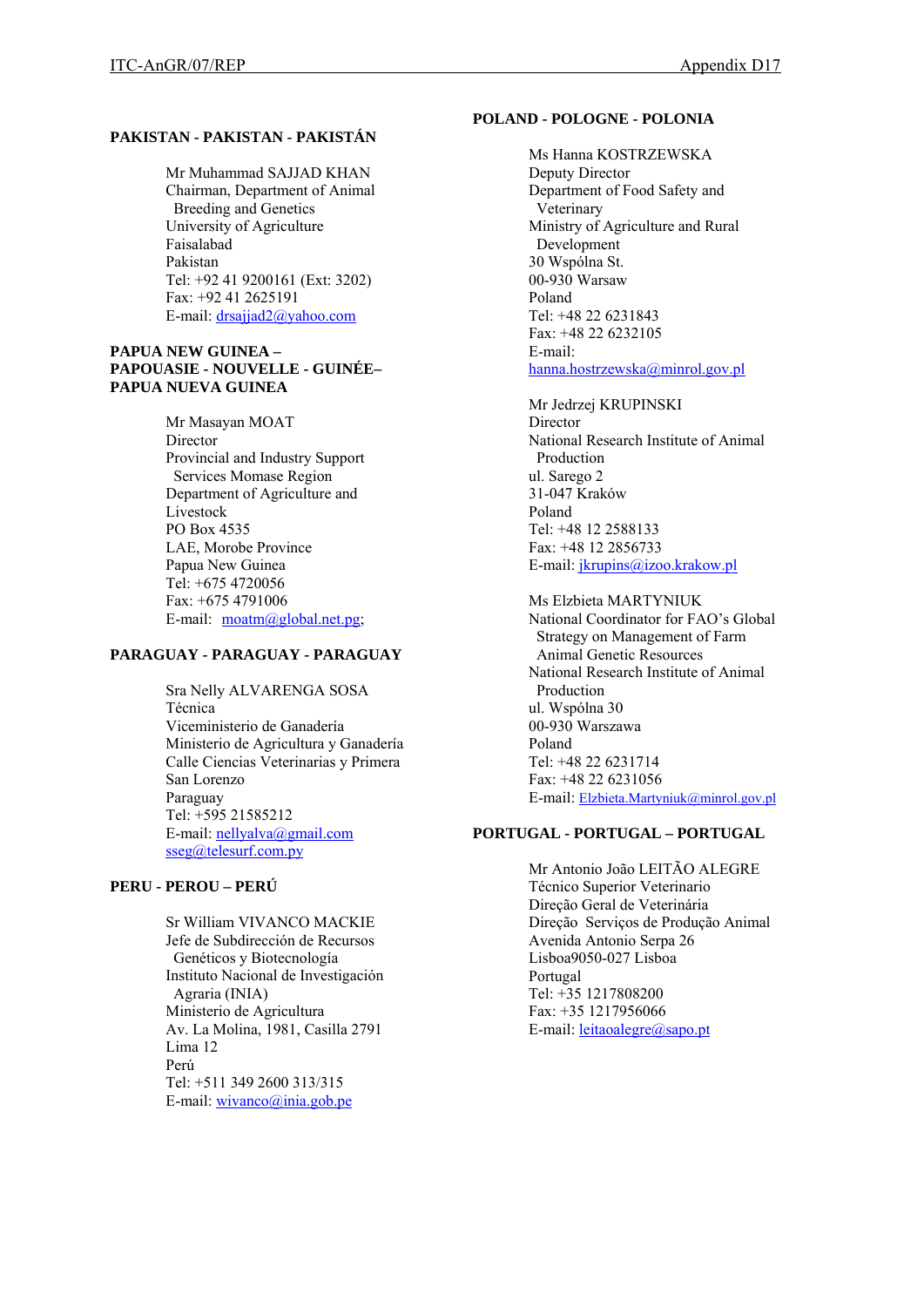Ms Filomena Augusta MENDES- PIRES AFONSO Direcção Geral de Veterinária Direcção Serviços de Produção Animal Avenida Antonio Serpa 26 9050-027 Lisboa Portugal Tel: +35 1217808200 Fax: +35 1217956066 E-mail: [filomena\\_afonso@dgv.min-agricultura.pt](mailto:filomena_afonso@dgv.min-agricultura.pt)

Ms Christina STROMHOLM Principal Administrator General Directorate (Agriculture and Fisheries) Council of the European Union Rue de la Loi, 175 B-1148 Brussels Belgium Tel: +32 2 2816004 Fax: +32 2 288413 E-mail: [christina.stromholm@consilium.europa.eu](mailto:christina.stromholm@consilium.europa.eu) 

Mr Luis TELO DA GAMA Researcher Instituto National de Recursos Biológicos (INRB) Ministry of Agriculture, Rural Development and Fisheries (MADRP) Estação Zootécnica Nacional INIA 2000 Santarém Portugal Tel: +351 243767300 Fax: +351 243767307 E-mail: [ltgama@hotmail.com](mailto:ltgama@hotmail.com)

### **REPUBLIC OF KOREA (THE) - REPUBLIQUE DE COREE – REPÚBLICA DE COREA**

Ms Chong-Dae KIM Management and Evaluation of Animal Genetic Resources Animal Genetic Resources Station National Institute of Animal Science Rural Development Administration San 4-1, Youngsan-ri Unbong-eup, Namwon, Jeonbuk 590-832 Republic of Korea Tel: +82 636203535 Fax: +82 636203592 E-mail: [chongkim@rda.go.kr](mailto:chongkim@rda.go.kr) 

Mr Seong-Heum YEON Management and Evaluation of Animal Genetic Resources Animal Genetic Resources Station National Institute of Animal Science Rural Development Administration San 4-1, Youngsan-ri Unbong-eup, Namwon, Jeonbuk 590-832 Republic of Korea Tel: +82 636203534 Fax: +82 636203592 E-mail: [yeonsu@rda.go.kr](mailto:yeonsu@rda.go.kr) 

Mr YOUNG-HWA KIM National Institute of Animal Science Rural Development Administration 77 Chucksan-gil Kwonsun-Gu Suwon Republic of Korea Tel: +82 312901753 Fax: +82 312901598 E-mail: [yhkims@rda.go.kr](mailto:yhkims@rda.go.kr)

#### **ROMANIA - ROUMANIE – RUMANIA**

M Fanica DOROFTEI Directeur Autorité nationale pour l'élevage, l'amélioration et la reproduction animale (ANRZ) Str. Calea - Bucuresti Balotesti - km 18,2 Roumanie Tel: +40 21 3501018 Fax : +40 21 3501019 E-mail: [fdoroftei@gmail.com](mailto:fdoroftei@gmail.com) 

M Viorel GIT Conseiller Ministère de l'agriculture et du développement rural Str Roma Nr 29 Bucarest Roumanie Tel: +40 21 3072417 E-mail: [viorelgit@yahoo.com](mailto:viorelgit@yahoo.com)

M Horia GROSU Directeur général Institut national pour la recherche en biologie et nutrition animale Calea Bucuresti No. 1 km 18 Jud. Ilfov Balotesti Roumanie Tel: +40 21 3512081 Fax: +40 21 3512080 E-mail: [hgrosu@yahoo.com](mailto:hgrosu@yahoo.com)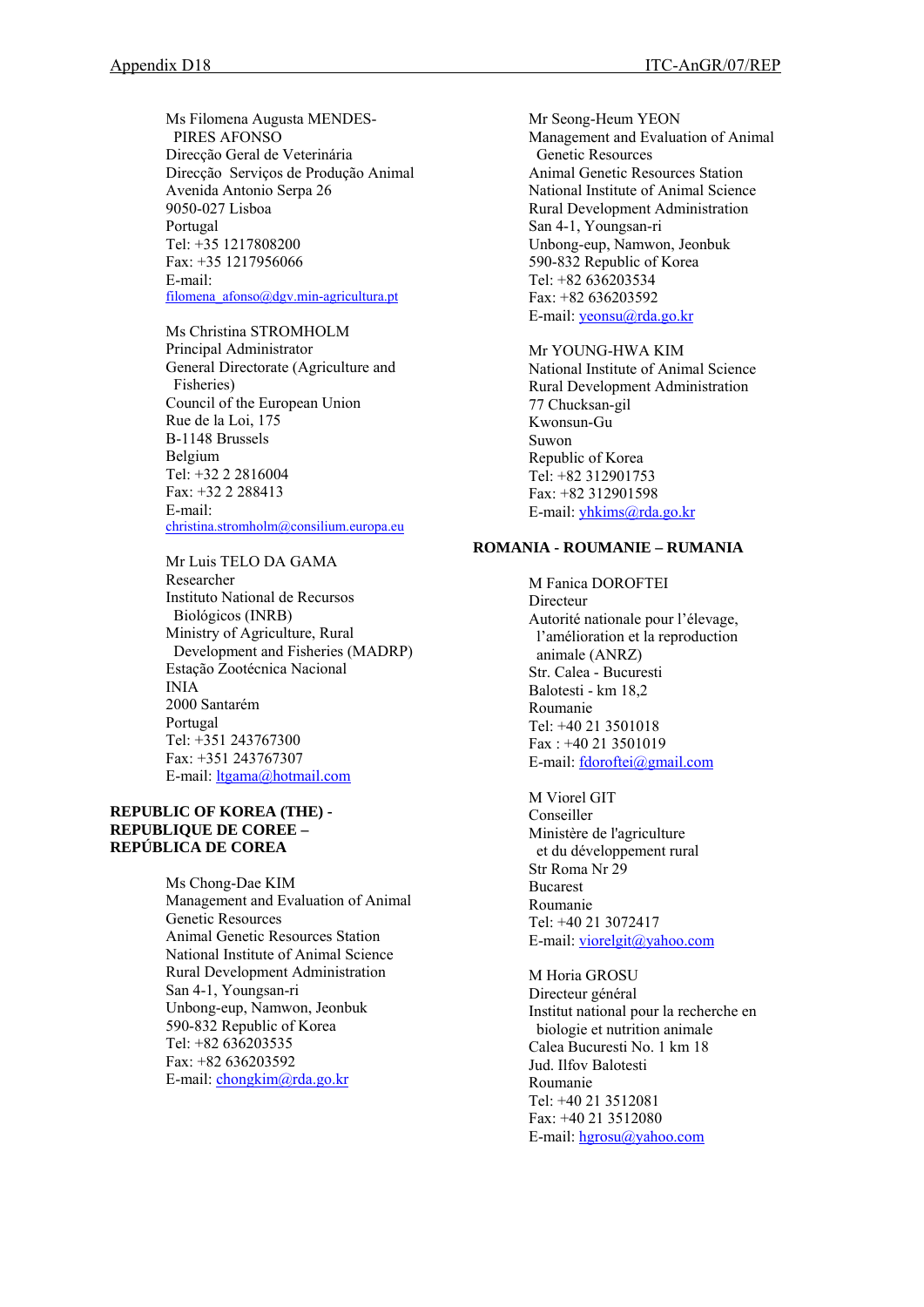#### **SAINT VINCENT AND THE GRENADINES – SAINT - VINCENT - ET - LES GRENADINES SAN VICENTE Y LAS GRANADINAS**

Mr Reuben ROBERTSON Chief Agricultural Officer Ministry of Agriculture, Forestry and Fisheries Murrays Road Kingstown Saint Vincent and The Grenadines Tel: +1 784 456 1410 Fax: +1 784 457 1688 E-mail: [office.agriculture@mail.gov.vc](mailto:office.agriculture@mail.gov.vc)

# **SAMOA - SAMOA - SAMOA**

Mr Tevita TIATIA FALEUPOLU Assistan Chief Executive Officer Animal Production and Health Division Ministry of Agriculture and Fisheries P.O. Box 1874 Apia Samoa Tel: +685 22561 - 21052 Fax: +685 26532 E-mail: [fttev@lesamoa.net](mailto:fttev@lesamoa.net)

### **SAUDI ARABIA - ARABIE SAOUDITE - ARABIA SAUDITA**

Mr Abdallah Bin Hassan AL YEMENI Animal Production Manager National Coordinator for Animal Genetic Resources Ministry of Agriculture Alkharj Agricultural Project Kingdom of Saudi Arabia Tel: +966 15452316  $Fax + 966$  154521 E-mail: [AHAHY@hotmail.com](mailto:AHAHY@hotmail.com)

### **SEYCHELLES - SEYCHELLES – SEYCHELLES**

Mr Jimmy MELANIE Director, Veterinary Services Ministry of Environment, Natural Resources and Transport P.O Box 166 Victoria, Mahé Republic of Seychelles Tel: +248 722869 Fax: +248 22545 E-mail: [vetmamr@seychelles.net](mailto:vetmamr@seychelles.net) 

### **SIERRA LEONE - SIERRA LEONE – SIERRA LEONA**

Mr Amadu TEJAN JALLOH Veterinary Officer National Coordinator, Animal Genetic **Resources** Attached to the Avian Influenza Secretariat c/o Ministry of Agriculture andFood Security Livestock Services Division Youyi Building Freetown Sierra Leone Tel: +232 76 732694 E-mail: [amadutj@yahoo.com](mailto:amadutj@yahoo.com) 

### **SLOVAKIA - SLOVAQUIE – ESLOVAQUIA**

Mr Ladislav HETENYI Professor National Coordinator, Animal Genetic Resources Slovak Centre of Agriculture Research Research Institute of Animal Production Hlohovska 2 94992 Nitra Slovak Republic Tel: +421 376546220 E-mail: [hetenyi@scpv.sk](mailto:hetenyi@scpv.sk)

# **SLOVENIA - SLOVENIE - ESLOVENIA**

Mr Drago KOMPAN National Coordinator for Animal Genetic Resources Zootechnical Department, Biotechnical Faculty University of Ljubljana Groblie 3 1230 Domzale Slovenia Tel: +386 1 72 17 865 Fax : +386 1 72 41 005 E-mail: [Drago.KOMPAN@bfro.uni](mailto:Drago.KOMPAN@bfro.uni-lj.si)[lj.si](mailto:Drago.KOMPAN@bfro.uni-lj.si)

Mr Viktor KREK Secretary Ministry of Agriculture, Forestry and Food Dunajska, 58 SL-1000 Ljubljana Slovenia Tel: +386 14789122 Fax: +386 14362047 E-mail: [viktor.krek@gov.si](mailto:viktor.krek@gov.si)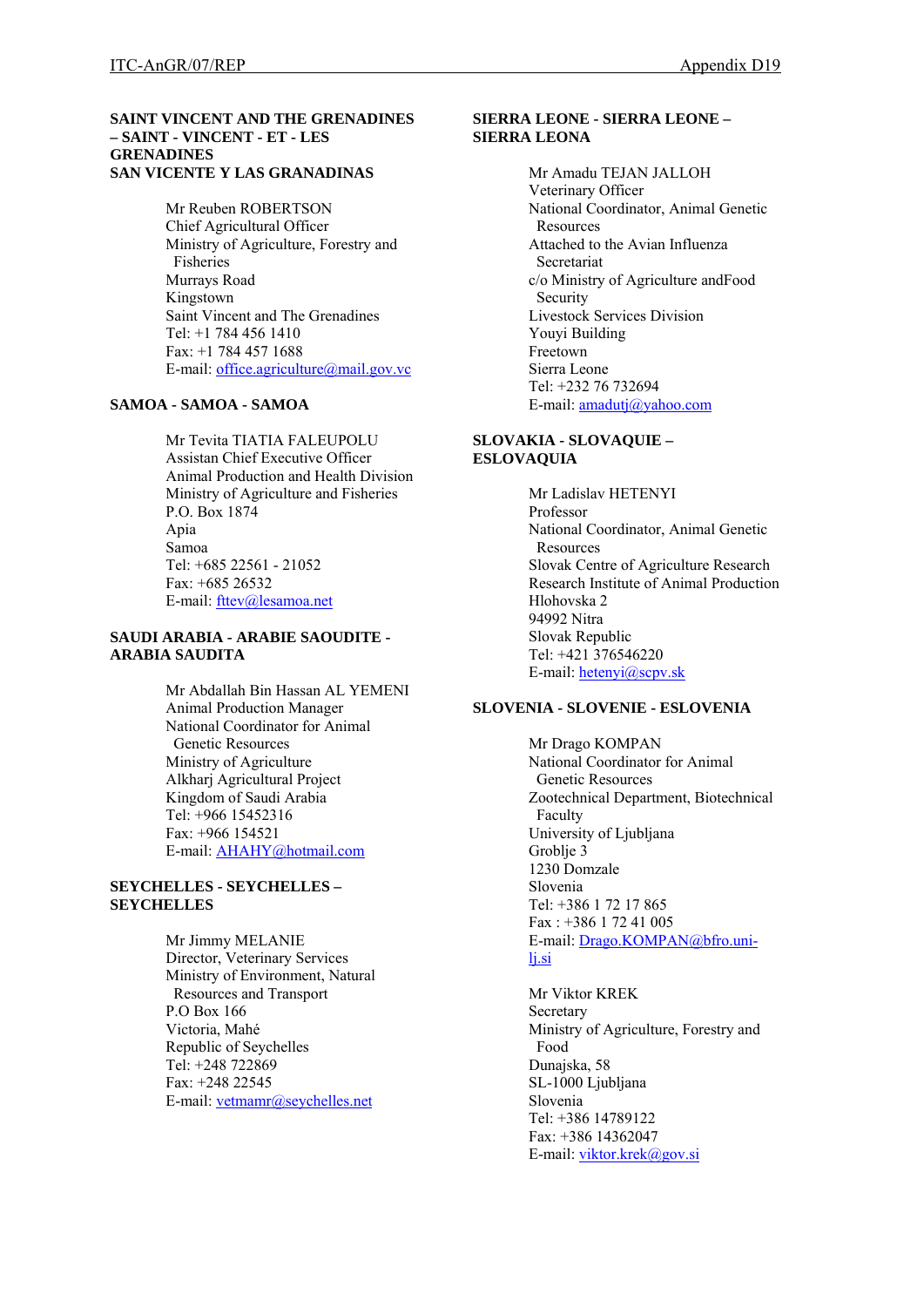# **SPAIN - ESPAGNE – ESPAÑA**

Sra Monserrat CASTELLANOS **MONCHO** Jefa de Área de Zootecnia Sub.´ Gral. Medios de Producción Ganaderos Dirección General de Ganadería c/Alfonso XII, 62 28071 Madrid España Tel: +34 91 3474092 Fax: +34 91 3476671 E-mail: [mcastell@mapya.es](mailto:mcastell@mapya.es)

Sr Carlos ESCRIBANO MORA Director General de Ganadería Secretaría General de Agricultura y Alimentación Ministerio de Agricultura, Pesca y Alimentación c/Alfonso XII, 62 28071 Madrid España Tel: +34 91 3476606 Fax: +34 91 3475883 E-mail: [cescriba@mapa.es](mailto:cescriba@mapa.es)

Sr Miguel FERNANDEZ RODRIGUEZ Centro de Recursos Zoogenéticos de Galicia Pazo de Fontefiz 32152 Coles-Ourense España

# **SRI LANKA - SRI LANKA – SRI LANKA**

Mr Alawattage Don Nimal **CHANDRASIRI** Deputy Director (Veterinary Research) Veterinary Research Institute P.O. Box 28 Peradeniya Sri Lanka Tel: +94 812 388312 Fax: +94 812 388125 E-mail: [adnchandrasiri@yahoo.com](mailto:adnchandrasiri@yahoo.com) 

## **SUDAN (THE) - SOUDAN - SUDÁN**

Mr Awad El Karim ABDULLA MOHAMMED General Director of Animal Production Federal Ministry of Animal Resources and Fisheries Al Shagara Street P.O. Box 241 Khartoum Sudan

Mr Hussein Ibrahim ABU EISSA Director Animal Production Research Center Ministry of Science and Technology P.O. Box 1355 Khartoum North Sudan Tel: +249 912150596 Fax: +249 85385269 E-mail: [hiabueissa@hotmail.com](mailto:hiabueissa@hotmail.com)

Mr Mohammed ELTAYEB ELFAKI ELNOR Councellor Permanent Representative to FAO/IFAD/WFP Embassy of the Republic of the Sudan Via Prati della Farnesina, 57 00194 Rome Italy Tel: +39 06 33220433 - 33222138 Fax: +39 06 3340841 E-mail: [permrepoffice\\_sudanembassyrome@yahoo.it](mailto:permrepoffice_sudanembassyrome@yahoo.it)

# **SURINAME - SURINAME - SURINAME**

Mr Gerald TJON-A-SAN Livestock Expert Ministry of Agriculture, Animal Husbandry and Fisheries Abattoirstaat Beekhuizen, Paramaribo Suriname Tel: +597 404415 Fax: +597 404407 E-mail: [veeteelt@odve.minlvv.sr](mailto:veeteelt@odve.minlvv.sr) [g\\_tjonasan@hotmail.com](mailto:g_tjonasan@hotmail.com)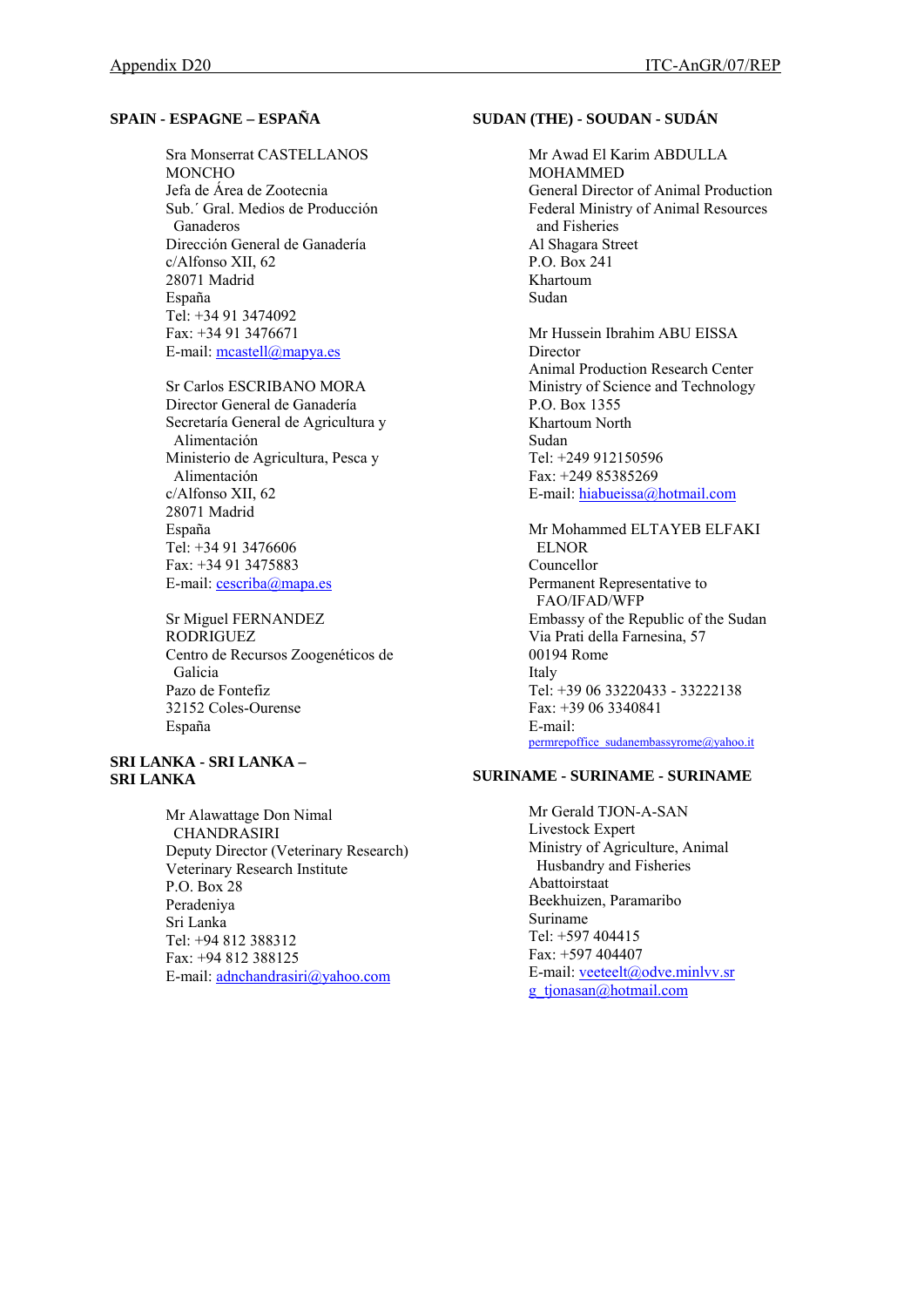### **SWAZILAND - SWAZILAND - SWAZILANDIA**

Mr Sipho A. NXUMALO Under Secretary (Personnel Administration) Ministry of Agriculture and Co-operatives P.O. Box 162 Mbabane Swaziland Tel: +268 404 2731 Fax: +268 404 0585 E-mail: [nxumalosia@gov.sz](mailto:nxumalosia@gov.sz) 

Ms Dorah D. VILAKATI National Coordinator on Animal Genetic Resources Ministry of Agriculture and Co-operatives P.O. Box 162 Mbabane Swaziland Tel: +268 404 9803 Fax: +268 404 9802 E-mail: [sd-fangr@realnet.co.sz](mailto:sd-fangr@realnet.co.sz) [vilakatido@gov.sz](mailto:vilakatido@gov.sz)

# **SWEDEN - SUÈDE – SUECIA**

Mr Hans EKSTRÖM Project Coordinator Nordic Gene Bank Farm Animals P.O. Box 254 SE-311 23 Falkenberg Sweden Tel.: +46 34 648433 Fax: +46 34 6484 50 E-mail: [hans.ekstrom@nordgen.org](mailto:hans.ekstrom@nordgen.org)

Ms Harriet FALCK REHN Senior Administrative Officer Ministry of Agriculture, Food and Consumer Affairs Fredsgatan 8 S103-33 Stockholm Sweden Tel: +46 8 4051097 Fax: +46 8 4054970 E-mail: [harriet.falck](mailto:harriet.falck-rehn@agriculture.ministry.se)[rehn@agriculture.ministry.se](mailto:harriet.falck-rehn@agriculture.ministry.se)

Mr Peter HERTHELIUS Senior Agricultural Adviser Department of Natural Resources and the Environment Sida / Swedish International Development Cooperation Agency SE-105 25 Stockholm Sweden Tel.: +46 8 698 53 69 Fax: +46 8 6985653 E-mail: [peter.herthelius@sida.se](mailto:peter.herthelius@sida.se)

Ms Tina LINDSTRÖM Senior Administrative Officer Ministry of Agriculture, Food and Fisheries Secretariat for EU Coordination and International Affairs Fredsgatan 8 SE103-33 Stockholm Sweden Tel: +46 8 4053508 Fax: +46 8 4054972 E-mail: [tina.lindstrom@agriculture.ministry.se](mailto:tina.lindstrom@agriculture.ministry.se)

Ms Birgitta MALMFORS Associate Professor Department of Animal Breeding and **Genetics** Swedish University of Agricultural Sciences (SLU) P.O. Box 7023 SE-750 07 Uppsala Sweden Tel.: +46 18 671939 Fax : +46 18 672848 E-mail: [Birgitta.Malmfors@hgen.slu.se](mailto:Birgitta.Malmfors@hgen.slu.se)

Ms Eva-Marie STÅLHAMMAR Senior Officer Division of Strategic Issues Animal breeding, biodiversity and public health Swedish Board of Agriculture SE-551 82 Jönköping Tel: +46 36155822 Fax: +46 36308182 E-mail:  $eva$ -marie.stalhammar@sjv.se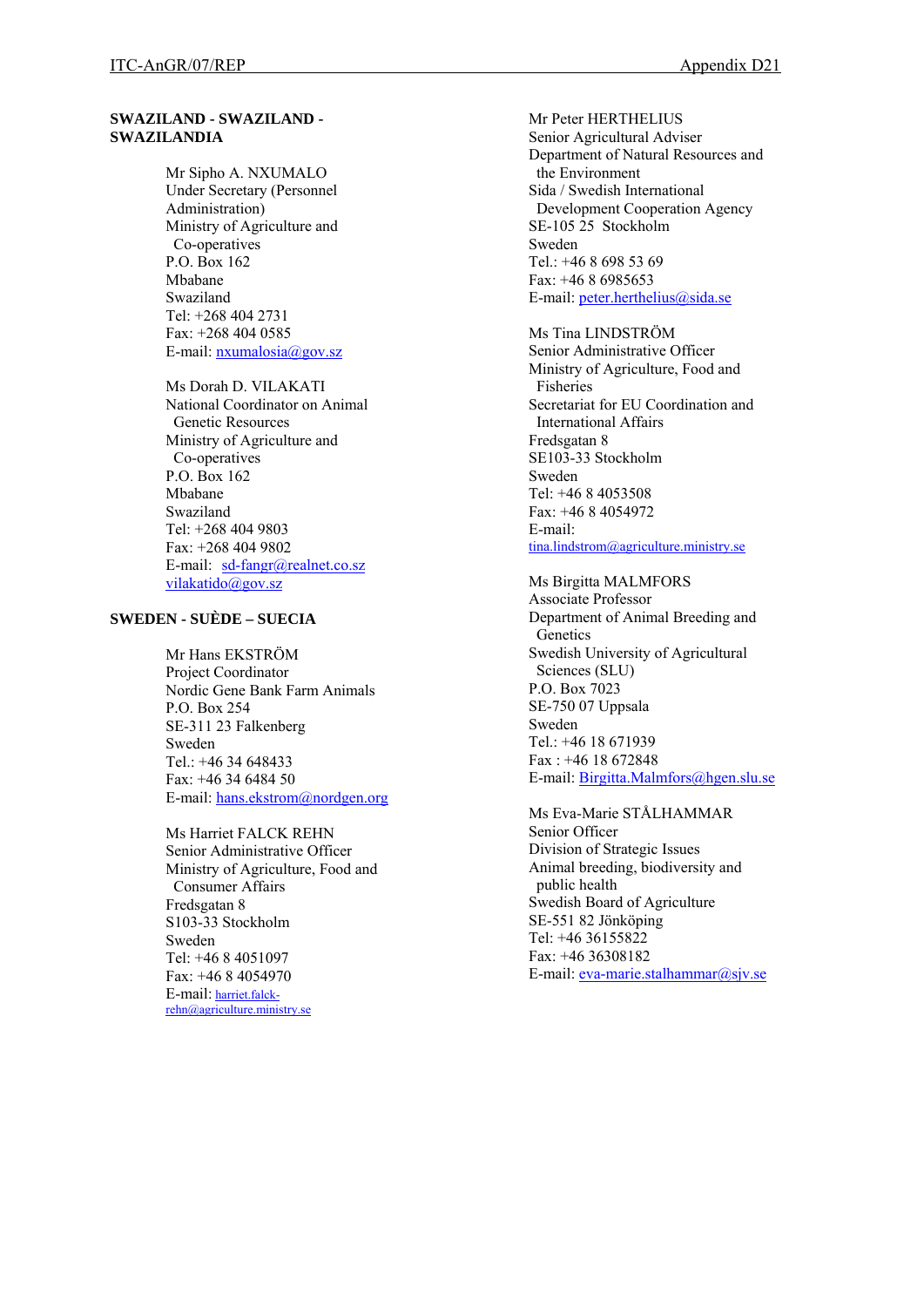#### **SWITZERLAND - SUISSE – SUIZA**

M Philippe AMMANN Pro Specie Rara Pfrundweg 14 CH-5000 Aarau Suisse Tel: +41 628320820 Fax: +41 628320825 E-mail: [philippe.ammann@prospecierara.ch](mailto:philippe.ammann@prospecierara.ch)

M Manfred BÖTSCH Directeur Office fédéral de l'agriculture (OFAG) Mattenhofstrasse 5 CH-3003 Berne Suisse Tel: +41 31 3222501 Fax : +41 31 3222634 E-mail: [manfred.boetsch@blw.admin.ch](mailto:manfred.boetsch@blw.admin.ch) 

Mme Claudia CHALLANDES BINGGELI Section Agriculture durable internationale Office fédéral de l'agriculture (OFAG) Mattenhofstrasse 5 CH-3003 Berne Suisse Tel: +41 31 3222554 Fax: +41 31 3222634 E-mail: [claudia.challandes@blw.adming.ch](mailto:claudia.challandes@blw.adming.ch)

M Jacques CHAVAZ Directeur Suppléant Office fédéral de l'agriculture (OFAG) Mattenhofstrasse 5 CH-3003 Berne Suisse Tel: +41 31 3222502 Fax: +41 31 3222634 E-mail: [jacques.chavaz@blw.admin.ch](mailto:jacques.chavaz@blw.admin.ch)

M Marco D'ALESSANDRO Section Biotecnologie et flux de substances Office Fédéral de l'environnement (OFEV) Worblentalstr.68 CH-3063 Ittigen Suisse Tel: +41 31 3229395 Fax: +41 31 3247978 E-mail: [marco.dalessandro@bafu.admin.ch](mailto:marco.dalessandro@bafu.admin.ch) 

Mme Christine FLURY Haute école suisse d'agronomie (HESA) Länggasse 85 CH-3052 Zollikofen Suisse Tel: +41 31 9102165 Fax: +41 31 9102299 E-mail: [christine.flury@shl.bfh.ch](mailto:christine.flury@shl.bfh.ch)

M Martin GIRSBERGER Service juridique brevets et design Institut Fédéral de la Propriété Interllectuelle (IPI) Stauffacherstrasse 65 CH-3003 Berne Suisse Tel: +41 31 3777777 Fax: +41 31 3777778 E-mail: [martin.girsberger@ipi.ch](mailto:martin.girsberger@ipi.ch)

M Willi GRAF Senior Advisor Section Ressources naturelles et environnement Direction du dévéloppement et de la coopération (DDC) Freiburgstrasse 130 CH-3001 Berne Suisse Tel: +41 31 3259307 Fax: +41 31 3259362 E-mail: [willi.graf@deza.admin.ch](mailto:willi.graf@deza.admin.ch)

M Paul GÜNTER Député au Conseil national Du Lac CH-3707 Därligen Suisse Tel: +41 33 8234268 E-mail: [guenter.zbinden@popnet.ch](mailto:guenter.zbinden@popnet.ch)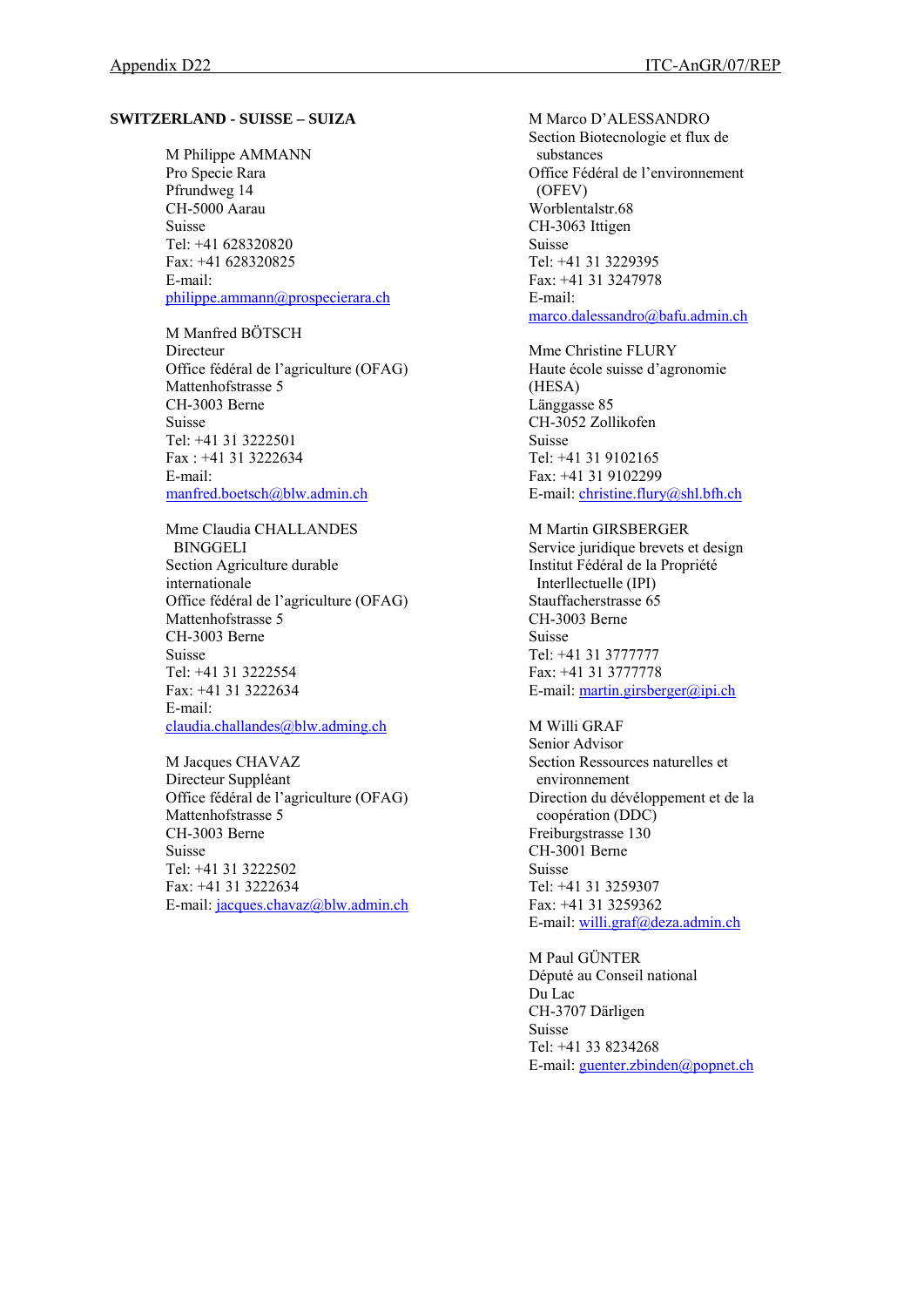M Eduard HOFER Sous-Directeur Office fédéral de l'agriculture (OFAG) Mattenhofstrasse 5 CH-3003 Berne Suisse Tel: +41 31 3222587 Fax: +41 31 3222634 E-mail: [eduard.hofer@blw.admin.ch](mailto:eduard.hofer@blw.admin.ch) 

M Thomas JEMMI Chef des Affaires internationales Office vétérinaire fédéral (OVF) Schwarzenburgstrasse 155 CH-3097 Berne Liebefeld Suisse Tel: +41 31 3238531 Fax: +41 31 3235686 E-mail: [thomas.jemmi@bvet.admin.ch](mailto:thomas.jemmi@bvet.admin.ch)

M Jurg JORDI Responsable de la section de information Office fédéral de l'agriculture (OFAG) Mattenhofstrasse 5 CH-3003 Berne Suisse Tel: +41 31 3228128 Fax: +41 31 3222634 E-mail: [juerg.jordi@blw.admin.ch](mailto:juerg.jordi@blw.admin.ch)

M Martin KREBS Direction politique V Section des affaires internationales de l'environnement/DFAE Bundesgasse 32 CH-3003 Berne Suisse Tel: +41 31 3220834 Fax: +41 31 3241063 E-mail: [martin.krebs@eda.admin.ch](mailto:martin.krebs@eda.admin.ch)

M Robert LAMB Office fédéral pour l'environnement Pepiermuhlestr. 172 CH-3063 Ittigen Switzerland Tel : +41 313244989 Fax : +41 313230349 E-mail : [robert.lamb@bafu.admin.ch](mailto:robert.lamb@bafu.admin.ch)

M Hans-Jörg LEHMANN Ministre Représentation permanente de la Suisse auprès de la FAO Viale Aventino, 89 00153 Rome Italie Tel: +39 065756293 Fax: +39 065756321 E-mail: [hans-joerg.lehmann@eda.admin.ch](mailto:hans-joerg.lehmann@eda.admin.ch) 

Mme Catherine MARGUERAT Caprovis Data AG Waldeggweg 4B 5415 Nunbauner CH-3000 Berne 14 Suisse Tel: +41 31 3886111 Fax: +41 31 3886112 E-mail: [catherine.marguerat@caprovis-data.ch](mailto:catherine.marguerat@caprovis-data.ch)

Mme Claudia MUND Service juridique brevets et design Institut Fédéral de la Propriété Interllectuelle (IPI) Stauffacherstrasse 65 CH-3003 Berne Suisse Tel: +41 31 3777777 Fax: +41 31 3777778 E-mail: [claudia.mund@ipi.ch](mailto:claudia.mund@ipi.ch)

Mr André NIETLISBACH Secretaire Général Volkswirtschaftsdirektion des Kantons Munsterplatz 3a CH-3011 Berne Switzerland Tel: +41 316334841 Fax: +41 316334852 E-mail: [andre.nietlisbach@vol.be.ch](mailto:andre.nietlisbach@vol.be.ch)

M Hubert POFFET Section Agriculture durable internationale Office fédéral de l'agriculture (OFAG) Mattenhofstrasse 5 CH-3003 Berne Suisse Tel: +41 31 3251700 Fax: +41 31 3222634 E-mail: hubert.poffet@blw.admin.ch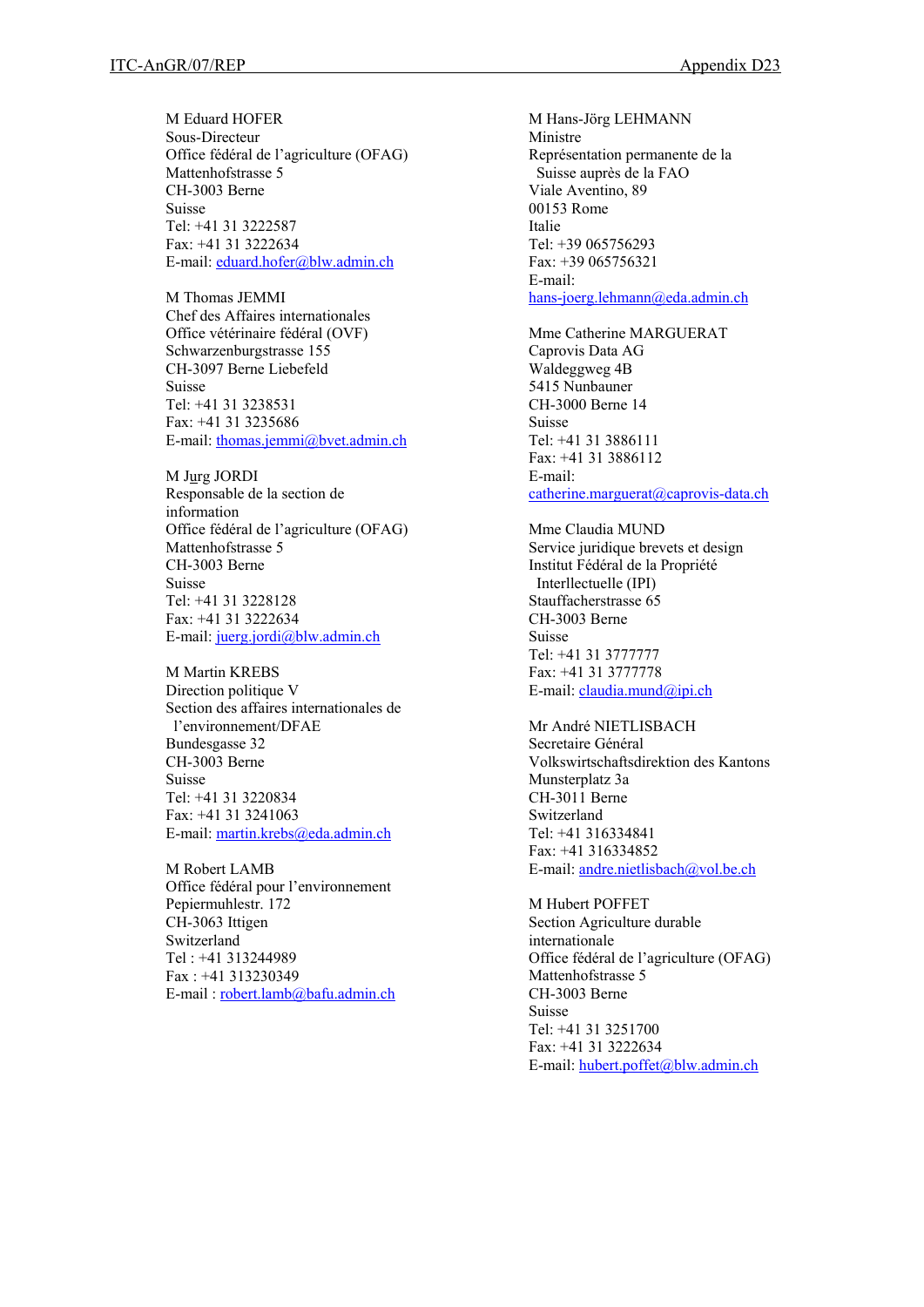M François PYTHOUD Responsable Section Agriculture durable internationale Office fédéral de l'agriculture (OFAG) Mattenhofstrasse 5 CH-3003 Berne Suisse Tel: +41 31 3234445 Fax: +41 31 3222634 E-mail: [françois.pythoud@blw.admin.ch](mailto:fran%C3%A7ois.pythoud@blw.admin.ch)

M Fabien RIESEN Section Agriculture durable internationale Office fédéral de l'agriculture (OFAG) Mattenhofstrasse 5 CH-3003 Berne Suisse Tel: +4131 3222595 Fax: 41 31 3222634 E-mail: [fabian.riesen@blw.admin.ch](mailto:fabian.riesen@blw.admin.ch)

Mme Barbara RYCHEN Section Agriculture durable internationale Office fédéral de l'agriculture (OFAG) Mattenhofstrasse 5 CH-3003 Berne Suisse Tel: +41 31 3250291 Fax: +41 31 3222634 E-mail: [barbara.rychen@blw.admin.ch](mailto:barbara.rychen@blw.admin.ch) 

M Fritz SCHNEIDER Sous-Directeur Haute école suisse d'agronomie (HESA) Länggasse 85 CH-3052 Zollikofen Suisse Tel: +41 31 9102172 Fax: +41 31 9102299 E-mail: [fritz.schneider@shl.bfh.ch](mailto:fritz.schneider@shl.bfh.ch) 

### **SYRIAN ARAB REPUBLIC (THE) - RÉPUBLIQUE ARABE SYRIENNE (LA) – REPÚBLICA ÁRABE SIRIA (LA)**

Mr Yassin MASRI Director Animal Wealth Research Administration General Commission for Scientific Agricultural Research Ministry of Agriculture and Agrarian Reform Al-Jabri Damascus

Syria Tel: +963 116440520 E-mail: [masriyassin@yahoo.com](mailto:masriyassin@yahoo.com)

# **THAILAND - THAÏLANDE – TAILANDIA**

Ms Vanida KHUMNIRDPETCH Animal Scientist Department of Livestock Development Phya Thai Road, Rajathevi Bangkok 10400 Thailand Tel: +66 2 6534451 Fax: +66 2 6534922 E-mail: [vanidak@yahoo.com](mailto:vanidak@yahoo.com)

Mr Yodchai TONGTHAINAN Animal Breeding Senior Expert Department of Livestock Development Phya Thai Road, Rajathevi Bangkok 10400 Thailand Tel: +66 26534410 Fax: +66 26534905 E-mail: t\_vodchai@msm.com

# **TOGO - TOGO – TOGO**

M Bèdibètè BONFOH Directeur Institut Togolais de Recherche Agronomique (ITRA) Centre de Recherche Agronomique de la Savane Humide (ITRA-CRASH) BP 01 Anié Repubique Togolaise Tel: +228 4443001 E-mail: [crash@laposte.tg](mailto:crash@laposte.tg)

## **TRINIDAD AND TOBAGO – TRINITÉ - ET - TOBAGO – TRINIDAD Y TOBAGO**

Mr Rajendra Kumar RASTOGI Senior Lecturer in Animal Breeding/Genetics Department of Food Production Faculty of Science and Agriculture The University of The West Indies St. Augustine Trinidad and Tobago Tel: +1 868 6622002 extn 2090 Fax: +1 868 6450479 E-mail: [Rajendra.Rastogi@sta.uwi.edu](mailto:aphdivision@tstt.net.tt)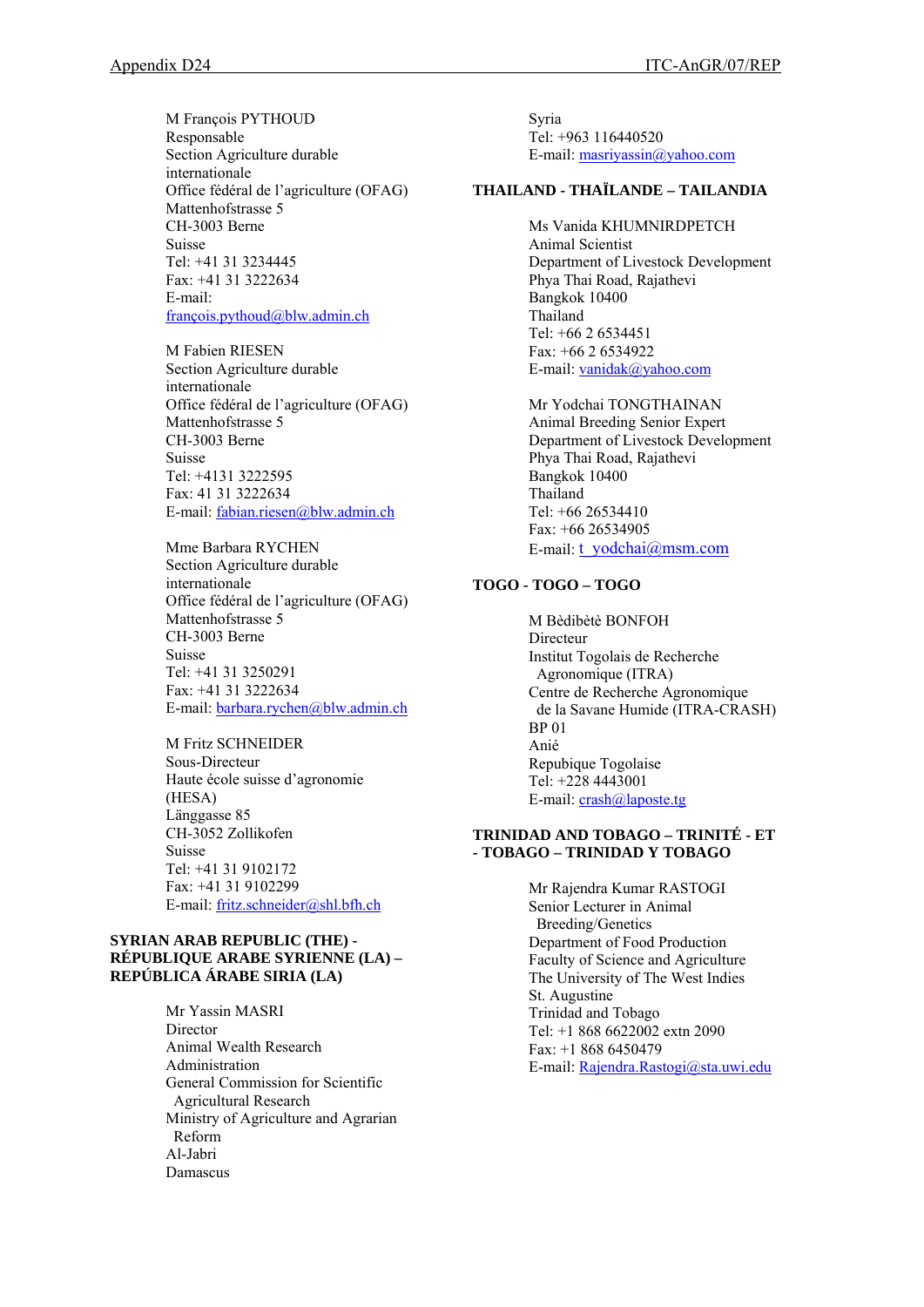Ms Lillawatti RASTOGI Deputy Director Animal Production and Health Division Ministry of Agriculture, Land and Marine Resources 80 Abercromby Street Port of Spain Trinidad and Tobago Tel: +1 868 6695296 Fax: +1 868 6691159 E-mail:  $Lrastogi@cls.mx.tt$ ; [leela3053@hotmail.com](mailto:leela3053@hotmail.com)

# **TUNISIA - TUNISIE – TÚNEZ**

Mme Sonia BEDHIAF Chercheur Institut national des ressources génétiques animales Rue Hedi Karray Ariana Tunisie

M M'Naouer DJEMALI Vice-président ITWG des ressources génétiques animales relevant de la FAO Institut National Agronomique de Tunis (INAT) Ministère de l'agriculture, des ressources hydriques et de l'environment 43 Avenue Charles Nicole 1082 Mahrajene Tunisie Tel : +216 98 319029 E-mail: [djemali.mnaouer@iniat.agrinet.tn](mailto:djemali.mnaouer@iniat.agrinet.tn) 

# **TURKEY - TURQUIE – TURQUÍA**

Ms Oya AKIN National Coordinator for Animal Genetic Resources General Directorate of Agricultural Research Ministry of Agriculture and Rural Affairs (MARA) 06171 Yenimahalle, Ankara Turkey Tel: +90 312 3157623 (ext. 240) Fax: + 90 312 3153448 E-mail: [oakin@tagem.gov.tr](mailto:oakin@tagem.gov.tr) [oya\\_akin@hotmail.com](mailto:oya_akin@hotmail.com) 

# **UGANDA - OUGANDA – UGANDA**

Mr Daniel K.N. SEMAMBO Executive Director National Animal Genetic Resources Centre and Data Bank P.O. Box 183 Entebbe Tel: +256 41 320831 Fax: +256 41 324000 E-mail: [cattbrd@imul.com](mailto:cattbrd@imul.com)

### **UNITED KINGDOM OF GREAT BRITAIN AND NORTHERN IRELAND (THE) – ROYAUME - UNI DE GRANDE - BRETAGNE ET D'IRLANDE DU NORD – REINO UNIDO DE GRAN BRETAÑA E IRLANDA DEL NORTE**

Mr Philip HAMBLING Policy and Project Manager Food and Farming Group Department for Environment, Food and Rural Affairs (DEFRA) 5E Millbank, 17 Smith Square London SW1P 3JR United Kingdom Tel: +44 207 2383147 Fax: +44 207 2383114 E-mail: [philip.hambling@defra.gsi.gov.uk](mailto:philip.hambling@defra.gsi.gov.uk)

Mr Mike ROPER U.K. National Co-ordinator for Farm Animal Genetic Resources Department of Environment, Food and Rural Affairs (DEFRA) 9 Millbank, 17 Smith Square London SW1P 3JR United Kingdom Tel: +44 207 2383150 E-mail: [mike.roper@defra.gsi.gov.uk](mailto:mike.roper@defra.gsi.gov.uk) 

### **UNITED REPUBLIC OF TANZANIA (THE) – REPUBLIQUE - UNIE DE TANZANIE - REPÚBLICA UNIDA DE TANZANIA**

Mr Sachindra M. DAS Director, Central Veterinary Laboratoy Ministry of Livestock Development P.O. Box 9254 Dar-es-Salaam The United Republic of Tanzania Tel: +255 748 464086 Fax: +255 22 28654394 E-mail: [sachindas\\_30@hotmail.com](mailto:sachindas_30@hotmail.com)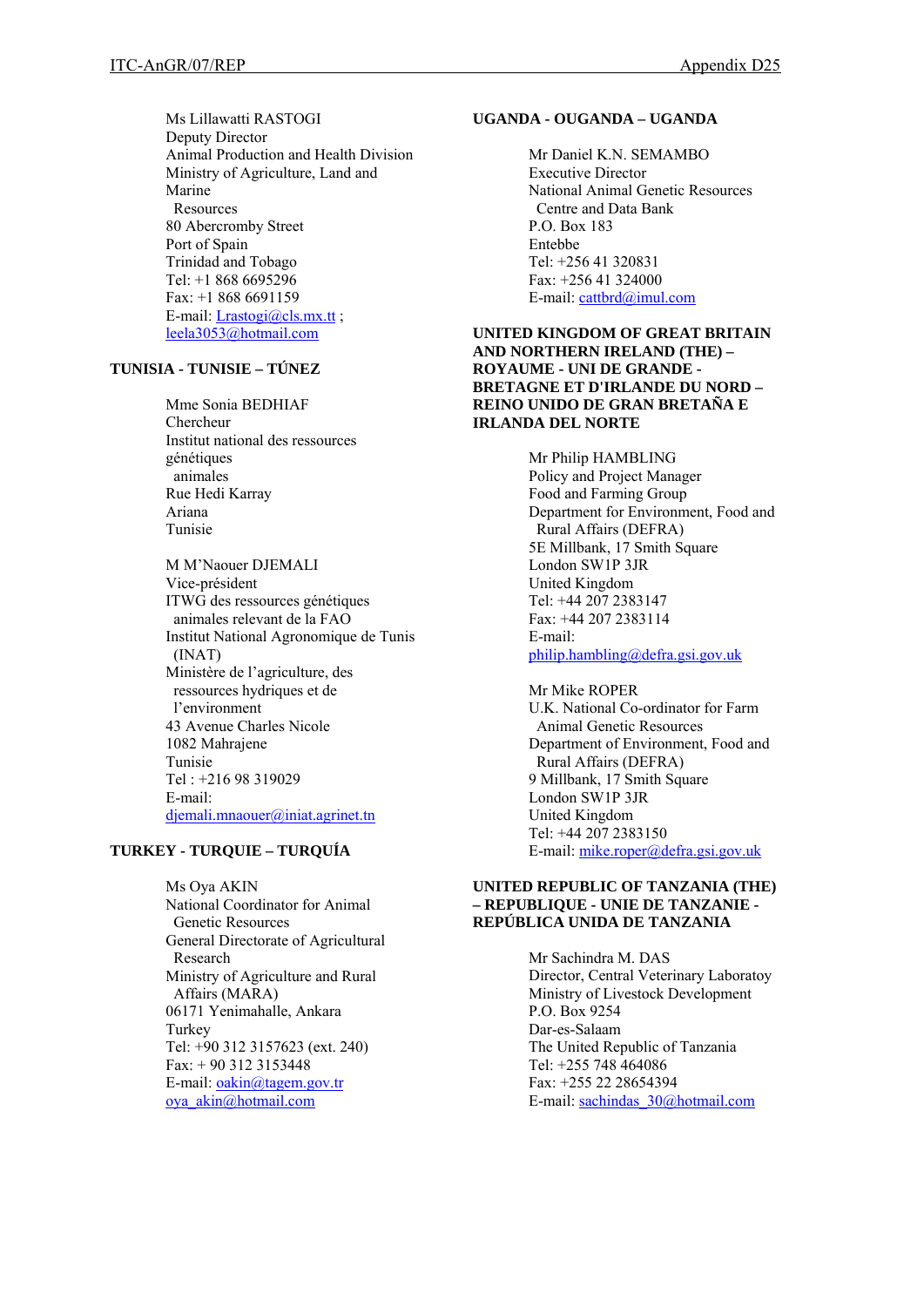Mr David Chambo SENDALO Assistant Director of Livestock Research Ministry of Livestock Development P.O. Box 9152 Dar es Salaam The United Republic of Tanzania Tel: +255 022 2863479 Fax: +255 784803018 E-mail: [drsendalo@yahoo.com](mailto:drsendalo@yahoo.com)

#### **UNITED STATES OF AMERICA (THE) ÉTATS - UNIS D'AMERIQUE – ESTADOS UNIDOS DE AMERICA**

Mr Harvey BLACKBURN Coordinator National Animal Germplasm Programme National Centre for Genetic Resources Preservation ARS, USDA 1111 South Mason, St. Fort Collins, Colorado 80515 United States of America Tel: +1 970 4953268 Fax: +1 970 2211427 E-mail: [harvey.blackburn@ars.usda.gov](mailto:harvey.blackburn@ars.usda.gov)

Mr Doug GOLLIN Advisor-Economist Department of Economics Williams College, Morey House Williamstown, Massachusetts 01267 United States of America Tel: +1 413 5972471 E-mail: [douglas.gollin@williams.edu](mailto:douglas.gollin@williams.edu) 

Mr Ronald D. GREEN National Programme Leader Food Animal Production ARS, USDA 5601 Sunnyside Avenue Beltsville, Maryland 20705 United States of America Tel: +1 301 5044736 Fax: +1 301 5044873 E-mail: [ronnie.green@ars.usda.gov](mailto:ronnie.green@ars.usda.gov) 

Mr David HEGWOOD Agricultural Minister-Counselor Alternate Permanent Representative to FAO United States Mission to the UN Agencies for Food and Agriculture Via Vittorio Veneto 119/A 00187 Rome, Italy Tel: +39 0646743507 Fax: +39 0646743520 E-mail: [David.Hegwood@usda.gov](mailto:David.Hegwood@usda.gov)

#### **URUGUAY - URUGUAY – URUGUAY**

Sr Gabriel ROVERE Coordinador Nacional de Recursos Zoogenéticos Universidad de la República INML Magallanes 1862, Piso 2 11800 Montevideo Uruguay Tel: +598 2 9248512 Fax: +598 2 9248512 E-mail: grovere@adinet.com.uy

### **VENEZUELA (BOLIVARIAN REPUBLIC OF) – VENEZUELA (REPUBLIQUE BOLIVARIENNE DU) - VENEZUELA (REPÚBLICA BOLIVARIANA DE)**

Sr Luis DICKSON Investigador Instituto Nacional de Investigaciones Agrícolas de Venezuela Km 7 via Barquisimeto-Duaca Estado Lara República Bolivariana de Venezuela

# **YEMEN - YÉMEN – YEMEN**

Mr Ghaleb AL-ERYANI Director General of Animal Resources Ministry of Agriculture and Irrigation P.O. Box 13449 Sana'a Yemen Tel: +967 1 561912 Fax: +967 1 251589 E-mail:  $g$  eriani@yahoo.com

Mr Saeed MOQBEL DAHMAN General Authority of Research Technical Director National Genetic Resource Centre Agricultural Research and Extension Authority (AREA) Ministry of Agriculture and Irrigation Sana'a Yemen E-mail: [sallam2003@yemen.net.ye](mailto:sallam2003@yemen.net.ye)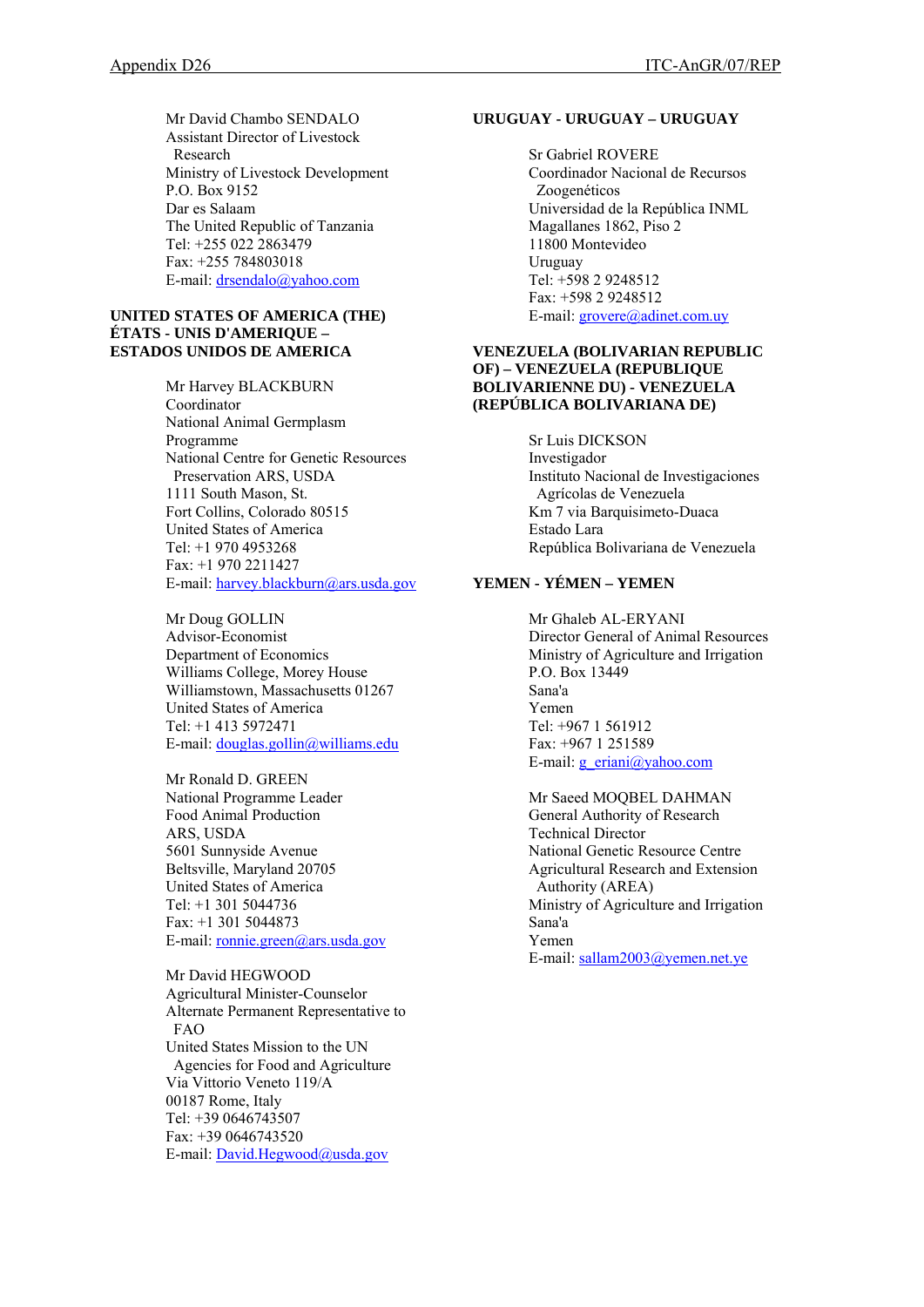# **ZAMBIA - ZAMBIE - ZAMBIA**

Mr David Elias DAKA Deputy Director Department of Veterinary and Livestock Development (DVLD) Ministry of Agriculture and Cooperatives (MACO) P.O. Box 50060 15101 Ridgeway Lusaka Zambia E-mail: [daviddukakis@yahoo.com](mailto:daviddukakis@yahoo.com)

Mr Benson MWENYA National Coordinator (Farm Animal Genetic Resources) Chief Livestock Products Officer (DVLD) Department of Veterinary & Livestock Development Ministry of Agriculture and Cooperatives (MACO) Box 50060 Lusaka Zambia Tel: +260 1250274 Fax: +260 1252608 E-mail: [bensonmwenya@hotmail.com](mailto:bensonmwenya@hotmail.com)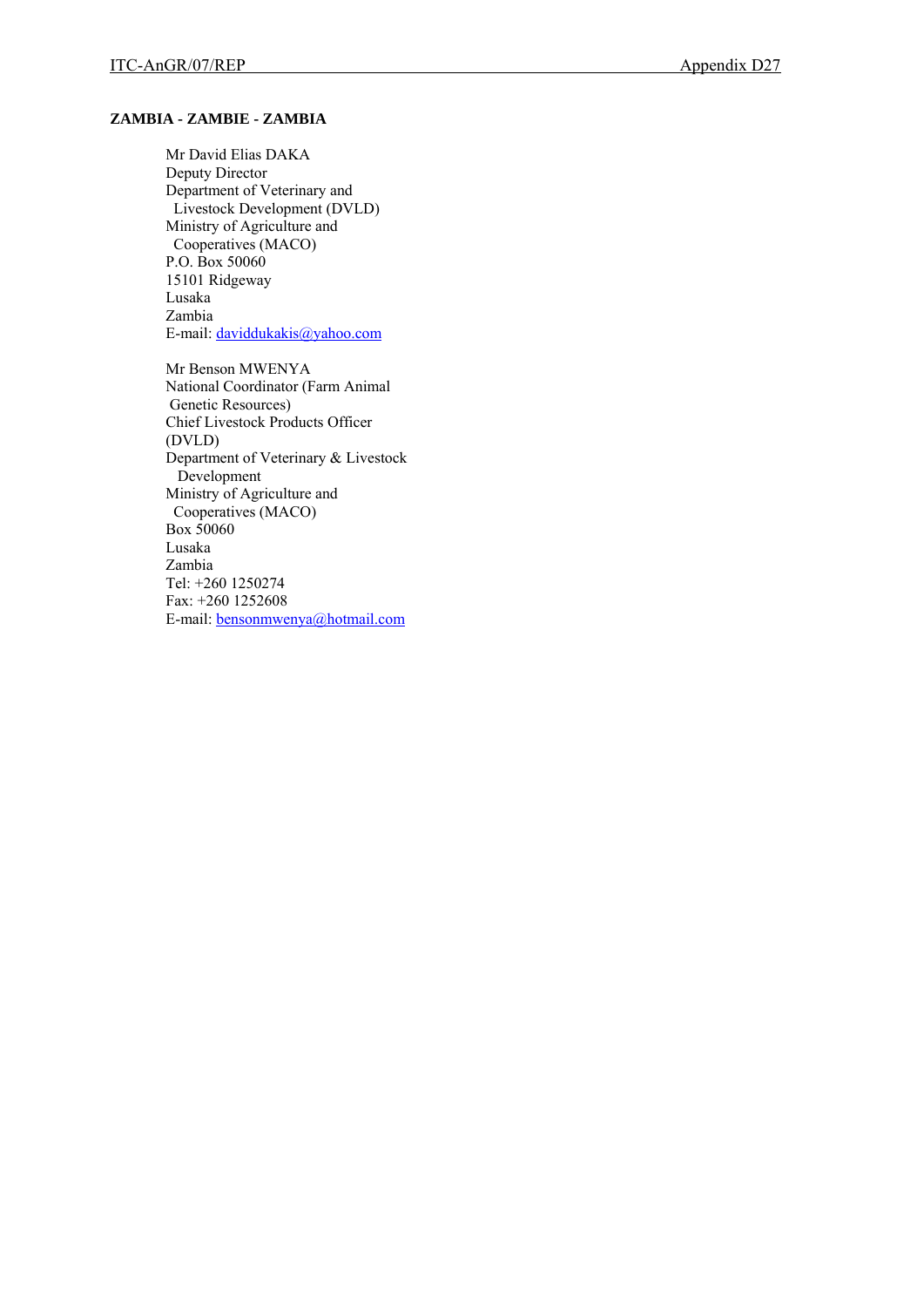#### **OBSERVERS OBSERVATEURS OBSERVADORES**

#### **REPRESENTATIVES OF UNITED NATIONS AND SPECIALIZED AGENCIES REPRESENTANTS DES NATIONS UNIES ET INSTITUTIONS SPECIALISEES REPRESENTANTES DE LAS NACIONES UNIDAS Y ORGANISMOS ESPECIALIZADOS**

#### **UNITED NATIONS CONVENTION ON BIOLOGICAL DIVERSITY (CBD) CONVENTION DES NATIONS UNIES SUR LA DIVERSITÉ BIOLOGIQUE CONVENIO DE LAS NACIONES UNIDAS SOBRE LA DIVERSIDAD BIOLÓGICA**

Mr Ahmed DJOGHLAF Executive Secretary Secretariat of the Convention on Biological Diversity United Nations Convention on Biological Diversity (CBD) World Trade Centre 413, St-Jacques – Suite 800 Montreal, Quebec H2Y1N9 Canada Tel: +1 514 287.7002 Fax: +1 514 2886588 E-mail: [ahmed.djoghlaf@biodiv.org](mailto:secretariat@cbd.int) [http://www.cbd.int](http://www.cbd.int/) 

# **INTERNATIONAL ATOMIC ENERGY AGENCY AGENCE INTERNATIONALE DE L'ÉNERGIE ATOMIQUE ORGANISMO INTERNACIONAL DE ENERGÍA ATÓMICA**

Mr Paul J. BOETTCHER Livestock Geneticist/Breeder Animal Production and Health Section Joint FAO/IAEA Division International Atomic Energy Agency Wagramer Strasse 5 P.O. Box 100 A-1400 Vienna Austria Tel: +43 1 2600 - 26048 Fax: +43 1 26007 E-mail: [official.mail@iaea.org](mailto:official.mail@iaea.org)  [http://www-naweb.iaea.org](http://www-naweb.iaea.org/)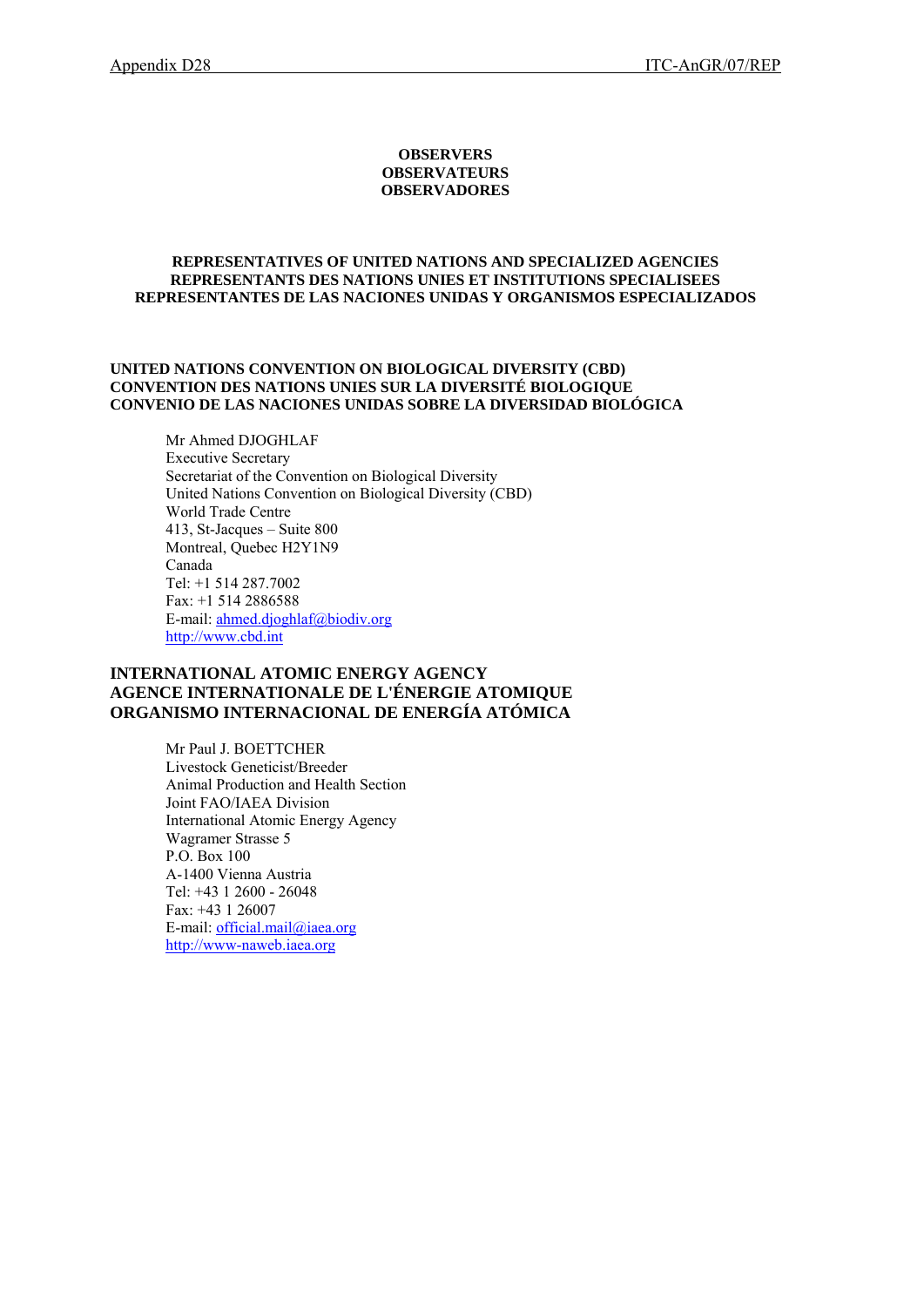# **OBSERVERS FROM INTERGOVERNMENTAL ORGANIZATIONS OBSERVATEURS DES ORGANISATIONS INTERGOUVERNEMENTALES OBSERVADORES DE LAS ORGANIZACIONES INTERGUBERNAMENTALES**

**CONSULTATIVE GROUP ON INTERNATIONAL AGRICULTURAL RESEARCH (CGIAR) - GROUPE CONSULTATIF POUR LA RECHERCHE AGRICOLE INTERNATIONALE - GRUPO CONSULTIVO SOBRE INVESTIGACIÓN AGRÍCOLA INTERNACIONAL** 

> Mr Emile FRISON Director General Bioversity International (CGIAR) Via dei Tre Denari 472/a 00057 Maccarese (Fiumicino) Rome Italy Tel: +39 066118202 Fax: +39 066118405 E-mail: [e.frison@cgiar.org](mailto:e.frison@cgiar.org) [http://www.bioversityinternational.org](http://www.bioversityinternational.org/)

Mr Carlos SERÉ Director General International Livestock Research Institute (ILRI-CGIAR) P.O. Box 30709 00100 Nairobi Kenya Tel: +254 20 4223000 Fax: +254 20 4223001 E-mail: [c.sere@cgiar.org](mailto:c.sere@cgiar.org) [http://www.ilri.org](http://www.ilri.org/)

Ms Sara GALLAGHER Geneticist International Livestock Research Institute (ILRI-CGIAR) P.O. Box 30709 00100 Nairobi Kenya Tel: +254 20 4223000 Fax: +254 20 4223001 E-mail: [s.gallagher@cgiar.org](mailto:s.gallagher@cgiar.org) [http://www.ilri.org](http://www.ilri.org/)

Mr Ed REGE Director, Biotechnology Theme International Livestock Research Institute (ILRI-CGIAR) P.O. Box 30709 00100 Nairobi Kenya Tel: +254 20 4223370 Fax: +254 20 4223001 E-mail: [e.rege@cgiar.org](mailto:e.rege@cgiar.org) [http://www.ilri.org](http://www.ilri.org/)

Mr Olivier HANOTTE Project Leader Animal Genetics Resources International Livestock Research Institute (ILRI-CGIAR) P.O. Box 30709 00100 Nairobi Kenya Tel: +254 20 4223466 Fax: +254 20 4223001 E-mail: [o.hanotte@cgiar.org](mailto:o.hanotte@cgiar.org) [http://www.ilri.org](http://www.ilri.org/)

Ms Sandy McCLINTOCK Operational Project Leader Biotechnology Theme International Livestock Research Institute (ILRI-CGIAR) P.O. Box 30709 00100 Nairobi Kenya Tel: +254 20 4223373 Fax: +254 20 4223001 E-mail: [sandy@mcclintock.tk](mailto:sandy@mcclintock.tk) [http://www.ilri.org](http://www.ilri.org/)

Mr Okeyo MWAI Animal Geneticist/Breeder Biotechnology Theme International Livestock Research Institute (ILRI-CGIAR) P.O. Box 30709 00100 Nairobi Kenya Tel: +254 20 4223468 Fax: +254 20 4223001 E-mail: [o.mwai@cgiar.org](mailto:o.mwai@cgiar.org) [http://www.ilri.org](http://www.ilri.org/)

Ms Barbara Ann RISCHKOWSKY Senior Livestock Scientist International Centre for Agricultural Research in the Dry Areas (ICARDA-CGIAR) P.O. Box 5466 Aleppo Syrian Arab Republic Tel: +963 21 2213433 – 2213477 E-mail: [b.rischkowsky@cgiar.org](mailto:b.rischkowsky@cgiar.org)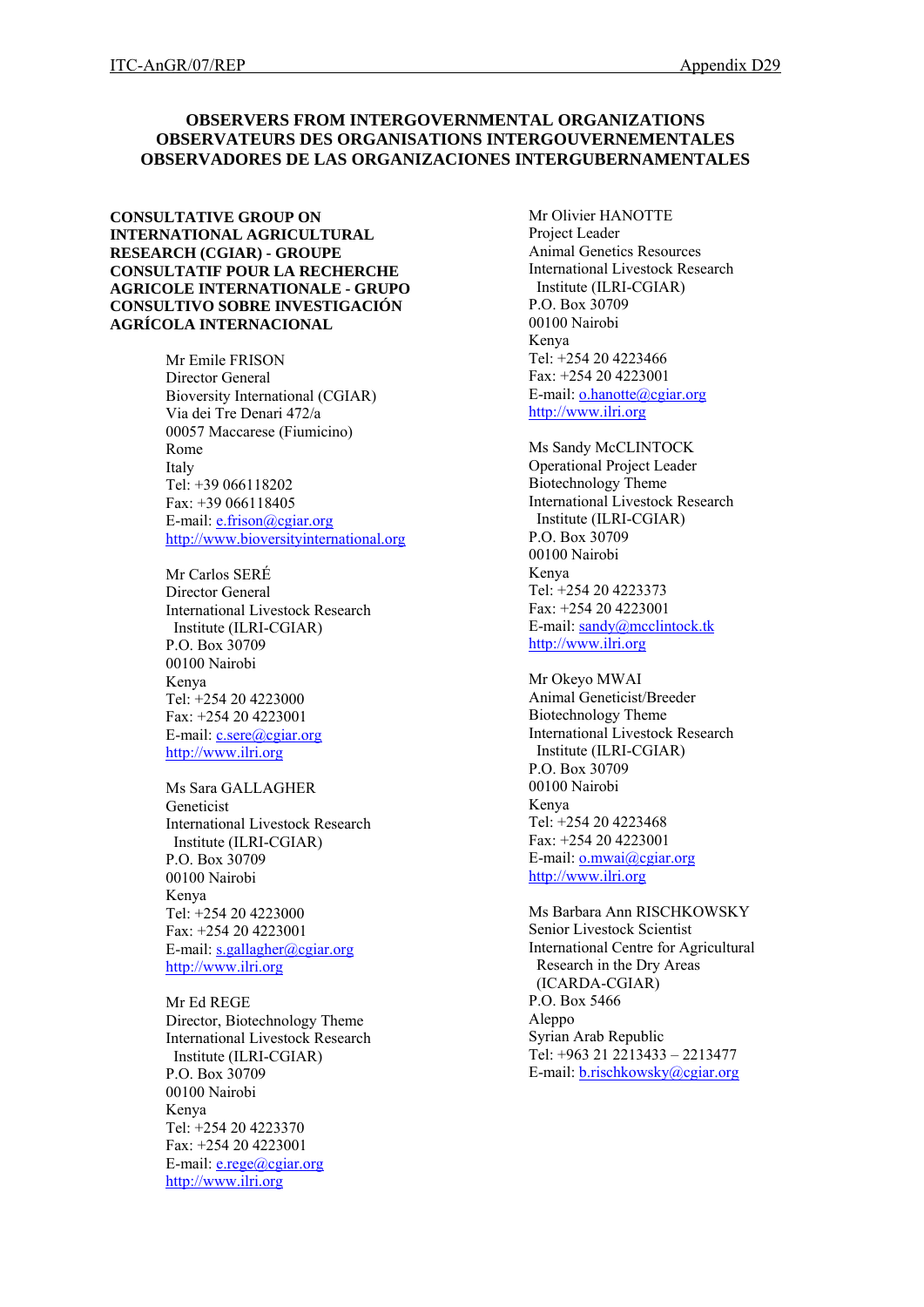Mr Robert LETTINGTON Policy and Legal Specialist (GRPI) Bioversity Sub-Saharan Africa Office P. O. Box 30677 00100 Nairobi Kenya. Tel: +254 20 722 4528 (direct) - 722 4500 Fax: +254 20 722 4501 E-mail: [r.lettington@cgiar.org](mailto:r.lettington@cgiar.org) 

### **NORDIC COUNCIL OF MINISTERS CONSEIL NORDIQUE DES MINISTRES CONSEJO NÓRDICO DE MINISTROS**

Ms Vivi Hunnicke NIELSEN Secretary Nordic Genetic Resources Council Aarhus University Faculty of Agricultural Sciences Department of Genetics and Biotechnology Forskningscenter Foulum Blichers Allé 20 P.O. Box 50 DK-8830 Tjele Nordic Council of Ministers Store Stradstraede 18 DK-1255 Copenhagen K. Denmark Tel: +45 89 991361 Fax: +45 89 991300 Cell: +45 23473466 E-mail: [vivih.nielsen@agrsci.dk](mailto:vivih.nielsen@agrsci.dk) [http://www.norden.org](http://www.norden.org/) 

# **SECRETARIAT OF THE PACIFIC COMMUNITY (SPC)**

Mr Peter MANUELI Land and Resources Division Secretariat of the Pacific Community (SPC) Private Mail Bag Suva Fiji Tel: +679 3370733 Fax: +679 3370021 E-mail: [pmanueli@gmail.com](mailto:pmanueli@gmail.com) [http://www.spc.int](http://www.spc.int/)

# **SOUTH CENTRE**

Ms Xuan LI Lead Economist and Acting Coordinator Innovation and Access to Knowledge Programme South Centre 17, Chemin du Champ d'Anier POB 228 CH-1211 Geneva 19 Switzerland Tel: +41 22 7918050 Fax: +41 22 7988531 E-mail:  $li(\partial)$  southcentre.org [http://www.southcentre.org](http://www.southcentre.org/) 

# **THE LEAGUE OF ARAB STATES**

Mr Solieman SALHAB Member of the Steering Committee for Regional Focal Point of Animal Genetic Resources The Arab Centre for the Studies of Arid Zones and Dry Lands (ACSAD) The League of Arab States P.O.Box: 1240 Damascus Syria Tel: +963 11 5743039 Fax: +963 11 5743063 E-mail: [email@acsad.org](mailto:email@acsad.org) [http://www.acsad.org](http://www.acsad.org/) 

### **WORLD ORGANISATION FOR ANIMAL HEALTH – ORGANIZATION MONDIALE DE LA SANTE ANIMALE – ORGANIZACIÓN MUNDIAL DE SANIDAD ANIMAL (OIE)**

Mr Willem DROPPERS Chargé de mission Office International des epizooties 12, rue de Prony 75017 Paris France Tel: +33 1 44151888 Fax : +33 1 42670987 E-mail: [w.droppers@oie.int](mailto:w.droppers@oie.int) [http://www.oie.int](http://www.oie.int/)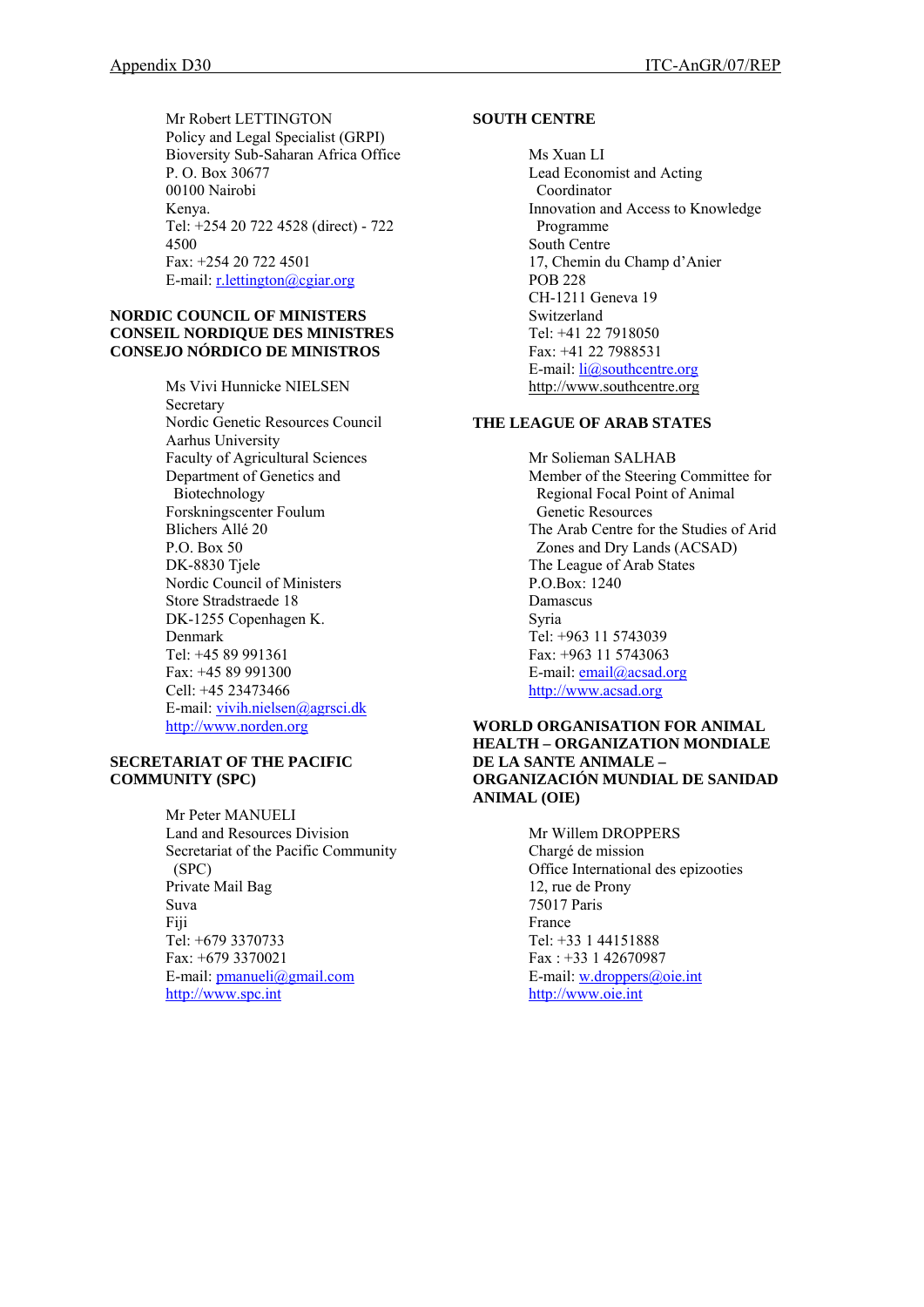### **OBSERVERS FROM NON-GOVERNMENTAL ORGANIZATIONS OBSERVATEURS DES ORGANISATIONS NON GOUVERNEMENTALES OBSERVADORES DE LAS ORGANIZACIONES NO GUBERNAMENTALES**

### **AEPGA (ASSOCIAÇÃO PARA O ESTUDO E PROTECÇÃO DO GADO ASININO)**

Mr Eric CHÁVEZ BETANCOURT Veterinary (Biodiversity Management) AEPGA (Associação para o Estudo e Protecção do Gado Asinino) Rua da Escola Preparatoria Edifício da Junta de Freguesia Apartado 10 5225-909 Sendim Portugal Tel: +351 273739307 Fax: +351 273739307 E-mail: [burranco@gmail.com;](mailto:burranco@gmail.com) [aepga@aepga.pt](mailto:aepga@aepga.pt) [http://www.aepga.pt](http://www.aepga.pt/) 

### **AMERICAN LIVESTOCK BREEDS CONSERVANCY**

Mr Phillip SPONENBERG Virginia-Maryland Regional College of Veterinary Medicine Virginia Tech Blacksburg VA 24061 United States of America Tel: +1 540 2314005 E-mail: [jpsponen@vr.edu](mailto:jpsponen@vr.edu)

### **BOTSWANA SMALL STOCK BREEDERS ASSOCIATION**

Mr Tassman Jackson CEBANI P.O. Box 564 Mahaladye Botswana Tel: +267 71634402-4712181 Fax: +267 4710646 E-mail: [Cebanitja@yahoo.com](mailto:Cebanitja@yahoo.com)

Mr Boyce Bafitlhile SEBONEGO P.O. Box 438 Jwaneng Botswana Tel: +267 71916363 E-mail: [boycesebonego@gmail.com](mailto:boycesebonego@gmail.com)

#### **BRITISH PIG ASSOCIATION**

Mr Marcus BATES Chief Executive British Pig Association Trumpington Mews 40b High Street Trumpington Cambridge CB2 2LS United Kingdom Tel: +44 1223845100 Fax: +44 1223846235 E-mail: [bpa@britishpigs.org](mailto:bpa@britishpigs.org) http://[www.britishpigs.org](http://www.britishpigs.org/)

### **BUKO AGRAR KOORDINATION**

Ms Ursula GROHN-WITTERN Buko Agrar Koordination Nernstweg 32-34 D-22765 Hamburg Germany Tel: +49 40392526 Fax: +49 4039900629 E-mail: [ursula.groehn-wittern@bukoagrar.de](mailto:ursula.groehn-wittern@bukoagrar.de) [www.bukoagrar.de](http://www.bukoagrar.de/)

# **CENTRE FOR DEVELOPMENT AND ENVIRONMENT**

Mr Frank Udo HOGGEL Senior Research Scientist Institute of Geography University of Berne Steigerhubelstrasse 3 3008 Berne Switzerland Tel: +41 316318822 Fax: +41 316318544 E-mail: [udo-hoeggel@cde.unibe.ch](mailto:udo-hoeggel@cde.unibe.ch)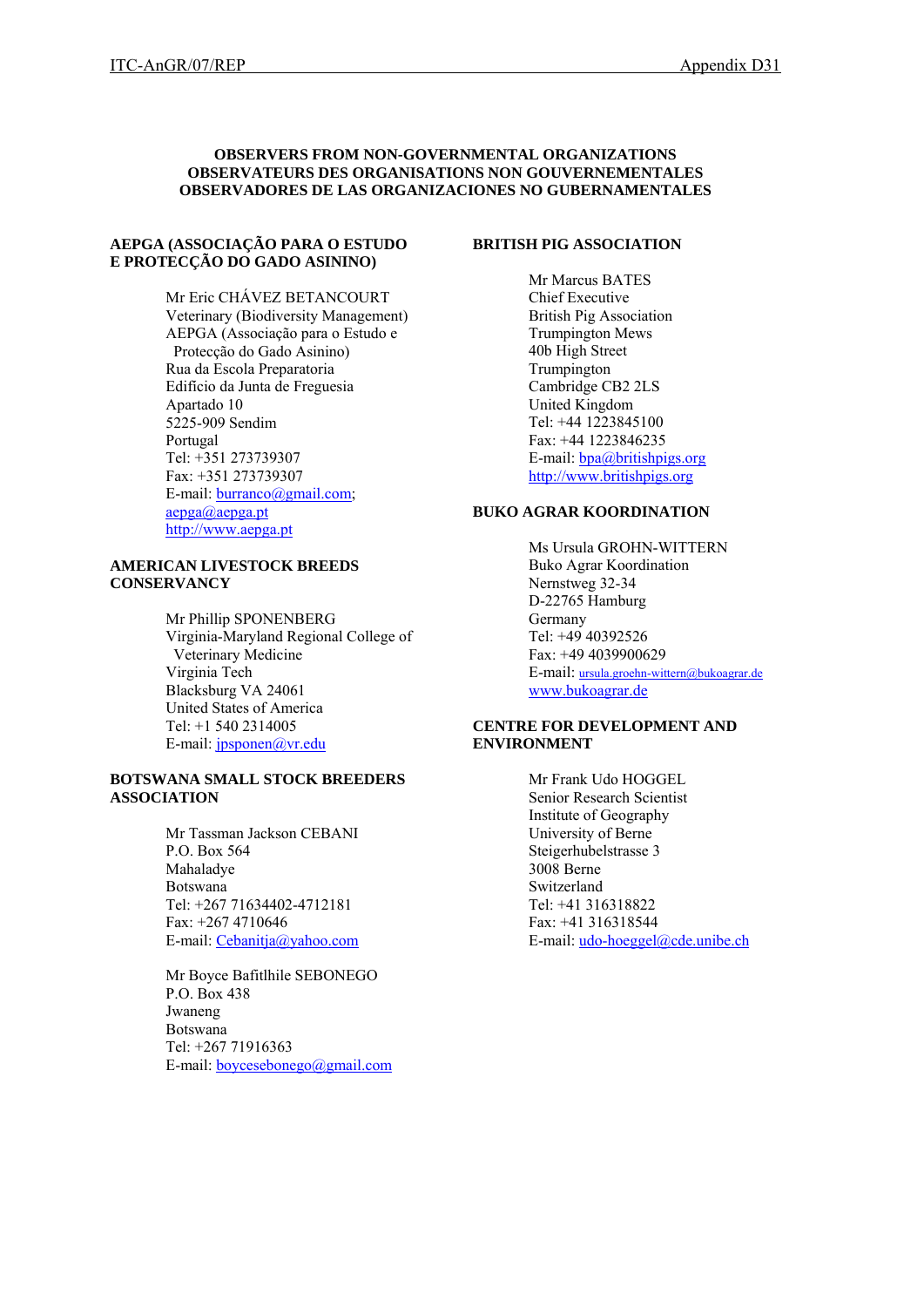# **CHARLES DARWIN UNIVERSITY (CDU)**

Mr Adam G. DRUCKER Senior Research Fellow (Environmental/Ecological Economics) School for Environmental Research Charles Darwin University Casuarina Campus Ellengowan Drive Darwin Northern Territory 0909 Australia Tel: + 61 8 8946 7707 Fax: + 61 8 8946 7720 Email: [adam.drucker@cdu.edu.au](mailto:adam.drucker@cdu.edu.au) [http://www.cdu.edu.au](http://www.cdu.edu.au/)

### **EUROPEAN ASSOCIATION FOR ANIMAL PRODUCTION (EAAP)**

Mr Gustavo GANDINI EAAP Representative University of Milan Dept. USA Via Celoria, 10 20123 Milano Italy

#### **EUROPEAN FORUM OF FARM ANIMAL BREEDERS (EFFAB)**

Ms Anne-Marie NEETESON General Manager European Forum of Farm Animal Breeders (EFFAB*)* Benedendorpsweg 98 6862 WL Oosterbeek The Netherlands Tel: +31 26 339 15 38 Fax: +3126 339 15 39 E-mail: [anne-marie.neeteson@effab](mailto:anne-marie.neeteson@effa).info [http://www.effab.org](http://www.effab.org/)

Mr Ken LAUGHLIN Group Vice President Policy and Strategy European Forum of Farm Animal Breeders (EFFAB*)* Aviangen Group Newbridge Midlothian EH28 8SZ Scotland United Kindgdom Tel: +44 131 333.1056 Fax: +44 131 335.3974 E-mail: [klaughlin@aviagen.com](mailto:klaughlin@aviagen.com) [http://www.aviagen.com](http://www.aviagen.com/)

### **EUROPEAN FORUM ON NATURE CONSERVATION AND PASTORALISM**

Mr Jean-Pierre BIBER-KLEMM Theophil Ronigerstrasse 15 CH-4310 Rheinfelden Switzerland Tel: +41 618313362 E-mail: [jean-pierre.biber@natcons.ch](mailto:jean-pierre.biber@natcons.ch)

# **FRIDTJOF NANSEN INSTITUTE**

Mr Magnus FINCKENHAGEN Research Assistant Fridtjof Nansen Institute Nielsjuels Gate 9 0272 Oslo Norway Tel: +47 67111900 Fax: +47 67111910 E-mail: [mfi@fni.no](mailto:mfi@fni.no) [http://www.fni.no](http://www.fni.no/)

### **FEDERACIÓN ESPAÑOLA DE RAZAS AUTÓCTONAS DE PROTECCIÓN ESPECIAL (FEDERAPES)**

Mr José Ramón JUSTO FEIJÓO Secretary General Federación Española de Razas Autóctonas de Protección Especial (FEDERAPES) Pazo de Fontefiz 32152 Coles Ourense Spain Tel: +34 988 205486 Fax: +34 988 205489 E-mail: [federapes@gmail.com](mailto:federapes@gmail.com); [boaga@boaga.com;](mailto:boaga@boaga.com) [ramonjusto@telefonica.net](mailto:ramonjusto@telefonica.net); [moncho@boaga.com](mailto:moncho@boaga.com)  [http://federapes.blogspot.com](http://federapes.blogspot.com/) 

# **FRIENDS WORLD COMMITTEE FOR CONSULTATION (FWCC)**

Mr Tasmin RAJOTTE Representative, Quaker International Affairs Programme 574 Somerset St. W. Suite 3 **Ottawa** K1R 5K2 Ontario Canada Tel: +1 613 231 7311 Fax: +1 613 231 7290 E-mail:  $q$ iap $@q$ uaker.ca [http://www.qiap.ca](http://www.qiap.ca/)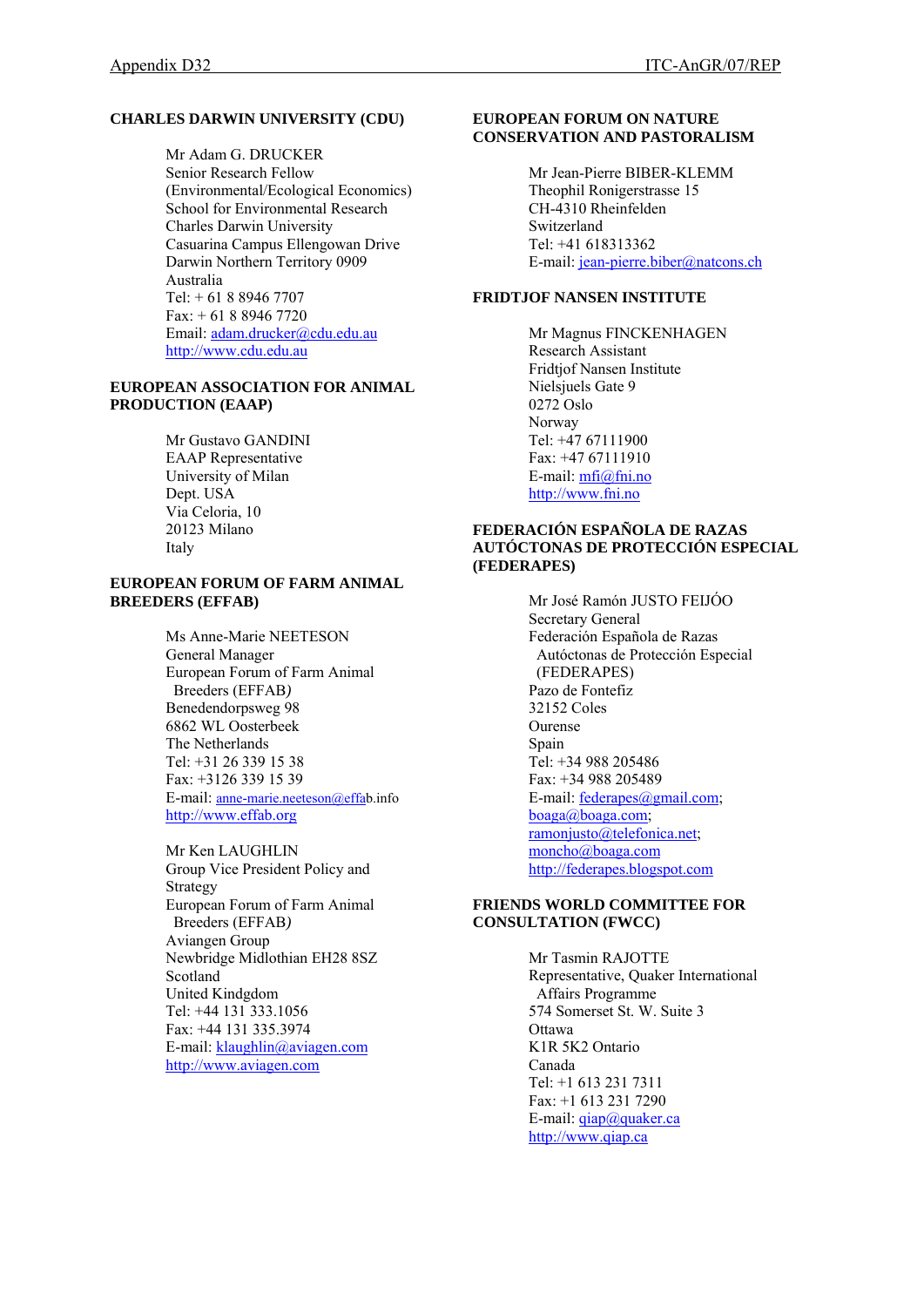Ms Sandra WIENS Programme Assistant Quaker International Affairs Programme 574 Somerset St. W. Suite 3 Ottawa K1R 5K2 Ontario Canada Tel: +1 613 231 7311 Fax: +1 613 231 7290 E-mail: [qiap-admin@quaker.ca](mailto:qiap-admin@quaker.ca)  [http://www.qiap.ca](http://www.qiap.ca/) 

### **GRAIN**

Mr Henk HOBBELINK Coordinator GRAIN Girona 25, pral. E-08010, Barcelona Spain Tel: +34 933011381 Fax: +34 933011627 E-mail: [henk@grain.org](mailto:henk@grain.org) <http://www.grain.org/front>

### **HEIFER INTERNATIONAL**

[http://www.heifer.org](http://www.heifer.org/)

Mr Terry WOLLEN Director of Animal Well Being Advocacy and Global Initiatives HEIFER INTERNATIONAL 1 World Avenue Little Rock, AR 72202-2863 U.S.A. Tel: +1 501 907 4942 Fax: +1 501 907 2606 E-mail: [terry.wollen@heifer.org](mailto:terry.wollen@heifer.org)

Mr Dilip BHANDARI Programme Officer of Animal Well Being Advocacy and Global Initiatives HEIFER INTERNATIONAL 1 World Avenue Little Rock, AR 72202-2863 U.S.A. Tel: +1 501 907 2675 Fax: +1 501 907 2606 E-mail: [dilip.bhandari@heifer.org](mailto:dilip.bhandari@heifer.org) 

### **INTERBULL CENTRE**

Mr Freddy FIKSE Director, Interbull Centre Dept. Animal Breeding and Genetics SLU Box 7023 S-750 07 Uppsala Sweden Tel: +46 18 671994 Fax: +46 18 672648 E-mail: [freddy.fikse@hgen.slu.se](mailto:freddy.fikse@hgen.slu.se)  [http://www-interbull.slu.se](http://www-interbull.slu.se/) 

Mr B. HARRIS Scientist, Livestock Improvement Private Bag 3016 Hamilton New Zealand

Mr Fernando E. MADALENA Department of Animal Sciences School of Veterinary Sciences Federal University of Minas Gerais Av Torino 270 Bandeirantes Belo Horizonte MG Brazil Tel: +55 31 34992180 Fax: +55 31 3494 6025 E-mail: [iprociencia@terra.com.br](mailto:iprociencia@terra.com.br) 

Mr Jan PHILIPSSON Professor Interbull Centre Box 7023 S-750 07 Uppsala Sweden Tel: +46 18 671976 Fax: +46 18 672648 E-mail: [jan.philipsson@hgen.slu.se](mailto:jan.philipsson@hgen.slu.se)  [http://www-interbull.slu.se](http://www-interbull.slu.se/)

Mr Markus SCHNEEBERGER Institute of Animal Sciences Swiss Federal Institute of Technology ETH-Zentrum, TAN  $E_1$ Tannenstrasse 1 CH-8092 Zurich Switzerland Tel: +411 6323348 E-mail: [markus.schneeberger@inw.agrl.ethz.ch](mailto:markus.schneeberger@inw.agrl.ethz.ch)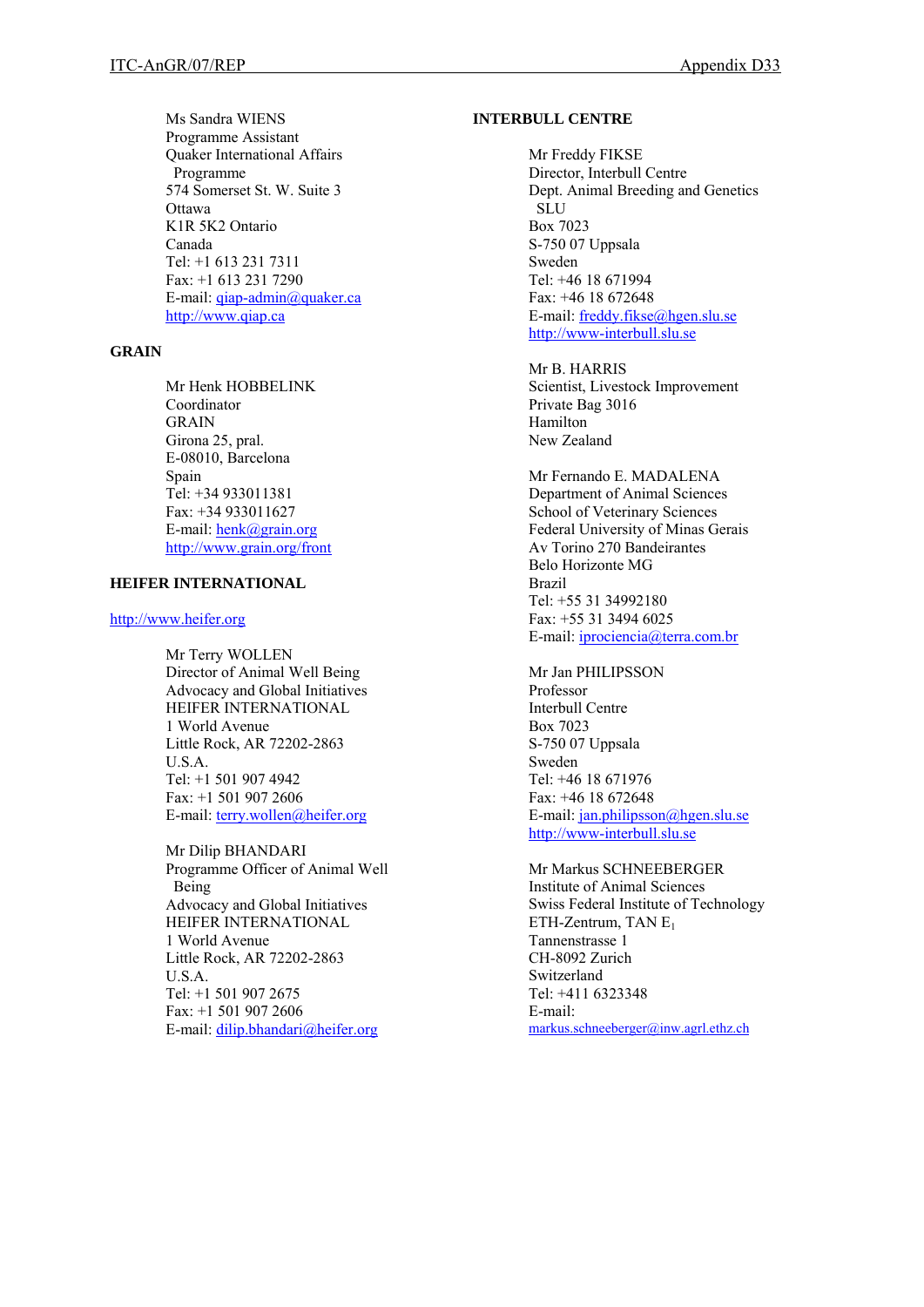### **INTERNATIONAL COMMITTEE FOR ANIMAL RECORDING (ICAR)**

Mr Milan ZJALIC Technical Advisor International Committee for Animal Recording (ICAR) Via Nomentana 134 00162 Rome Italy Tel: +39 0686329141 Fax: +39 0686329263 E-mail: *icar@eaap.org* 

### **INTERNATIONAL FEDERATION OF ORGANIC AGRICULTURE MOVEMENTS (IFOAM)**

### [http://www.ifoam.org](http://www.ifoam.org/)

Ms Cristina GRANDI Liaison Officer IFOAM Liaison Office to FAO and IFAD Via Piave 14 00187 Rome Italy Tel: +39 0645437485 Fax: +39 0645437469 E-mail: [c.grandi@ifoam.org](mailto:c.grandi@ifoam.org)

Mr Maurizio ARDUIN Expert on Animal Genetic Resources IFOAM Liaison Office to FAO and IFAD Veneto Agricoltura Viale Universitá 35100 Padova Italy Tel: +39 338 9129651 Fax: +39 0645437469

### **INTERNATIONAL INSTITUTE FOR SUSTAINABLE DEVELOPMENT (IISD) - INSTITUT INTERNATIONAL DU DÉVELOPPEMENT DURABLE - INSTITUTO INTERNACIONAL PARA EL DESARROLLO SOSTENIBLE**

[http://www.iisd.org](http://www.iisd.org/)

Ms Asheline APPLETON Writer/Editor IISD Reporting Services International Institute for Sustainable Development 212 E.  $47^{th}$  St. 21F New York NY 10017 United States of America Tel: +1 646 5367556

Fax: +1 646 2190955 E-mail: [asheline@iisd.org](mailto:chris@iisd.org)

Mr Melanie ASHTON Writer/Editor IISD Reporting Services International Institute for Sustainable Development 212 E. 47<sup>th</sup> St. 21F New York NY 10017 United States of America Tel: +1 646 5367556 Fax: +1 646 2190955 E-mail: [melanie@iisd.org](mailto:melanie@iisd.org)

Mr Dan BIRCHALL Digital Editor IISD Reporting Services International Institute for Sustainable Development 212 E.  $47^{th}$  St. 21F New York NY 10017 United States of America Tel: +1 646 5367556 Fax: +1 646 2190955 E-mail: [dan@iisd.org](mailto:chris@iisd.org)

Mr Harry JONAS Writer/Editor IISD Reporting Services International Institute for Sustainable Development  $212$  E.  $47^{\text{th}}$  St.  $21$ F New York NY 10017 United States of America Tel: +1 646 5367556 Fax: +1 646 2190955 E-mail: [harry@iisd.org](mailto:chris@iisd.org) 

Mr Chris SPENCE Deputy Director IISD Reporting Services International Institute for Sustainable Development 212 E.  $47^{th}$  St. 21F New York NY 10017 United States of America Tel: +1 646 5367556 Fax: +1 646 2190955 E-mail: [chris@iisd.org](mailto:chris@iisd.org)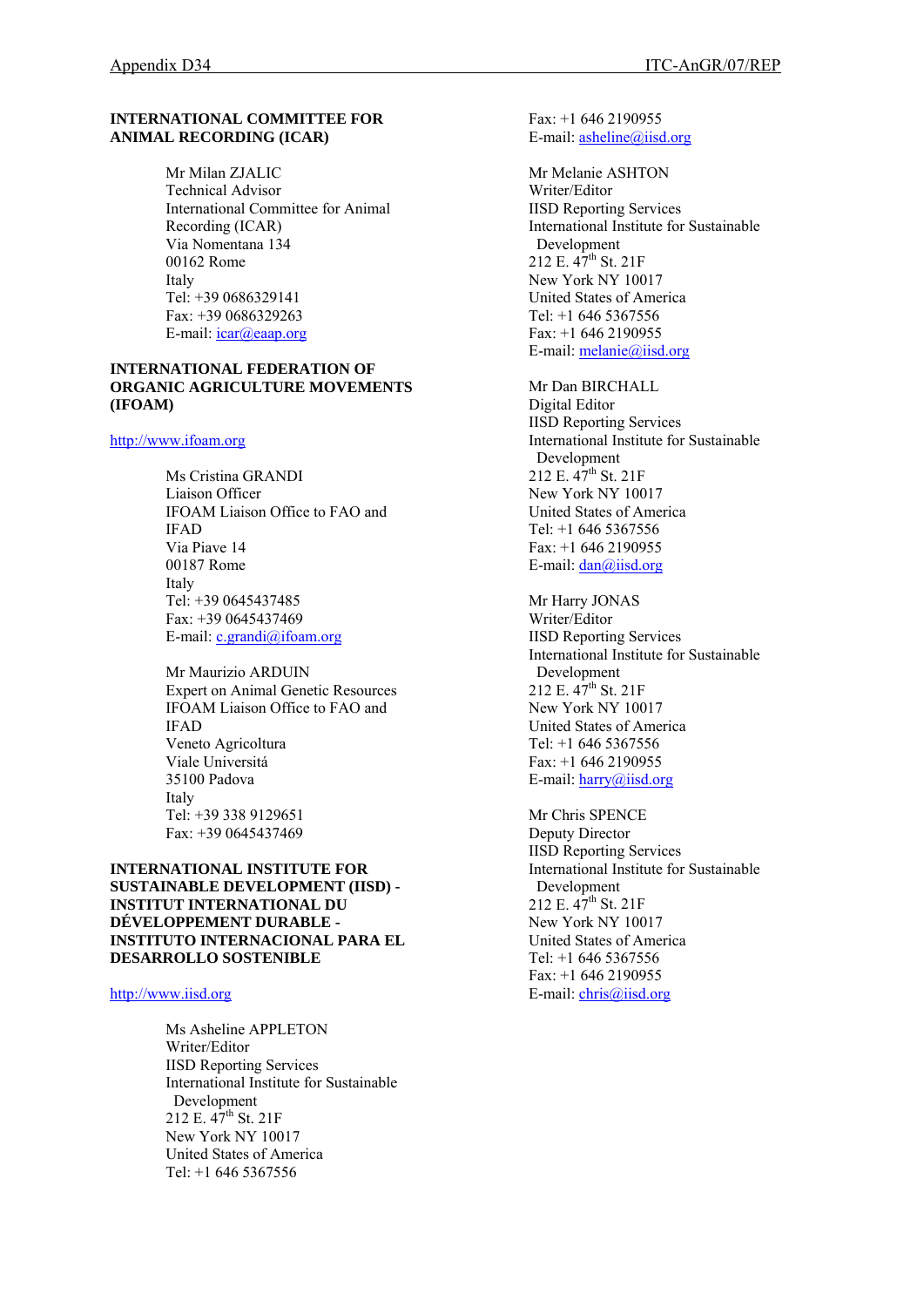### **INTERNATIONAL PLANNING COMMITTEE FOR FOOD SOVEREIGNTY**

#### [http://www.foodsovereignty.org](http://www.foodsovereignty.org/)

Ms Amina ABDOULAYE Plate Forme Paysanne du Niger IPC for Food Sovereignty BP 160 Zinder Niger Tel: +227 96986815 Fax: +227 20510193 E-mail: amy abdoulaye  $ndiave@yahoo.fr$ 

Mr André AUCLAIR Union Paysanne du Québec Délégué, Fédération de producteurs des races patrimoniales Du Québec (FPRPQ) 860 Grande Rivière Sud Yamachiche Canada

Ms Tamara BAKASOVA Centre Asia Kyrgyz Sheep Breeder's Association IPC for Food Sovereignty Kyrgistan E-mail: [ksba@elcat.kg](mailto:ksba@elcat.kg)

Mr Ibrahim Khalil BALLOUT West Asia Cooperative of Livestock Producers in South Lebanon IPC for Food Sovereignty Houmine Tahta Nabatieylt Lebanon E-mail: [arisour@cyberia.net.lb](mailto:arisour@cyberia.net.lb) 

Mr Edgard Lorenzo CAPCHA **CONDORI** IPC for Food Sovereignty Av. Independencia 602 Ayacucho Peru E-mail: [auclair@telmilot.net](mailto:auclair@telmilot.net) [paysanne@unionpaysanne.com](mailto:paysanne@unionpaysanne.com)

Ms Alessandra COVRE AIAB IPC for Food Sovereignty Via Piave 14 00187 Rome Italy Tel: +39 0645437485 Fax: +39 0645437469 E-mail: [a.covre@aiab.it](mailto:a.covre@aiab.it)

Ms Carmela D'ACIERNO Veterinari Senza Frontiere IPC for Food Sovereignty Italy E-mail: [cdaciern@alice.it](mailto:cdaciern@alice.it) Ms Bouréima DIALLO First Vice President CPF IPC for Food Sovereignty BP2978 Ouagadougou 01 Burkina Faso Tel: +225 70282944 Fax: + 225 50301844 Mr Bouréima DODO Association pour la Redynamisation de l'Elevage au Niger (AREN) IPC for Food Sovereignty BP 12758 Niamey Niger Tel: +227 20 73 66 22 Fax: +227 20 73 66 21 E-mail: [aren@intnet.ne](mailto:aren@intnet.ne)  Ms Beatriz GASCO VERDIER Liaison Officer IPC Liaison Office Via Garibaldi, 6 01100 Viterbo Italy Tel: +39 0761306589 Fax: +39 0761306589 E-mail: [lo@foodsovereignty.org](mailto:lo@foodsovereignty.org) Ms Tina GOETHE SWISSAID Head of Development Policy Jubiläumsstrasse 60 3000 Bern 6 Switzerland Tel: +41 31 350 53 75 Fax: +41 31 3512783 E-mail: [t.goethe@swissaid.ch](mailto:t.goethe@swissaid.ch) Mr Mahmud Ag HATABO **CNOP** BP 248 Mali Tel: +223 2218737 E-mail: [hattabo1@yahoo.fr](mailto:hattabo1@yahoo.fr) [cnop.mali@gmail.com](mailto:cnop.mali@gmail.com) Ms Patricia Kim Ji HYE

Viacam Korea Sung Su 1ga I Dong 109-4 Seoul Republic of Korea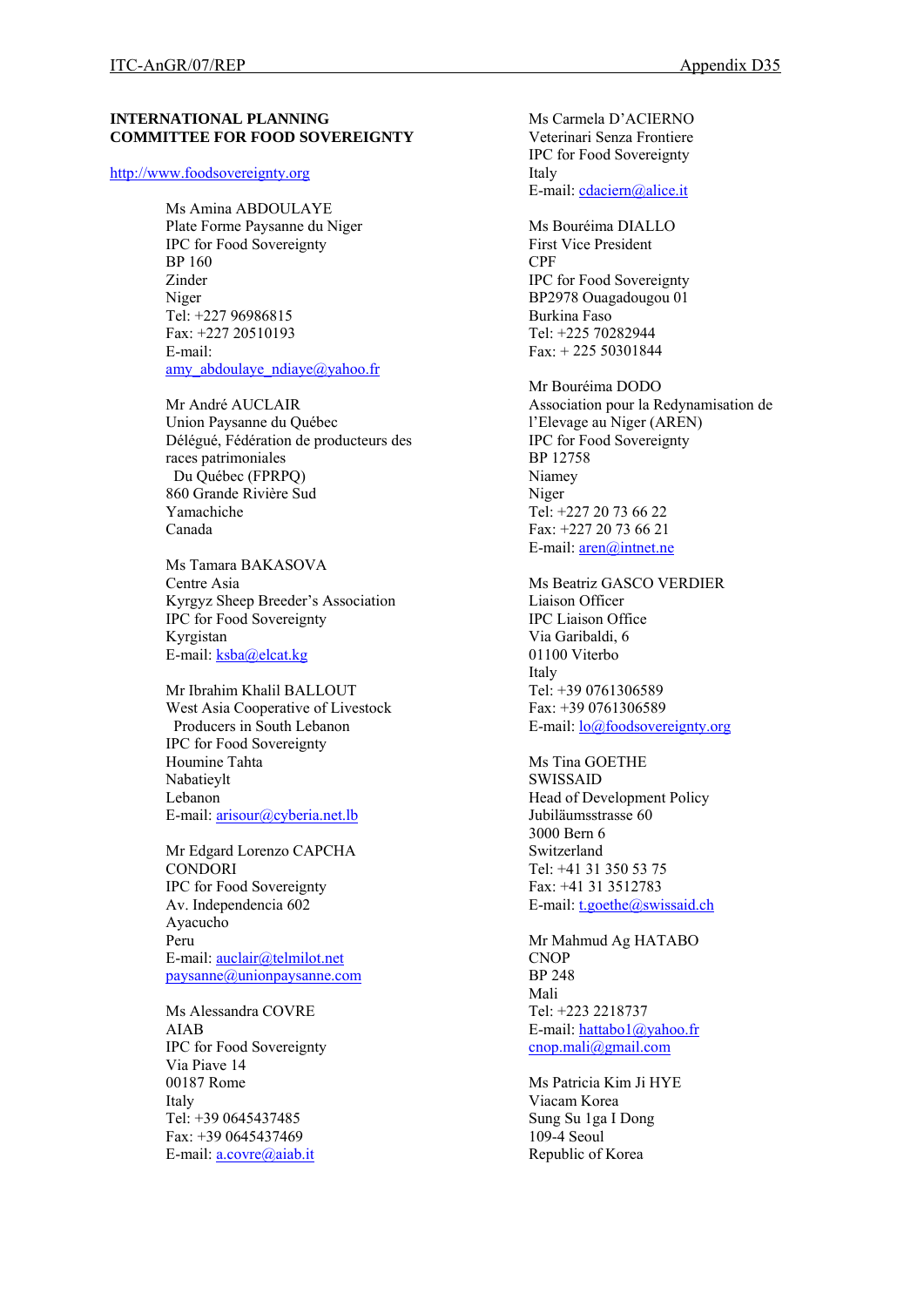Mr Ok Yi JEONG Viacam Korea Sung Su 1ga I Dong 109-4 Seoul Republic of Korea

Mr Jean Louis MEUROT Europe Confédération Paysanne 26 150 Vacheres en Quint France E-mail: [cpoulat@confederationpaysanne.fr](mailto:cpoulat@confederationpaysanne.fr) 

Mr Antonio ONORATI

International Focal Point IPC Liaison Office Presidente, Centro Internazionale Crocevia ViaTuscolana 1111 00173 Roma Italy Tel: +39 0672902263 Fax: +39 0672907846 E-mail: [mc2535@mclink.it](mailto:mc2535@mclink.it) 

Ms Maryam RAHMANIAN

Cenesta 142 Azerbaijan Avenue 13169 Tehran Iran Tel: +98 21 66972 Fax: +98 21 66400811 E-mail: [Maryam@cenesta.](mailto:Maryam@cenesta.)org

Mr Akylbek RAKAEV General Manager Kyrgyz Sheep Breeder's Association Bishkek Kyrgizstan Tel: +996 312656411 E-mail: [ksba@elcat.kg](mailto:ksba@elcat.kg)

Ms Guljamal SAMATOVA Centre Asia Kyrgyz Sheep Breeder's Association Jalal-Abad ob last Kyrgistan E-mail: [ksba@elcat.kg](mailto:ksba@elcat.kg)

Mr Michelangelo TEMMERMAN IPC for Food Sovereignty Kramgasse 76 3011 Bern Switzerland

Mr Enhebatu TOGOCHOG President Southern Mongolian Human Rights Information Center 47-28  $39^{th}$  St, 2D Sunnyside, NY 11104 USA Tel: +1 718 7869236 E-mail: [enhebatu@smhric.org](mailto:enhebatu@smhric.org)

Mr Saul VICENTE International Indian Treaty Council Minería 100 A-12 CoL. Escandon Mexico, D.F

### **LEAGUE FOR PASTORAL PEOPLES AND ENDOGENOUS LIVESTOCK DEVELOPMENT**

### [http://www.pastoralpeoples.org](http://www.pastoralpeoples.org/)

Mr Mohammedsurur ABDELLA ABAS Afar Pastoral Development Association Semera Post Office Semara Ethiopia Tel: +251 335500002 – 912035025 Fax: +251 11 5538820 E-mail: [afarpastoral@ethionet.et;](mailto:afarpastoral@ethionet.et) [apda@ethionet.et](mailto:apda@ethionet.et) 

Mr Hirsi ABDUL KADIR MOHAMED Somali Pastoral Development Forum (SPDA) 28132 code 1000 Addis Ababa Addis Ababa Ethiopia Tel: +251 115546997 – 915741249 Fax: +251 11 554 6997 E-mail:  $h$  neero@yahoo.com

Mr Sanjay BARNELA Moving Images D – 3 / 3425, Vasant Kunj 110070 New Delhi India Tel: +91 11 26124317 – 26131186 Cell: +91 9818299212 E-mail: [moving@vsnl.com](mailto:moving@vsnl.com) 

Mr Jaime CABARLES Assistant Professor Central Philippine University Philippines 5000 Tel: +63 49 536 5549 Fax: +63 49 536 5549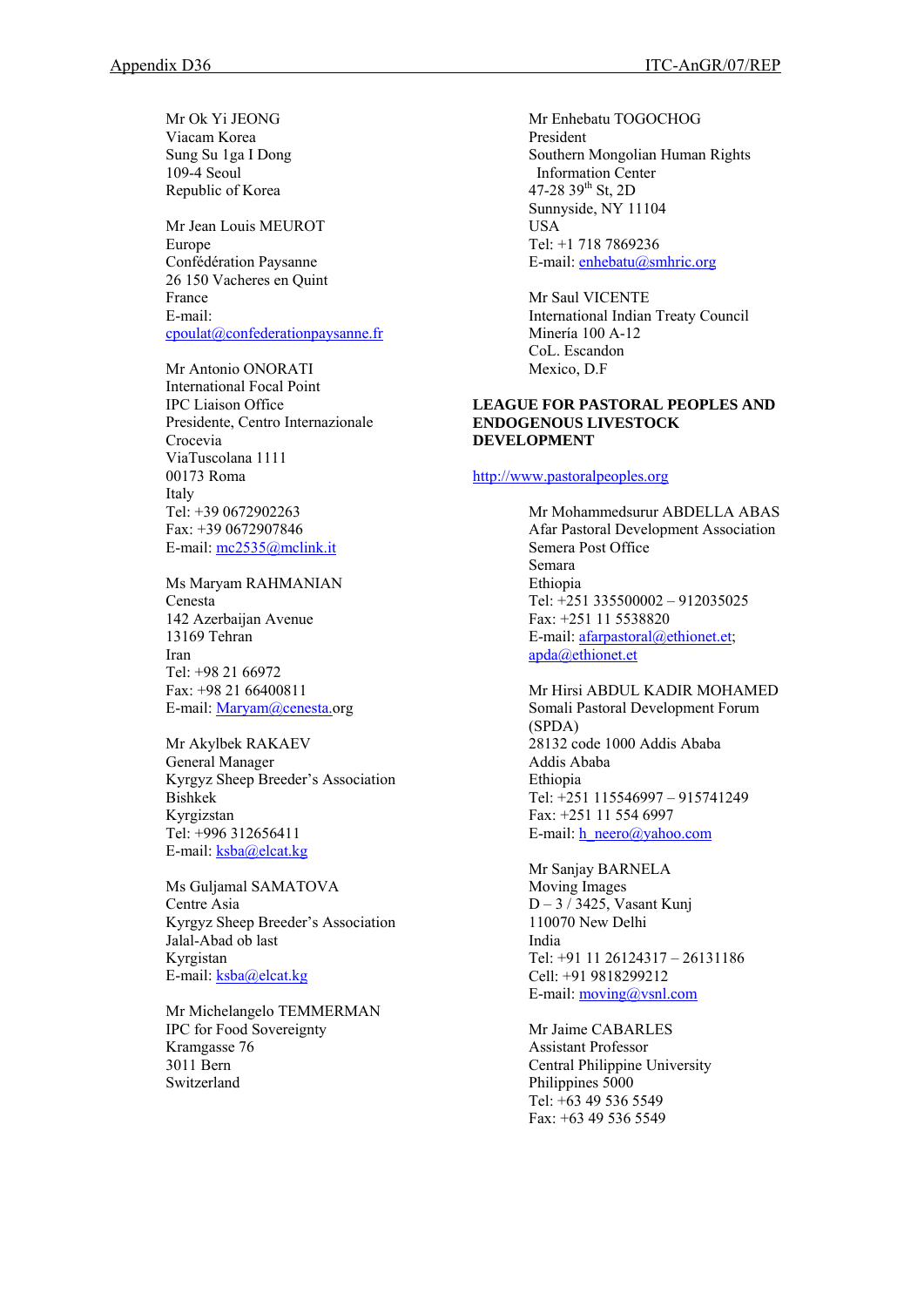Ms Daili DEVI RAIKA c/o Lokhit Pashu-Palak Sansthatn (LPPS) V.P. Heeravav P.O. Box 1 Sadri 306702 District Pali Rajasthan India Tel: +91 2924 285086 E-mail: **lpps**@sify.com

Ms Anna EUSEBIO Programme Officer PINGOS P.O. Box 14437 Arusha Tanzania Tel: +255 27 2508965 Fax: +255 27 2500231 E-mail: [pingostz@yahoo.com;](mailto:pingostz@yahoo.com) [amuhale@yahoo.com](mailto:amuhale@yahoo.com);

Mr Tezera GETAHUN Executive Director Pastoralist Forum Ethiopia P.O. Box 364 code 1250 Addis Ababa Ethiopia Tel: +251 11 6637956 Fax: +251 11 16628345 E-mail: [pastoralistforumeth@ethionet.et;](mailto:pastoralistforumeth@ethionet.et) [tezerag@yahoo.co.uk;](mailto:tezerag@yahoo.co.uk)

Mr Nitya GHOTGE DirectorAnthra 10, Bavdhan, Pune 411021 Pune, Maharshtra India Tel: +91 20 22953546 – 22953547 E-mail: [anthra.pune@gmail.com](mailto:anthra.pune@gmail.com)

Ms Susanne GURA League for Pastoral Peoples and Endogenous Livestock Development Burghosfstrasse. 116 D-53229 Bonn Germany Tel: +49 228 9480670 Fax: 49 228 9764777 E-mail: [gura@dinse.net](mailto:gura@dinse.net); [susanne@pastoralpeoples.org](mailto:susanne@pastoralpeoples.org) 

Mr Nura Dida HALEKE Pastoralist Forum Ethiopia (PFE) Addis Ababa Ethiopia Tel: +251 11 6637956 Fax: +251 11 6628354

E-mail: [pastoralistforumeth@ethionet.et](mailto:pastoralistforumeth@ethionet.et)

Mr Philip ICHUMAR P.O. Box 26459 Kampala Uganda

Mr Barrister Nchunu JUSTICE SAMA Foundation for Environment and Development (FEDEV) P.O. Box 593 Bamenda Cameroon Tel: +237 7719108 Fax: +237 33363120 E-mail: [fedevlaw@yahoo.com](mailto:fedevlaw@yahoo.com)

Ms Anjali KHOSLA Creative Director MOVING IMAGES D – 3 / 3425, Vasant Kunj 110070 New Delhi India Tel: +91 11 65687642 Fax: +91 11 26124317 E-mail:  $moving(\omega$ vsnl.com

Ms Ilse KÖHLER-ROLLEFSON League for Pastoral Peoples and Endogenous Livestock Development c/o LPPS P.O. Box 1 Sadri 306702 Pali district, Rajasthan India Tel/Fax: +91.2934.285086 E-mail: ipp[s@sify.com](mailto:@sify.com)

Mr J. LINGAN LOCHORO P.O. Box 26459 Kampala Uganda

Mr Thomas LOQUANG KISUP ATAKER P.O. Box 26459 Kampala Uganda Tel: +256 782154494 E-mail: [aatomloquang@yahoo.com](mailto:aatomloquang@yahoo.com); [lily.narkirn@wfp.org](mailto:lily.narkirn@wfp.org)

Ms Evelyn MATHIAS League for Pastoral Peoples and Endogenous Livestock Development Müllenberg 5a 51515 Kürten Germany Tel: +49 2268.801.691 Fax: +49 2268.801.692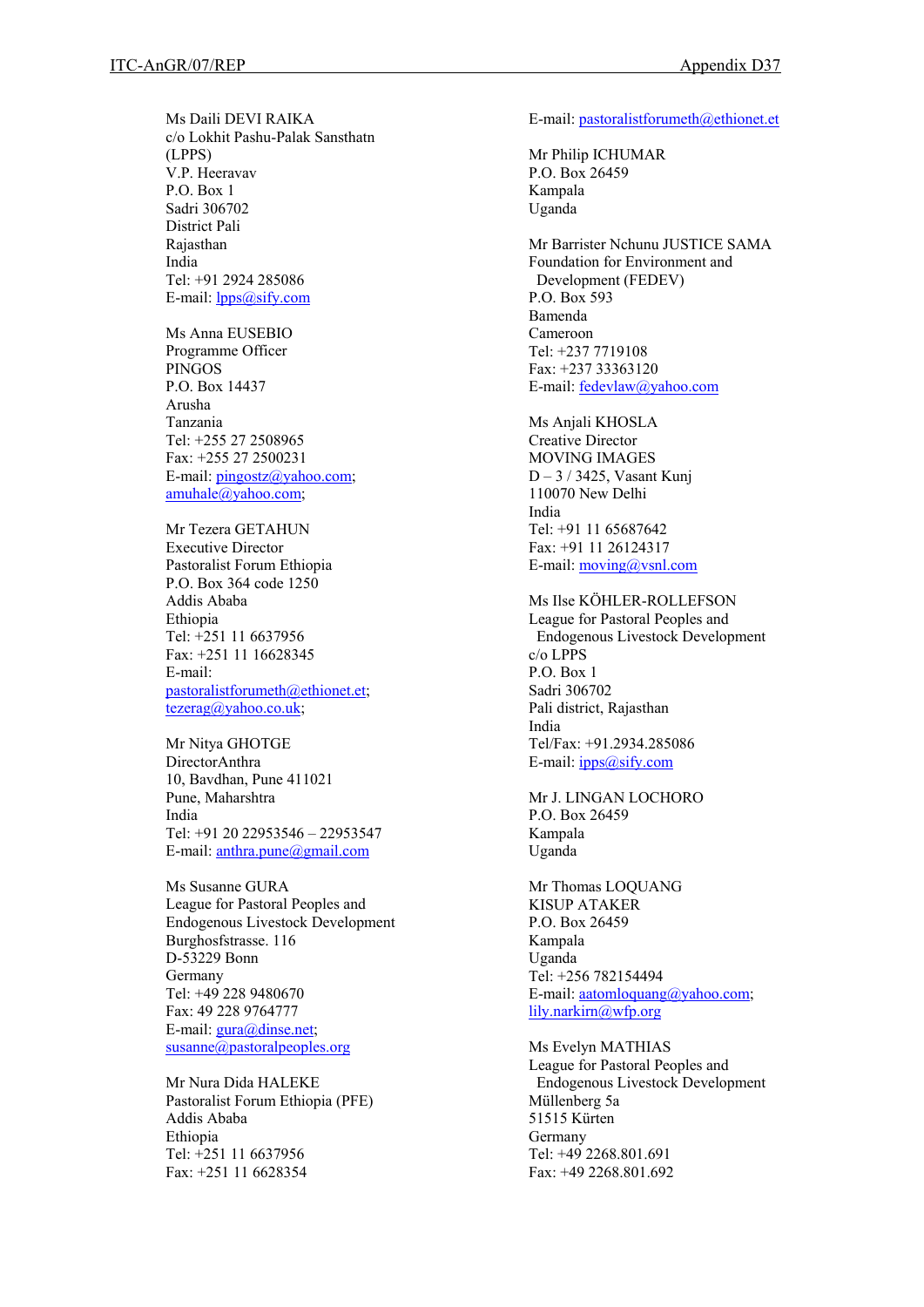E-mail: [evelyn@mamud.com](mailto:evelyn@mamud.com)

Mr James PATTISON Centre for African Studies University of Edinburgh Balfour Street Edinburgh Scotland U.K. Tel: +44 7775 617751 E-mail: [james\\_pattison@hotmail.com](mailto:james_pattison@hotmail.com)

Ms Mangi LAL RAIKA c/o Lokhit Pashu-Palak Sansthatn (LPPS) V.P. Heeravav P.O. Box 1 Sadri 306702 District Pali, Rajasthan India Tel: +91 2924 285086 E-mail: **lpps**@sify.com

Mr Rama RAM RAIKA c/o Lokhit Pashu-Palak Sansthatn (LPPS) V.P. Latada P.O. Box 1 Sadri 306702, District Pali Rajasthan India Tel: +91 2924 285086 E-mail: [lpps@sify.com](mailto:lpps@sify.com) 

Mr Tola RAM BHOPA Beriend Gattani Hospital Banar Road Nandani Jodhpur, Rajasthan India Tel: +91 2924 285086 E-mail: **lpps**@sify.com

Mr Abdul RAZIQ President Society for Animal Science, Vet and Envirnment Sciences Livestock and Dairy Development Department Balochistan Faisalabab Pakistan Tel: +92 0824.660037 E-mail: [raziq374@gmail.com](mailto:raziq374@gmail.com)

Ms Aisha ROLLEFSON League for Pastoral Peoples and Endogenous Livestock Development Danzigerstr. 10 69124 Heidelberg Germany Tel: +49 6154 53642

#### E-mail: [aisharollefson@web.de](mailto:aisharollefson@web.de)

Mr Hanwant SINGH RATHORE Director Lokhit Pashu-Palak Sansthatn (LPPS) P.O. Box 1 Sadri 306702, District Pali Rajasthan India Tel: +91 2924 285086 E-mail: **lpps**@sify.com

Mr David STEANE 99 moo 7 Baan Rong Dua Saraphi Chiang Mai 50140 Thailand Tel: +66 53 429918 E-mail: [desteane@loxinfo.co.th](mailto:desteane@loxinfo.co.in)

Ms Katrien VAN'T HOOFT Editor, Endogenous Livestock Development (ELD) network ETC-Compas Kastanjelann 5, P.O. Box 64 3830AB Leusden The Netherlands Tel: +31 33 432.60.08 Fax: +31.33.494.07.91 E-mail: [katrien.hooft@etcnl.nl](mailto:katrien.hooft@etcnl.nl)  [http://www..etc-compas.org](http://www..etc-compas.org/)

Mrs. Jacob B. WANYAMA VETAID Rua dos Combatentes Talhão 13 P.O Box 44 Chokwé Mozambique Tel: +256 782154494 E-mail: [wanyama@vetaid.net](mailto:wanyama@vetaid.net) [http://www.vetaid.org](http://www.vetaid.org/)

### **PRACTICAL ACTION / INTERMEDIATE TECHNOLOGY DEVELOPMENT GROUP (ITDG)**

Mr Patrick MULVANY Senior Policy Adviser Practical Action/Intermediate Technology Development Group Schumacher Centre for Technology and Development Bourton on Dunsmore Rugby CV23 9QZ United Kingdom Tel: +44 192 663 4469 Fax: +44 870 915 2196 E-mail: [Patrick.Mulvany@practicalaction.org.uk](mailto:Patrick.Mulvany@practicalaction.org.uk)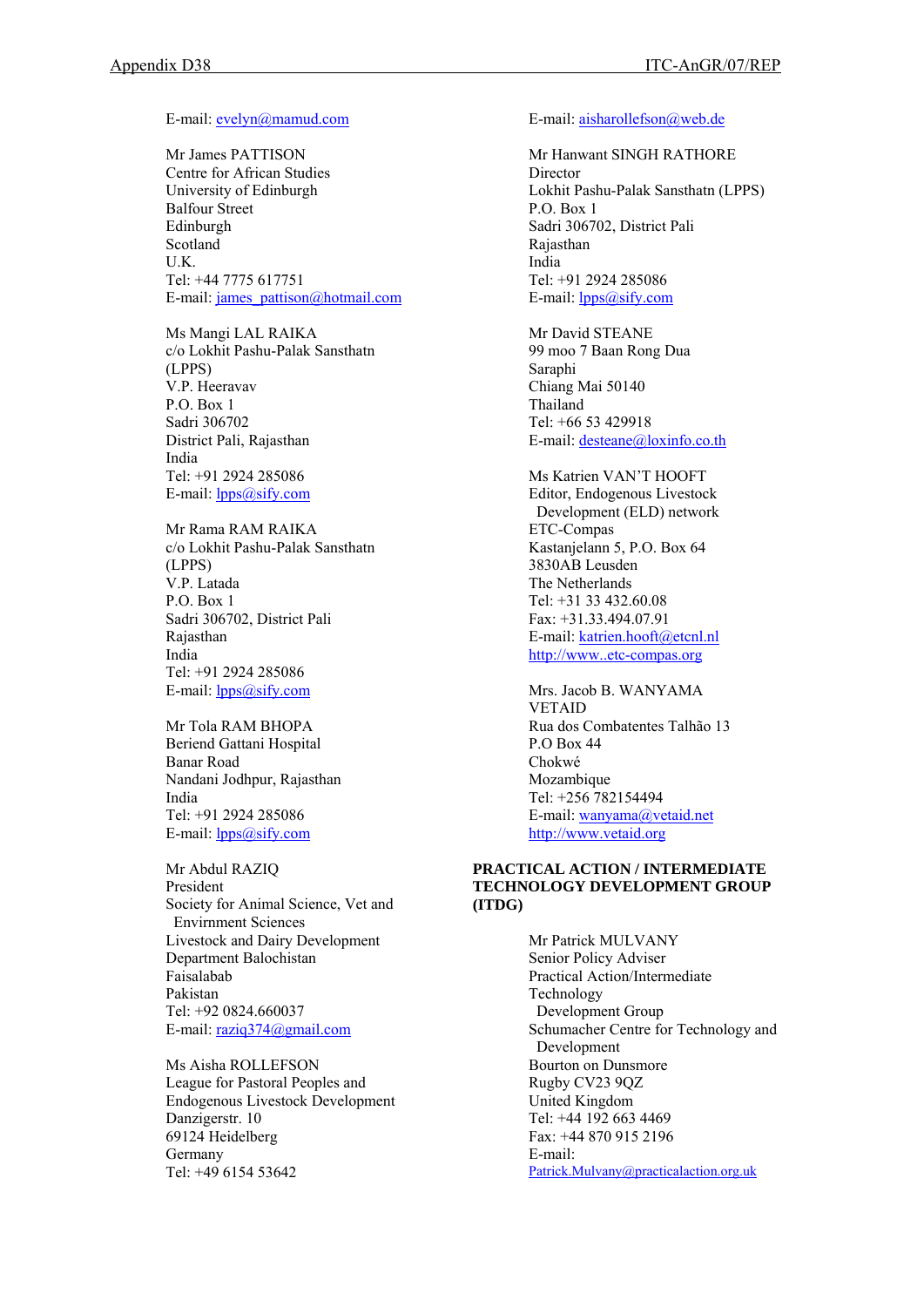### [http://www.itdg.org](http://www.itdg.org/)

## **RARE BREEDS INTERNATIONAL (RBI)**

Mr Dimitrios TSIOKOS Animal Genetic and Breading Department of Animal Production Faculty of Agriculture Aristotle University University Campus Pl. Laodigitrias 4 Thessaloniki 54634 **Greece** Rare Breeds International (RBI) E-mail: [RBI\\_OFFICE@agro.auth.gr](mailto:RBI_OFFICE@agro.auth.gr) [http://www.rbi.it](http://www.rbi.it/)

#### **RARE BREEDS SURVIVAL TRUST (RBST)**

Mr Richard N. CLARKE Chief Executive Rare Breeds Survival Trust (RBST) Stoneleigh Park Nr. Kenilworth Warwickshire CV8 2LG United Kingdom Tel: +44 24 76696551 Fax: +44 24 7666706 E-mail: [richardclarke@rbst.org.uk](mailto:richardclarke@rbst.org.uk)  [http://www.rbst.org.uk](http://www.rbst.org.uk/)

#### **ROMANIAN ACADEMY – NATIONAL INSTITUTE FOR ECONOMICAL RESEARCH**

#### [http://www.acad.ro](http://www.acad.ro/)

Ms Iudith IPATE Executive Manager Center of Study and Research for Biodiversity from Animal Genetic **Resources** Academy David Davidescu Romanian Academy Calea 13 Septembrie, nr. 13 050711 Bucarest Romania Tel: +40 21 3195199 E-mail: [ipate.iudith@gmail.com](mailto:ipate.iudith@gmail.com)

Mr Marcel MATIUTI Faculty of Veterinary Science Calea Aradului nr 119 300645 Timisoara Romania Tel: +40 256 277133 E-mail: matiutimarcel@yahoo.com

#### **ROSLIN INSTITUTE**

Mr Oswald MATIKA Division of Genetics and Genomics Roslin, Midlothian, EH25 9PS United Kingdom Tel: +44 131 5274430 Fax: +44 131 5270434 E-mail: [oswald.matika@bbsrc.ac.uk](mailto:oswald.matika@bbsrc.ac.uk)

Mr John WOOLLIAMS Division of Genetics and Genomics Roslin, Midlothian, EH25 9PS United Kingdom Tel: +44 131 5274237 Fax: +44 131 4400434 E-mail: [john.woolliams@bbsrc.ac.uk](mailto:john.woolliams@bbsrc.ac.uk)

### **SAVE FOUNDATION**

#### [http://www.save-foundation.net](http://www.save-foundation.net/)

Mr Hans-Peter GRÜNENFELDER Executive Vice Chairman SAVE Foundation (Branch St.Gallen) c/o Monitoring Institute for Rare Breeds and Seeds in Europe Schneebergstr. 17 CH-9000 St. Gallen Switzerland Tel: +41 71 222 74 10 Fax: +41 71 222 74 40 E-mail: [info@monitoring.eu.com](mailto:info@monitoring.eu.com)

Ms Waltraud KUGLER Head of Project Commission SAVE Foundation (Branch St.Gallen) c/o Monitoring Institute for Rare Breeds and Seeds in Europe Schneebergstr. 17, CH-9000 St. Gallen Switzerland Tel: +41 71 222 74 10 Fax: +41 71 222 74 40 E-mail: [info@monitoring.eu.com](mailto:info@monitoring.eu.com)

Ms Elli BROXHAM Programme Coordinator SAVE Foundation, Head Office Paradiesstrasse 13 D-78462 Konstanz Tel: +49 7531/282255 E-mail: [office@save-foundation.net](mailto:info@monitoring.eu.com)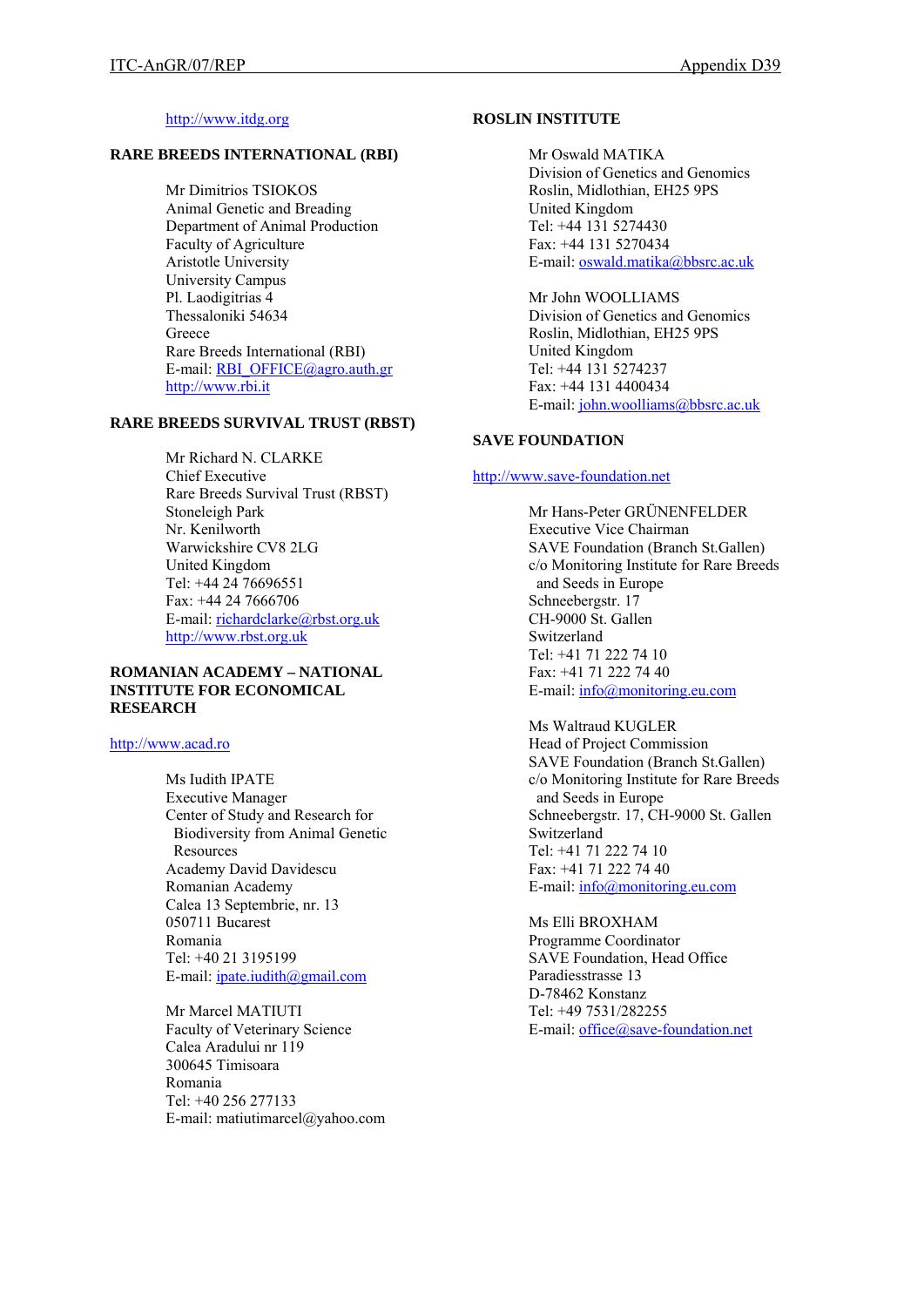# **SOCIEDAD ESPAÑOLA PARA LOS RECURSOS GENÉTICOS ANIMALES (SERGA)**

Mr Juan Vicente DELGADO BERMEJO Secretario del SERGA Miembro del Comité de Redacción de AGRI-FAO Coordinador Internacional de la Red Iberoamericana XII-H Sociedad Española para los Recursos Genéticos Animales (SERGA) Departamento de Genética Universidad de Córdoba Edificio C-5, Campus de Rabanales 14610 Córdoba España Tel: +34 957 218706 Fax: +34 957 218706 E-mail: [ld1debej@uco.es](mailto:ld1debej@uco.es) <http://www.uco.es/serga>

#### **SUSTAINABLE AGRICULTURE AND ENVIRONMENTAL VOLUNTARY ACTION (SEVA)**

Mr Perumal VIVEKANANDAN Sustainable Agriculture and Environmental Voluntary Action(SEVA) 45, T.P.M.Nagar, Virattipathu Madurai - 625 010 Tamil Nadu India Tel: +91 0452 2380082 Fax: +91 0452 2300425 E-mail: numvali@sancharnet.in http://[www.seva-ngo.org](http://www.seva-ngo.org/)

## **SWISS FEDERAL INSTITUTE OF TECHNOLOGY (ETH)**

Mr Michael GOE Animal Genetic Resources and Disaster Risk Swiss Federal Institute of Technology (ETH) Zentrum TAN 1 F4 Tannenstrasse 1 CH-8092 Zurich Switzerland Tel: +41 44 6327673 E-mail: [michael.goe@inw.agrl.ethz.ch](mailto:michael.goe@inw.agrl.ethz.ch) [http://www.zb.ethz.ch](http://www.zb.ethz.ch/) 

Ms Barbara Becker Swiss Federal Institute of Technology (ETH) Scheuchzerstrasse 7 CH-8092 Zurich Switzerland Tel: +41 44 6325339 Fax: +41 44 6321589 E-mail: [barbara.becker@agrl.ethz.ch](mailto:barbara.becker@agrl.ethz.ch)

Ms Sabine HAHN-FORNET ETH-Nord, Sud, Zentrum Scheuchzerstr. 7 Zurich Switzerland

Mr Mathias Egloff ETH Zurich Clausiusstrasse 50 8092 Zurich Switzerland Tel: +41 446320397 E-mail: [egloff@id.ethz.ch](mailto:egloff@id.ethz.ch)

## **UNIVERSITY OF CANBERRA**

Ms Susan Elizabeth JONES Lecturer Taxation Law and International Trade Law Law School University of Canberra University Drive Bruce ACT ACT 2601 Australia Tel: +61 2 62015637 E-mail: susan.jones@canberra.edu.au [http://www.canberra.edu.au](http://www.canberra.edu.au/)

### **UNIVERSITY OF WAGENINGEN**

Ms A.J. VAN DER ZIJPP Professor, Animal Production Systems Wageningen University P.O. Box 338 6700 AH Wageningen The Netherlands Tel: +31 317483381 Fax: +31 317485550 E-mail:  $akke.vanderzijpp@wur.nl$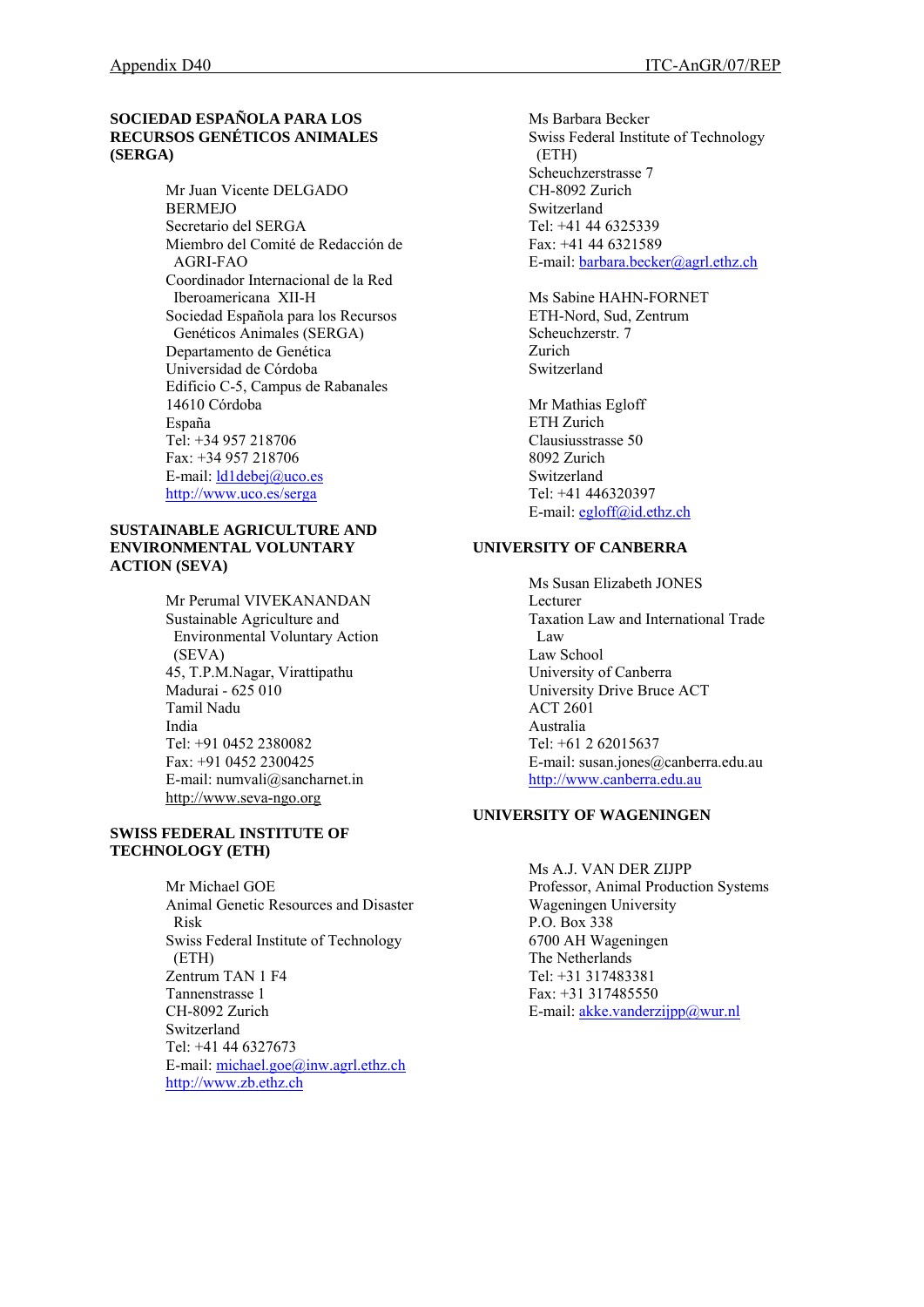### **WORLD ASSOCIATION FOR ANIMAL PRODUCTION (WAAP)**

Mr Paolo AJMONE Istituto di Zootecnica Università Cattolica del S. Cuore Via E. Parmense, 84 29100 Piacenza Italy World Association for Animal Production (WAAP) Via G. Tomassetti 3 A/1 00161 Rome Italy Tel: +39 0523599204 Fax: +39 0523599276 E-mail: [paolo.ajmone@unicatt.it](mailto:paolo.ajmone@unicatt.it)

# **WORLD TRADE INSTITUTE (WTI)**

Ms Susette BIBER-KLEMM Senior Research Fellow Alternate Leader, Biotechnology World Trade Institute (WTI) University of Bern Hallerstrasse 6/8 3000 Bern Switzerland Tel: +41 31 6313272 Fax: +41 31 6313630 E-mail: [susette.biber-klemm@wti.org](mailto:susette.biber-klemm@wti.org) [http://wti.nccr-trade.org](http://wti.nccr-trade.org/)

Mr Michael BURKARD Attorney, Research Fellow World Trade Institute Hallerstrasse 6/8 3012 Bern Switzerland Tel: +41 31 6313270 Fax: +41 31 6313